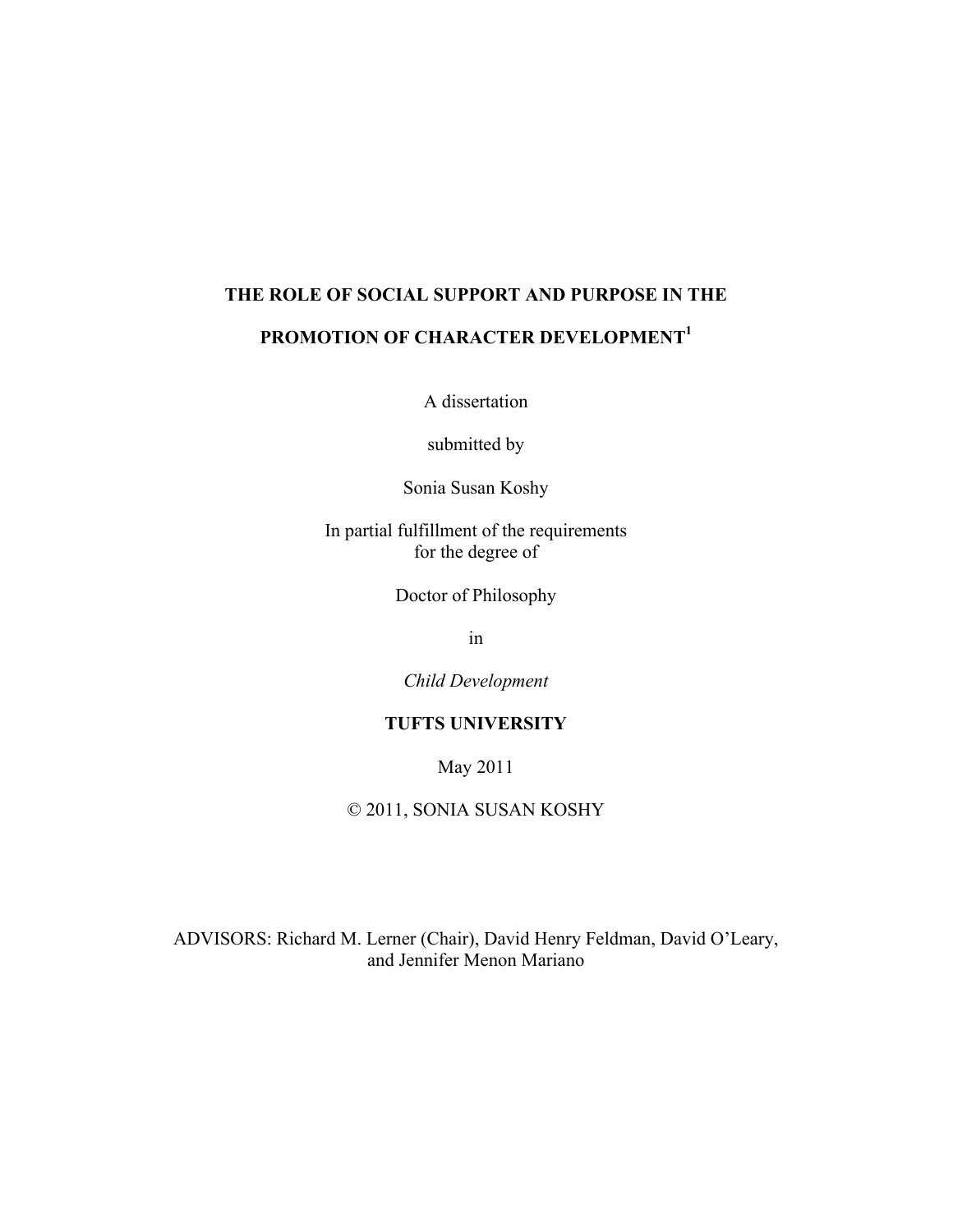#### **Abstract**

Positive purpose during adolescence can lead to a variety of positive outcomes, such as prosocial behavior, moral commitment, character, and competence (Damon, 2003). A review of the literature suggests that three components of positive purpose are important to examine further: presence of meaning in life, goal-directedness, and contribution to the world beyond the self. In addition, social networks have the potential to foster purpose, which, in turn, promotes positive youth development (PYD), and these potential contextual influences merit investigation. Accordingly, this research sought to understand the importance of purpose and social support from family, peers, and religious communities in the formation of character, one of the defining features of PYD (Bowers et al., 2010; Lerner et al., 2005; Phelps et al., 2009).

Data from 430 participants between the ages of 10 and 19 years from the John Templeton Foundation-sponsored study of the Role of Spiritual Development in the Growth of Purpose, Generosity, and Psychological Health in Adolescence were used in the current research. Hierarchical regression analyses, using multiple imputation (MI) methods to account for missing data (Rubin, 1976), were used to assess the role of social support and the presence of meaning in life (one component of purpose) in youth character status. Analyses indicated that religious social support and presence of meaning in life were positively associated with higher reported scores of character status, after accounting for demographic characteristics.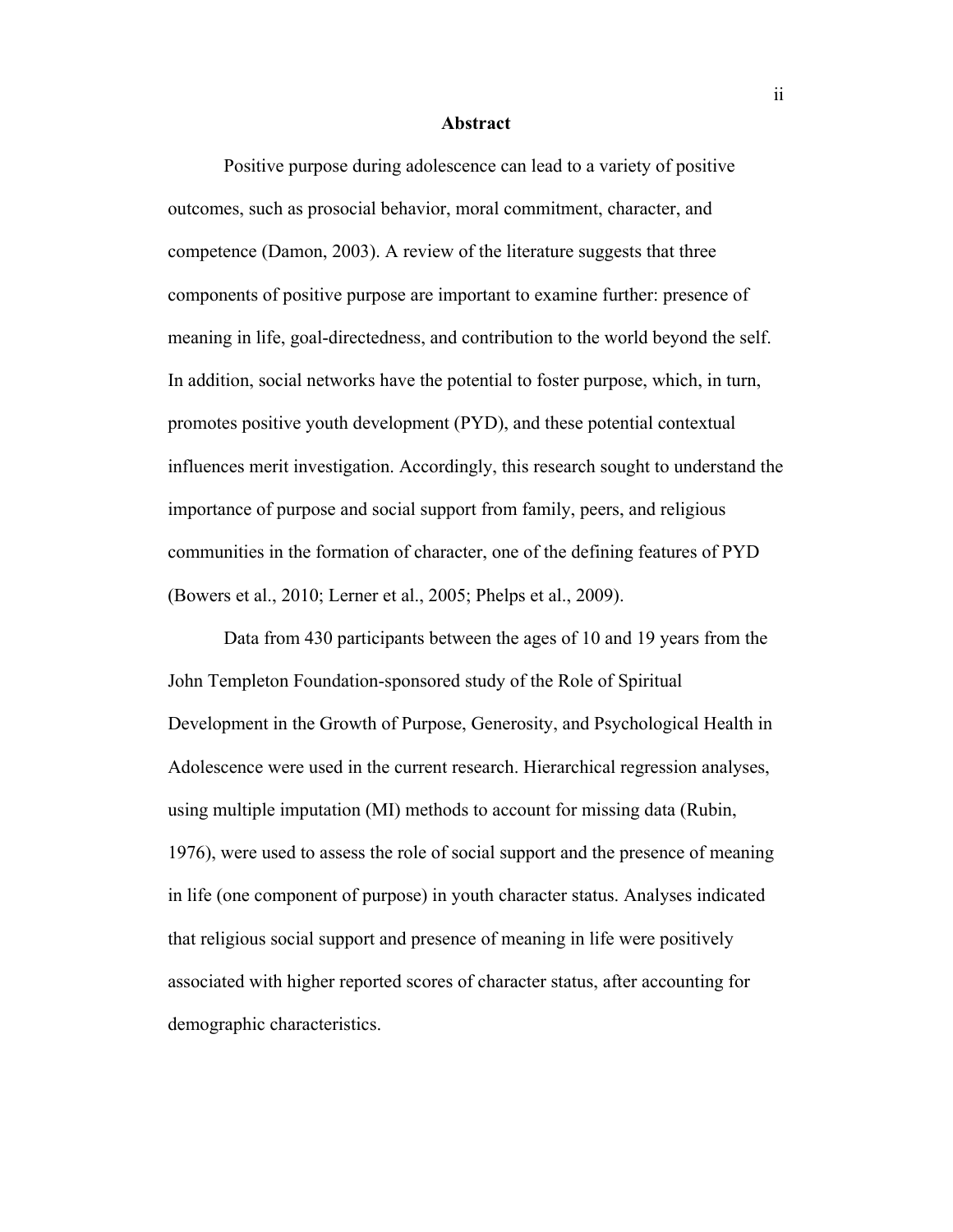In addition, four qualitative case studies were presented to illustrate how adolescents on either end of the character status continuum (i.e., scores reflecting either high or low levels of character) engaged in "positive purpose" behaviors (i.e., contribution behavior and goal-directedness). Case studies indicated relationships among instances of goal-directed behavior, contribution to others, and character strengths in participants with higher character status scores. On the other hand, reflections of goal-directedness and contribution to others were less prevalent in the case studies of participants with lower character status scores.

Limitations of the current cross-sectional data set and implications of the quantitative and qualitative findings for practical application are discussed. Future research should focus on mixed method, longitudinal data in order to explore the concept of character development rather than character status. In addition, survey items and interview questions that specifically ask participants to elucidate the relationship among social support, purpose, and character development in their lives should be included. Finally, issues for the practical application of the present findings are discussed.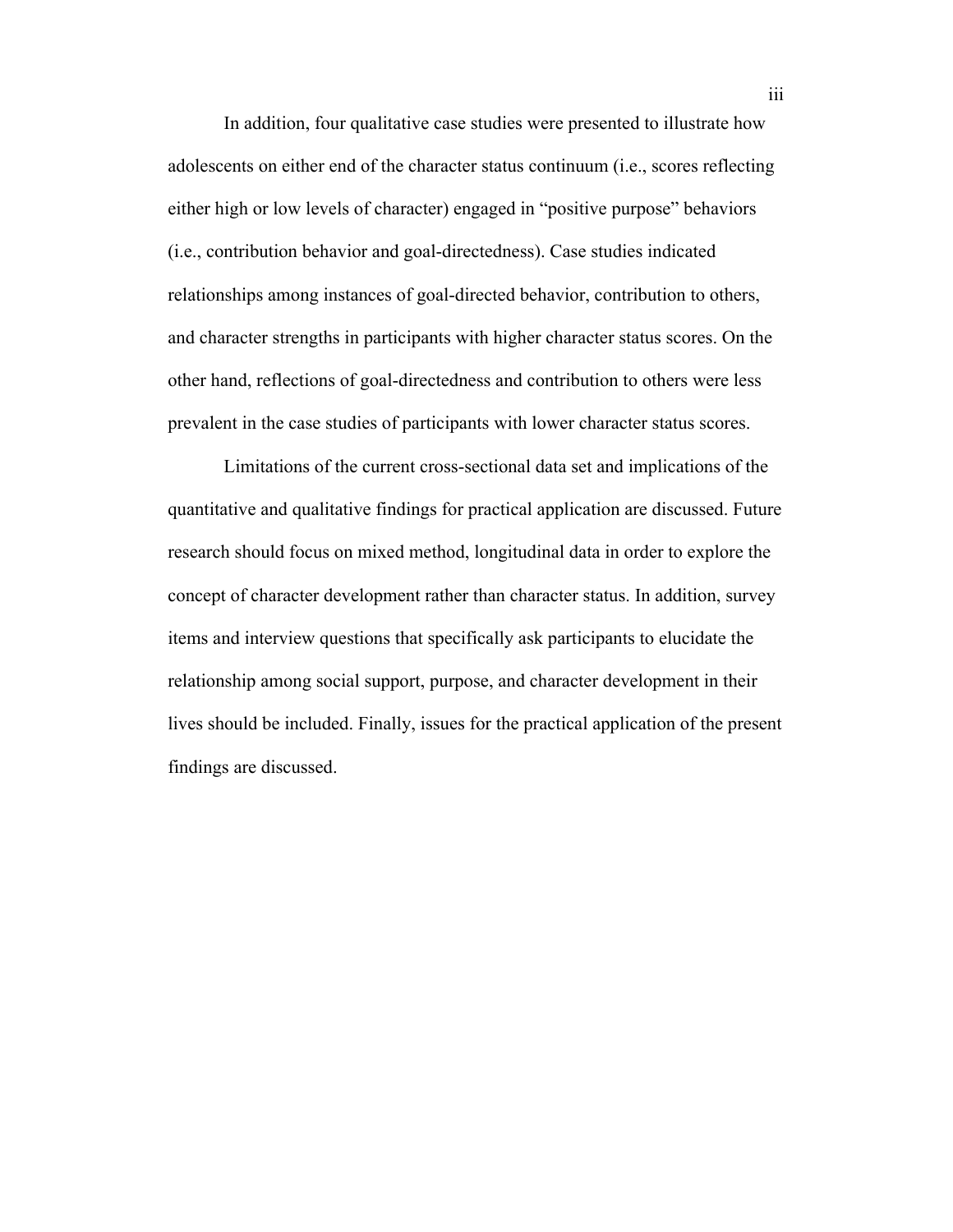#### **Acknowledgements**

This dissertation was the product of numerous friends and family members who have helped shape my understanding of myself as a researcher, practitioner, and human being. First and foremost, I would like to thank my advisor Richard M. Lerner for his tireless effort in shaping me into the developmental scientist that I myself did not think I was capable of being. I will always be grateful for his persistence in making me a part of the IARYD community. I would like to also thank David Henry Feldman, my advisor since I was a timid, lost sophomore in the child development world. I would like to thank him for his patience while I sat in his office trying to figure out who I was and what I wanted to do with my life. I am grateful that he knew that I would figure it out on my own without pushing me when I was not ready. I would like to thank Father David O'Leary for being a part of my dissertation committee for the "final lap," which has also been the most defining. His piece of advice while writing this dissertation will stick with me for a lifetime of stress: "Stay focused and try to get some sleep, eat veggies, and seek out beauty to stay sane." I would like to thank Jennifer Menon Mariano for agreeing to be my outside reader. Although, it is the informal mentorship and friendship she provided throughout that really helped me.

There are numerous people I had the privilege of working with and befriending through IARYD, as such, I must take some time to acknowledge them: Neda Bebiroglu, Michelle Boyd, Aerika Brittian, Kristen Fay, Helena Jelicic, Yibing Li, Alicia Doyle Lynch, Marie Pelletier, and Amy Alberts Warren. I could not have gotten through the blood, sweat, and tears of the past five years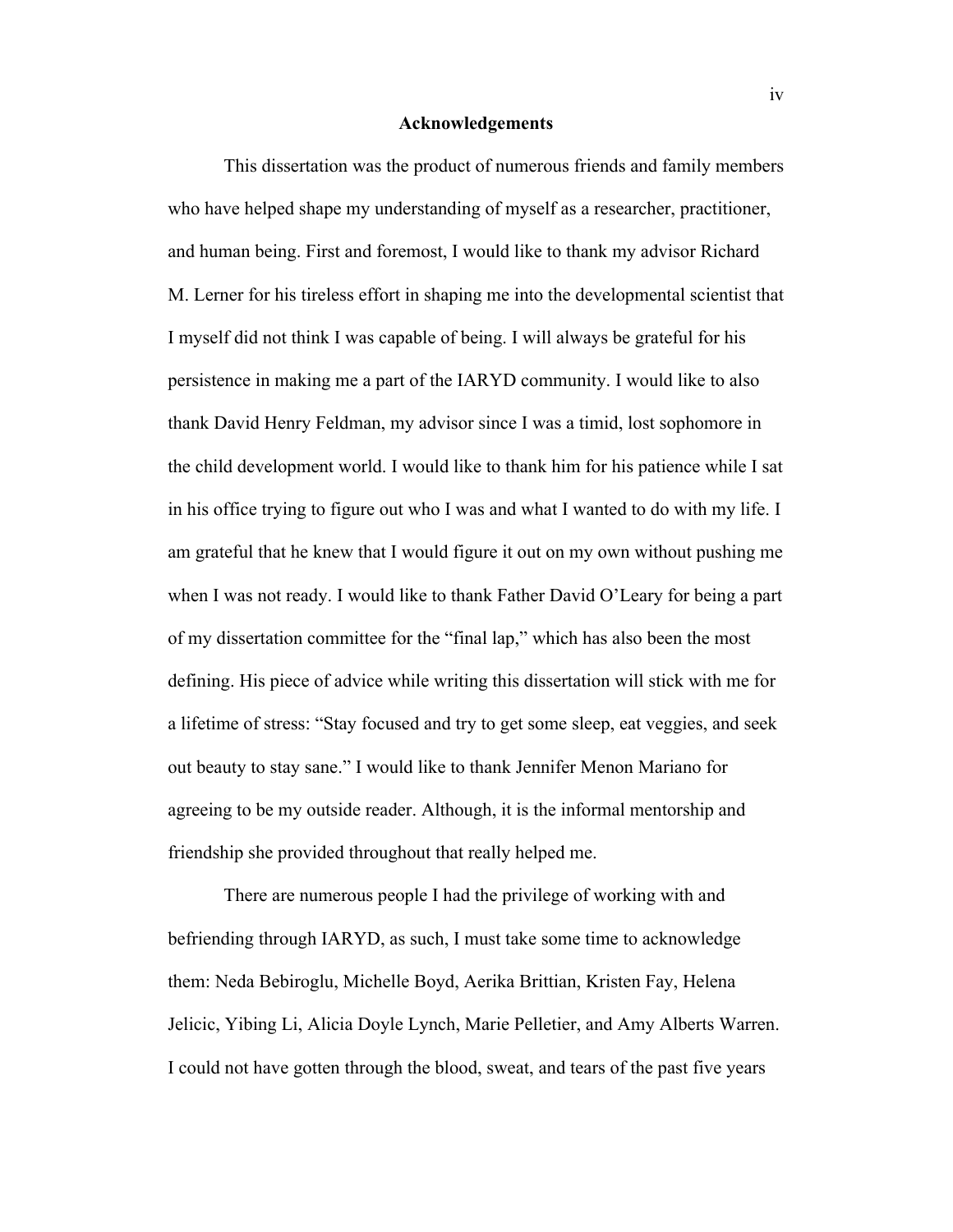without the amazing friendships I built with all of them. The laughs we had throughout overshadowed all the difficult times (both professionally and personally).

I would like to thank all the people I grew up with and met through the Carmel Marthoma Church, who kept me rooted in my traditions as an Indian Christian. I need to thank them for their pep talks, familial pride, endless support, and love. These people prove to me more and more that blood is not the only tie of a family—Sindhu Thomas, Ajit Thomas, Jessin Varghese, and Maya Thomas.

I cannot get through this entire acknowledgements section without mentioning my Jewish twin. I would like to thank Marieke Rutkin for providing her friendship and sisterly support, but above all, for the delicious food. There were days that I actually did not think that I could complete this journey when she reminded me that "we" worked too hard not to "man up" at this point. This is the final product of a long and arduous journey that I hope she can be proud of as well. You will always be my squishy!

This work would never have happened without the full support of my family. I would like to thank my parents for all the hard work they put in to help me get to this point. I would like to thank my dad Issac Simon for the love of learning he instilled in me, and the hours of homework he helped me complete. His endless faith and pride in my abilities always amazes me. I would like to thank my mom Mercy Issac for doing the legwork. I may not always say it, but I appreciate all that she has done and admire her determination. I am grateful for all her day-to-day sacrifices that have led to my development as a scholar, whether it

v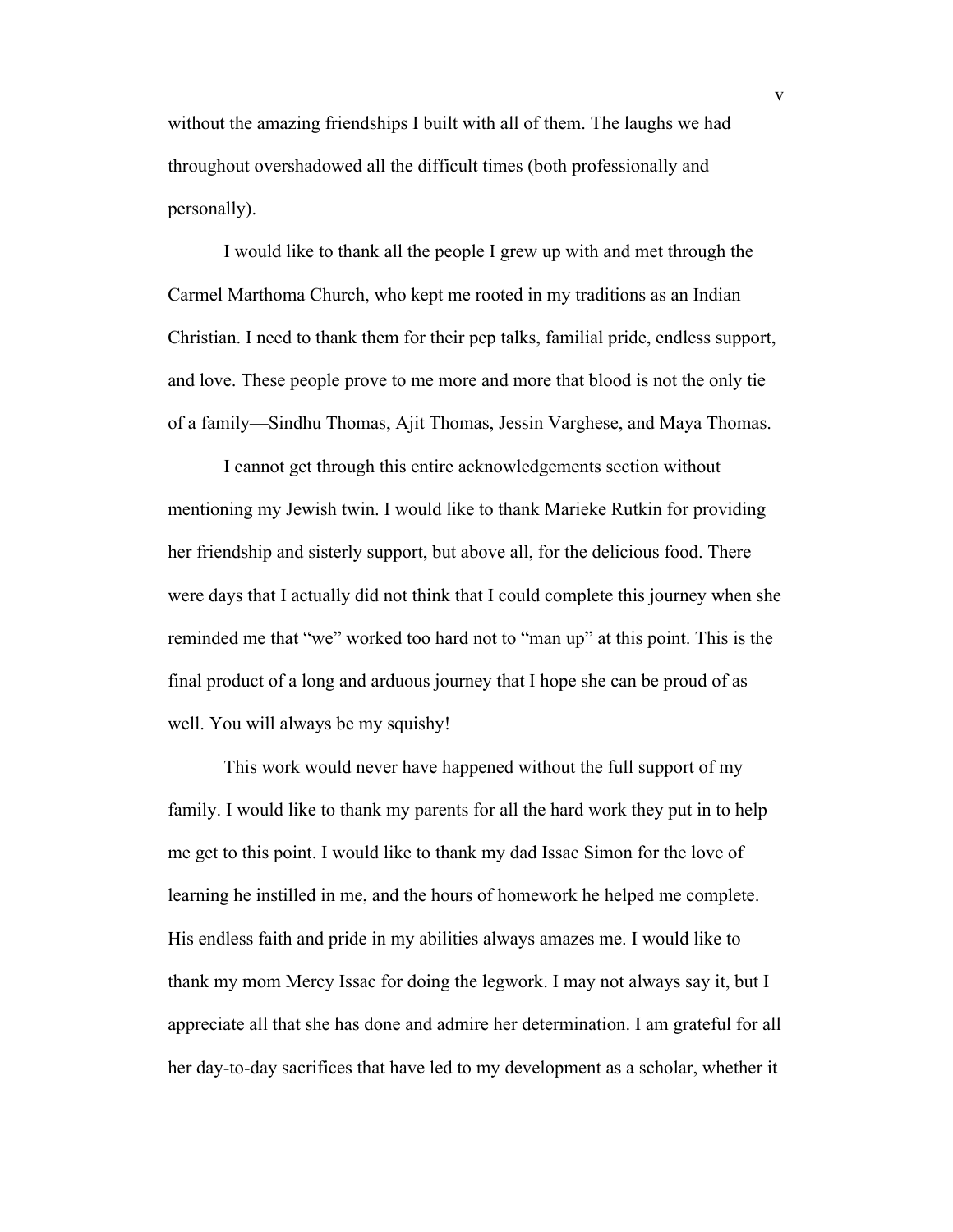be walking me to the library as a child or attending one of the long list of extracurricular activities in which I participated. Although plans changed through the course, the ultimate goal was never forgotten: to get an education. Thank you both for putting your children first, putting your own needs on hold, and coming to this country for the best available opportunities for me. I would like to thank my brother David Issac for his support and love. As my formal educational journey ends, his is just beginning. I hope he always remembers that I am here to guide, support, and love him as a mentor and as an older sister.

Last but not least, I'd like to thank my husband, Manoj Koshy. I thank him for providing comedic relief and for being the voice of reason when I sometimes (admittedly) went crazy. I am grateful for the lesson he imparted that criticism is an inevitable reality that I must come to understand and push past in order to create work that reflects my full potential. Most of all, I'd like to thank him for all the love he provided in the past three years. The awkward phone conversations that started this relationship were completely worth it to get to this point.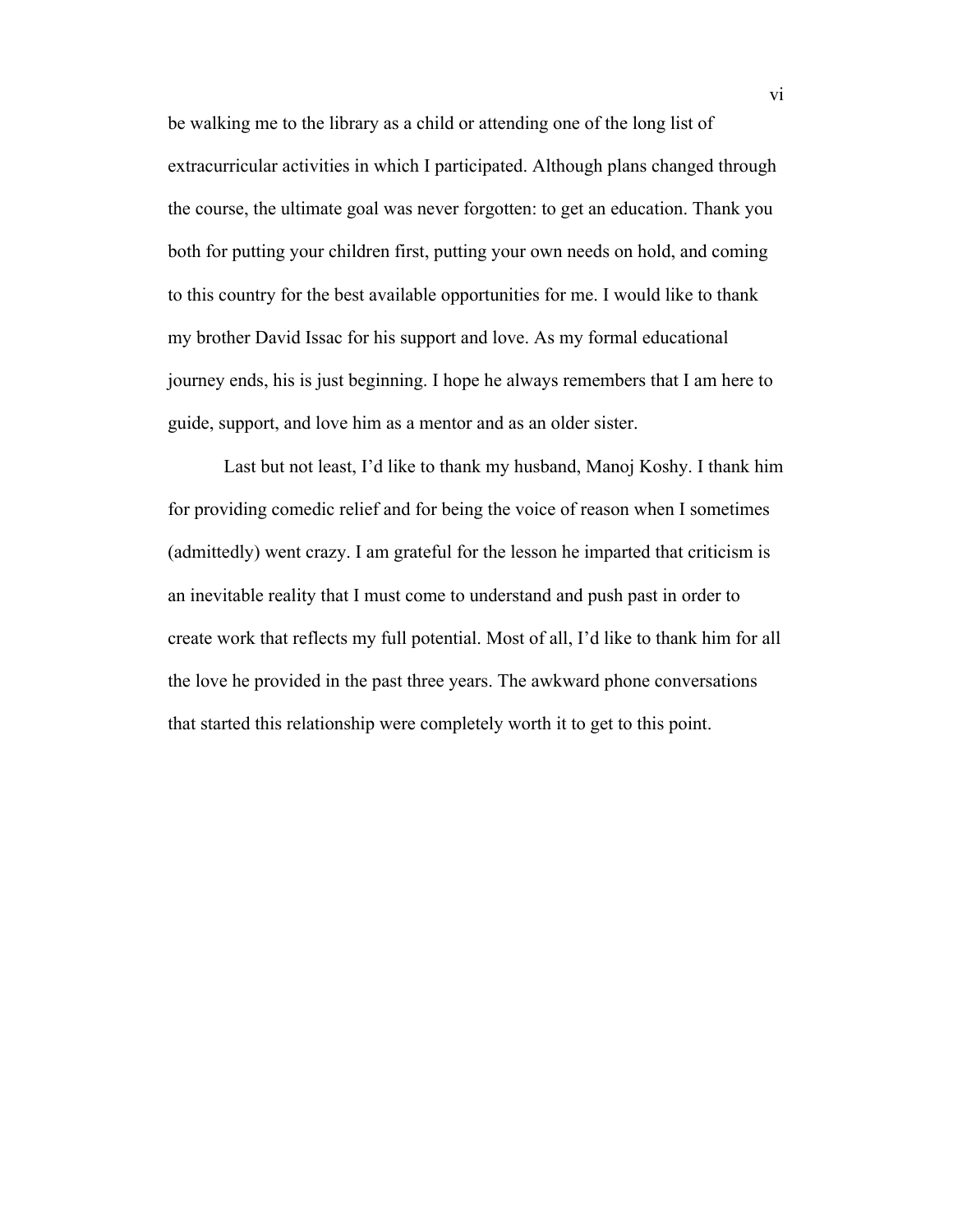# **Table of Contents**

|    | 11                                                          |  |  |
|----|-------------------------------------------------------------|--|--|
| 1V |                                                             |  |  |
| X  |                                                             |  |  |
|    | $\mathbf{1}$                                                |  |  |
|    | 7                                                           |  |  |
| ≻  | Introduction                                                |  |  |
| ➤  | Differentiating Purpose, Meaning, and Goal-Setting Behavior |  |  |
| ➤  | Defining Purpose                                            |  |  |
|    | Differentiating positive and negative purpose<br>➤          |  |  |
|    | Outcomes of positive purpose<br>➤                           |  |  |
|    | $\triangleright$ Defining Character Development             |  |  |
|    | Perspectives on moral development<br>➤                      |  |  |
|    | Perspectives on character development<br>➤                  |  |  |
|    | Prototypic character education programs<br>➤                |  |  |
|    | $\triangleright$ Contexts for Character Development         |  |  |
|    | Differentiating mentorship and social support<br>➤          |  |  |
|    | Defining social support<br>➤                                |  |  |
|    | Benefits of social support<br>➤                             |  |  |
|    | Families and character development<br>≻                     |  |  |
|    | Peers and character development<br>≻                        |  |  |
|    | Religious contexts and character development<br>➤           |  |  |
|    | $\triangleright$ Conclusions                                |  |  |
|    | The Process of Character Development                        |  |  |
|    | Character development as an outcome of observational<br>➤   |  |  |
|    | learning                                                    |  |  |
|    | Character development as an outcomes of social support<br>➤ |  |  |
|    | and positive purpose                                        |  |  |
|    | $\triangleright$ Conclusions                                |  |  |

> Hypotheses and Research Questions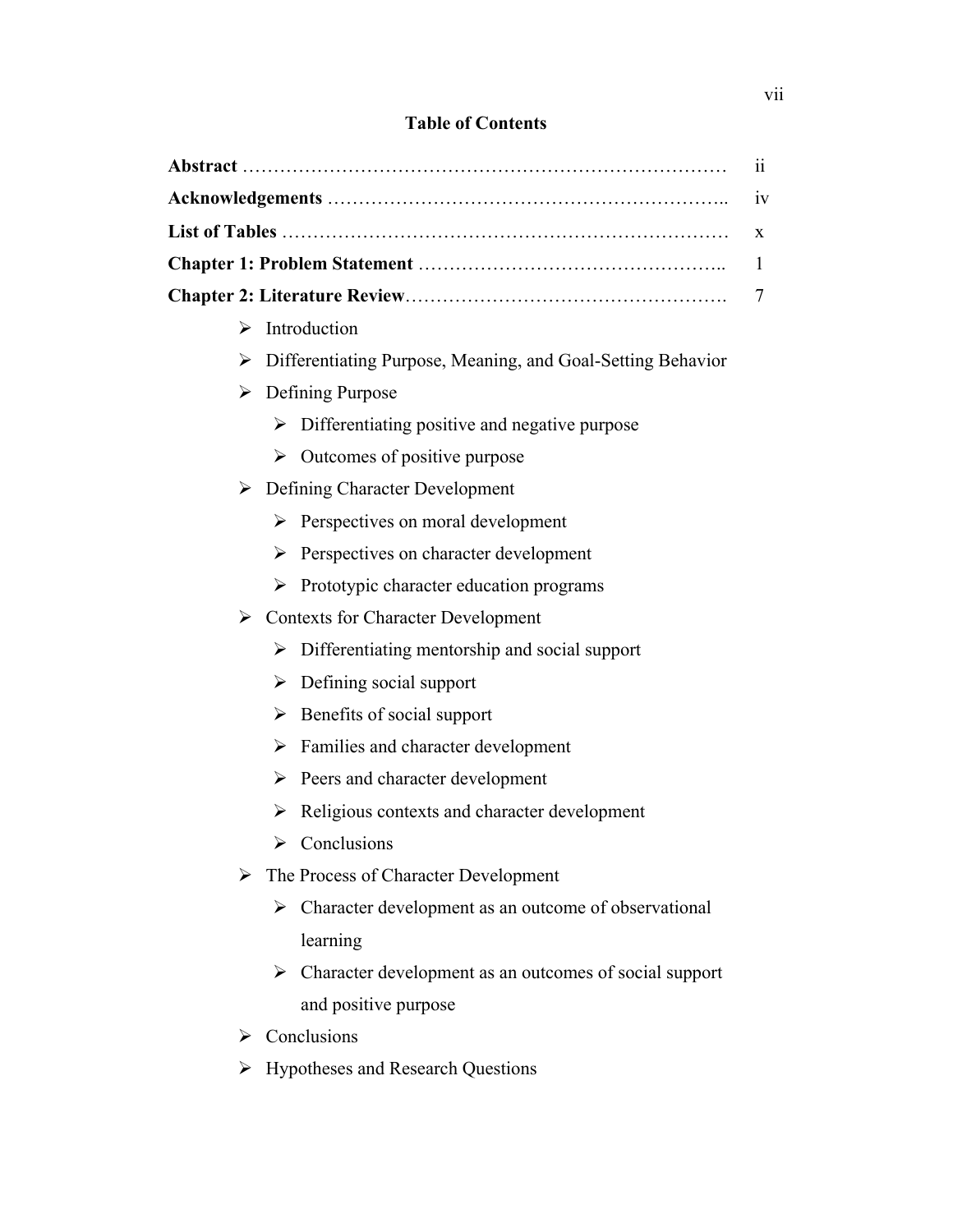|   |                                                                        | 45 |
|---|------------------------------------------------------------------------|----|
| ➤ | Introduction                                                           |    |
|   | $\triangleright$ Module 3 design                                       |    |
|   | $\triangleright$ Module 2 design                                       |    |
| ➤ | Participants                                                           |    |
| ➤ | Module 3 measures                                                      |    |
|   | $\triangleright$ Module 2 measures                                     |    |
|   | $\triangleright$ Module 3 procedure                                    |    |
|   | > PDA-based survey procedure                                           |    |
|   | $\triangleright$ Web-based survey procedure                            |    |
|   | $\triangleright$ Treatment of missing data in M3                       |    |
|   | $\triangleright$ Module 2 procedure                                    |    |
|   | $\triangleright$ Case study procedure                                  |    |
|   |                                                                        | 65 |
| ⋗ | Introduction                                                           |    |
|   | $\triangleright$ Frequency of Missing Data                             |    |
|   | $\triangleright$ Examination of missing data                           |    |
|   | $\triangleright$ Principal Component Analysis                          |    |
|   | $\triangleright$ Preliminary Data                                      |    |
|   | $\triangleright$ Assessing the Hypothesized Link Among Social Support, |    |
|   | Meaning in Life, and Character Status                                  |    |
|   | $\triangleright$ Conclusions about quantitative findings               |    |
| ➤ | Constructing Purpose Profiles of High- and Low-Scoring                 |    |
|   | <b>Character Status Individuals</b>                                    |    |
|   | $\triangleright$ Case 1: Simon                                         |    |
|   | $\triangleright$ Case 2: Sarah                                         |    |
|   | $\triangleright$ Case 3: Dominic                                       |    |
|   | $\triangleright$ Case 4: Tina                                          |    |
|   | $\triangleright$ Conclusions about qualitative analyses                |    |
| ➤ | Summary of the Quantitative and Qualitative Findings                   |    |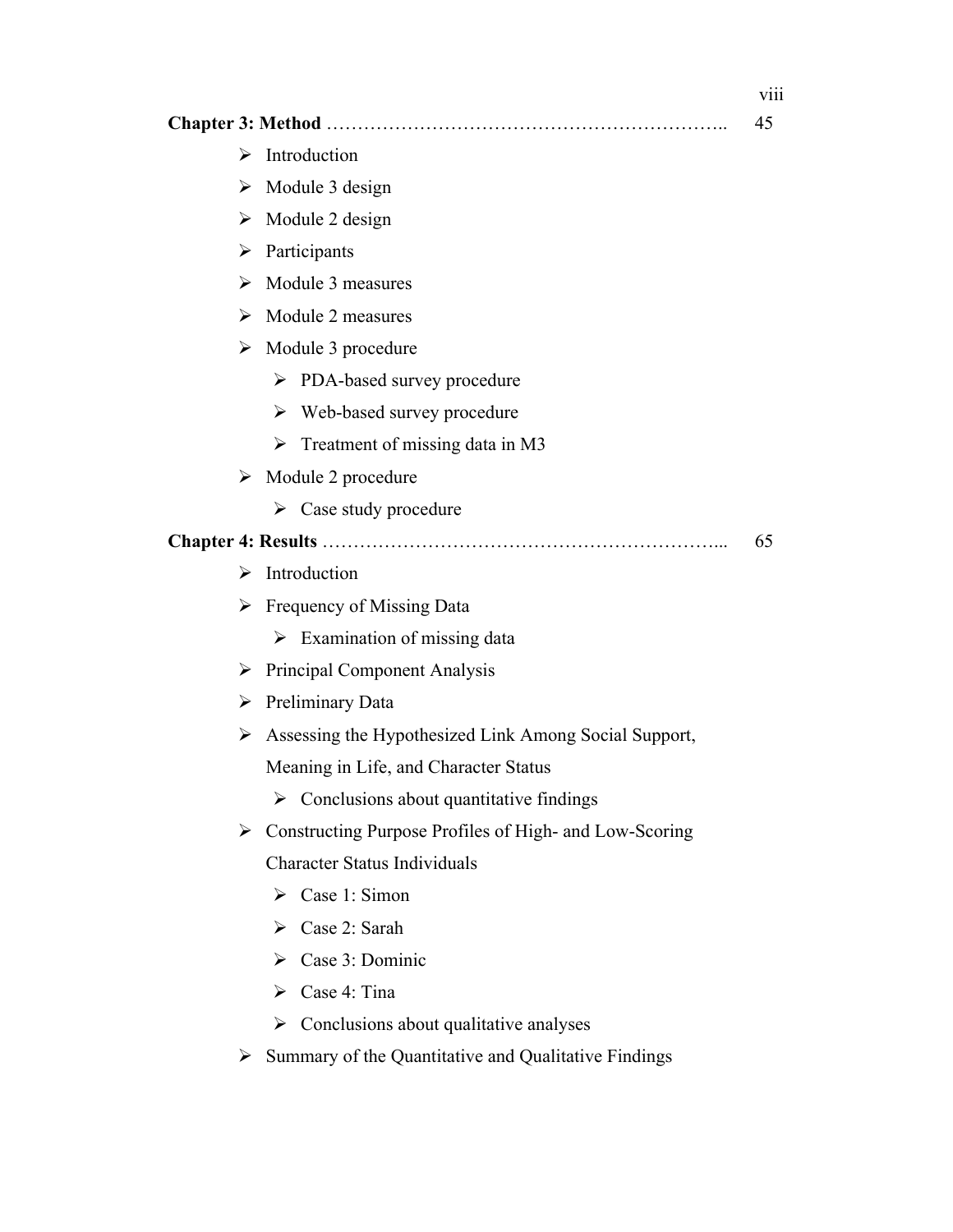| 87 |                                                                         |     |
|----|-------------------------------------------------------------------------|-----|
| ⋗  | Introduction                                                            |     |
| ➤  | Creation of the Presence of Meaning in Life Scale                       |     |
|    | $\triangleright$ Findings of the Quantitative Relationship Among Social |     |
|    | Support, Presence of Meaning in Life, and Character Status              |     |
| ➤  | Illustrations of Goal-Directedness and Contribution Among               |     |
|    | High- and Low-Scoring Character Status Scale Adolescents                |     |
| ➤  | Limitations and Future Directions                                       |     |
|    |                                                                         | 104 |
|    |                                                                         | 134 |
|    |                                                                         | 144 |

ix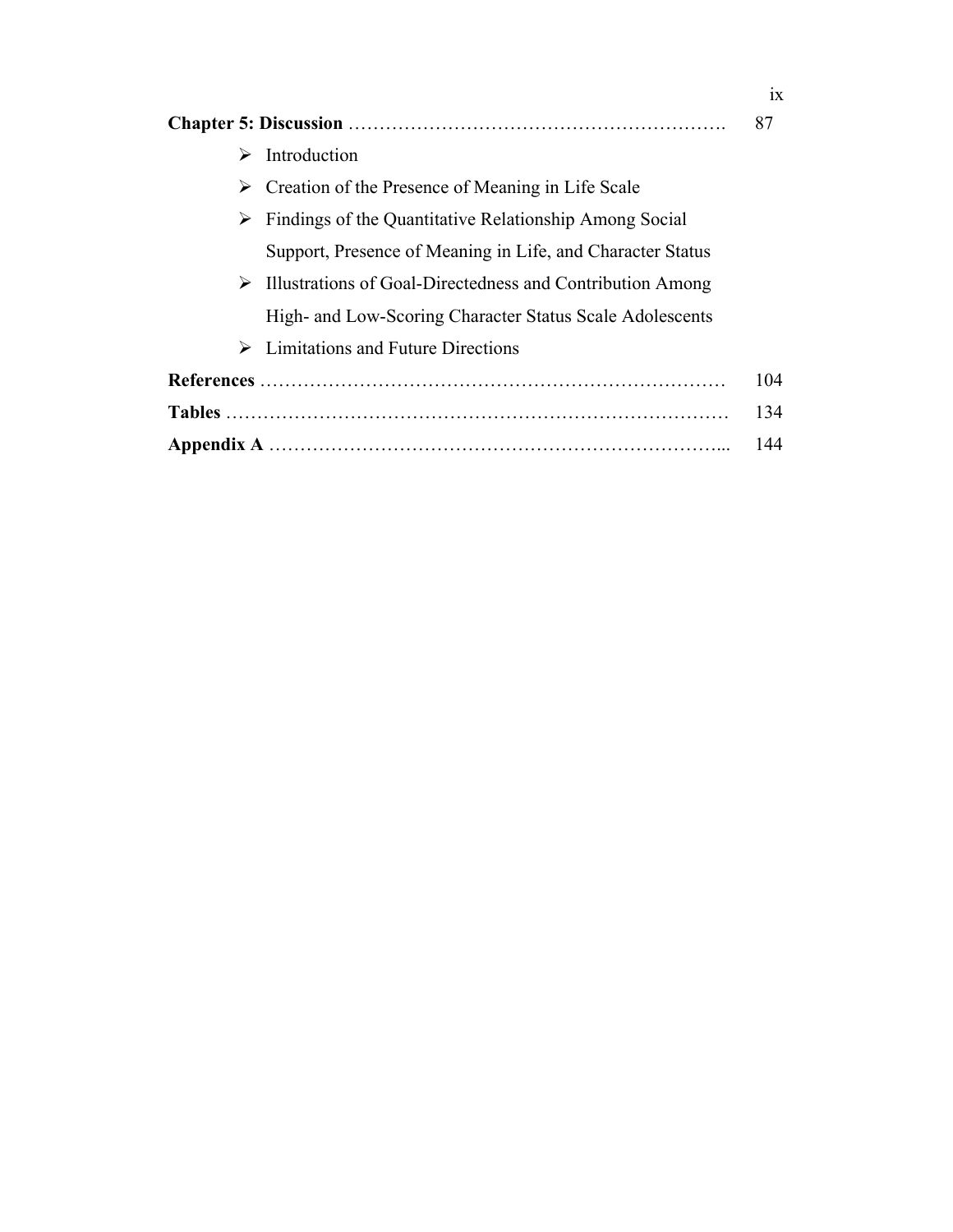# **List of Tables**

| Table 1. | The Six Character Virtues and 24 Character Strengths as defined        |
|----------|------------------------------------------------------------------------|
|          | by Peterson and Seligman (2004)                                        |
| Table 2. | The Eleven Principles of Effective Character Education forwarded       |
|          | by the Character Education Partnership (CEP)                           |
| Table 3. | The four items judged by the author as theoretically relevant to the   |
|          | presence of meaning in life                                            |
| Table 4. | The 26 items judged by the author as theoretically irrelevant to the   |
|          | presence of meaning in life (i.e., distractor items)                   |
| Table 5. | The three items judged as theoretically relevant to the presence of    |
|          | meaning in life by 80% or more of the expert raters as well as the     |
|          | one item judged as theoretically relevant by the author (that did not  |
|          | meet the 80% criteria) and the percent agreement among them            |
| Table 6. | Factor loadings based on a principal component analysis for four       |
|          | items related to presence of meaning in life ( $n = 430$ )             |
| Table 7. | Percentage of variable non-response for each variable                  |
| Table 8. | Correlations, means, and standard deviations among character           |
|          | status, meaning in life, social support, and demographic               |
|          | characteristics ( $n = 430$ )                                          |
| Table 9. | Parameter estimates with corresponding standard errors,                |
|          | approximate p-values, and $R^2$ statistics for hierarchical regression |
|          | models of the relationship between character status and age, sex,      |
|          | mother's education, religion, social support, and presence of          |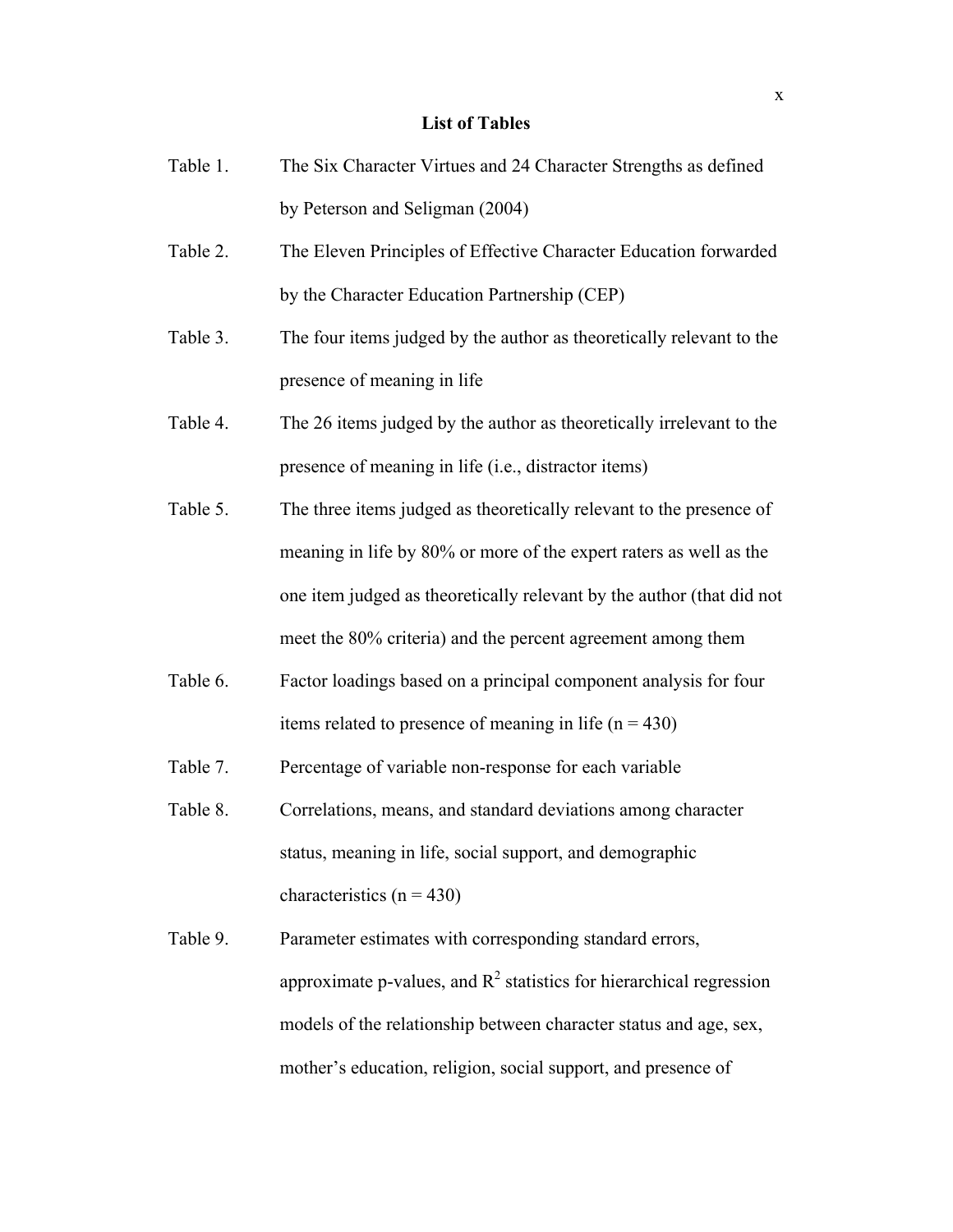meaning in life  $(n = 430)$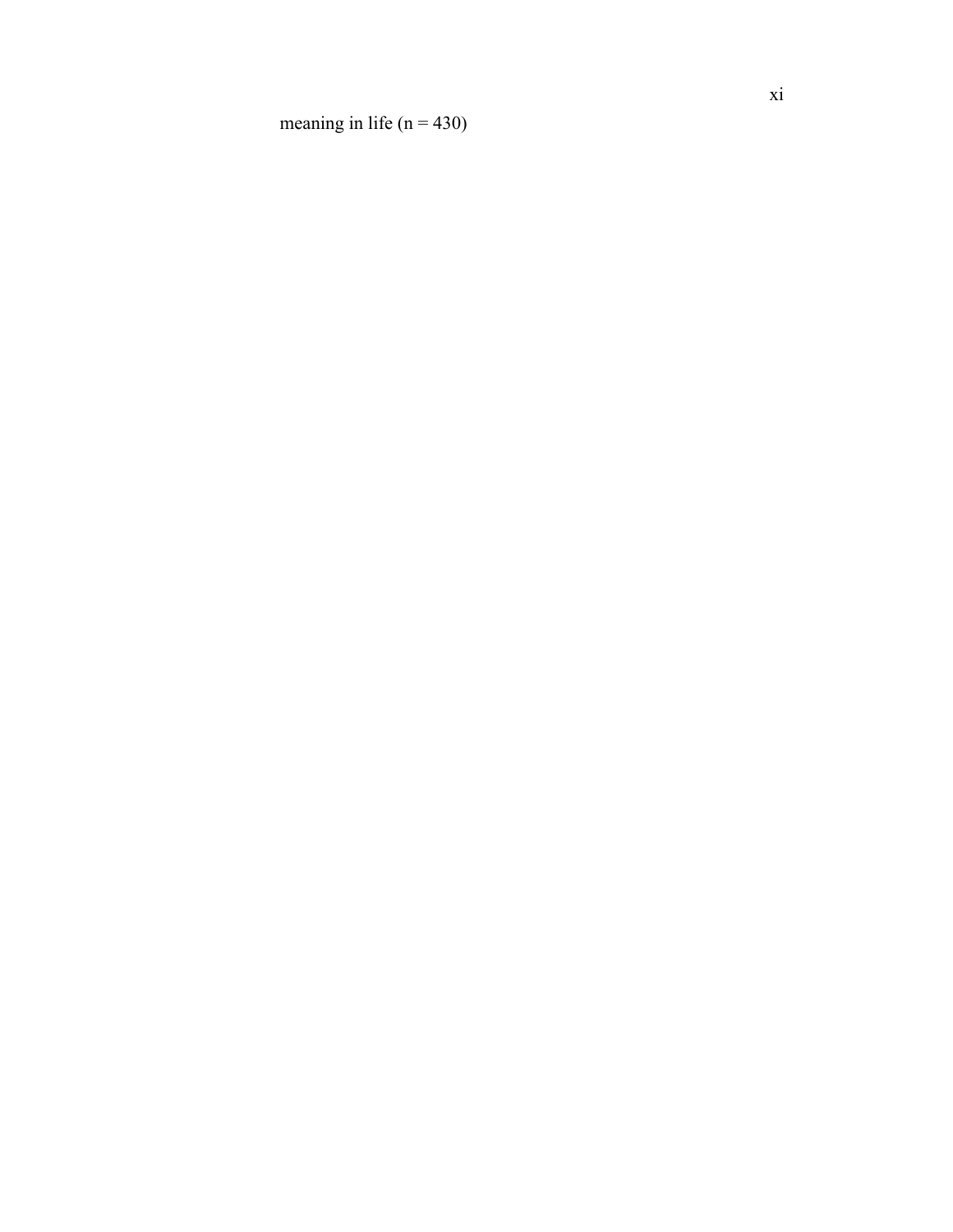#### **CHAPTER 1**

## **Problem Statement**

Historically, the field of psychology viewed adolescence from a deficit perspective. That is, adolescence was seen as a time of "storm and stress" (Hall, 1904; Lerner, 2004; Lerner et al., 2005). Within this tradition, healthy development was seen as the absence of negative behaviors (e.g., not drinking, not smoking, abstaining from unsafe sex, etc.) rather than as the growth of positive behaviors, such as well-being and a sense of purpose in one's life (Benson, 2003; Damon, 2004; Lerner, 2004).

More recently, scholars in the developmental sciences have shifted focus from a deficit approach to a focus on the strengths of youth and the promotion of positive development (Benson, 2003; Damon, 2004; Lerner et al., 2005). Predicated on a relational, developmental systems theoretical perspective (Overton, 2010) that emphasizes the potential for plasticity, or for systematic change, in human development, adolescents are viewed as having strengths (because of their capacity to change), and as such are seen as "resources to be developed" (Benson, 2003; Damon, 1997; Eccles & Gootman, 2002; Lerner, 2002; Lerner, 2004; Roth & Brooks-Gunn, 2003; Roth, Brooks-Gunn, Murray, & Foster, 1998). That is, this developmental systems-based conception of youth arises as a result of the mutually influential relations among biological, individual, and contextual levels of organization within the ecology of youth development (e.g., Gottlieb, Wahlsten, & Lickliter, 2006; Suomi, 2004), relations that afford plasticity, and thus the potential for positive change, across adolescence.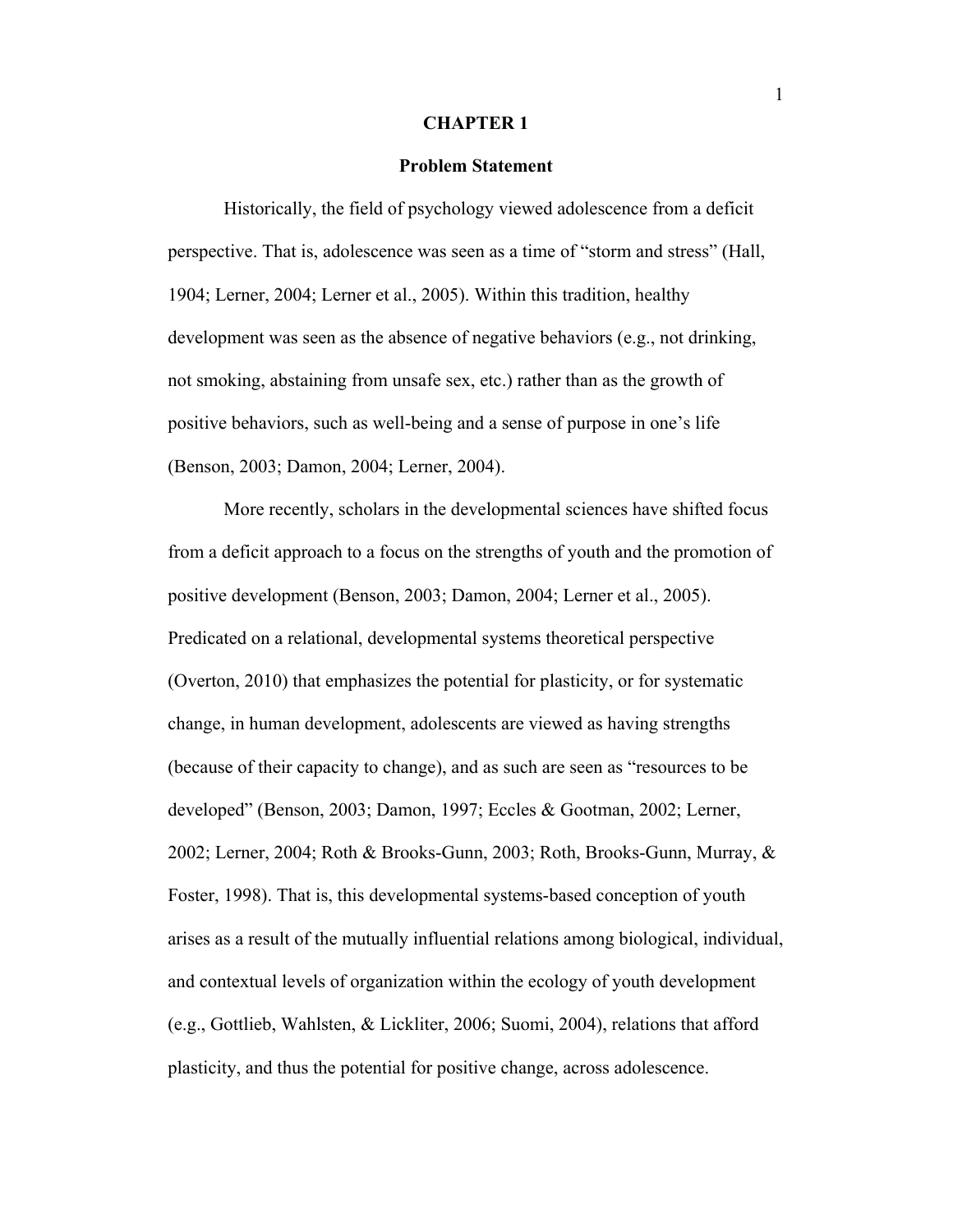Given that, within developmental systems theory, humans have the potential for plasticity, based on their mutually influential relations with their complex and changing ecology, a key hypothesis was formulated that, when the strengths of adolescents are aligned with the contextual resources necessary for healthy development, positive youth development (PYD) is promoted (e.g., Lerner, 2002). Several characteristics have been identified as indicators of PYD: competence, confidence, connection, character, and caring (e.g., the Five Cs of PYD; Lerner et al., 2005). When these five Cs are present in an adolescent, Lerner et al. (2005) suggested that a sixth C emerges. This sixth C, identified as youth contribution to their families, schools, and communities, indicates that a young person may contribute positively to his or her social world. Therefore, it is necessary to understand and promote the indicators of PYD (the Five Cs) in order to develop active citizens and to build a healthy society (Lerner, 2004, 2007).

Although the Five Cs are all important to understand, such a goal goes beyond the scope of this dissertation. Because of its theoretically-specified link to contribution and, in particular, positive citizenship (Lerner, 2004; Zaff, 2010), I focus this dissertation on understanding the development of one indicator of PYD: character.

#### **The role of character in the development of youth contribution**

In recent years, character education has grown in focus in practical settings (e.g., McClellan, 1999). All societies recognize the importance of the positive socialization of youth in order to promote the progress and survival of society (Berkowitz & Hoppe, 2009). As such, deliberate attempts to promote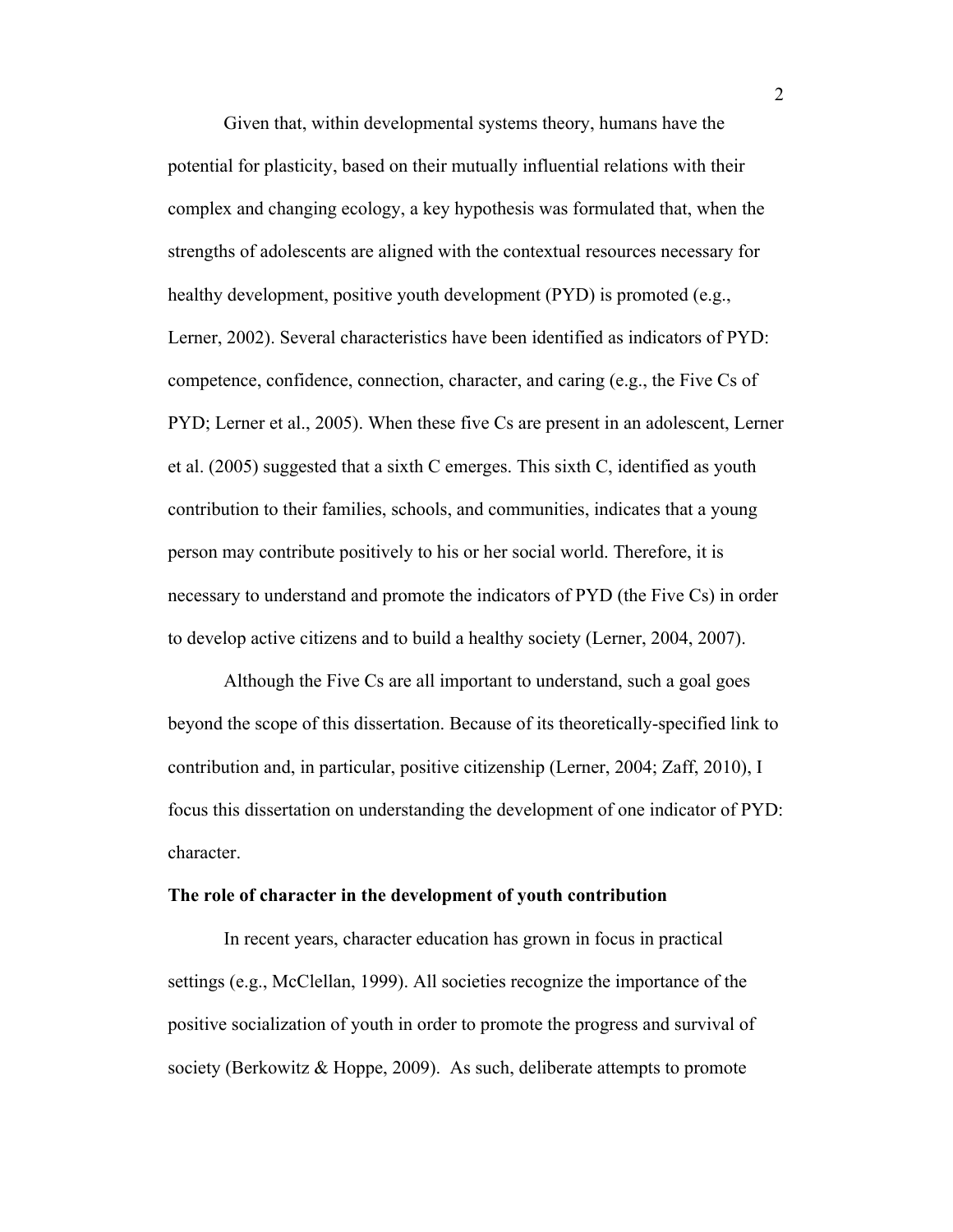character in families, schools, faith institutions, and youth organizations must occur to promote positive development in youth. In line with current theoretical and practical interests, this dissertation seeks to understand the components of the ecology of youth that may promote character development, which in turn, may promote contributions to society.

# **Components of the ecology of youth that promote character development**

Damon (1997) asserted that character development occurs when young people are provided with guidance to give them direction and a sense of purpose. It is insufficient to merely prescribe moral behavior through mandated laws, since external forces may not change the intentions of the individual. Therefore, societies need people who can provide guidance to youth with regard to prosocial behavior (e.g., Berkowitz, Sherblom, Bier, & Battistich, 2006).

Similar to Damon's (1997) assertion that guidance is essential for positive development, Theokas and Lerner (2006) stated that committed, caring adults in adolescents' lives are the most important assets associated with higher levels of PYD and lower levels of risk behaviors. Moreover, proponents of the character education movement have specifically emphasized the importance of families and communities in enhancing the healthy development of adolescents (e.g., Berkowitz & Hoppe, 2009). In line with the work of the character education proponents, this research will examine if social support is necessary for the promotion of character development.

Although numerous individuals within an adolescent's community can provide the support needed to promote character, I will concentrate on the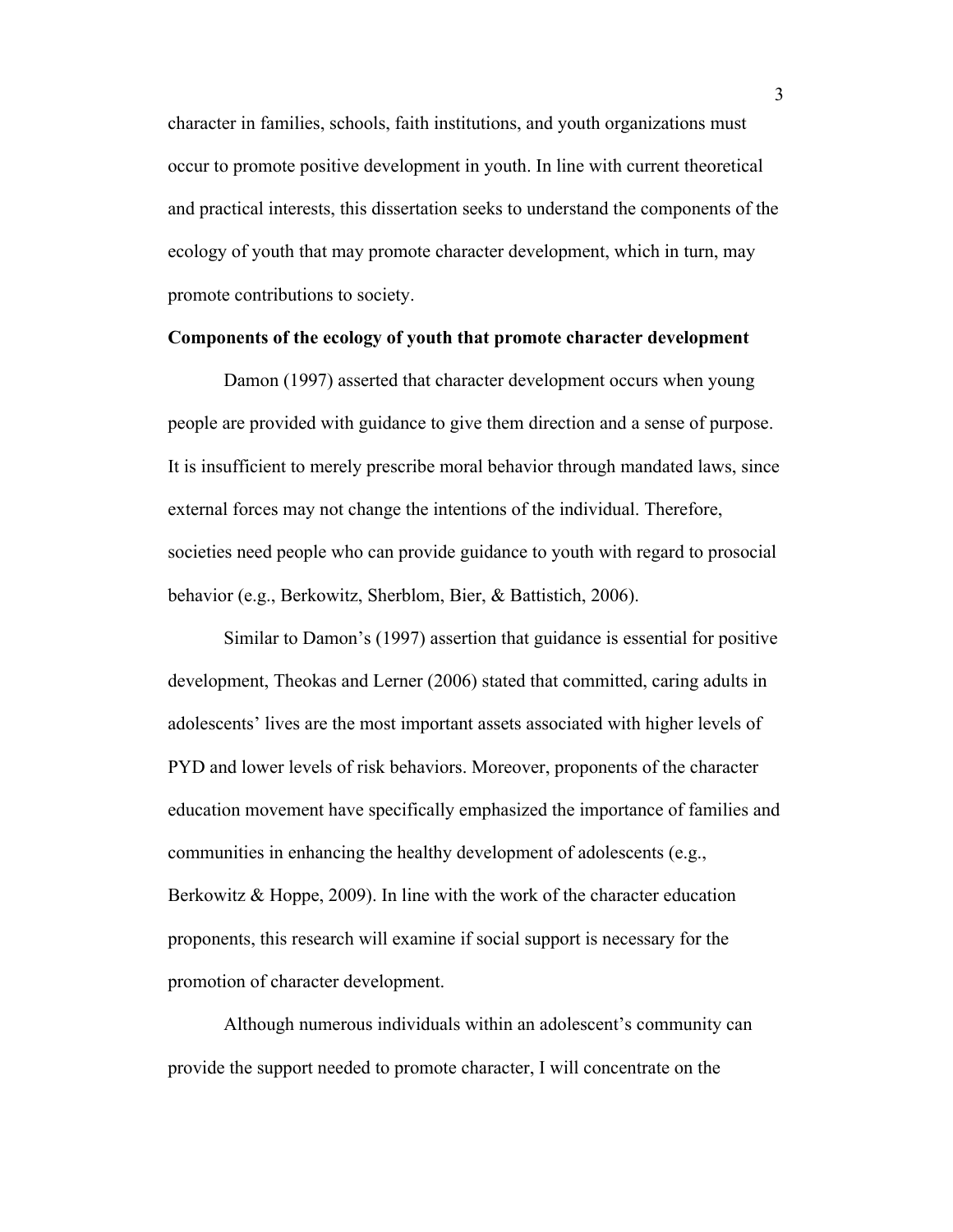connections among family, peers, and religious communities in the development of character. These relationships may be key sources of character development among adolescents. For example, some researchers believe character education relies on how people model healthy relationships and relate to the child (Berkowitz & Hoppe, 2009; Howes & Richie, 2002; Watson, 2003). For instance, Oman and Thoresen (2003) use a social learning perspective to explain how character development is a product of observational learning. In addition, as already noted, a sense of purpose may also be a key basis for the development of character (Damon, 1997). Positive purpose during adolescence can lead to a variety of positive outcomes, such as prosocial behavior, moral commitment, high self-esteem, and achievement (Damon, 2003). In fact, Damon (1997, 2008) suggests that, and the present research assesses if, character development occurs most strongly when social support and purpose are coupled in the lives of youth.

Before assessing the relationship among social support, purpose, and character development, it is essential to define the various constructs of interest. This discussion will occur in Chapter 2. Social support can be confused with various terms that have some degree of overlap, such as social networks, social integration, and support system (Gottlieb & Bergen, 2009). However, social support is dependent on many personal, environmental, and cultural factors that cannot be assumed to be unconditional based solely on the presence of people within an individual's context (Barrera, 1986). Therefore, clarification is required in regard to the definition and measurement of social support so that greater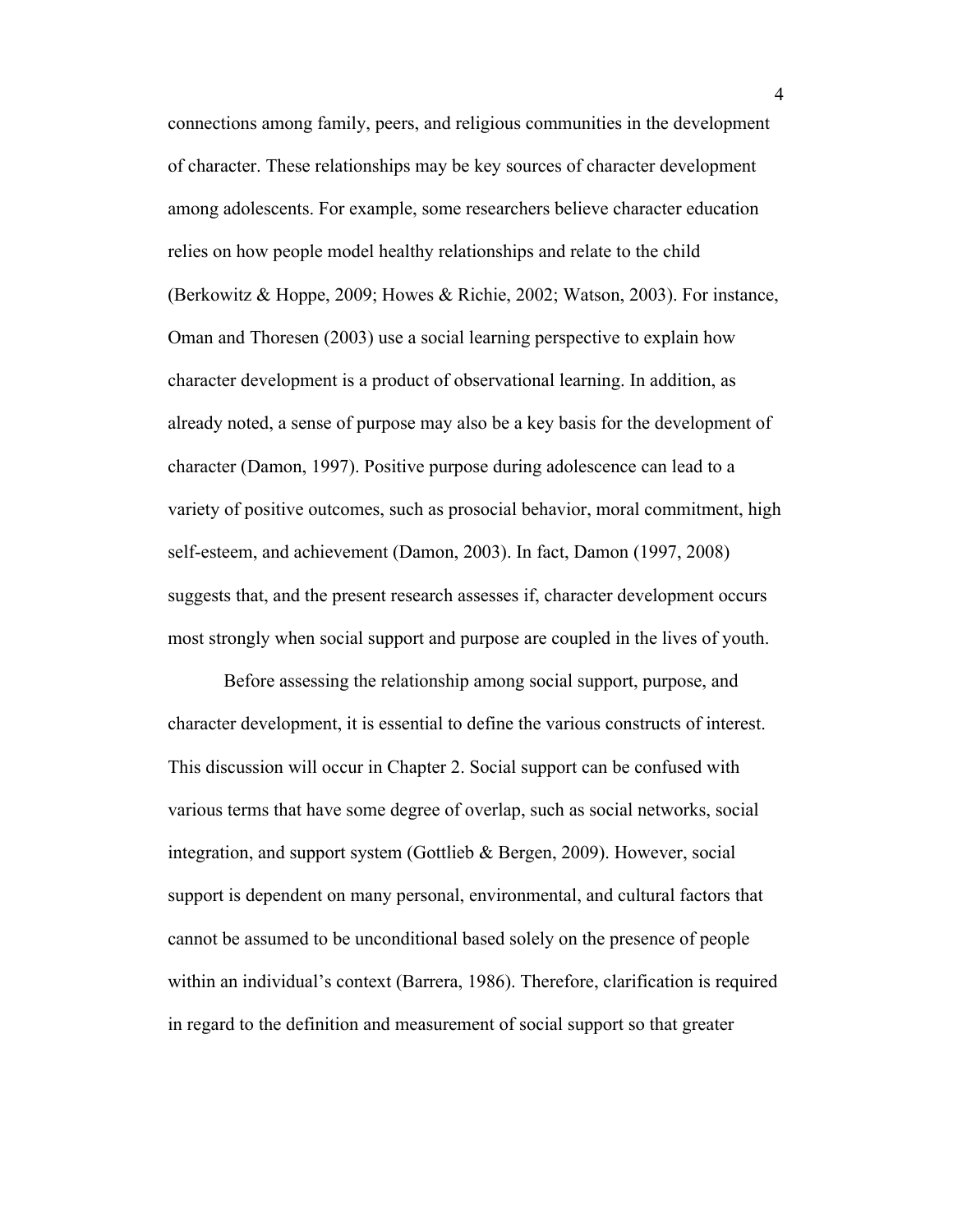precision can be achieved with regard to understanding the relationship between social support and character development.

Similarly, there are also measurement issues concerning purpose. For example, meaning in life and goal-directedness have been conflated with purpose (e.g., Ryff & Singer, 1998). Therefore, differentiating purpose from meaning and goal-setting behavior will help clarify the relationship of purpose to character development. This research uses Damon, Menon, and Bronk's (2003) definition of purpose—"a stable and generalized intention to accomplish something that is at once meaningful to the self and of consequence to the world beyond the self" (p. 121)—in order to explore the relationship between purpose and character development. First, I used quantitative data to assess the relationship between meaning to the self (one component of purpose) and character development. Then, to further illustrate how adolescents engage in purposeful behavior (i.e., goal-directedness and contribution to the world beyond the self), qualitative analyses of adolescent purpose were used to assess how adolescents' purposes relate to their character development.

In sum, the purpose of this study was to use quantitative and qualitative data from the John Templeton Foundation-supported study, "The role of spiritual development in the growth of purpose, generosity, and psychological health in adolescence," to assess the relationships among the young person's experience of social support, purpose, and indicators of character status. Given that this research used cross-sectional data, I cannot explore the interrelation of these constructs with respect to character *development*. Instead, I sought to understand social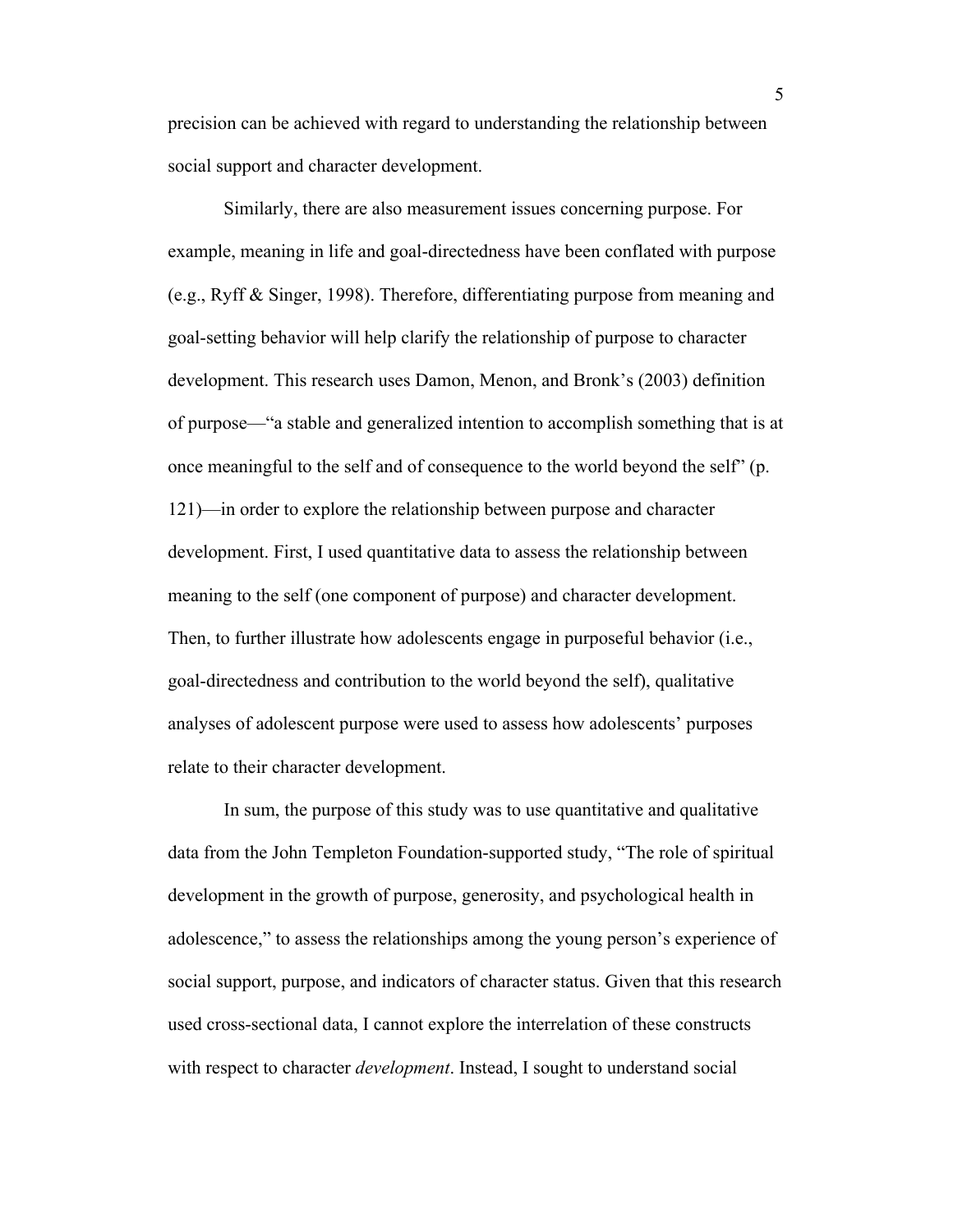support and purpose in relation to character *status*. First, I explored the covariation between a young person's level of guidance (provided by family, peers, and faith institutions) and indicators of his or her character status. Second, I explored the covariation between a young person's presence of meaning in life and indicators of his or her character status. In addition, this dissertation qualitatively assessed levels of engagement of "positive purpose behaviors," ones that fall on either end of the character status continuum. Given the vast nature of the theoretical relationships among the variables of interest in this research, the present study is only one step towards elucidating the above-noted links. Nevertheless, it is an empirically useful step, as a presentation in Chapter 3 of the methods used in this study will indicate. However, before describing the methodology, the conceptual framework for the above-noted assessments will be presented in Chapter 2.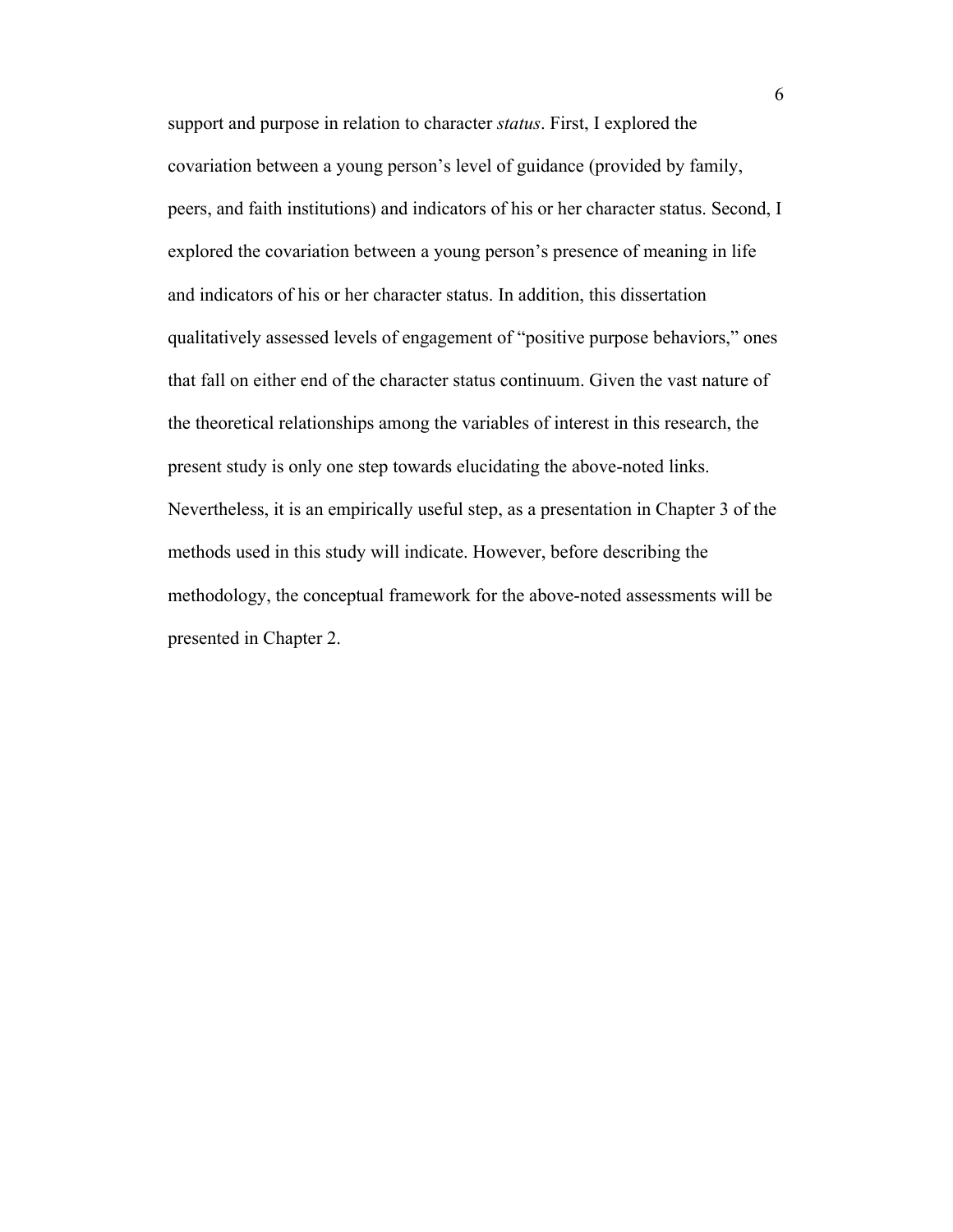#### **CHAPTER 2**

## **Literature Review**

The Character Education Partnership defined being a citizen as understanding self, morality, and society; being motivated to act in the best interest of the common good; and having the skills to act in such ways (Althof  $\&$ Berkowitz, 2006). This definition of citizenship is consistent with Damon's understanding that "the future of any society depends upon the character and competence of its young" (Damon, 1997). Accordingly, to socialize youth to contribute to putting society on a positive path inclusive of individuals who have good character, a vision for character development that integrates cognition (knowing the good), affect (desiring the good), and behavior (doing the good) is necessary.

Damon (1997) stated that character development occurs when young people are provided with guidance to give them direction and a sense of purpose. This research will examine the role of social support, as a source of guidance, in the promotion of character development. Numerous researchers have already indicated the importance of family and peer support in the positive adjustment of youth (e.g., Demaray & Malecki, 2002; Domitrovich & Bierman, 2001; Dunn, Putallaz, Sheppard, & Lindstrom, 1987). However, fewer researchers have explored how support from other social contexts of adolescents influence positive development. For example, research by Smith and Denton (2005) indicated that American youth are interested in religion and spend a great deal of time in religious settings. Therefore, adolescents may find sources of support in these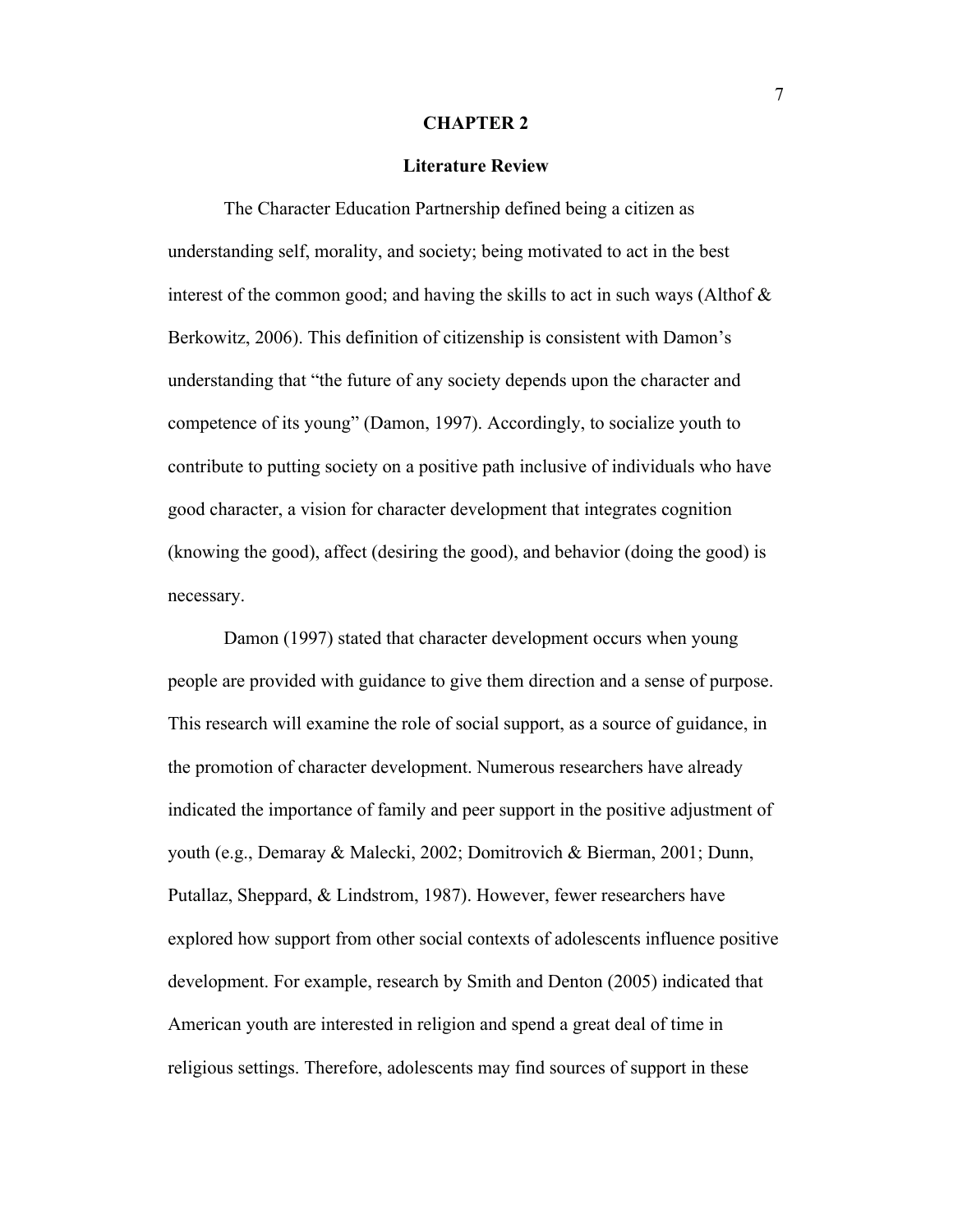faith settings. In line with this research, this dissertation will examine the support provided by faith institutions in addition to family and peers in the development of character.

The other component that Damon (1997) emphasized in the development of character is a sense of purpose. Positive purpose during adolescence can lead to a variety of positive outcomes (Damon, 2003). Damon (1997, 2008) suggests, and this dissertation will argue that character development occurs most strongly by coupling the scaffolding provided by social support (i.e., gaining knowledge, or "knowing good") with a sense of purpose (i.e., long-term goal planning translated into "desiring good;" contribution beyond the self translated into "doing good"). This dissertation will study all of these components of character.

In order to understand this process of character development, however, some definitional clarifications should be made. First, purpose must be conceptualized as a distinct construct from meaning and goal-setting behavior. Indeed, this dissertation also points to the positive outcomes of purpose, especially with regard to character. As such, the components of character development will be described. Then, I will discuss the contexts in which character development can occur. In particular, I will explore the relationships among familial, peer, and religious contexts and character development. Finally, the process through which social support, in combination with purpose, impacts character development will be explored. Discussion of these various pieces will help rationalize the current research undertaken in this dissertation.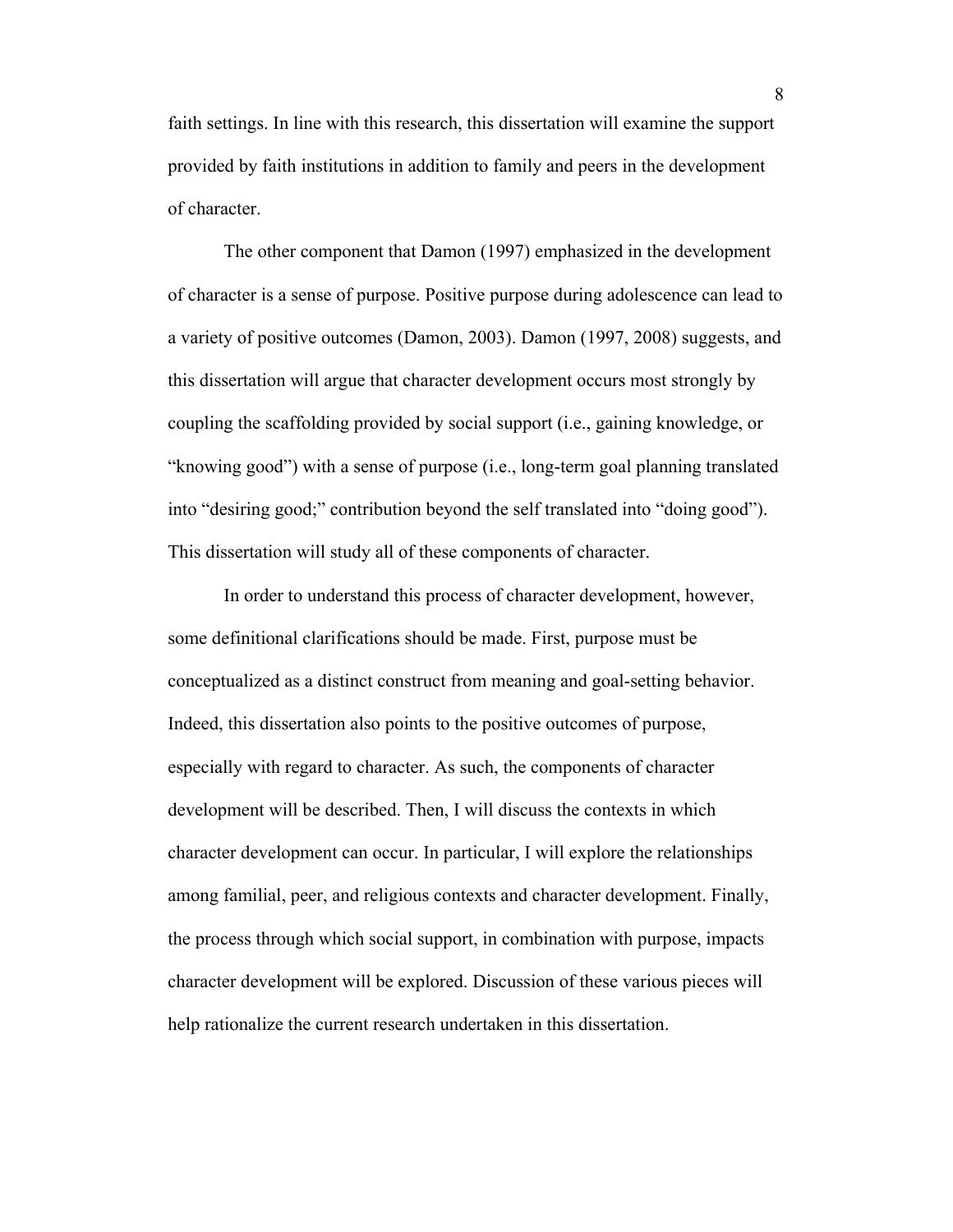#### **Differentiating Purpose, Meaning, and Goal-Setting Behavior**

Many researchers conflate the concept of purpose with meaning (e.g., Ryff & Singer, 1998) or goal-setting behavior (e.g., Locke, 1969). The conflation of these terms makes it more challenging to study purpose given the various scales that claim to study the same concept but rely on different items. This challenge makes it imperative to use definitions that clearly differentiate purpose from meaning and goal-setting behavior.

Meaning is a broader concept than purpose. In fact, purpose is only one component of meaning (Baumeister, 1991; Morgan & Farsides, 2009a, 2009b). Meaning in life, as understood by Frankl (1963), includes five factors, as studied through the Meaningful Life Measure (MLM): accomplished life, exciting life, principled life, valued life, and purposeful life (Morgan & Farsides, 2009a). In addition, purpose includes a beyond-the-self aspect, while meaning does not necessarily include this other-than-self oriented component (Damon et al., 2003). Moreover, meaning may or may not be oriented towards a defined endpoint, whereas, purpose is always directed at an end toward which one can make progress (Damon et al., 2003). Purpose, as measured by the Purpose in Life (PIL) scale, comprises a sense of having clear goals, aims, and intentions (Frankl, 1963; Kierkegaard, 1988; Ryff, 1989; Yalom, 1980).

Similarly, purpose and goal-setting behavior are not synonymous. Goalsetting behavior is only one component necessary to provide a sense of meaning and purpose in life (Damon, 2008; Emmons, 1999). Goal-setting behavior focuses on an endpoint and serves to guide behavior towards or away from the endpoint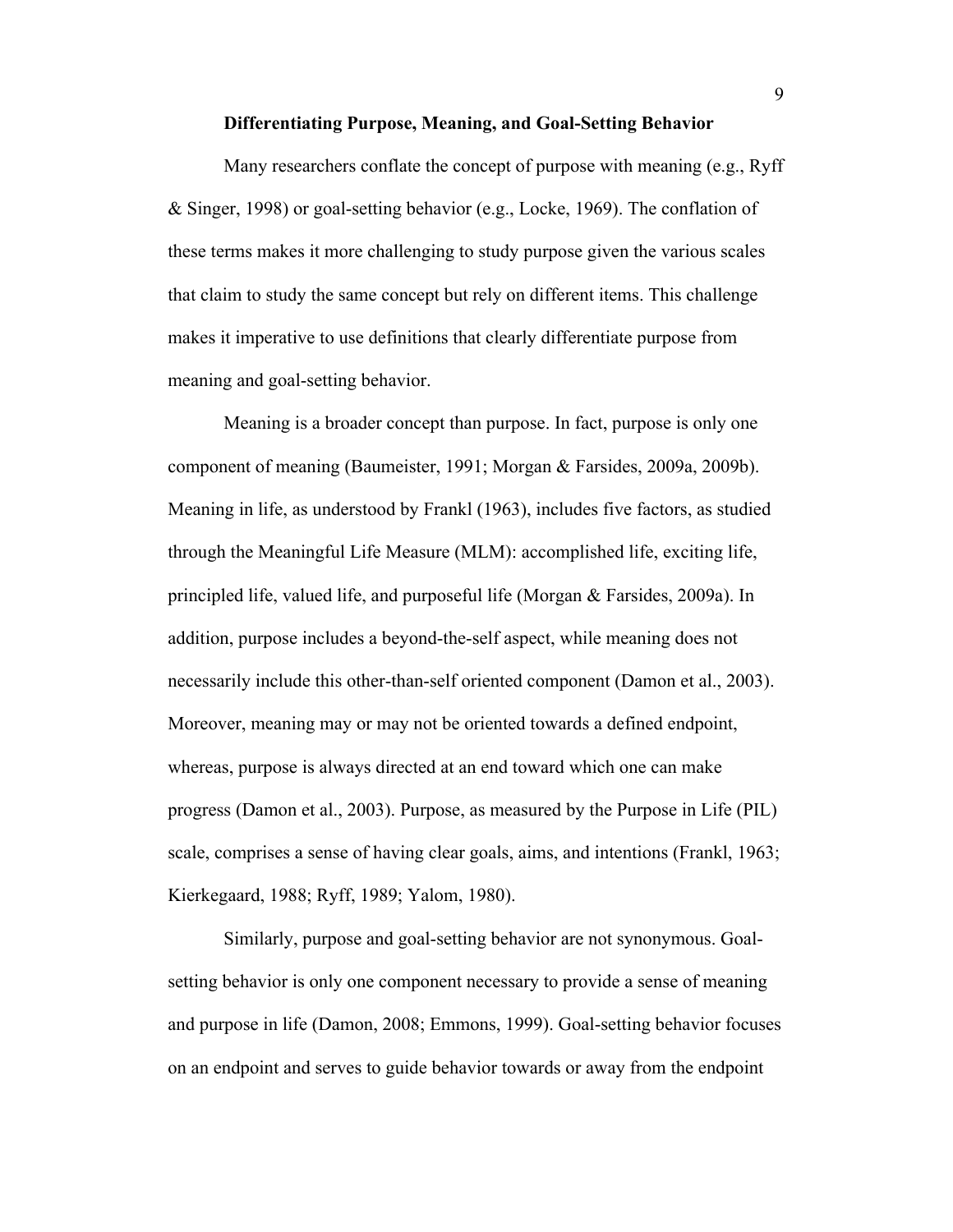(Elliot, 2006). A prosocial component and a personal sense of meaning are not essential in goal-setting behavior. Purpose, on the other hand, provides a motivational component towards goals. Purpose does not necessarily have a specific attainable endpoint, but it does motivate the individual to become goal oriented. The differentiation between goal-setting behaviors and purpose indicates that an individual can reach an endpoint or even achieve a goal without having a purpose, but an individual cannot have a purpose without a goal (Damon, 2008; Damon et al., 2003; McKnight & Kashdan, 2009). The differentiation of purpose from meaning and goal-setting behaviors begs the question, "What is purpose?" This question will be addressed next.

## **Defining Purpose**

Purpose during adolescence can lead to a variety of outcomes, which can either be positive or negative. Researchers have stated that people have purposes beyond the basic drives of sex and food (e.g., Frankl, 1963; Seligman, 1992; Seligman & Csikszentmihalyi, 2000). Indeed, people have purposes that have larger meaning systems, such as morality and spirituality. Frankl (1963) stated that purpose in life is only achieved by going beyond self-interests.

Damon et al. (2003) expanded upon Frankl's (1963) conceptualization by stating that purpose, in fact, has three distinct features. First and foremost, purpose must have a stable and far reaching goal from the more day-to-day goals that adolescents might strive for. Second, purpose is directed at an accomplishment towards which one can make progress. Finally, purpose is part of one's personal search for meaning but is also an intention to contribute to matters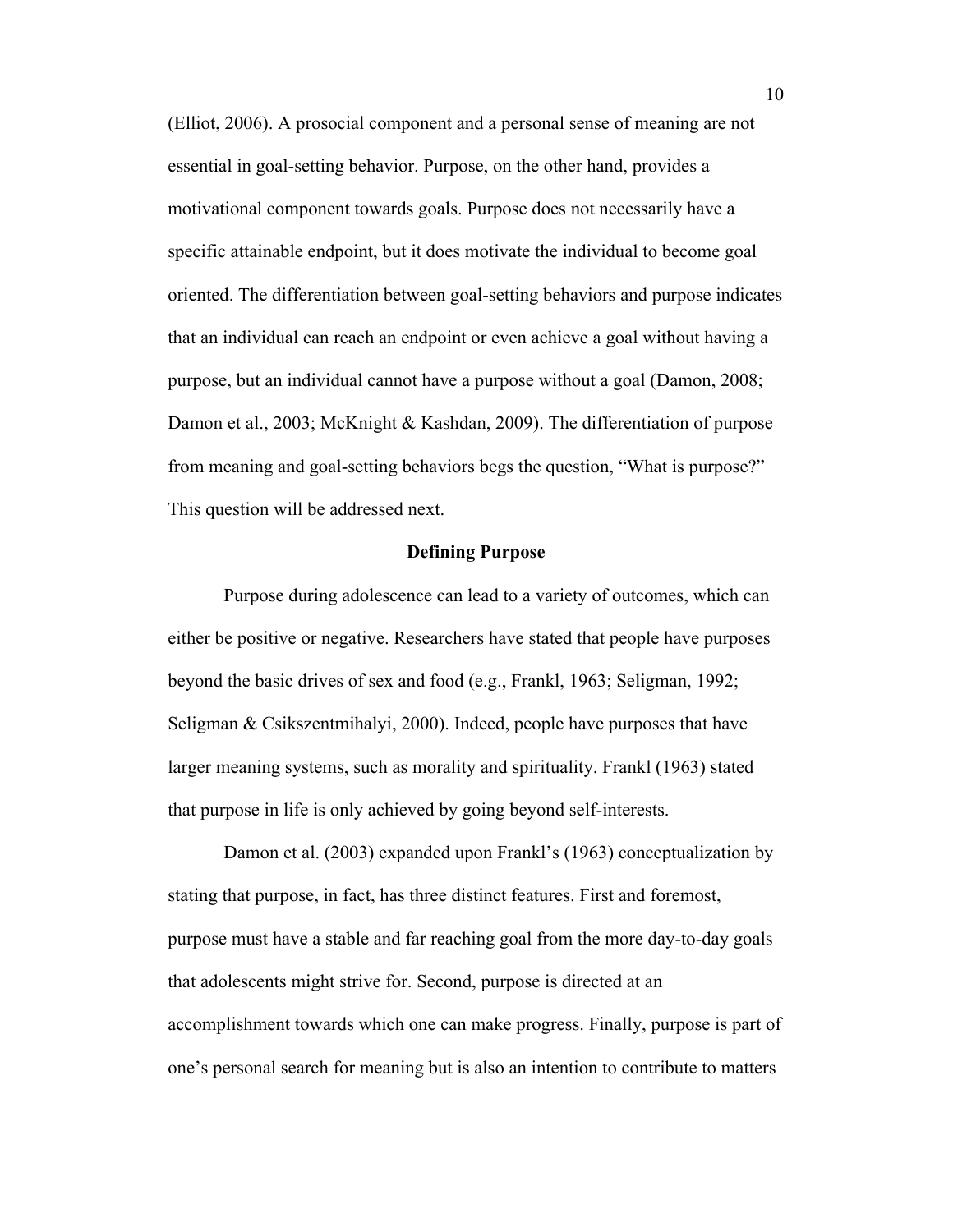larger than the self. Damon's (2003) definition conceptualizes purpose in such a way that it considers that adolescents may have positive or negative purposes.

# **Differentiating positive and negative purpose**

Not all purposes are directed towards noble outcomes. In fact, there are instances that substantiate the fact that purpose can be directed toward negative (or ignoble), rather than prosocial, goals. Many negative goals have been set in the name of positive purpose. However, ignoble purposes harm others through hate, prejudice, deception, disrespect, or damaging actions (Damon, 2008). These aversive and hostile attitudes and actions can target others though discrimination, attacks, and genocide, which harm individuals and societies (Lerner, Balsano, Banik, & Naudeau, 2005). In order to overcome destructive actions, the pursuit of positive purpose must be fostered in order to promote healthy development of self and society.

A developmental perspective, especially if framed within a relational systems theoretical orientation (Overton, 2010), can provide ideas that may help nurture the growth of positive purpose in adolescence. A key idea in relational, developmental systems theories is that there is a potential for systematic change, for plasticity, across the life span (Lerner, 2002). The presence of plasticity affords individuals the capacity to move toward positive purpose from more destructive paths. Consequently, a change in individual-context relations can lead to reductions in ignoble purposes (and thus, decreased hate-based behavior), and the growth of positive purposes in adolescents (Cairns, 1998; Lerner, 2002; Lerner et al., 2005). The growth of positive purpose and the reduction of hate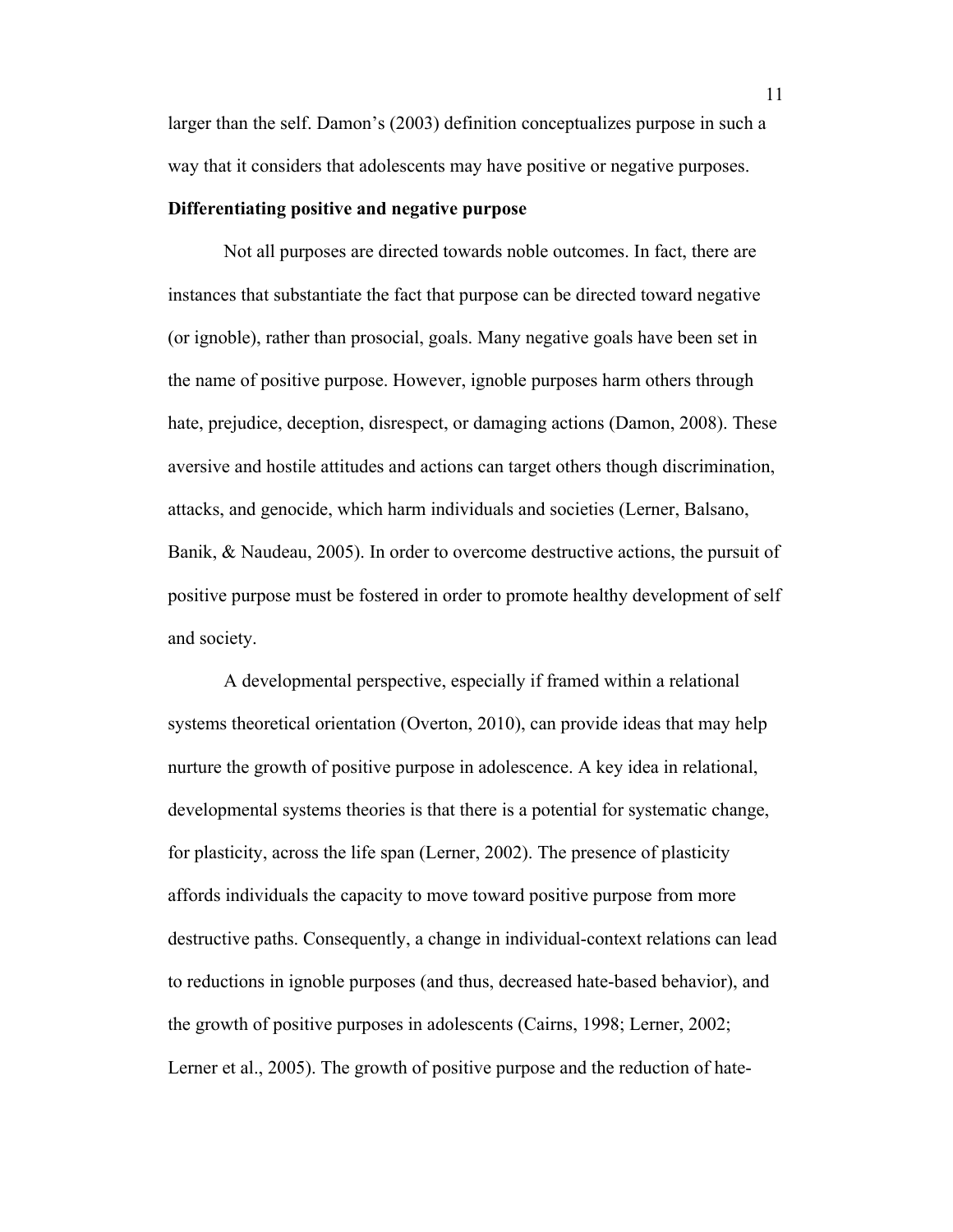based behavior are mutually beneficial for the health of the individual and his or her community and society (Lerner et al., 2005).

A positive, or noble, purpose is demarcated by two qualities. A positive purpose must have a moral motivation for the action to be carried forward, and the actions to obtain the completion of the goal must be noble (Damon, 2008). In other words, finding a positive purpose means devoting oneself to something worth doing and doing it in an honorable manner. In addition, it means setting a goal that matters beyond the self. In the following section, the outcomes of positive purpose are discussed.

# **Outcomes of positive purpose**

A purposeful life that is positive provides individuals with inspiration, motivation, and resilience, which lead to physical and psychological health (Antonovsky, 1987; Crumbaugh & Maholick, 1967; Kish & Moody, 1989; Shek, 1993). For example, generativity, a construct that shares with purpose a concern for matters beyond the self, correlates with high life satisfaction and well-being (McAdams, 2001; McAdams, Hart, & Maruna, 1998; Peterson, Smirles, & Wentworth, 1997). For instance, African American adolescents who were exposed to violence in the home were more resilient to negative social and psychological factors when they had a higher sense of purpose (DuRant, Cadenhead, Pendergrast, Slavens, & Linder, 1994). Erikson (1968) also reported positive outcomes of purpose. Having purpose helped young people resolve issues surrounding identity.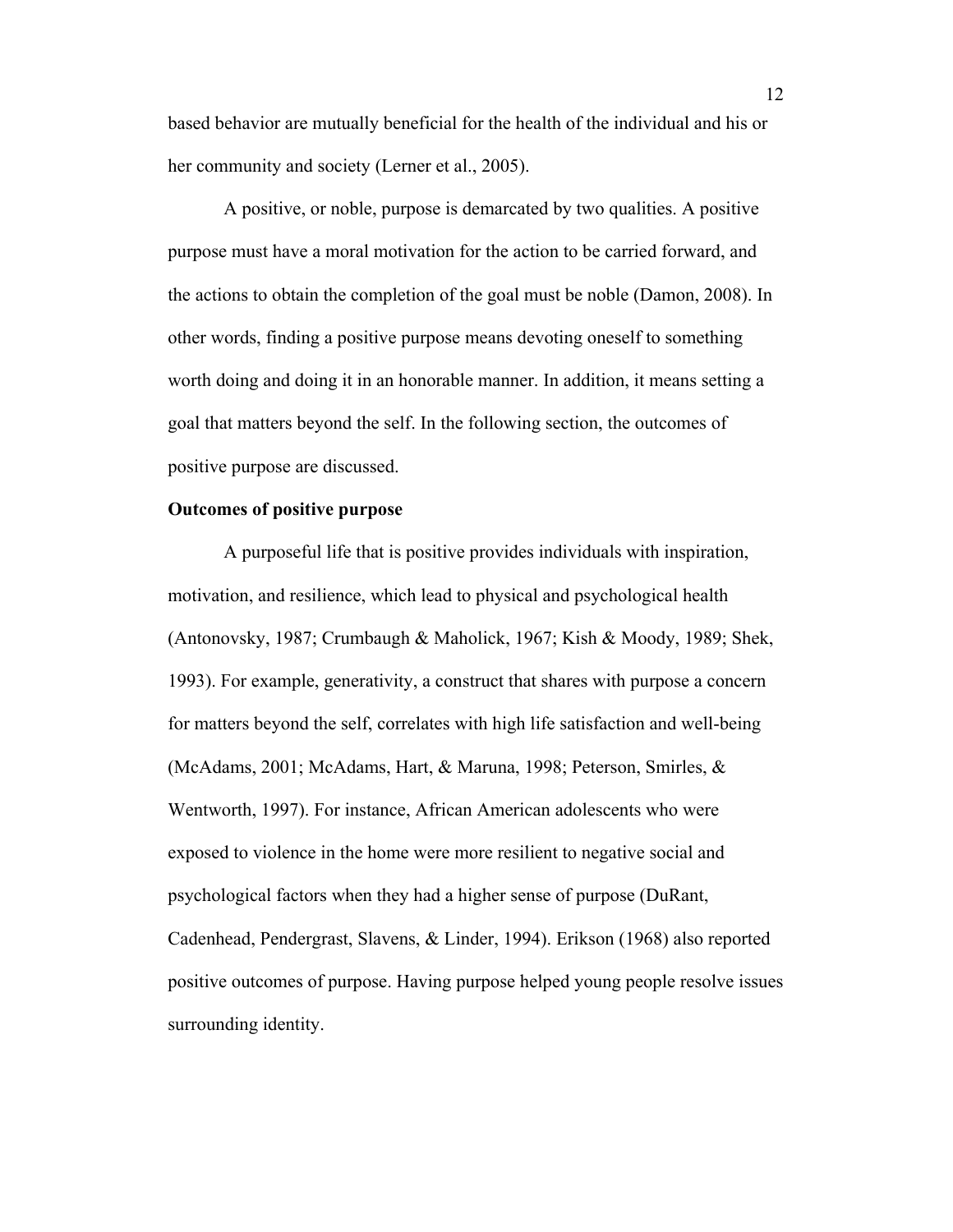On the other hand, adolescents who do not have a sense of purpose are more likely to have a sense of aimlessness (Damon, 1995), act in antisocial manners (Shek, Ma,  $&$  Cheung, 1994), dwell on problems (Sappington  $&$  Kelly, 1995), and report higher levels of negative affect (Sappington & Kelly, 1995). In addition, lower scores on the PIL scale correlates with alcoholism and drug use among adolescents (Padelford, 1974).

In addition to personal benefits, positive purpose also promotes the wellbeing of others by a "beyond the self" focus. For example, purpose has been related to adolescents' commitment to social action (Butler & Carr, 1968). Similarly, McAdams (2001) found that generativity was associated with higher levels of social activity and political activism. Furthermore, Damon (2008) noted that having a positive purpose in one's life can provide "moral elevation." The "beyond the self" quality of purpose can help adolescents think beyond personal gains and help promote moral actions for the sake of others. Morality is recognized as essential to societal progress and survival (Althof & Berkowitz, 2006; Templeton, 2000; Wilson, 1993). As such, designed attempts to promote the development of virtues, moral values, and moral agency in youth have been undertaken (Berkowitz & Hoppe, 2009; Damon, 2008). Indeed, programs to promote character development, and to thereby enhance moral functioning and actions promoting the social good, are found frequently in the U.S. (e.g., Damon, 1997, 2008).

Accordingly, it is useful to now review the literature on features of morality as an outcome of purpose. However, rather than solely discuss moral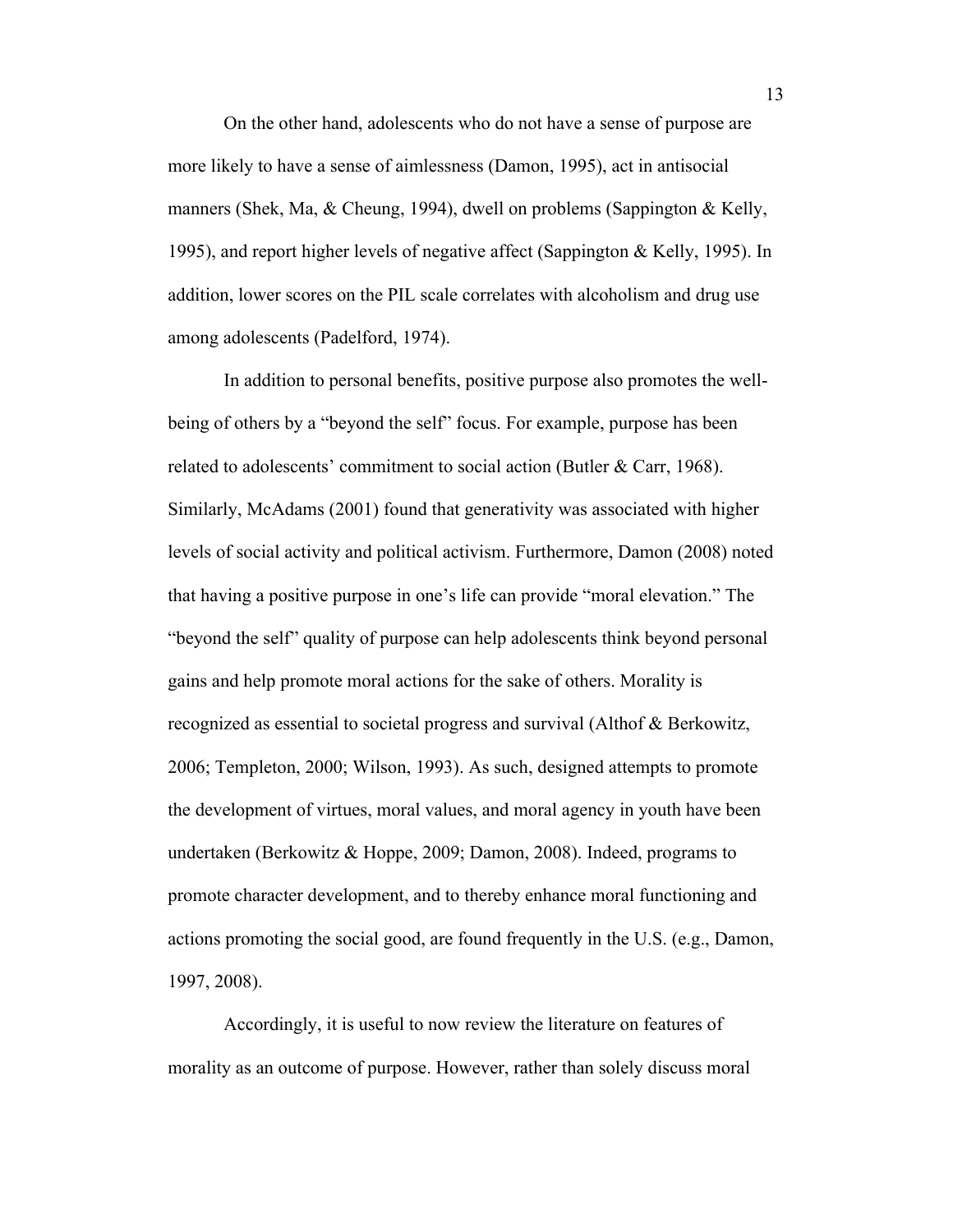development per se, this dissertation focuses on the construct of character development. Character development includes both social and moral competencies, such as the ability to reason about moral and ethical issues (Berkowitz & Bier, 2005). Considering that morality is one component of character, it comes as no surprise that character would evolve from having a positive purpose in a manner similar to morality. To address how character develops in adolescents, it is important to define character and to look at the contexts in which character is promoted.

#### **Defining Character Development**

Much of contemporary character research has stemmed from the research on moral development. In fact, character may be defined to include many characteristics describing morality: moral reasoning, moral values, moral identity, and moral sensitivity (Berkowitz & Bier, 2005).

James Q. Wilson (1993) claims "to different degrees among different people, but to some important degree in almost all people, moral sense shapes human behavior and the judgments people make of the behaviors of others" (p. 2). If moral sense is so important to societal and individual functioning, as Wilson (1993) believes, then it becomes all the more important to define it, and understand the contexts in which it is fostered.

Moral development involves how people think about moral dilemmas and their resolution (Kohlberg, 1963; Piaget, 1965), in addition to moral conduct and prosocial behavior (Fabes, Carlo, Kupanoff, & Laible, 1999). Although many scholars use moral and character development interchangeably, the present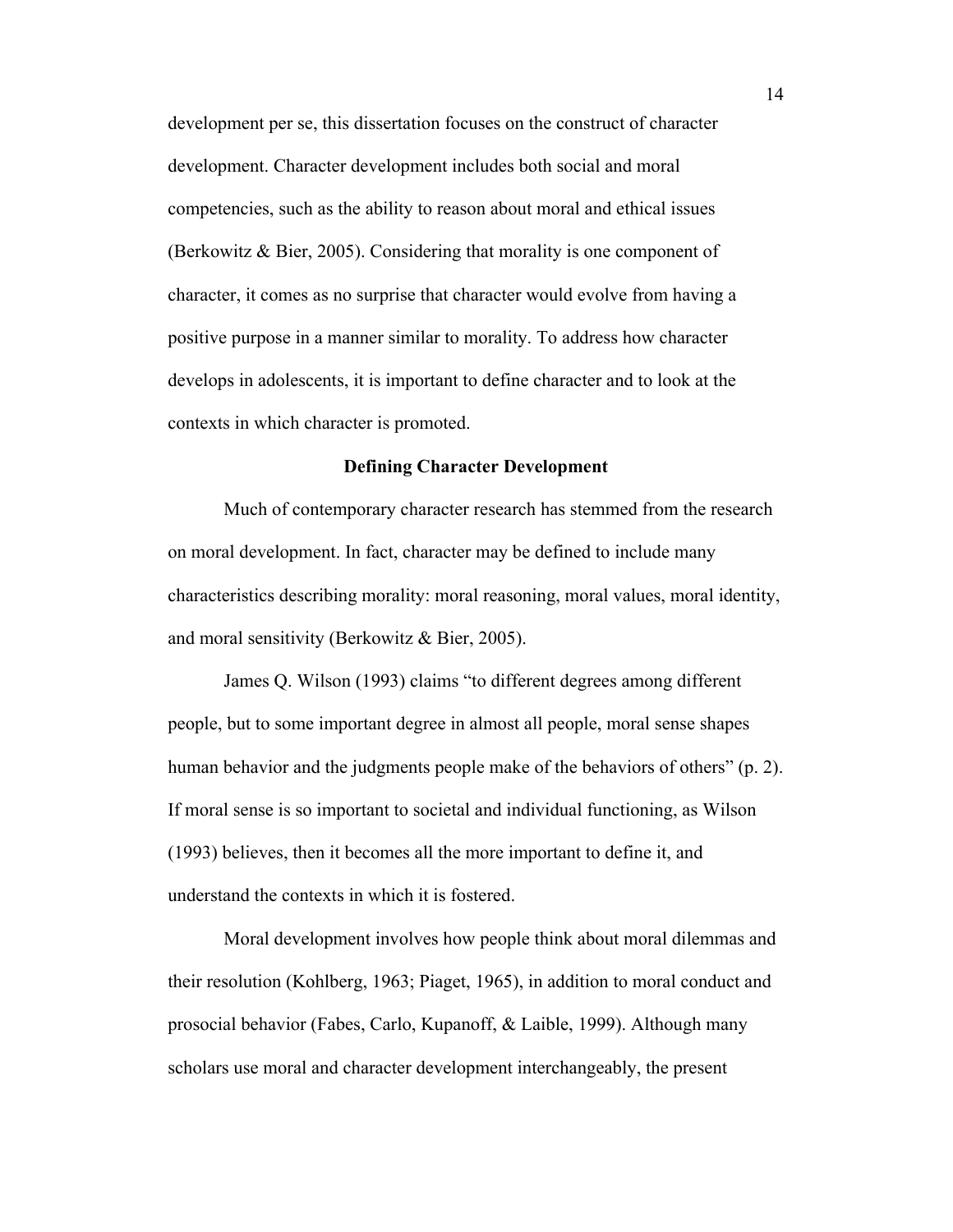approach regards the two constructs as reflecting a part-whole relationship, respectively. Moreover, proponents of character education tend to include moral education as only part of the curriculum (e.g., Berkowitz & Bier, 2005; Lickona, 1991). Nevertheless, because work on moral development is a key part of and led to the more targeted focus on character development, it is important to understand the early work on moral development to understand more recent work on character development.

#### **Perspectives on moral development**

Jean Piaget's (1965) work on children's moral judgments provided an early cognitive-developmental perspective on moral development. From his observations and interviews of children, Piaget identified two broad stages of moral understanding. He concluded that children begin in a heteronomous stage of moral reasoning between the ages of five and ten years, characterized by a strict adherence to rules and duties as handed down by authority figures (e.g., parents, teachers, God). At this stage, children's moral understanding is limited by two factors. The first factor is the young child's cognitive immaturity.

According to Piaget, the thinking of young children is characterized by egocentrism; thus, young children are unable to take on the perspective of others. Their lack of perspective taking leads them to the misunderstanding that rules cannot be modified and are fixed external features of reality (i.e., realism). The second major factor that limits young children's moral understanding at this stage is their relationship with adults. Authority figures in children's lives tend to exert power, and children are expected to comply unwaveringly. As such, children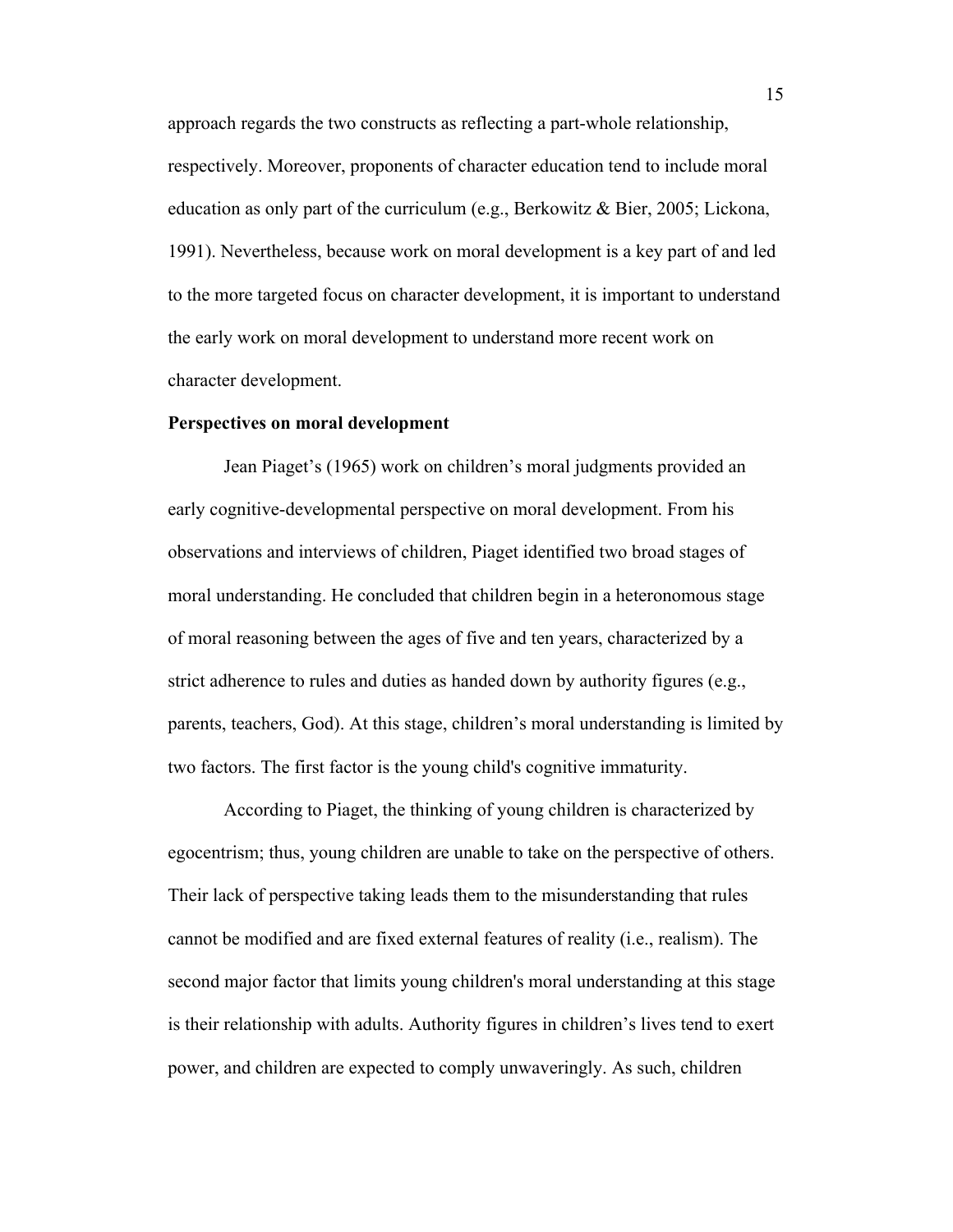gravitate towards a fixed understanding of right and wrong.

As children mature, they enter an autonomous stage of moral reasoning, from about ten years on (Piaget, 1965). This stage is characterized by the ability to consider rules critically and to selectively apply these rules based on a goal of mutual respect and cooperation. The ability to act from a sense of ideal reciprocity is associated with a shift in the child's cognitive structure from egocentrism to perspective taking.

In addition, Piaget believed that children are only capable of distinguishing intentionality as they reach cognitive maturity when making moral decisions. In the stage of heteronomous morality, he believed that children are incapable of understanding intention, and they focus on outcomes rather than intent to do harm when judging an act's wrongness. Only when children reach autonomous morality did he believe them to be able to distinguish intentionality when judging an act. Piaget concluded from his work that children's cognitive maturity, release from adult control, and increased peer interaction advance children's moral reasoning.

Lawrence Kohlberg (1976) elaborated Piaget's work and suggested that the process of moral reasoning development took longer and was more gradual than Piaget had proposed. However, many components of Kohlberg's theory remained similar to Piaget's theory of moral reasoning development. For instance, Kohlberg viewed advances in cognition as a result of disequilibrium (e.g., which might occur through debating moral issues and noticing weakness in one's current thinking) and advances in perspective taking. In addition, he viewed his stages of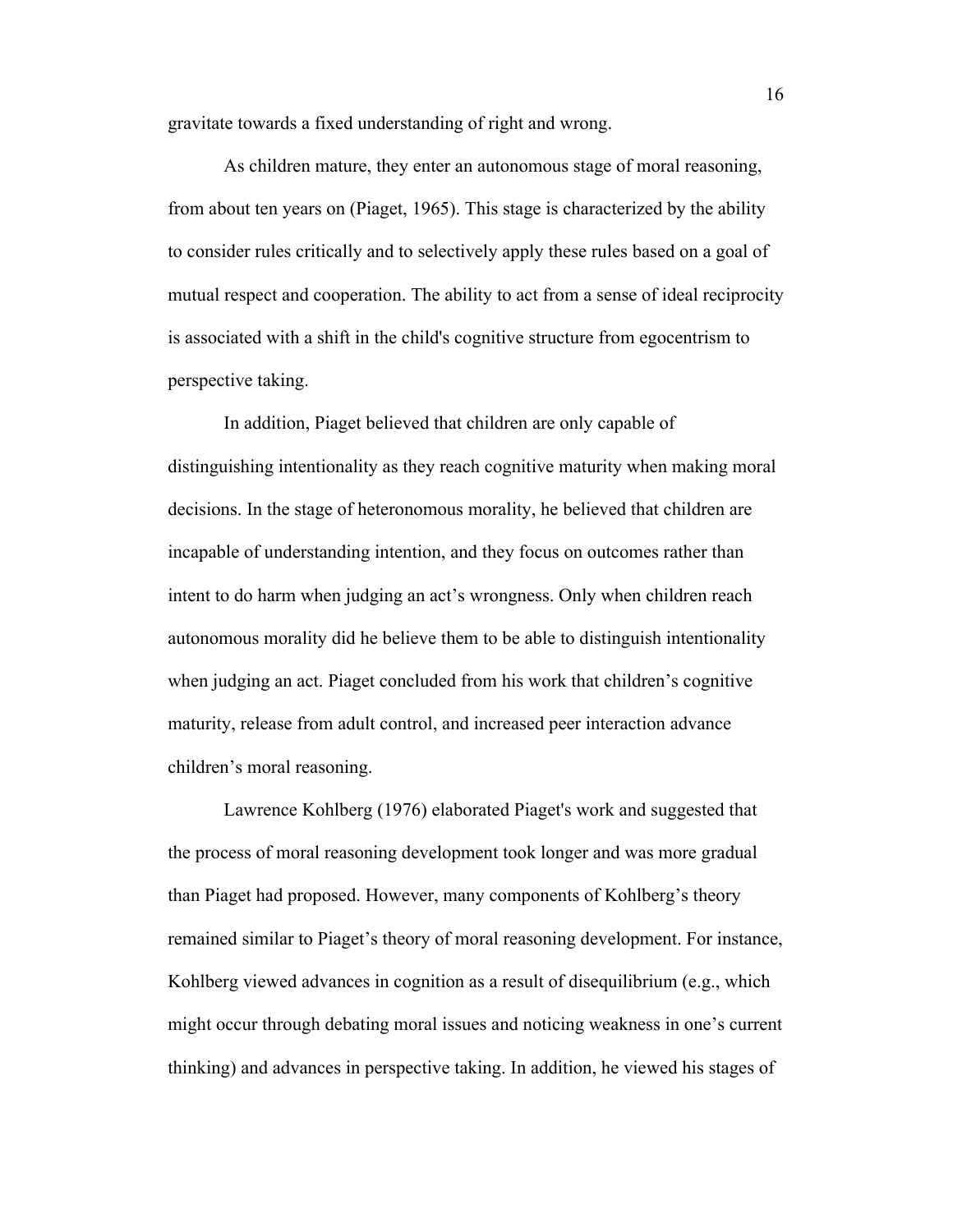moral reasoning development as invariant and universal. He also believed each new stage was more cognitively mature than the stage before it. Finally, each stage was an organized whole, a structure that applied across all contexts (Colby & Kohlberg, 1987).

On the basis of his research, Kohlberg (1976) identified six stages of moral reasoning grouped into three major levels from about age 10 through adulthood. At the preconventional level, morality is seen as externally controlled. Children accept the rules of authority figures without question, and they see behaviors that lead to rewards as good. At the conventional level, children still view conformity to social norms as necessary to uphold the current social system. Finally, individuals in the postconventional level move beyond following rules and laws and define morality in terms of abstract principles and values across all situations and societies.

In the latter half of the 1970s, Turiel proposed a theory of moral reasoning that deviated from the cognitive-developmental theories of Piaget and Kohlberg. Prior to Turiel (1975), Kohlberg (1976) suggested that moral reasoning at a social conventional level displayed less cognitive maturity than that at a postconventional level. However, Turiel's (1975) model distinguished the moral domain from the social convention and personal choice domains, and indicated that the respective concepts form developmental systems are distinct from each other (e.g., Nucci, 1981, 1985; Nucci & Turiel, 1978, 1993; Smetana, 1983; Turiel, 1983; Turiel, Killen, & Helwig, 1987; Weston & Turiel, 1980).

Within the two domain approach, the personal domain applies to the self,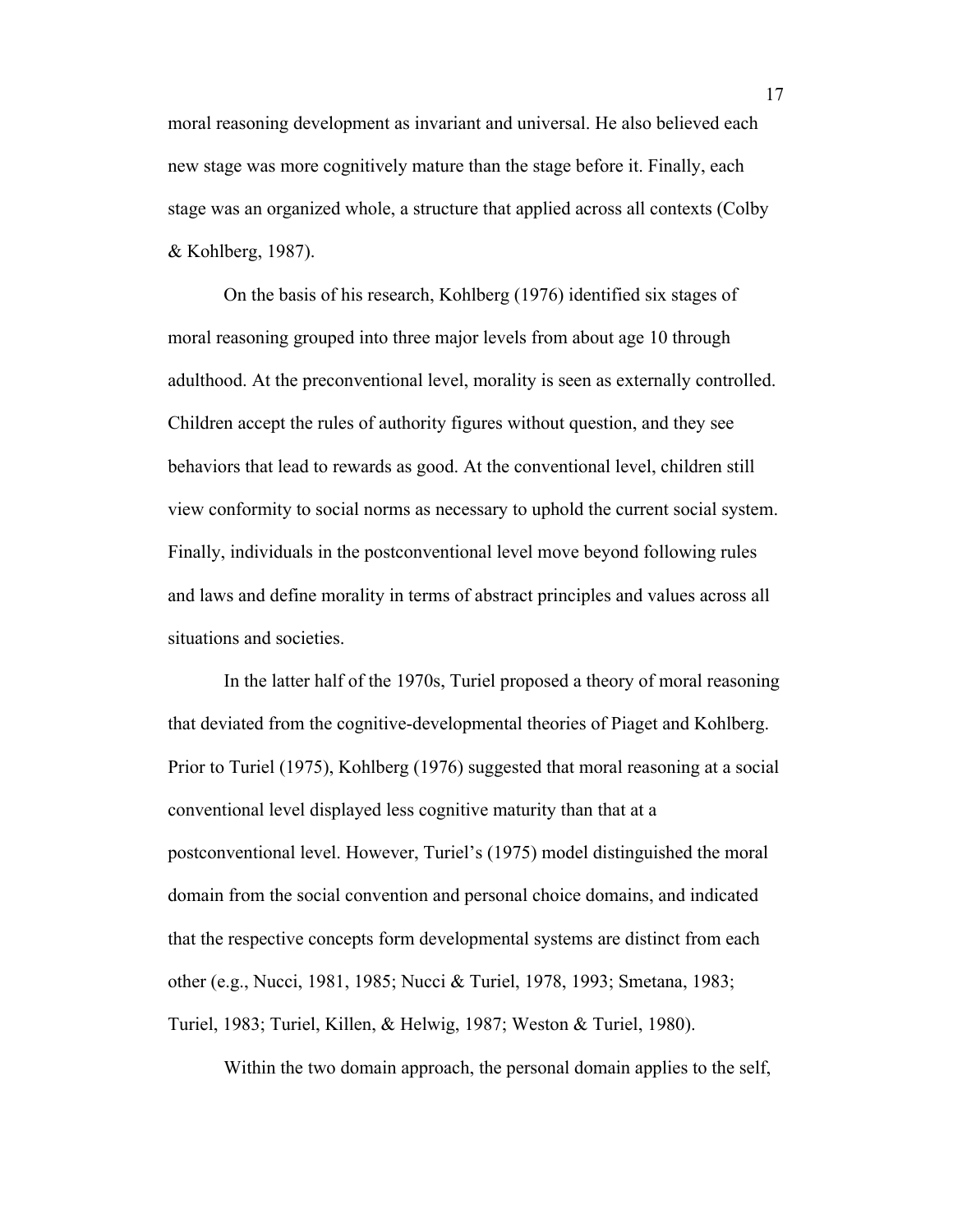and can be alterable depending on one's own desires. Desires can include topics or issues such as one's choice of friends and recreational activities, which do not violate anyone's rights and are left to the discretion of the individual. The social conventional domain is the belief that acceptable behaviors and thoughts are determined by the social order in which the individual exists. For example, the way to address elders in a society may differ based on the particular community. Based on the noted example, one sees that social conventions themselves are arbitrary, and alternative actions can serve similar functions if a consensus is reached within the social system. The moral domain, on the other hand, is not dependent on the existence of a consensus in the social order. For example, if someone hits another person, a rule does not need to be in place for an individual to understand this action as a wrongdoing. Instead, this understanding stems from features intrinsic to the event, such as viewing the negative consequences to the victim. The difference among the domains of personal choice, social convention, and morality is that a personal choice and a social convention are structured by one's concepts of self and by the social organization (respectively), whereas, morality is structured by concepts of justice and welfare for others.

Several years after Turiel's work, Carol Gilligan (1982) argued that Kohlberg's approach did not sufficiently represent moral reasoning among females. In fact, she claimed that research on moral reasoning development had been too limited by its focus on rights and justice and by its lack of attention to caring and responsiveness. Subsequent research has suggested, however, that moral reasoning does not follow the distinct gender lines that Gilligan originally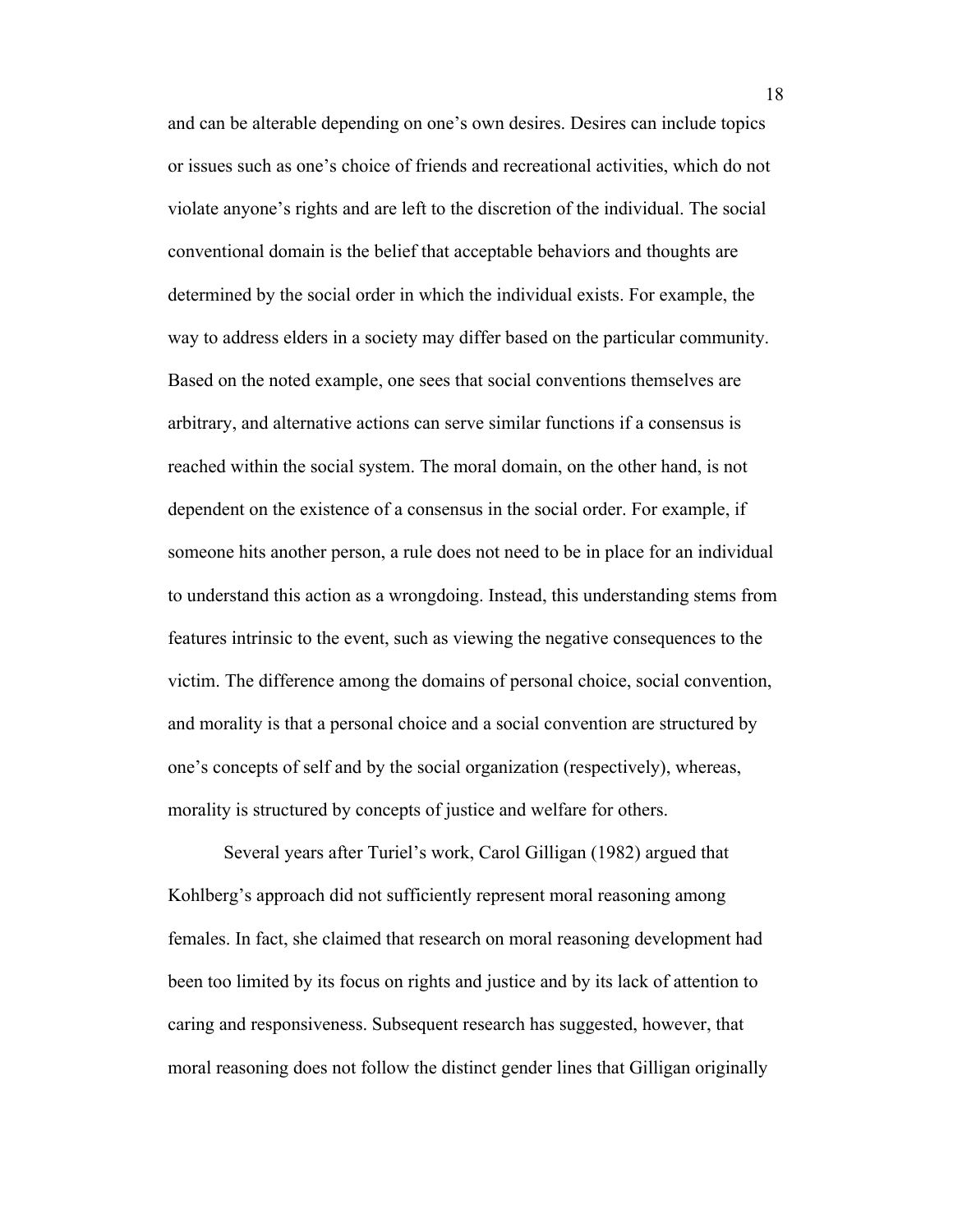reported (Turiel, 2006; Walker, 2006). Evidence suggests that both males and females reason based on justice and care, and some research indicated that females displayed reasoning at the same stage or higher stage as their male counterparts (Jadack, Hyde, Moore, & Keller, 1995; Jaffee & Hyde, 2000; Walker, 1995). However, other research supports the idea that in moral reasoning females stress an empathetic orientation, whereas males focus on justice or on justice and care equally (Jaffee & Hyde, 2000; Wark & Krebs, 1996; Weisz & Black, 2002). While this gender differences controversy still remains, Gilligan's (1982) work has contributed to an increased awareness that care is an integral component of moral reasoning. Educational approaches based on Gilligan's work have emphasized efforts to foster empathy and care responses in students (Noddings, 1992).

More recently, Richard Shweder (1990) has suggested the need to consider cultural variations in moral reasoning. Unlike Kohlberg's belief that each moral reasoning stage was an organized whole that applied across all contexts, Shweder (1990) took a more relativistic cultural psychology approach involving his theory of three ethics. Shweder argued that moral reasoning is culturally dependent, and moreover, that there can be more than one correct path to mature moral reasoning.

Three types of ethics described by Shweder (1990) were the Ethic of Autonomy, the Ethic of Community, and the Ethic of Divinity. The Ethic of Autonomy is concerned with the fulfillment of one's needs and desires, especially with regard to developing autonomy, independence, and personal responsibility.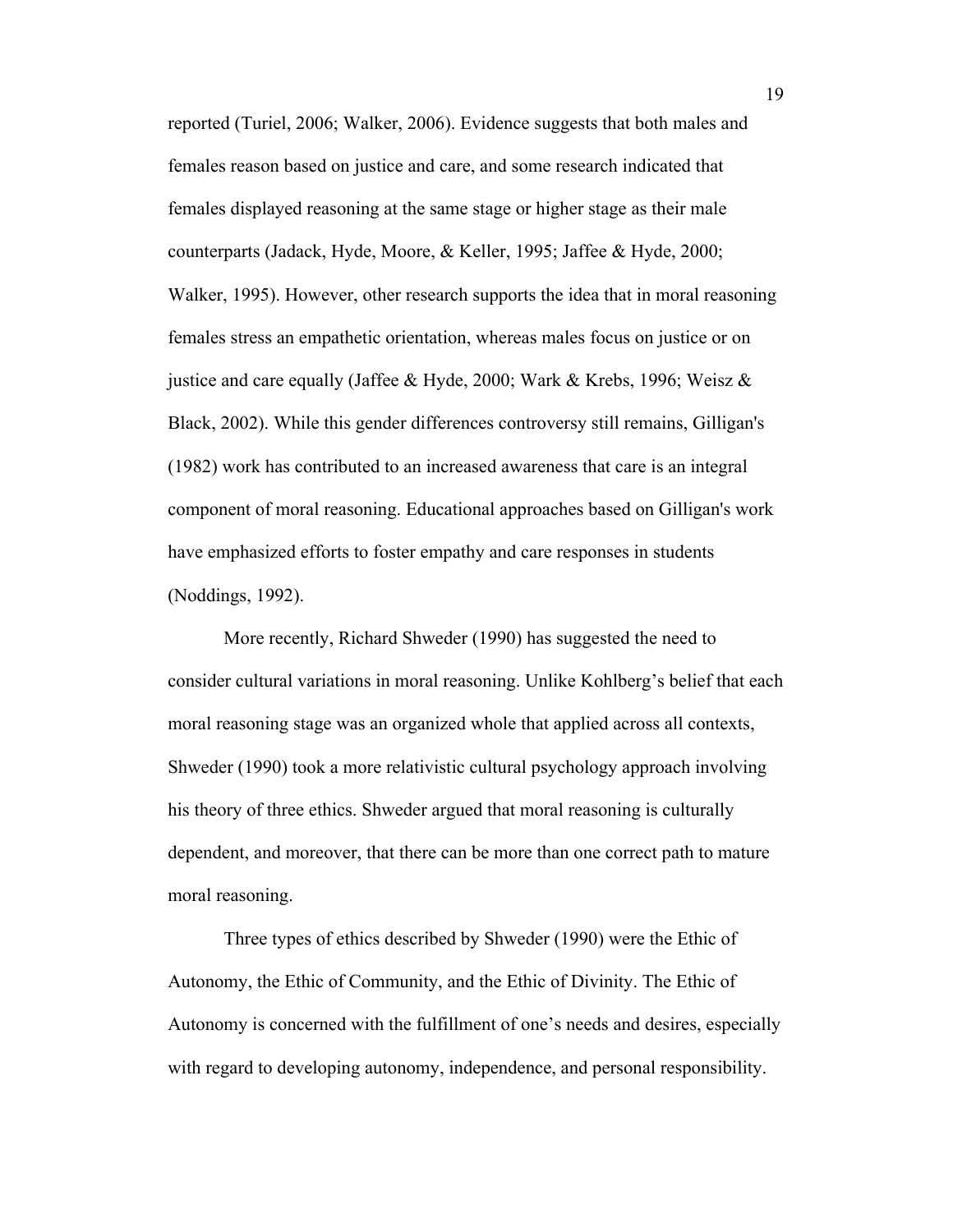In the Ethic of Community, people are integrated into a social group, which can encompass smaller groups like the family, peer group, or school, or larger groups, such as the nation or ethnic community. Within this ethic, morality is defined in terms of the rules and customs of a particular community to ensure the welfare of the group. The Ethic of Divinity is an orientation in which the individual can become closer with the Divine. Within this ethic, sacred texts and leaders are sources of moral guidance to ensure spiritual development.

Unlike the cognitive-developmental approach, the three ethics are not stages. Individuals can make decisions by drawing upon one or more of the ethics when faced with a moral dilemma. This approach is a culturally-dependent perspective. For instance, research has suggested that American participants use the Ethic of Autonomy concept more so than do participants in countries such as Brazil, India, and the Philipppines (Haidt, Koller, & Dias, 1993; Jensen, 1998; Vasquez, Keltner, Ebenbach, & Banaszynski, 2001). In addition, research in India, Finland, and the U.S. indicated a difference between religious groups, such that religiously liberal individuals reason more in terms of Autonomy and less in terms of Divinity than do religiously conservative individuals (e.g., Jensen, 1997, 1998). In essence, Shweder's work highlights the importance of understanding the role of culture and context in the moral reasoning of individuals.

Lene Jensen (2008) added to Shweder's theory by proposing a culturaldevelopmental template for moral reasoning. Not only does moral reasoning depend on culture, but also on developmental stage. Within this framework, Jensen (2008) proposed that the Ethic of Autonomy emerges early in childhood;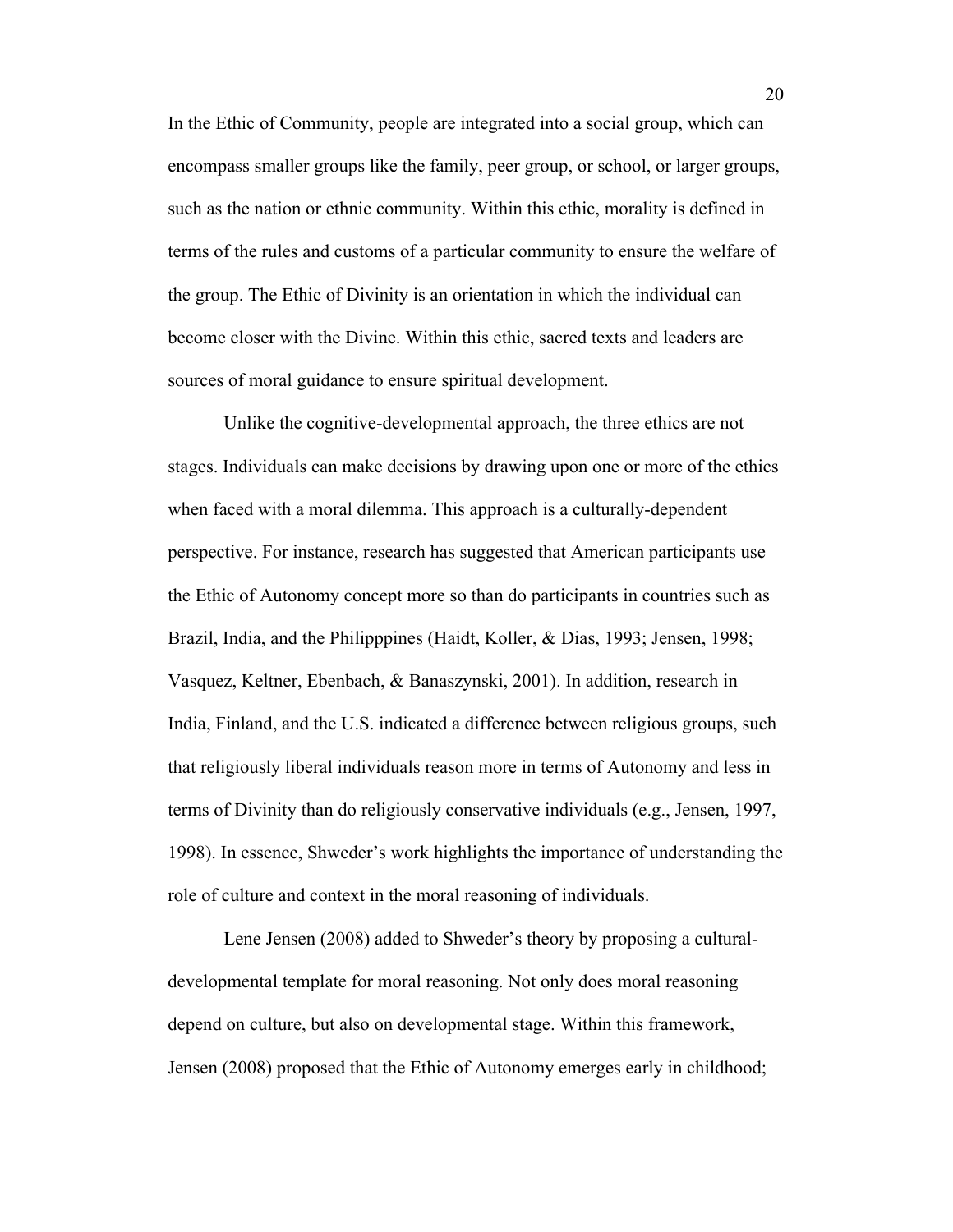the degree to which the individual uses this ethic stays relatively stable across adolescence and into adulthood. However, the types of autonomy concepts mentioned by individuals change over time (e.g., Turiel, 2002; Walker, 1989). With regard to the Ethic of Community, Jensen (2008) proposed that the degree of usage and the types of concepts that arise increase throughout childhood and into adolescence and adulthood. Finally, the degree to which the Ethic of Divinity is used is low among children, and then rises in adolescence to become similar to adult use. Moreover, the types of Divinity concepts used by older adolescents are similar to those used by adults. Jensen (2008) suggested that this path may exist for the Ethic of Divinity because adolescents, unlike younger children, have the advanced cognitive skills necessary to think abstractly with regard to spiritual concepts.

Furthermore, these developmental paths become more complex when taking into consideration the cultural variations in ethics. For example, some religiously liberal cultures may use the Ethics of Autonomy and Community more than the Ethic of Divinity (e.g., Jensen, 1997, 1998). As a result, individuals within a religiously liberal culture have a vastly different developmental trajectory for moral reasoning than individuals in a religiously conservative culture. In sum, the cultural-developmental approach forwarded by Shweder and by Jensen considers morality in such a way as to account for the complexities added by both culture and development.

The various perspectives on moral development link to numerous views about character development as well. Different scholars have noted numerous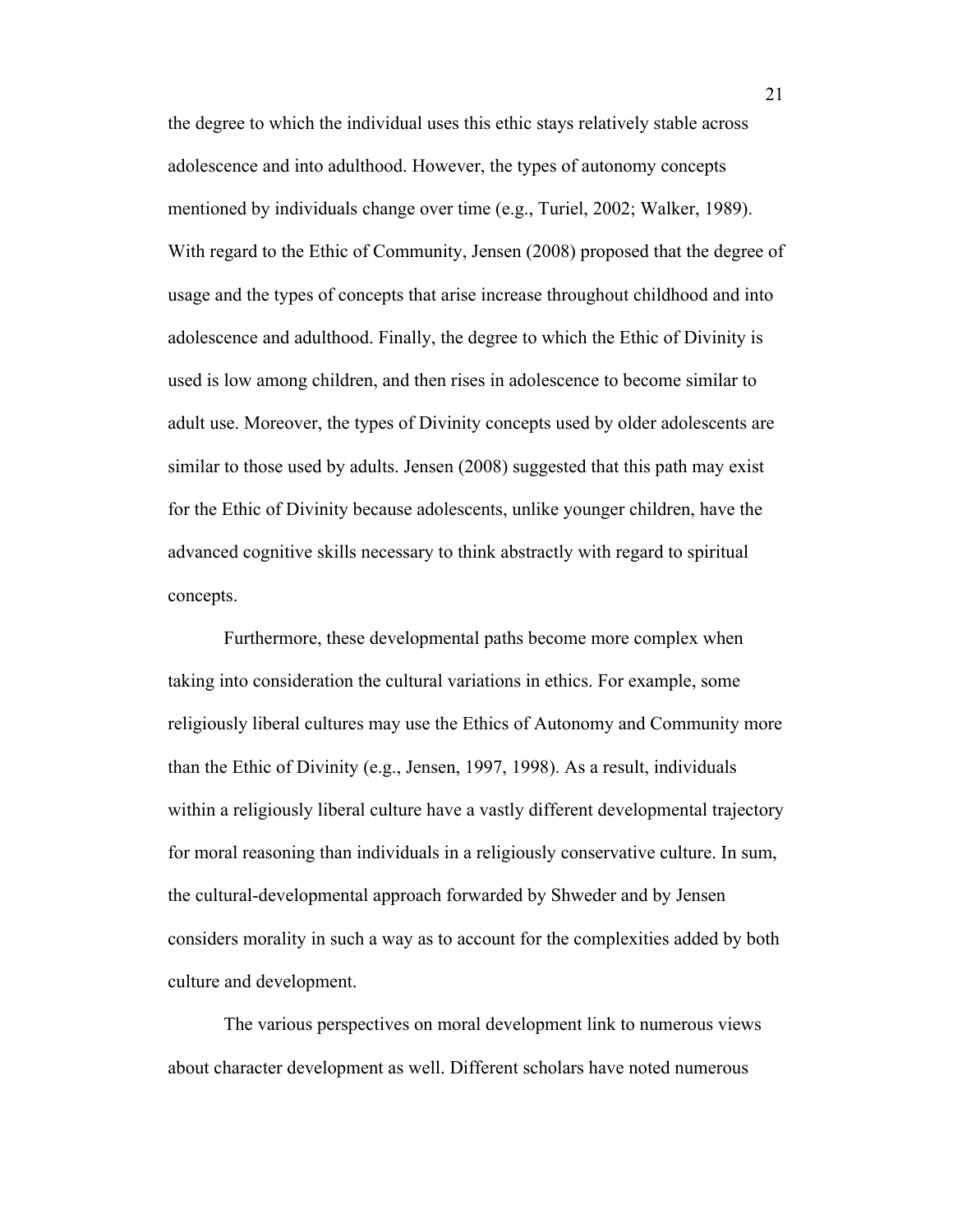attributes of character, but the question of universal values has still not been definitively answered (e.g., Power & Khmelkov, 1998). Nevertheless, similar to the moral development literature, themes of morality, justice, caring, rights, and responsiveness are also found within the character development literature (Peterson & Seligman, 2004). The moral reasoning processes research noted above focuses on the ability of "cognitively" mature children to make moral decisions within hypothetical situations. However, character development research not only focuses on moral reasoning within children, but also on how children can translate virtuous and moral thoughts into moral actions. In fact, acting with character is believed to involve three attributes: moral knowing, moral feeling, and moral behavior (Lickona, 1991). As such, it is useful to now consider the components of character development.

## **Perspectives on character development**

Davis (2003) described character as a set of traits, such as courage, temperance, honesty, perseverance, responsibility, and caring. However, just the presence of these traits does not lead to character development. Instead, these traits must be organized in such a way that the organization leads to positive outcomes. For example, a terrorist who destroys a building in the name of God may have the courage to carry out the actions, but this act leads to destruction. Such an example shows the importance of not defining character as just a sum of its parts. Instead, character is a set of psychological characteristics to do what is morally good, and consists of virtues organized in such a way that it leads to positive outcomes for self and society (Berkowitz & Bier, 2005; Davis, 2003;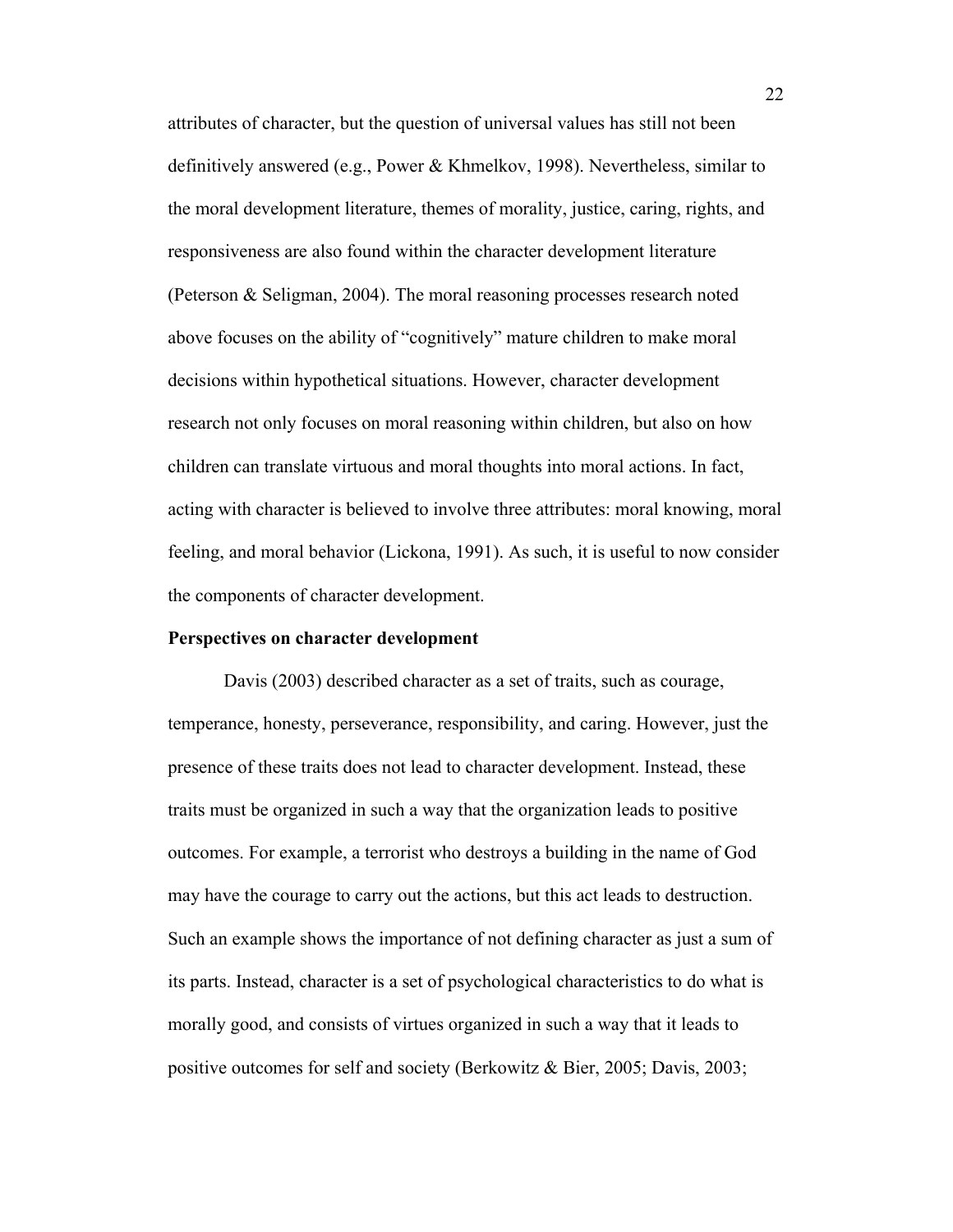Power & Khmelkov, 1998). Character is an integrative concept of thought and action that can be observed within a person across contexts and time.

Peterson and Seligman (2004) identified six virtues endorsed by multiple cultures that promote healthy development: wisdom, courage, humanity, justice, temperance, and transcendence. Within the six virtues, the researchers further identified 24 character strengths, such as, creativity, authenticity, love, fairness, forgiveness, and gratitude. This organizational system suggests that the six virtues emerge in behavior and development through the paths of character strengths. For example, the presence of kindness, love, and social intelligence is the pathway through which the virtue of humanity emerges. The full list of virtues and character strengths are presented in Table 1.

------------------------------

Insert Table 1 about here

------------------------------

This classification system provides a vocabulary that can be used across the fields of psychological science, developmental science, and with lay people as well, to dissipate disagreements about character definitions. When adults across 54 different countries were asked which character strengths were most like them, most identified kindness, fairness, honesty, gratitude, and judgment. Furthermore, there was agreement in the rankings between adults and adolescents (Dahlsgaard, Peterson, & Seligman, 2005; Park, Peterson, & Seligman, 2006). To the extent that these findings indicate that a common language exists for character strengths, scholars can utilize this system to promote character development.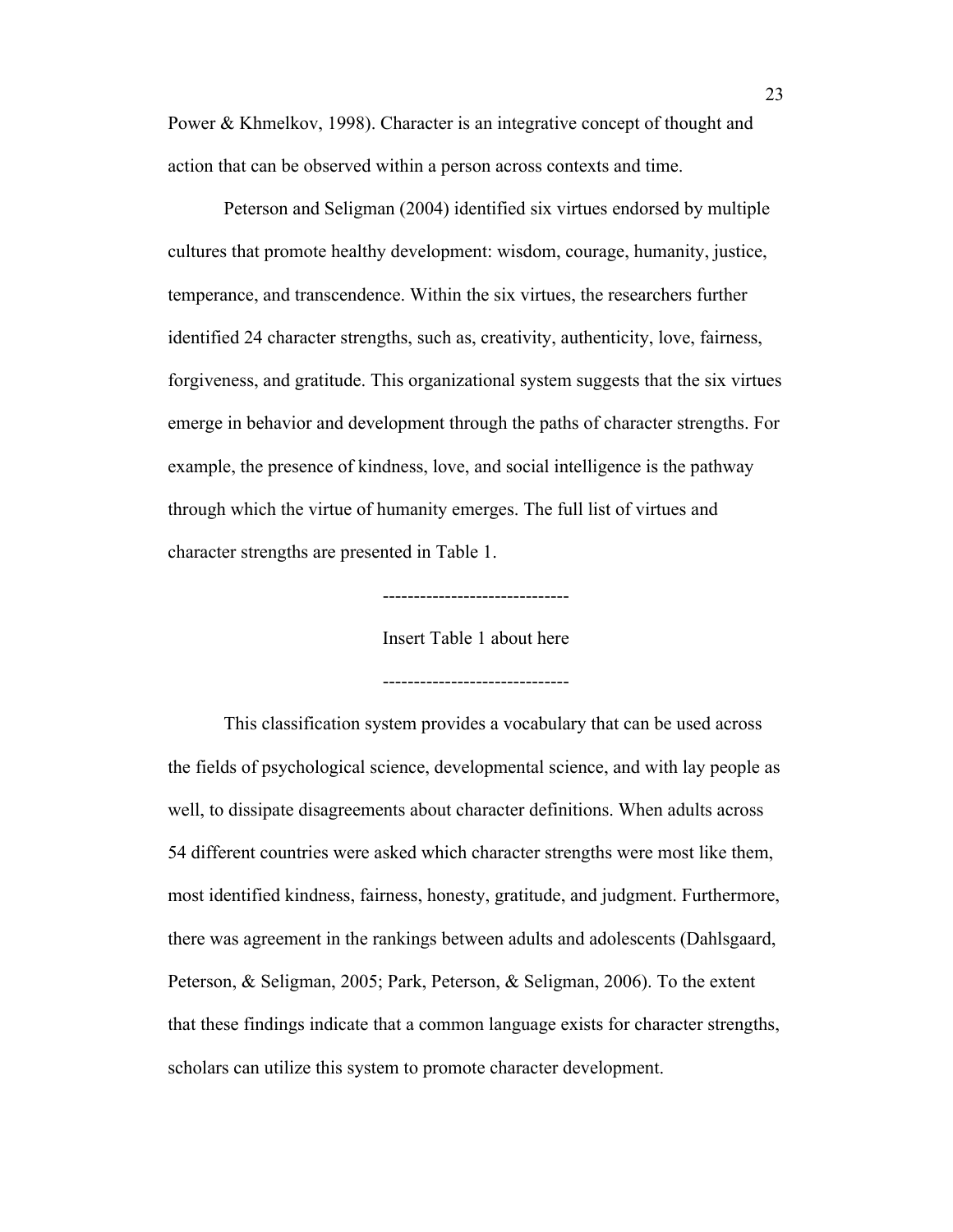Currently, the promotion of character development relies on fostering virtues and morals in youth, especially within schools (e.g., Lickona, 1991). Proponents of character education emphasize the importance of integrating character education into established curricula. For example, Berkowitz and Bier (2005) suggest building an implicit culture of ethics and care in classrooms through focus on character, morality, ethics, values, and virtue within readings, lessons, and curricular issues.

Furthermore, Berger (2003) states that schools need to move away from merely incorporating character education into established curricula, and in turn toward connecting character education to the lives of students and the world. Given this movement to incorporate character education into schools, there has been an emphasis on building character in students through service learning. Service learning typically includes the following components: active learning through a service project, experiential reflection to integrate the course content into youth identities, and teacher-student interactions to link classroom curriculum with service activities in the community (Dymond, Renzaglia, & Chun, 2008). This classroom-community bridge attempts to build students' ability to think beyond themselves and to increase their sense of social responsibility, and thus, promote the development of their character (Leming, 2001; Mayhew & King, 2008).

Such attempts to promote (develop) character have been instantiated in literally hundreds of programs across the United States. These programs provide curricula aimed at promoting character in youth (Lickona, Schaps, & Lewis,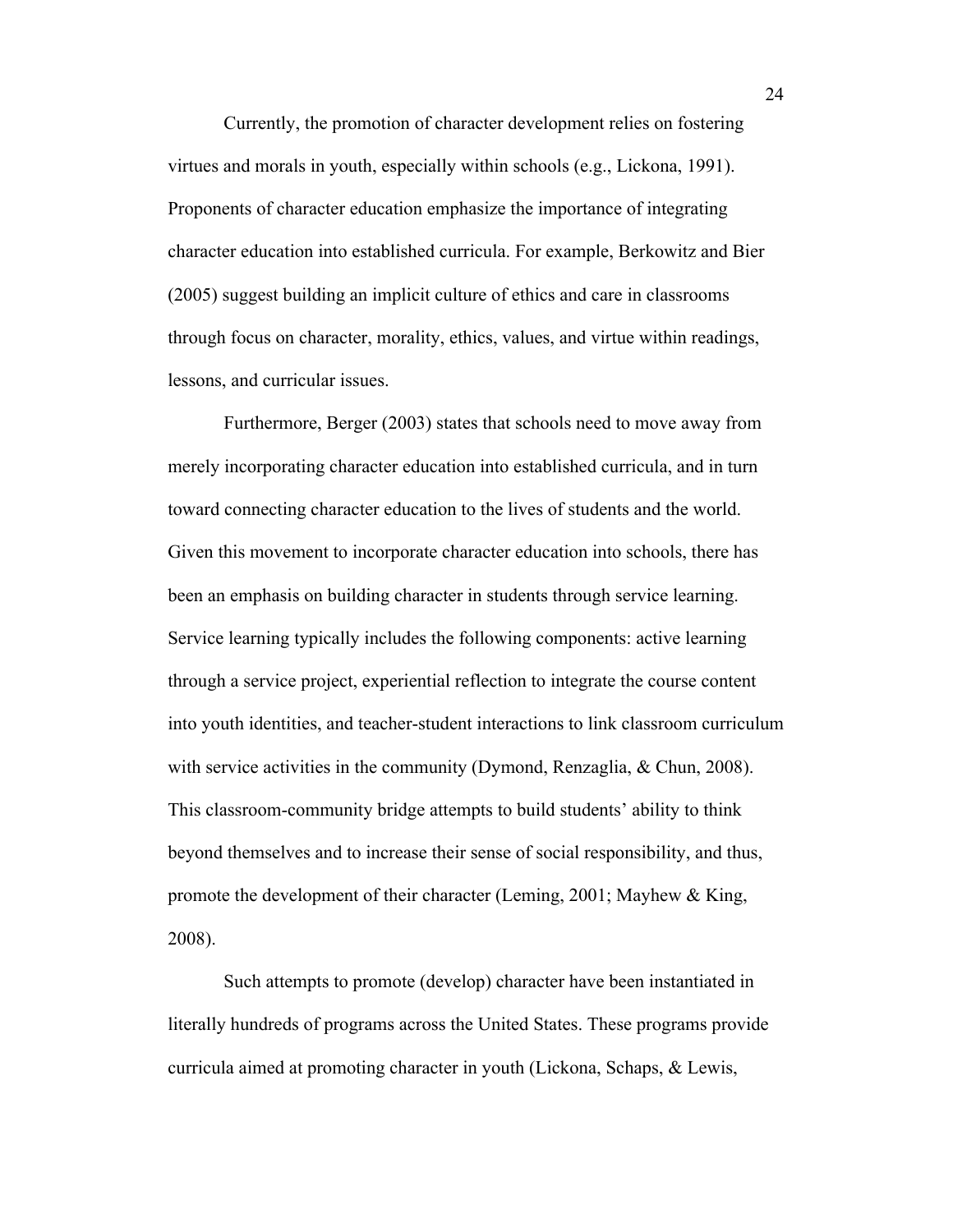2007). It is useful to briefly consider the features of such character education programs.

## **Prototypic character education programs**

As noted by the Character Education Partnership (CEP), there are numerous programs across the nation that attempt to build character (e.g., CHARACTER COUNTS!, Project PEACE, Positive Action). The CEP advocates for quality character education, and recognizes various K-12 schools and districts for their achievements in character education each year. Although each program is unique in its curricula and contexts, the objective of the programs is similar: to create a caring community to foster an ethic of care in youth. Indeed, the schools have found that character education has yielded positive results in student behavior, citizenship and leadership, school climate, and academic performance (Lickona, Schaps, & Lewis, 2007). The recognized schools are given a grant to enhance their programs and to serve as models for other school districts that also seek to improve their character education efforts.

Given the diversity of curricula and contexts in each school, it is not possible to depict briefly the range of ideas, goals, and outcomes of character education programs. Nevertheless, the CEP offers a useful summary of the principles upon which prototypic effective character education programs should be based (Lickona, Schaps, & Lewis, 2007). These principles are presented in Table 2.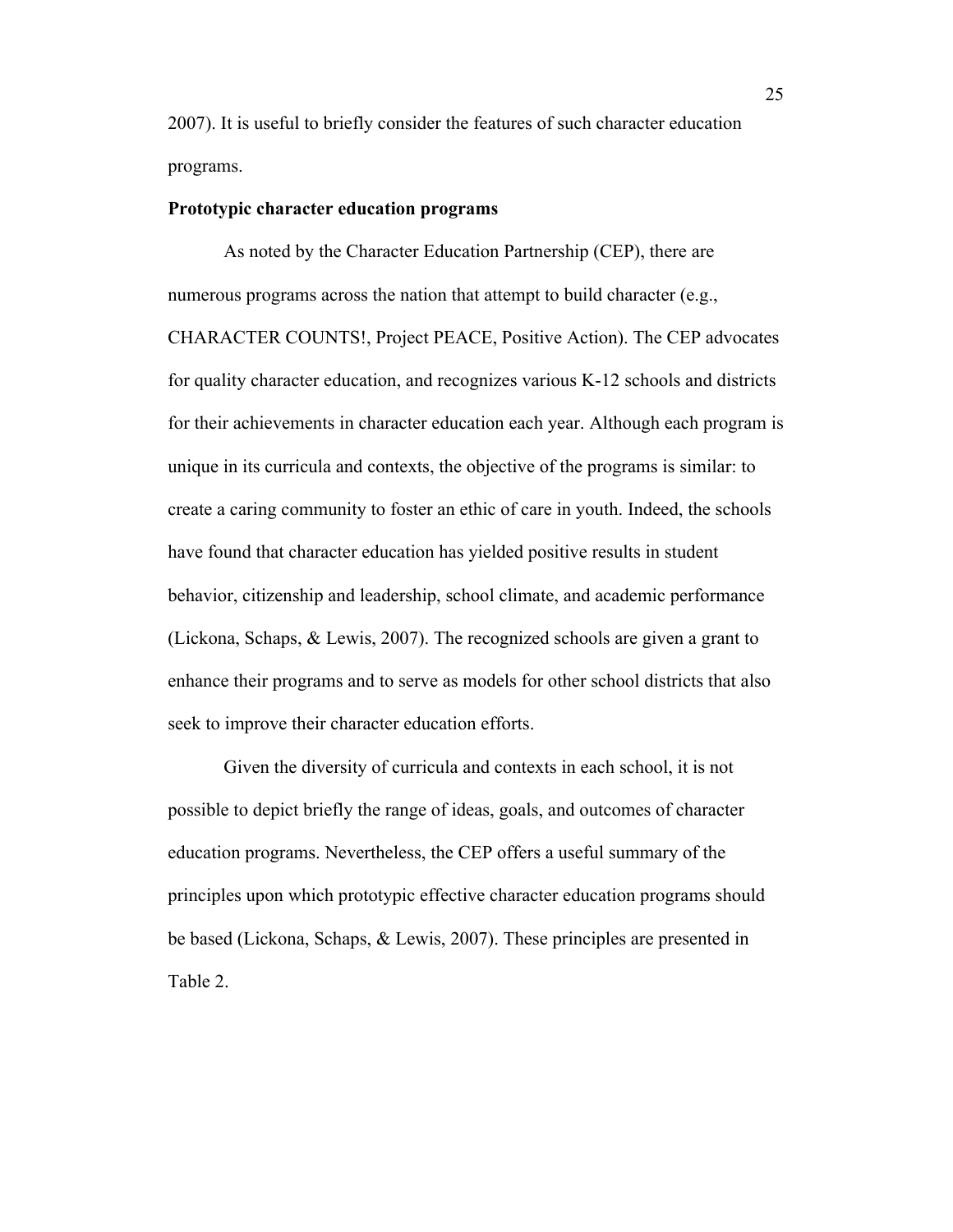Insert Table 2 about here

------------------------------

------------------------------

In sum, character education highlights the importance of the ecological context on character development. Students are expected to learn good character from teachers, peers, and the community at large. Moreover, each individual is part of a society, and that society's norms must be accounted for in the development of character. Lerner et al. (2005) defined character in a developmental context. According to Lerner et al. (2005), character is having: respect for societal and cultural rules, possession of standards for correct behaviors, a sense of right and wrong (i.e., morality), and integrity. Given society's influence on the correct standards of behavior and values, it is necessary to understand the impact of context on character development.

#### **Contexts for Character Development**

Consistent with a developmental systems framework, PYD does not occur in the absence of a relation with context (Lerner et al., 2005). Development in adolescence involves mutually influential relations between the young person and his or her complex and changing world (Lerner, 2004). Therefore, it becomes important to focus on mutually beneficial person-context relations in order to promote a moral orientation among youth. This moral orientation must consider the individual and the social precursors of this orientation (Staub, 1978).

Proponents of the character education movement have emphasized the importance of families and communities to enhance the healthy development of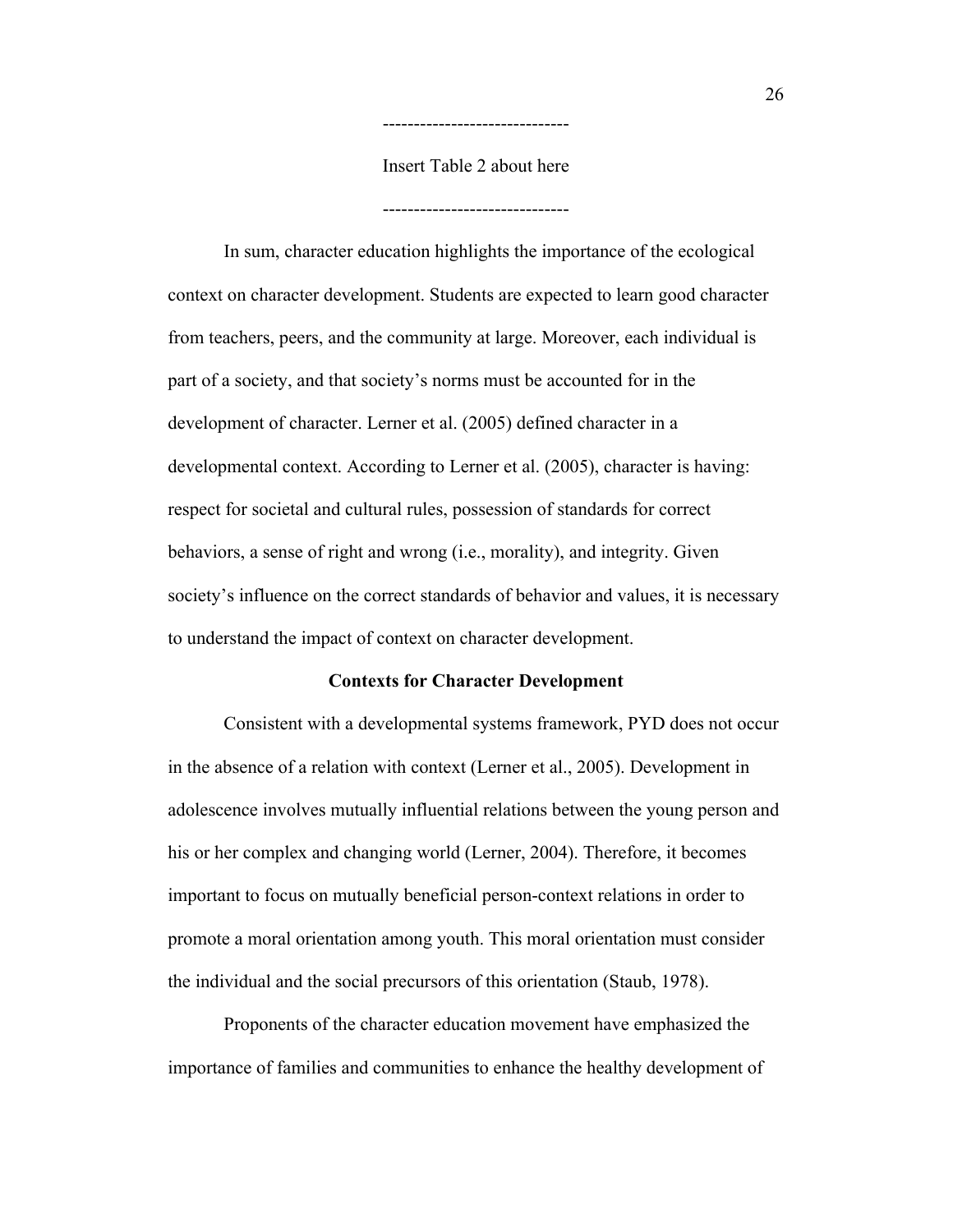adolescents. In fact, character education relies on how people model healthy relationships and relate to the child (Berkowitz & Hoppe, 2009; Howes & Richie, 2002; Watson, 2003). The relationships that are formed between an adolescent and members of his or her social context can be characterized under the overarching terms of "mentorship" or "social support." Consequently, I will distinguish between mentorship and social support in the following section. Then, given this dissertation's specific focus on social support, I will discuss the relationships among social support provided by family, peers, religious communities, and character development.

# **Differentiating mentorship and social support**

Bronfenbrenner (1979) believed that reciprocal activities among adults and youth were essential for learning and development to take place. Moreover, the strong and enduring relationships that may be formed in the context of these activities can help adolescents achieve a positive life path (Hamilton et al., 2006). These relationships can be referred to as "mentorship." However, the term "social support" is often used to describe a component of mentoring relationships. So, how does one define these individual terms, and what are their respective roles in adolescent development?

Mentoring relationships can occur across a range of youth-serving organizations (Zeldin, Larson, & Camino, 2005), as well as in more informal settings, such as in extended families, neighborhoods, and communities (Scales, 2003). The National Mentoring Partnership (MENTOR, 2003) defines mentoring as "a structured and trusting relationship that brings young people together with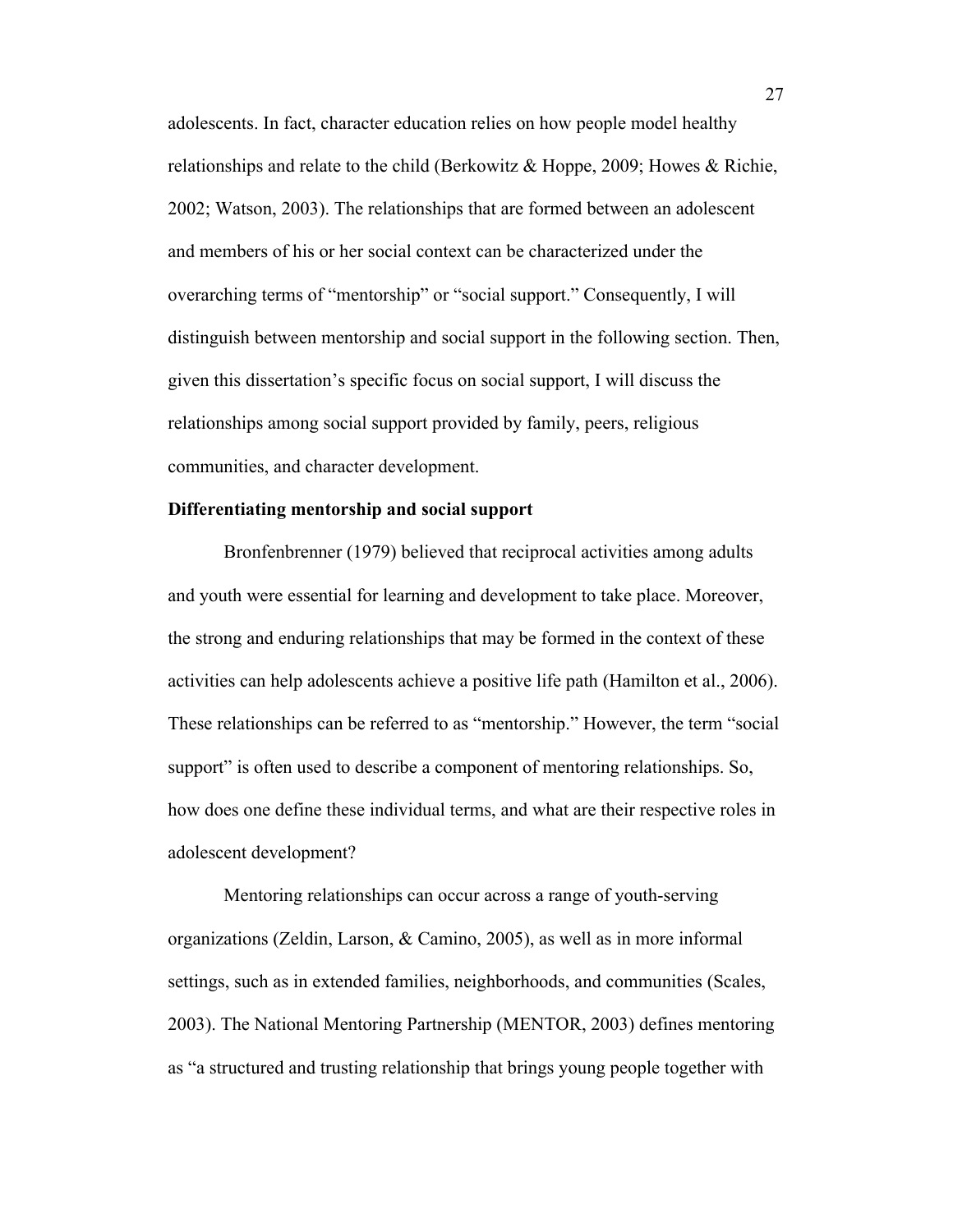caring individuals who offer guidance, support, and encouragement aimed at developing the competence and character of the mentee." These relationships have traditionally been formed in more structured programmatic settings, such as Big Brothers Big Sisters. During these programs, volunteers or part-time paid adults are coupled with their mentees for a period of time to empower youth, promote their personal development, and compensate for their lack of role models (DuBois & Silverthorn, 2005; Rhodes, 2002; Rhodes, Bogat, Roffman, Edelman, & Galasso, 2002).

More recently, alternative approaches to youth mentoring have been undertaken to provide outreach to a greater number of adolescents. These newer models of mentoring include: e-mentoring (i.e., online mentoring), group mentoring, peer mentoring, and mentoring initiatives in youth-serving organizations, schools, and communities (DuBois & Rhodes, 2006).

These structured programs are effective when there is careful screening and ongoing supervision of the mentors, monitoring of program implementation, and frequent contact over long periods of time between the mentor and mentee (DuBois, Holloway, Valentine, & Cooper, 2002). When these mentoring programs are effective, it can lead to reports of higher levels of self-worth, social acceptance, and scholastic competence in adolescents (DuBois & Rhodes, 2006).

However, when these structured programs are unavailable, it may be necessary to look within an adolescent's own social ecology to find strong nonparental adult relationships to provide support. Although much of the research has focused on formal mentorship in adolescent lives, there has been a growing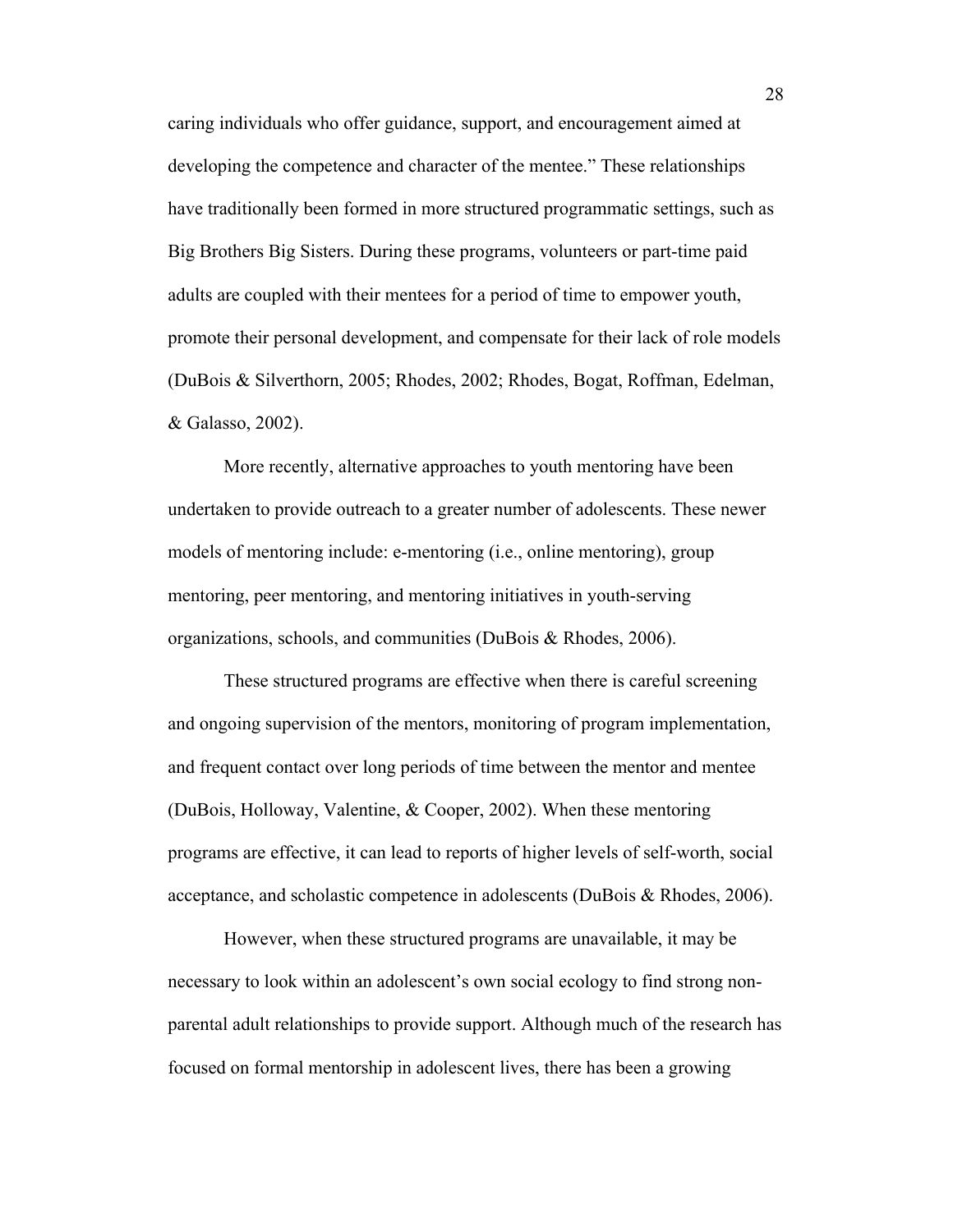interest in exploring how existing relationships in adolescent lives impact positive development (Beam, Chen, & Greenberger, 2002; Hirsch, Mickus, & Boerger, 2002; Liang, Tracy, Taylor, & Williams, 2002; Panzarine, 1986; Rhodes & Davis, 1996; Sullivan, 1996; Zimmerman, Bingenheimer & Notaro, 2002). Rhodes and Davis (1996) define these existing relationships with such people as aunts, neighbors, or teachers as "natural mentorship." These relationships arise within an adolescent's existing social network, and are characterized by bonds between an older, more experienced adult and a younger protégé (Klaw, Rhodes, & Fitzgerald, 2003). The non-parental adult within the relationship provides ongoing guidance, instruction, and encouragement, which lead the adolescent into a smooth transition to adulthood (Beam et al., 2002; Liang et al., 2002; Rhodes et al., 2002; Rhodes & Davis, 1996; Rhodes, Spencer, Keller, Liang, & Noam, 2006).

Natural mentors help adolescents cope with everyday stressors, and provide a model for effective coping. In fact, there is an array of positive benefits from fostering such relationships, such as improving school attendance and educational achievement (e.g., Jekielek, Moore, Hair, & Scarupa, 2002). These outcomes may occur through mentors serving as direct models of positive behavior, or they can help adolescents focus on positive life goals. For example, mentors can advocate on behalf of their protégé, open doors for new opportunities, or increase their social network in the community (Klaw  $\&$  Rhodes, 1995).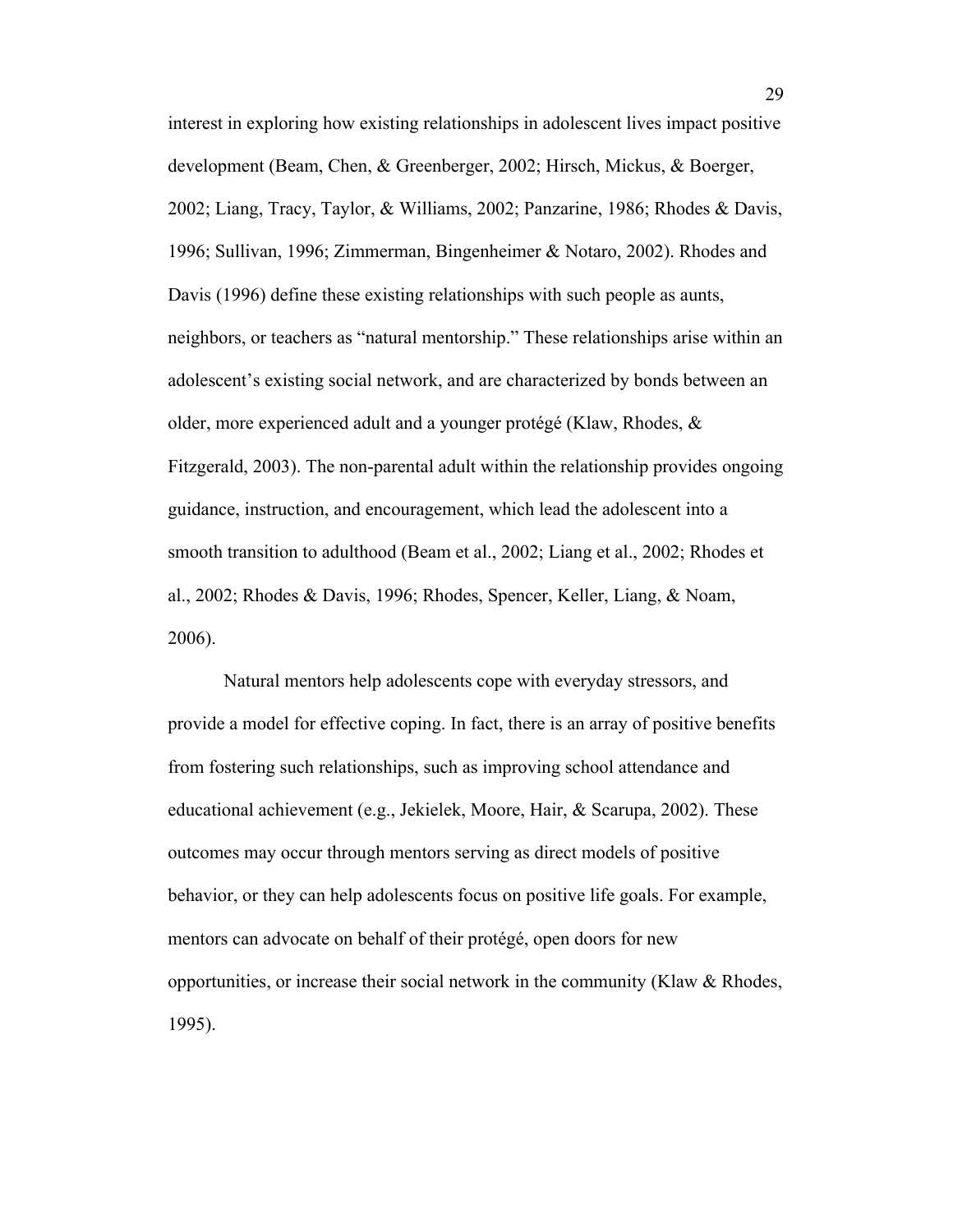Rhodes (2002, 2005) proposed that mentoring affects adolescents through three interrelated processes: by enhancing youth's social relationships and emotional well-being; by improving their cognitive skills through conversation and instruction; and by promoting positive identity development through serving as role models and advocates. In sum, mentors serve as sources of support, encouragement, and trust within an adolescent's ecology to foster positive development and health (DuBois & Silverthorn, 2005).

Mentors differ from social support in that they not only provide support in times of need, but they also teach adolescents necessary skills to transition into adulthood and serve as models of behavior (DuBois & Silverthorn, 2005). Formal mentorship is structured, whereas social support does not have such specificity. Moreover, non-parental adults outside of the adolescent's immediate sphere of contact provide formal mentorship (DuBois & Silverthorn, 2005). Social support, on the other hand, can come from parents, siblings, or peers (Demaray, Malecki, Davidson, Hodgson, & Rebus, 2005).

Natural mentorship is more closely linked to social support in that those who engage in this type of mentorship have an existing relationship with the adolescent (e.g., aunts, religious leaders, teachers, etc.; Zimmerman et al., 2002). However, natural mentorship relies on adults (Rhodes et al., 2006), whereas, social support can come from peers and siblings (Demaray et al., 2005). Overall, social support is only one component of the mentoring relationship.

Although mentorship provides great assets to the lives of youth, this dissertation focuses on more informal relationships that come from a wider array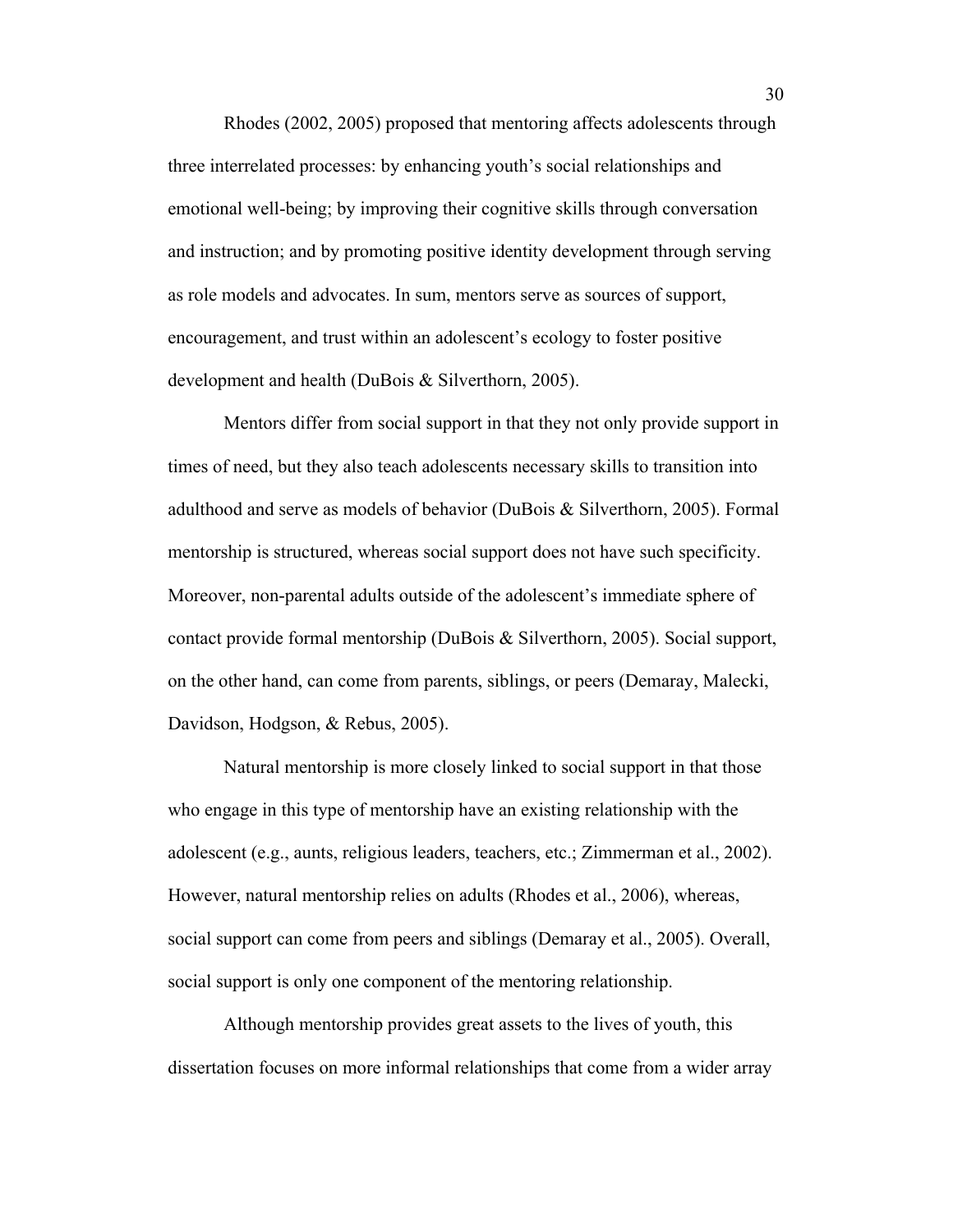of individuals. Therefore, I will now discuss the defining features of social support, and how social support provided by families, peers, and religious communities can affect character development.

## **Defining social support**

A variety of measures exist to explore the concept of social support. For example, the Social Support Questionnaire (Sarason, Levine, Basham, and Sarason, 1983), the Social Support Scale for Children (SSSC; Harter, 1985), the Multidimensional Scale of Perceived Social Support (MSPSS; Zimet, Dahlem, Zimet, & Farley, 1988), Student Social Support Scale (SSSS; Nolten, 1994), and the Child and Adolescent Social Support Scale (CASSS; Malecki, Demaray, Elliott, and Nolten, 1999) are only a handful of measures designed to assess aspects of social support. Although the measures may assess various elements of social support (e.g., global support, perceived support, types of support), the underlying theoretical conceptualization of social support remains consistent. This dissertation, in line with the work of other research projects, seeks to understand social support as an individual's perception that he or she is cared for, esteemed, and valued by people in his or her social network (e.g., Cobb, 1976; Malecki & Demaray, 2002; Sarason et al., 1983).

Tardy (1985) proposed that instead of having researchers reach a consensus on the measurement of social support, it may be more valuable to discuss the elements of social support that can be explored. As such, a fivedimension conceptualization was proposed to organize the different approaches

31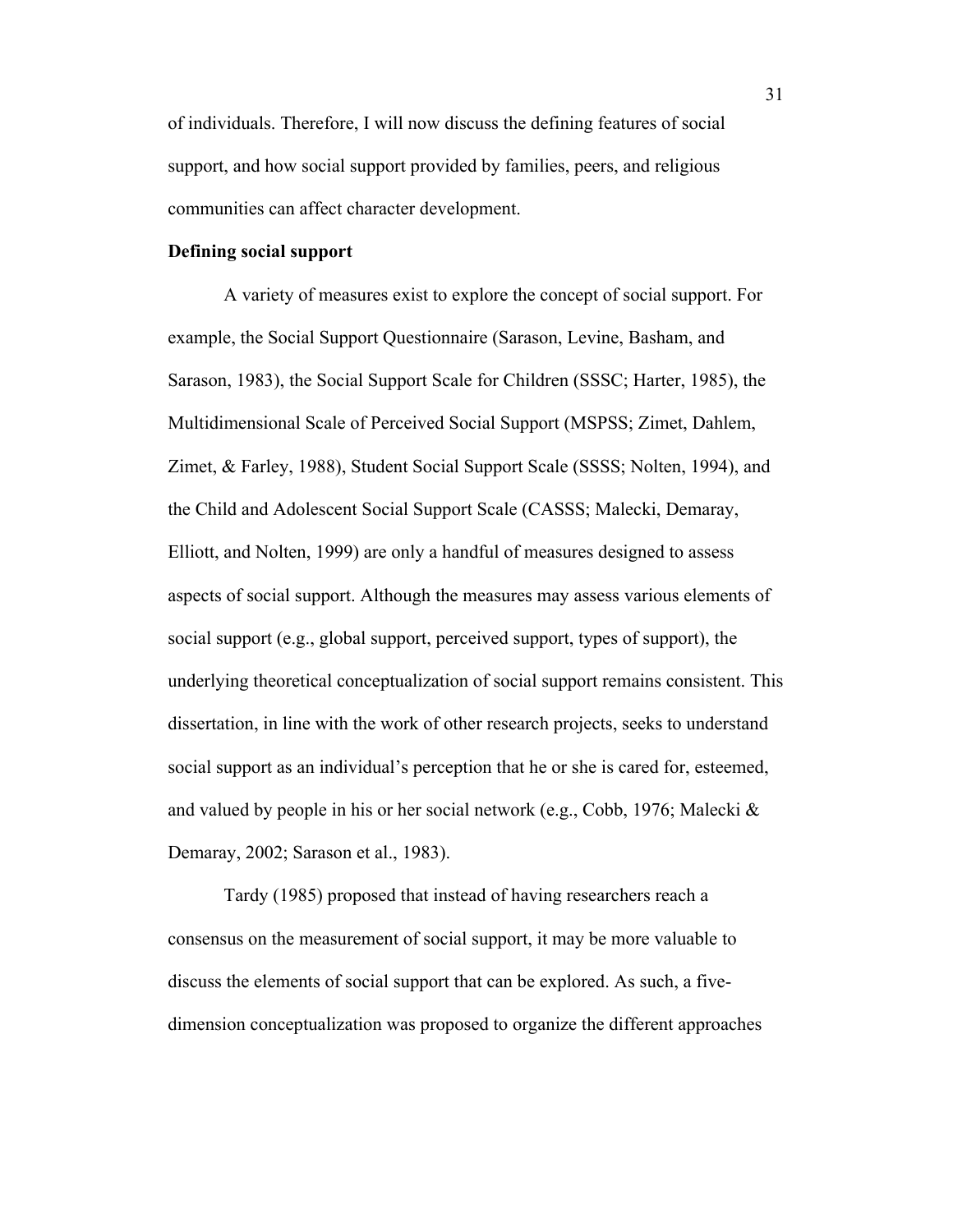that researchers can take to investigate social support: direction, disposition, description/evaluation, content, and network (Tardy, 1985).

These five dimensions can be used to operationalize social support in the field. First, direction reflects an understanding that social support can be given and received. Next, disposition refers to two components: availability and enactment. Availability refers to the quantity or quality of support to which people have access, whereas, enactment refers to the utilization of these supports. The third dimension, description/evaluation, refers to whether researchers will assess people's satisfaction with their social support (evaluation), or will describe the social support (description). The fourth dimension, content, refers to the content of support, which may vary depending on the situational context. House (1981) determined that there are four types of support: emotional, instrumental, informational, and/or appraisal. Emotional support includes qualities, such as trust, love, and empathy. Instrumental support includes resources, such as time and money. Informational support refers to information or advice provided on a particular area. Appraisal is the evaluative feedback to individuals. As such, researchers must determine what content of support will be investigated in their studies. Finally, the fifth dimension of Tardy's (1985) model refers to network, which is the source of the individual's support network (i.e., who provides and/or receives support). These five elements encompass the conceptualization of social support. Moreover, given the interdependence of these elements, researchers can touch upon more than one of these dimensions within their investigation (Tardy, 1985).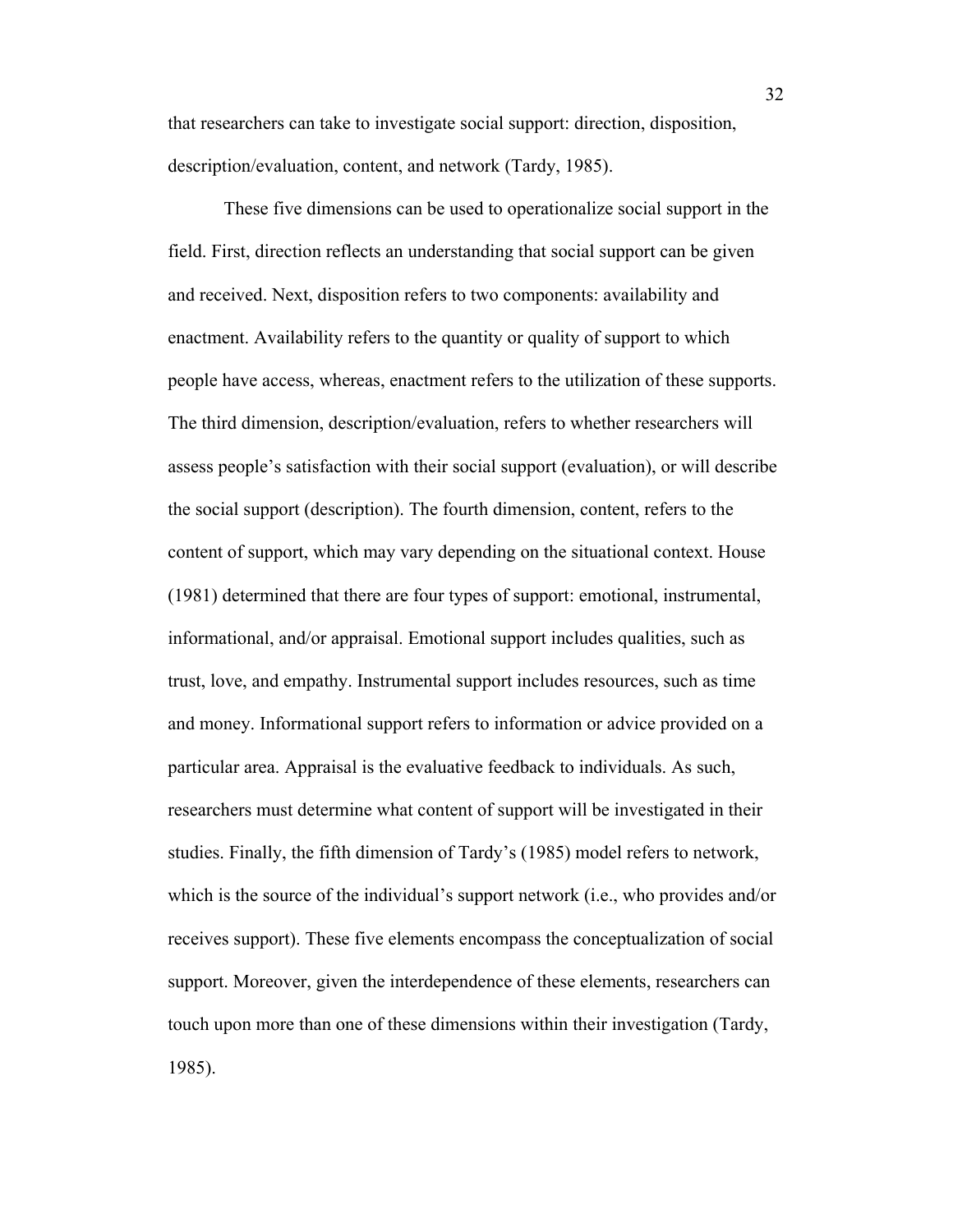## **Benefits of social support**

Given that the conceptualization and definition of social support have been discussed, it is useful to turn to some of the potential benefits afforded by social support in the lives of individuals. Individuals within the home and the community play a critical role in shaping children's immediate environment and influencing children's experiences (e.g., Fitzpatrick & Vangelisti, 1995). Social support enhances personal functioning (e.g., Cauce, Felner, & Primavera, 1982; Forman, 1988; Malecki & Elliott, 1999), assists in coping with stressors (e.g., Malecki & Demaray, 2002; Waldrip and Jensen-Campbell, 2008), and may provide resilience from adverse situations (e.g., Casey-Cannon, Pasch, Tschann, & Flores, 2006; Rhodes et al., 2002; Zimmerman et al., 2002). Furthermore, Krause (2007) found in a longitudinal study of older people that greater anticipated and emotional support from family members and friends were associated with a deeper sense of meaning over time. This finding shows that social support is not only a protective factor within adolescence, but is also an essential component of the developmental process throughout the lifetime. Therefore, it is even more important to explore its relationship to PYD, given its potential longitudinal impact.

Numerous articles have suggested the significance of social support on character development (e.g., Berkowitz & Grych, 1998). Consequently, I will now consider three possible contexts in which character development can occur: families, peers, and religious institutions.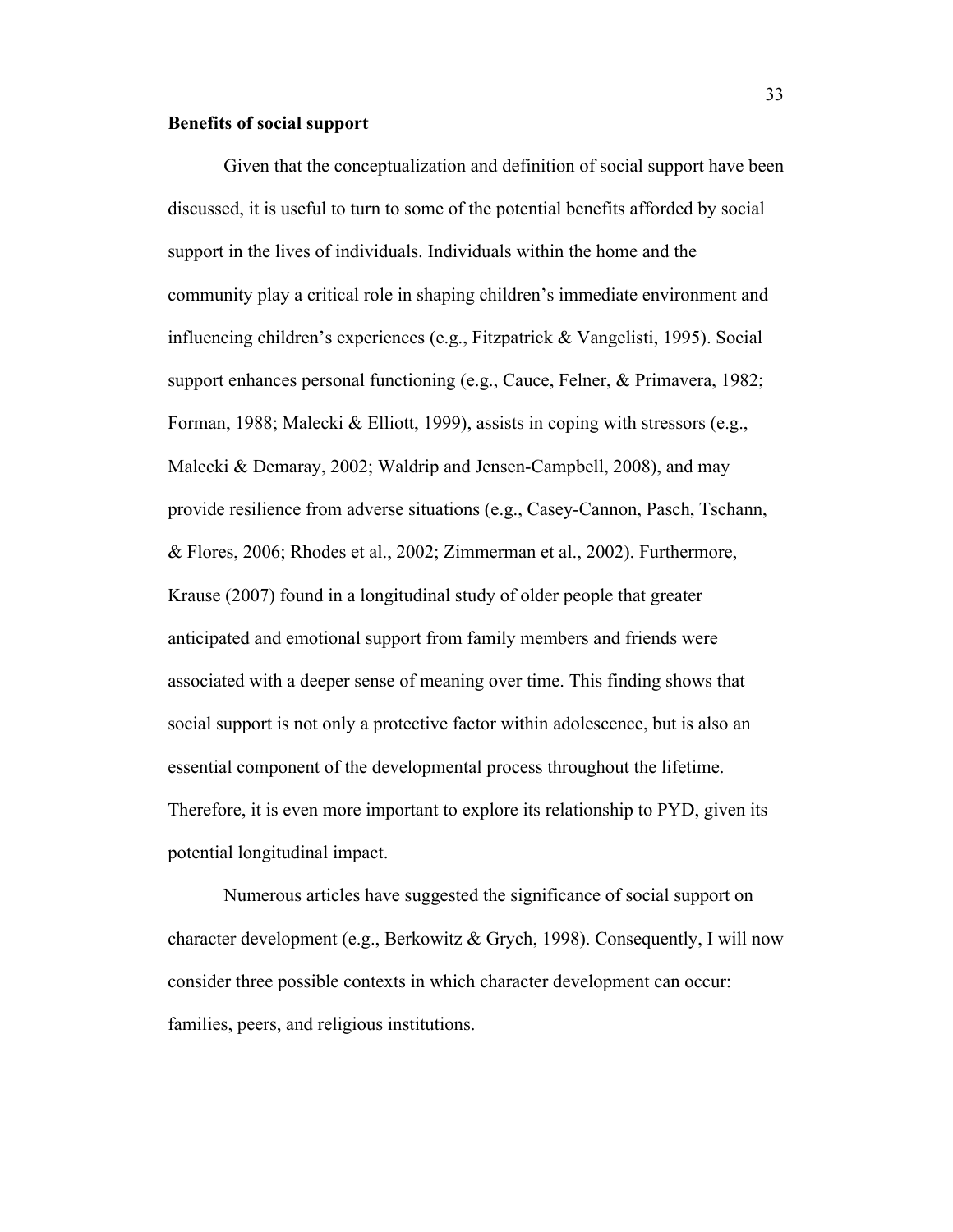### **Families and character development**

Family relationships influence components of character development (e.g., Hart, Atkins, & Ford, 1999). The social interactions within the family structure are important in nurturing moral identity (e.g., Hart, Atkins, & Ford, 1999) and prosocial reasoning and behavior (e.g., Eisenberg, 1995). In fact, Darling and Steinberg (1993) proposed that three elements of parent-child interactions may lead to the development of virtues: parenting goals or values, parenting practices, and parenting styles.

Parenting goals, such as encouraging children to develop the virtue of caring, can support advanced reasoning surrounding issues of caring or compassion (Pratt, Skoe, & Arnold, 2004). In addition, parenting practices, such as modeling of prosocial behavior and encouragement of perspective taking, are useful in fostering key virtues of character (Eisenberg, 1995). Families that provide an emotionally supportive and intellectually stimulating environment (e.g., democratic decision-making) are more adept at fostering the development of moral judgment (Walker & Taylor, 1991). Similarly, high levels of parent-child joint activities are associated with advanced moral reasoning (Hart, 1988). Furthermore, parenting styles also influence character development. For instance, authoritative parenting has been linked to fostering social responsibility and care in adolescents (e.g., Chase-Lansdale, Wakschlag, & Brooks-Gunn, 1995; Pratt, Arnold, Pratt, & Diessner, 1999; Skoe, 1998).

Although parent-child interactions are linked to character development, other contexts of development must be considered as well. Given that time spent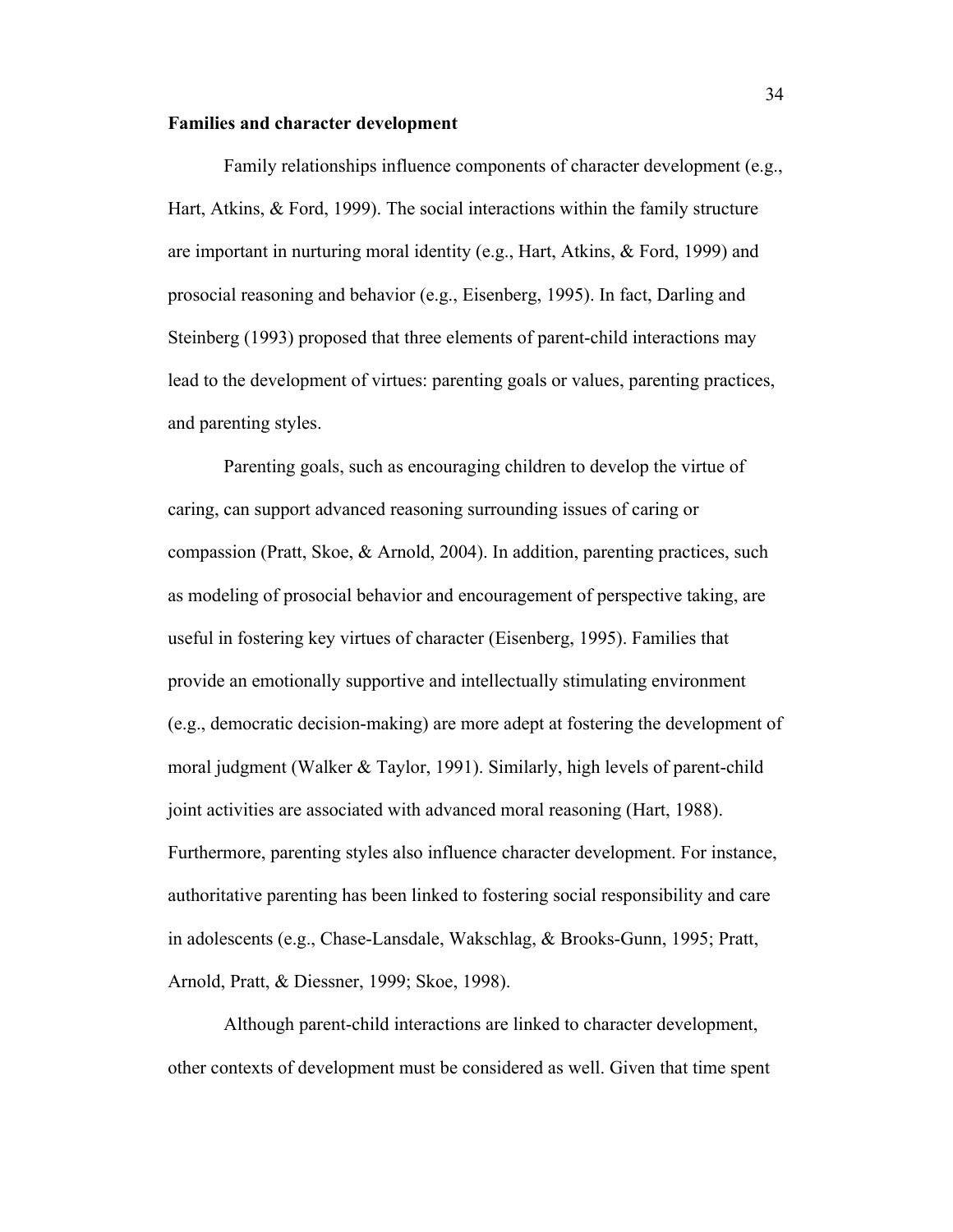with peers overshadows the time spent with parents during adolescence (e.g., Csikszentmihalyi & Larson, 1984; Larson & Richards, 1991), it is important to understand the role of peer interactions during this period of time. Indeed, research has found a link between peer interactions and morality during adolescence (e.g., Berkowitz, Oser, & Althof, 1987; Rubin, Bukowski, & Parker, 1998). As such, I will now explore the relationship between peers and character development.

#### **Peers and character development**

Numerous studies have demonstrated that peers are essential in the character development of youth. Although this research focuses primarily on character development in adolescence, the influence of peers exists in early childhood as well. For example, children's conflicts, such as turn-taking, rights, and sharing, are all moral issues resolved with peers in early childhood (e.g., Nucci & Nucci, 1982; Piaget, 1965; Ross & Conant, 1992). Moral development research has confirmed Piaget's (1970) view that socio-moral changes occur primarily through conflict resolution among children. Specifically, moral development occurs because conflict resolution allows the child to take another's perspective and to integrate reasonably conflicting points of view (Maitland & Goldman, 1974; Piaget, 1965; Youniss, 1987)

In addition to peer relations in early childhood, peer relations during adolescence can also influence character development. During adolescence, close friendships are considered to be the basis of adolescent morality (e.g., Bukowski & Sippola, 1996). Walker, Hennig, and Krettenauer (2000) found that supportive

35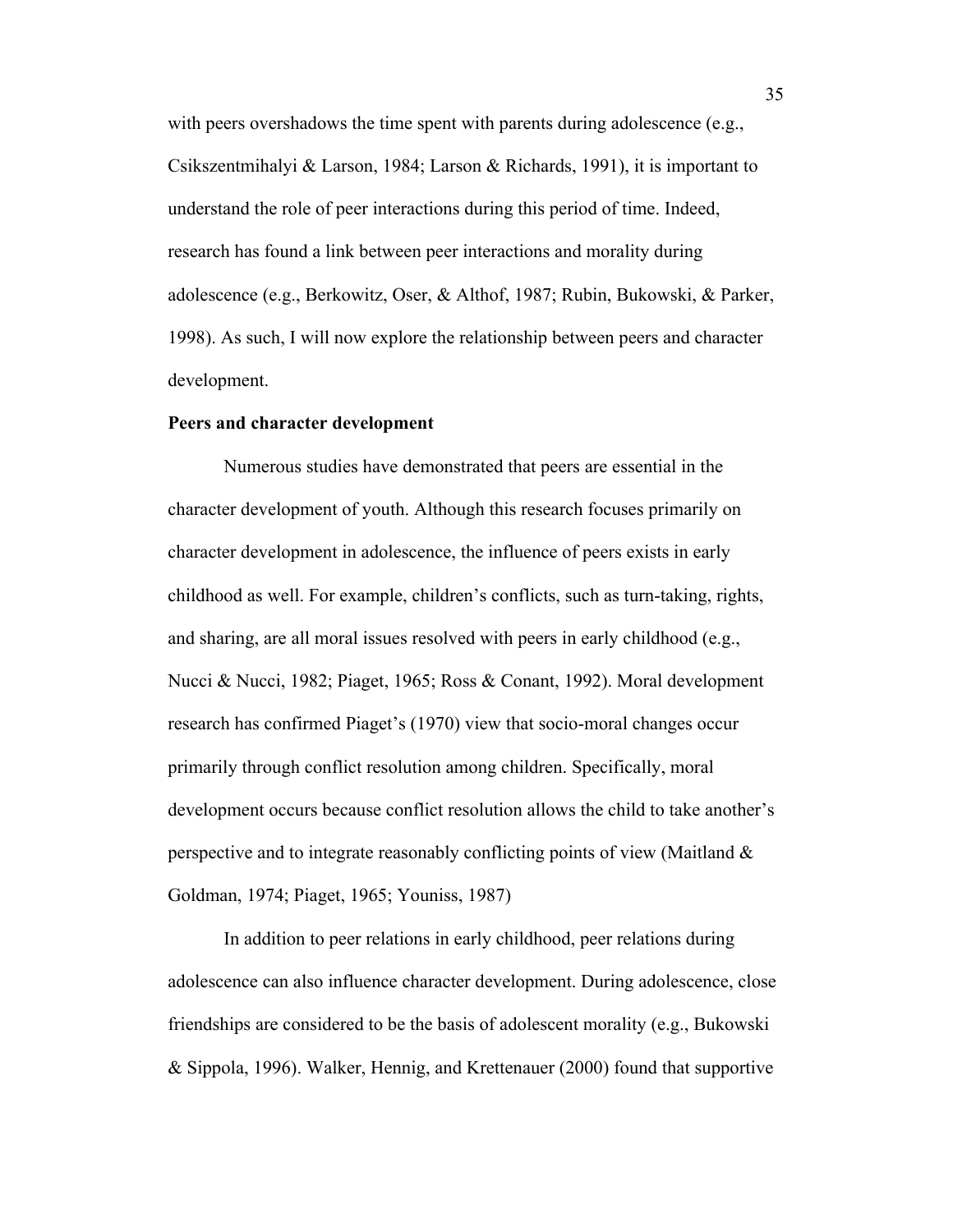peer relationships positively influence adolescent moral reasoning in late childhood and early adolescence. In particular, reciprocal experiences of responsibility and support within the emotional ties of friendships can foster moral virtues (e.g., Keller & Edelstein, 1993; Selman, 1980).

Another source of character development, aside from parents and peers, is the religious context. Youniss, McLellan, and Yates (1999) suggested that adolescents who are more committed to religion are also more committed to bettering their communities and to developing personal identities that lead to healthy lives. Given that one indicator of healthy (or positive) development is character, I will now describe the role of faith institutions on adolescent character development.

#### **Religious contexts and character development**

In addition to families and peers, faith institutions are also contexts for positive development (Bjarnason, 1998; Gonzalez, 1999; Jessor, Van Den Bos, Vanderryn, Costa, & Turbin, 1995; King & Furrow, 2004), and more specifically, for moral development (Hart & Fegley, 1995; Nasir & Kirshner, 2003; Youniss, McLellan, & Yates, 1999). Indeed, over a century ago, William James (1902) suggested an interdependence between religious experience and moral functioning. Therefore, it may be important to understand the influence of the religious context on character development.

In this regard, King and Furrow (2004) stated that a link between religious institutions and moral outcomes exists through social interactions within the religious context. The presence of religious peers and nonfamilial social support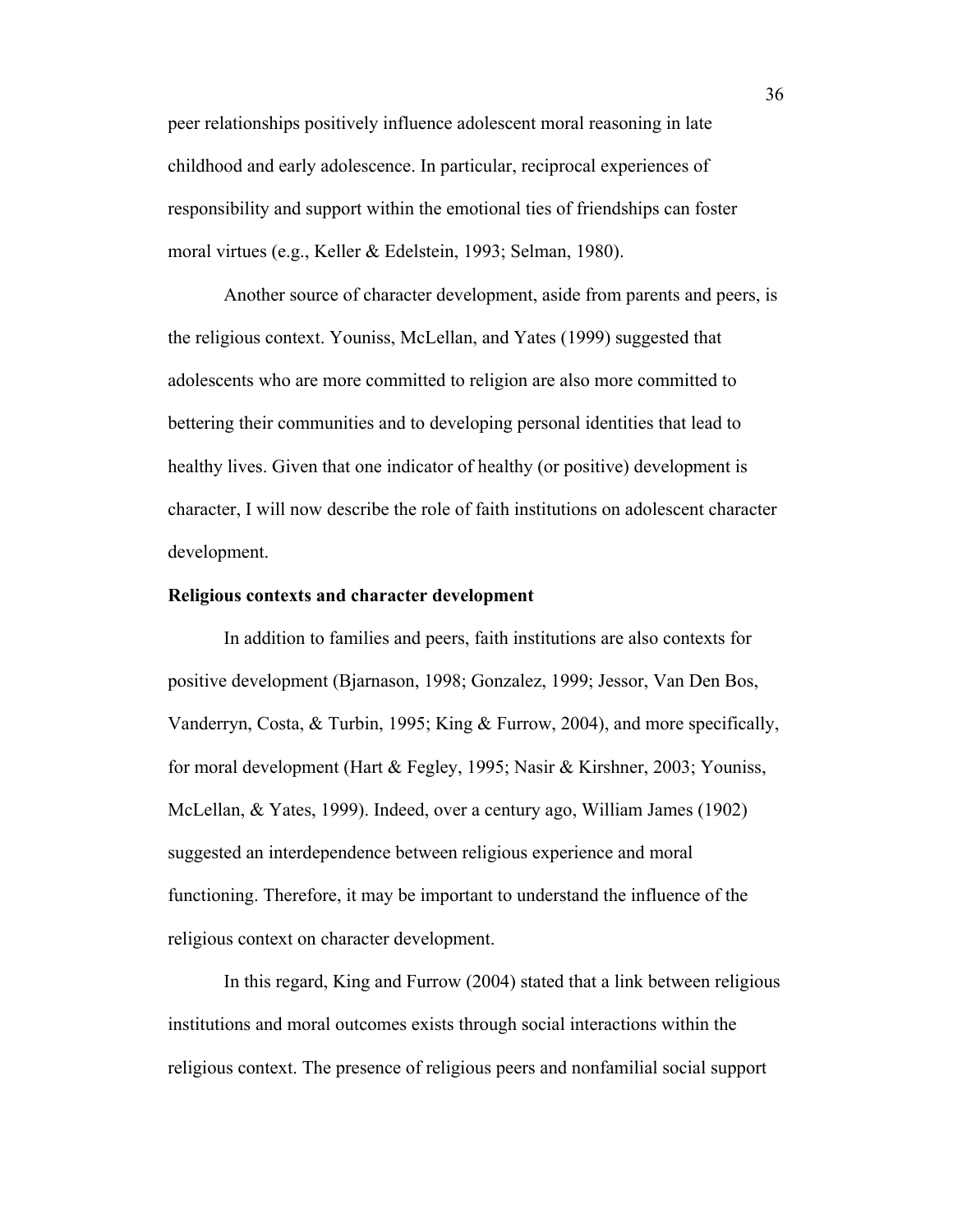from adolescents' religious communities can provide social capital to promote character development. Social capital provides adolescents with a network of relationships (Bourdieu, 1986; King, 2003; King & Furrow, 2004; Smith, 2003). In turn, this network of relationships with adults, friends, and parents can increase moral orientation and altruism in adolescence (Colby & Damon, 1995; Damon, 1988; Hart & Fegley, 1995; King & Furrow, 2004; Youniss, 1980). In fact, social interactions, trust, and shared values between religious social support and adolescents help to foster moral development (King & Furrow, 2004).

The previous sections have identified the importance of family, peers, and religious contexts in the development of character. However, although the contexts in which character development occurs have been described, it is useful to specify *how* character development occurs. This process remains unclear. Consequently, the following section seeks to elucidate this process.

#### **The Process of Character Development**

Character development can occur as an outcome of multiple processes. Although the context of character development was discussed above and various instances of links between individuals, contexts, and character were identified, a more nuanced understanding of the process forging these links is needed. The question remains as to how social support leads to character development. Accordingly, I will now discuss two processes that may lead to character development in adolescence. One direct relationship may be elucidated by using a social learning perspective to explain the role of adolescent observational learning in character development. A second idea about process involves the coupling of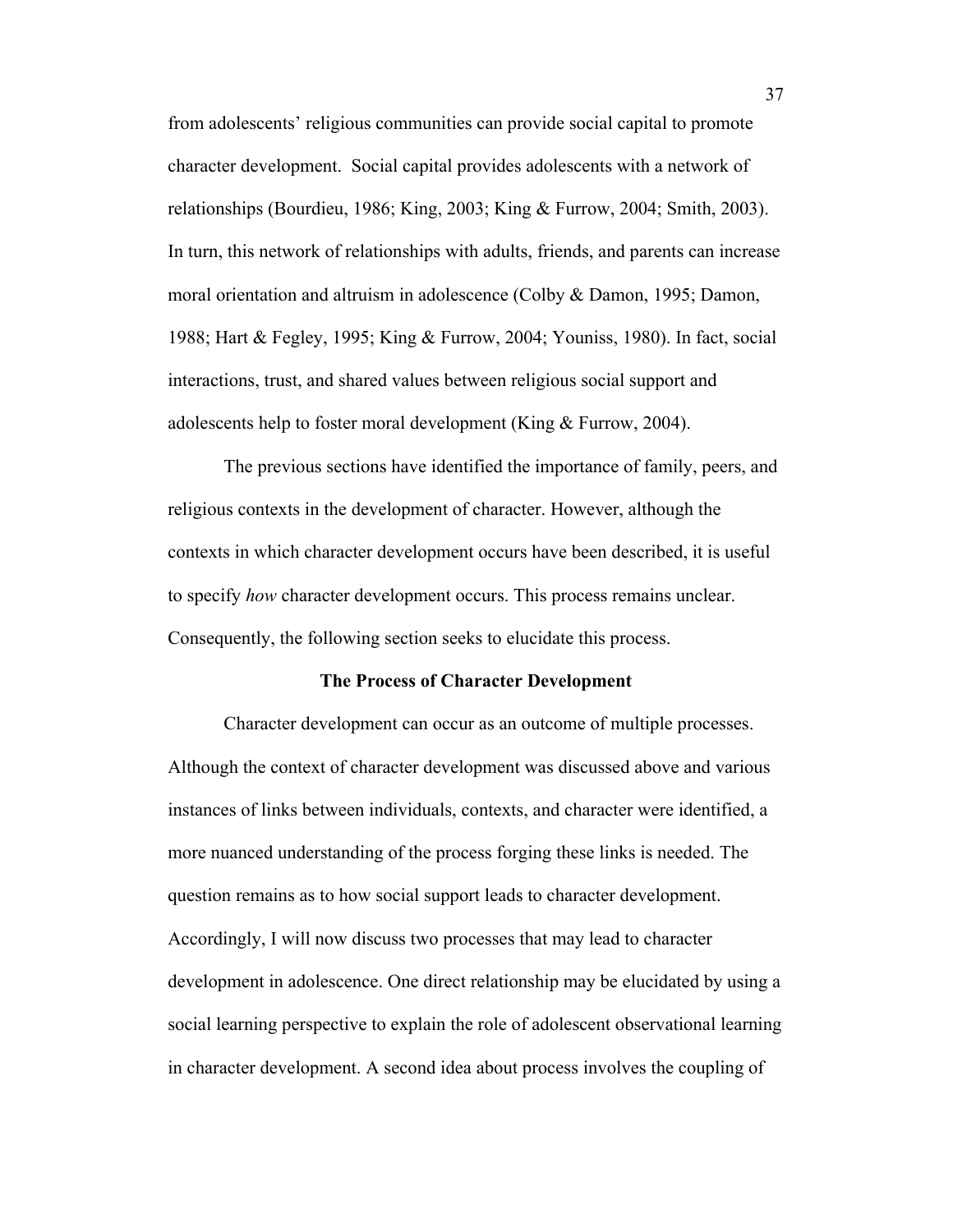social support with positive purpose in adolescence, an integration that, when it exists in the lives of youth, then leads to character development.

### **Character development as an outcome of observational learning**

One process through which character development may occur can be derived from the spiritual mentoring literature. Spiritual mentors are both facilitators of the development of spirituality as well as exemplars of character strengths and virtues essential in PYD (Lerner, 2008; Oman, Flinders, & Thoresen, 2008). Character strengths exemplified by mentors allow adolescents to integrate these qualities into their lives through processes of social learning (Bandura, 1986). More specifically, mentors may foster youth altruistic behavior and volunteerism through observational learning (Bandura, 1986; Oman et al., 2008).

Historically, observational learning has been an important aspect of all the world religions. Many religions use exemplars (e.g., Jesus in Christianity, Buddha in Buddhism, Muhammad in Islam, etc.) as models to follow values and behaviors (Schwartz, Bukowski, & Aoki, 2006). For example, Jesus commands his disciples, "Love one another, as I have loved you" (John 13:34). Jesus is seen as a model of moral behavior, which is expected to be upheld in Christian faiths as an ideal of the followers of Christ.

Mentors can also enhance adolescents' commitment to positive purposes (Oman et al., 2008; Lerner, 2008). They are able to help adolescents construct a path and choose goals that have positive purpose. Such mentoring may lead to contributions to community and to the larger society. The combination of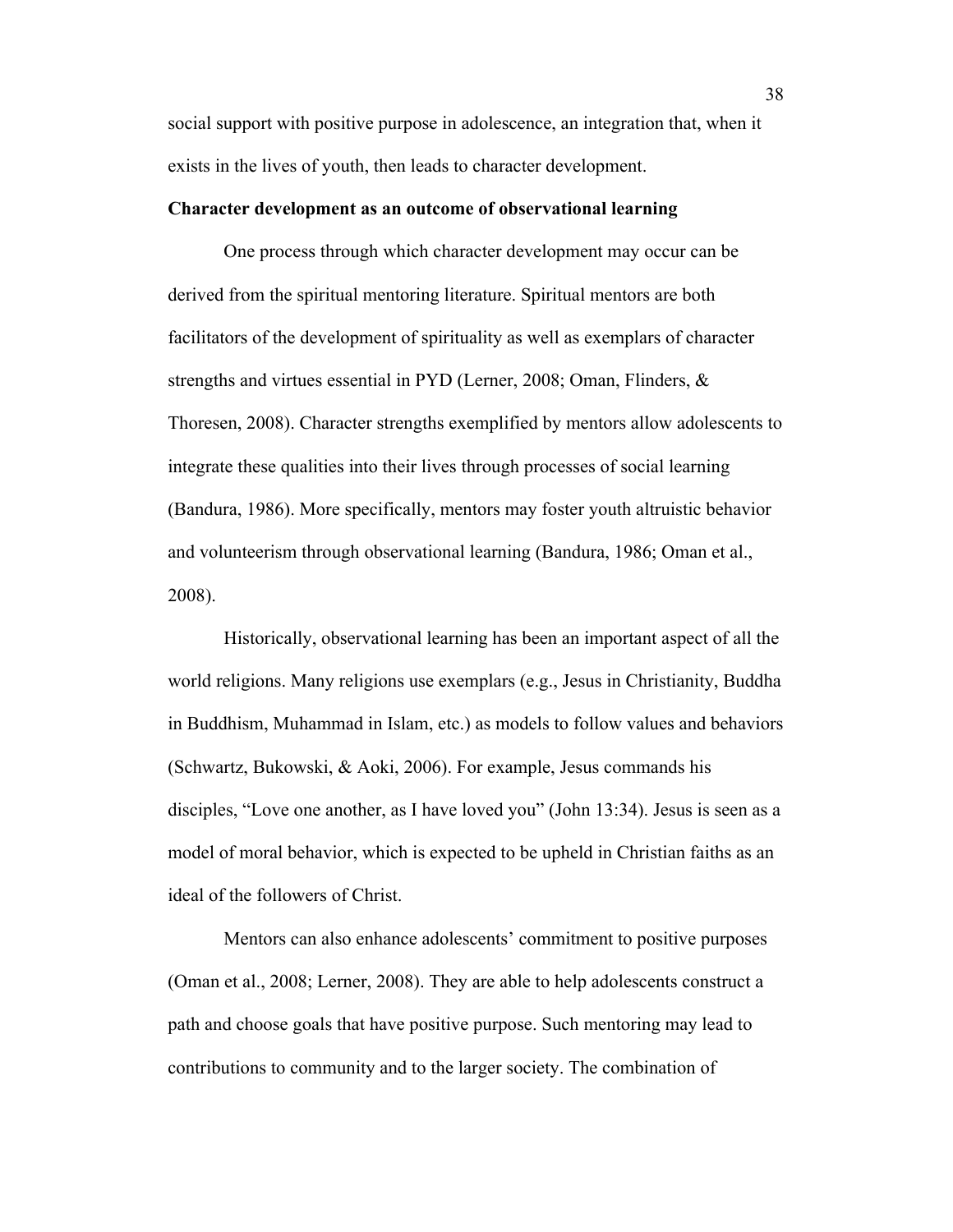wisdom, positive purpose, and spirituality can lead to a "good life," which consequently leads to positive development (Lerner, 2008).

# **Character development as an outcome of social support and positive purpose**

I propose that a second, stronger link between social support and character occurs by coupling social support with adolescent purpose. When young people are provided with guidance from their social support network, the integration of cognition (knowing the good), affect (desiring the good), and behavior (doing the good) occurs. Together, these three components are able to transform adolescents' understanding, that thoughts of being good must be translated into actions of doing good in order to build a better society, into actual youth behaviors.

As described in the previous section, social support (e.g., by parents, peers, religious leaders) can act as facilitators in the transmission of character strengths and virtues (Lerner, 2008; Oman et al., 2008). Adolescents must have mastery of the moral norms and rules that govern the context in which they find themselves (Moberg, 2008). Given society's influence on the correct standards of behavior and values, those with more experience within a societal context can transmit the moral norms that adolescents must learn in order for them to "know the good," and to thus promote character development. Mastery of the moral norms by adolescents can occur by communicating with individuals, and also observing individuals who are more experienced. When adolescents are able to discuss and observe moral actions, they are able to identify the moral behavior and consider taking a step to carry out the moral behavior.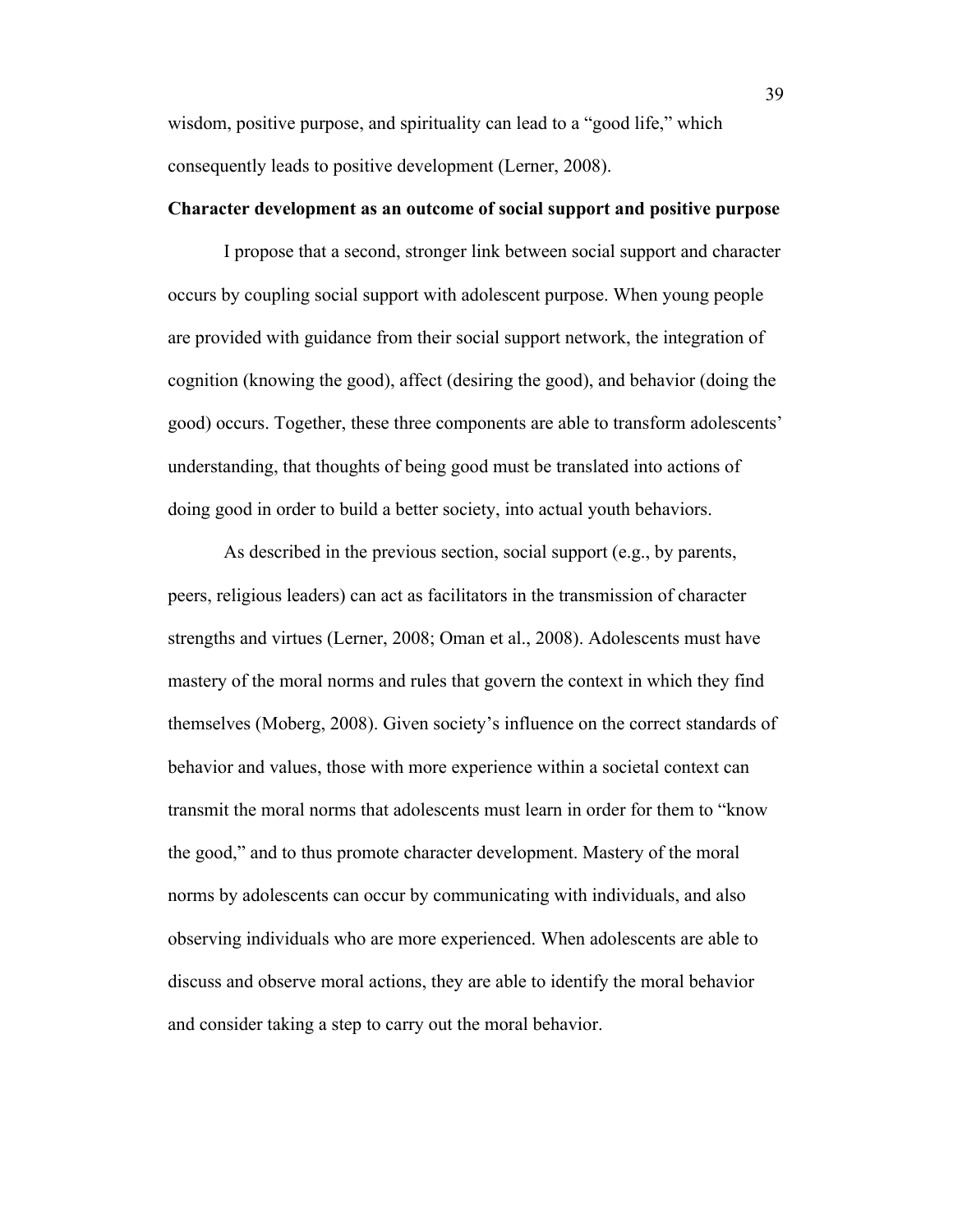However, Lickona and Davidson (2005) have suggested that merely understanding moral actions is not sufficient for performing moral actions and developing character. It is unreasonable to expect adolescents to be provided with expert models and expect them to learn; knowledge must be nurtured and developed over time (Lake & Jones, 2008). Once adolescents understand good character on a cognitive level, they must then desire moral behavior and carry out prosocial actions (Elias, Parker, Kash, & Kunkeblau, 2007). Therefore, it comes as no surprise that adolescents must then pursue positive purposes for those two components to be carried out.

As already noted, Damon et al. (2003) stated that purpose encompasses three characteristics. Adolescents with purpose have a far-reaching goal, they find themselves having a personal meaning, and also a desire to contribute to matters beyond themselves. In other words, the pursuit of a purpose can organize an adolescent's entire life, which brings meaning, motivation for learning, and achievement (Damon, 2008). For example, adolescents can set far-reaching goals such as eradicating hunger or disease in third world nations. When young people are able to set prosocial goals and target the steps needed to reach the goal, they can work to change their orientation to the world, and thus attain a commitment to character development. Consequently, adolescents are able to move from a cognitive understanding to an affective change (i.e., desiring good).

Finally, shifting from cognition and affect to the enactment of good behavior is necessary to internalize character virtues, and to lead to a commitment to something beyond the self. Adolescents who pursue a purposeful path must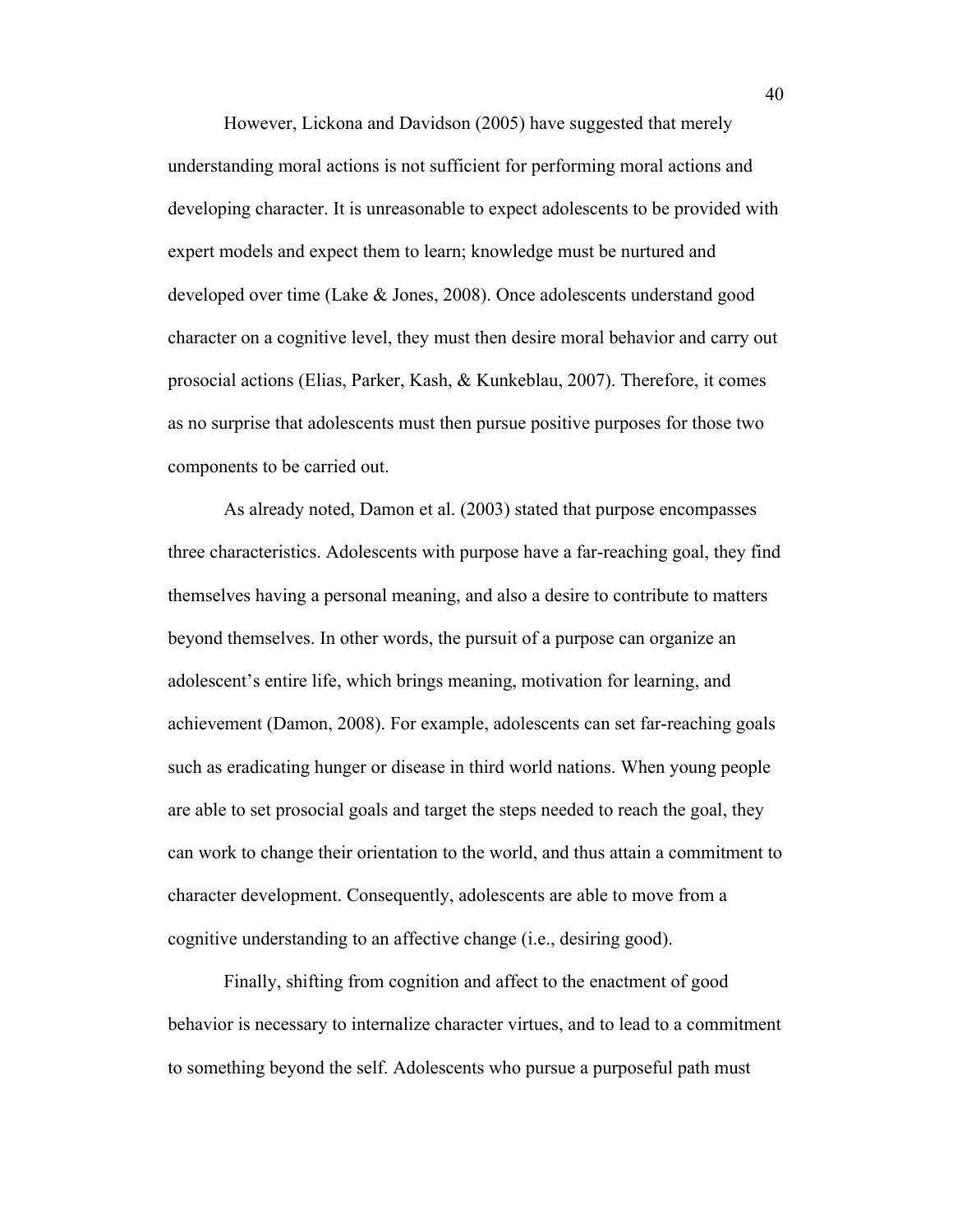accomplish something of consequence to the world beyond themselves. Consequently, pursuing purpose can lead to character development. For example, by participating in service activities, character virtues such as diligence, responsibility, confidence, and humility can be fostered. In fact, Mayhew and King (2008) found that students enrolled in a service-learning course had significant gains in moral reasoning.

Dewey (1916) noted the importance of reflective experience in the context of students' participation in service learning aimed at fostering citizenship and democracy. Bowen (1977), Astin and Astin (2000), and Butler (2000) also emphasized the importance of having students understand, make meaning, and apply skills to be contributing members of society. Therefore, at least insofar as active citizenship is concerned, it may be that a commitment to promoting changes in cognition, affect, and behavior in adolescents is necessary in order to promote character development.

### **Conclusions**

Various researchers have suggested that when youth positively contribute to a context that, in turn, is supporting the young person's healthy development, thriving occurs (Lerner, 2004). Furthermore, considerable research has assessed how such mutually beneficial individual-context relations may be the basis of PYD. This idea is the basis for undertaking the current research.

Although there is limited research charting the relationship coupling social support and purpose in the development of character, there is reason to believe that this path exists given the literature reviewed above. The moral growth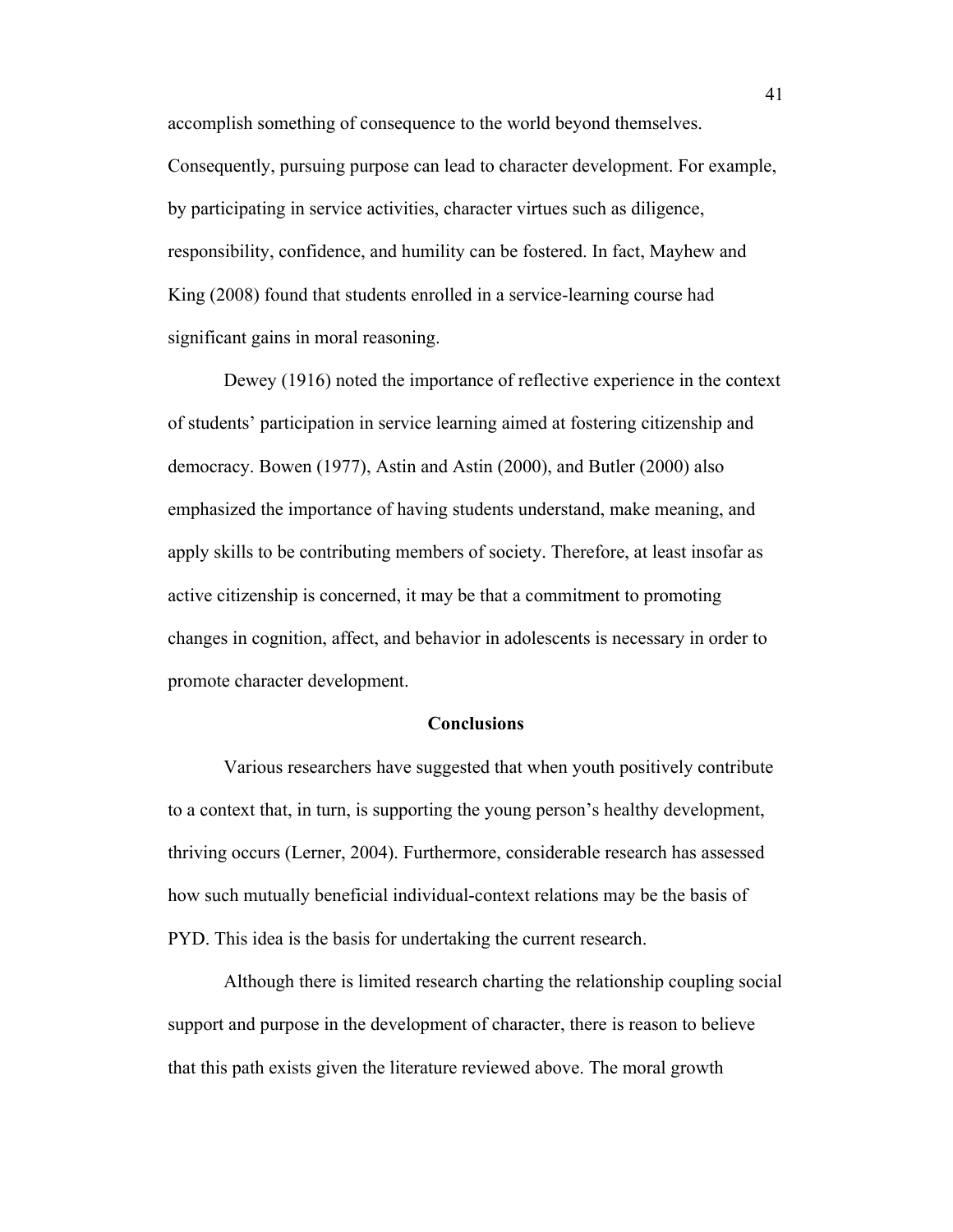towards becoming an active citizen has positive implications for the progress of society. By fostering the growth of such character strengths as humanity and social justice, more positive human development can be observed. Moreover, moral growth can increase adolescents' pursuit of going beyond the self to become more civically engaged, which fosters societal progress (Donnelly, Matsuba, Hart, & Atkins, 2006). Actively engaging youth in order to increase societal functioning is a goal that has been undertaken by educators, parents, and politicians alike (e.g., Sherrod, 2005). Therefore, this research is timely.

This dissertation speaks to the importance of parents, peers, and religious contexts in increasing knowledge of the pursuit of good behavior, and thus promoting character development. Moreover, the adolescent also plays an important role in his or her own development. Adolescent purpose (i.e., a sense of meaning, contributing beyond the self, and goal-directedness), something found within the individual, is theoretically linked with character development. This argument is consistent with the idea that various ecological systems interact in bidirectional relationships to influence children's development. Indeed, Bronfenbrenner (1979) wrote that the microsystem, mesosystem, exosystem, macrosystem, and the chronosystem are essential contextual influences on children's development. Moreover, these various systems interact with the individual for development to take place. This research aligns with this bidirectional theoretical approach by elucidating the role of purpose and social support on one indicator of PYD, character.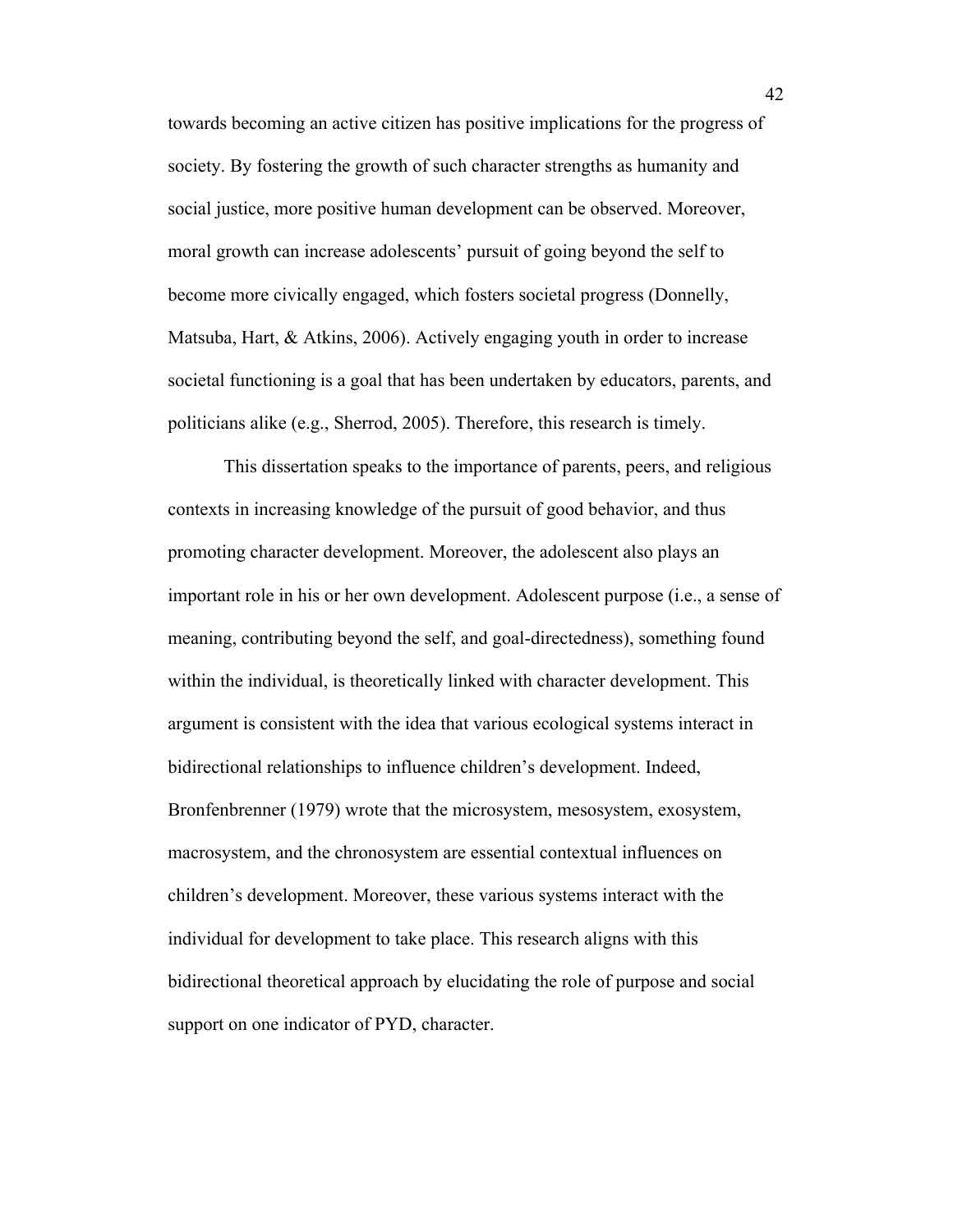### **Hypotheses and Research Questions**

The purpose of the present study was to move toward an understanding of hypothesized relations among purpose, social support, and character development. As detailed in Chapter 3, the present study utilized cross-sectional data from a sample of participants comprising of adolescents between the ages of 10 and 19 years. Given the cross-sectional nature of these data, this research does not speak of character development, but rather of character status. Specifically, the work undertaken in this dissertation explored three objectives:

1. The first objective was to undertake an expert rater validation process (cf. Bobek, 2008; Bobek, Zaff, Li, & Lerner, 2009; Perkins, 1996; Warren, 2009) in order to compose a measure for one component of purpose: presence of meaning in one's life. The Presence of Meaning in Life scale (Steger, Frazier, Oishi, & Kaler, 2006) does exist; however, the full scale was not used in the present study. Therefore, an expert rater validation process was employed to identify similar items reflective of this construct of the "presence of meaning in life." Then, a principal component analysis was conducted to confirm the presence of an underlying construct from the set of indicators assessed by expert raters as relevant to the "presence of meaning in life." The validation process will be detailed in the Measures section in Chapter 3.

2. The second objective of this research was to assess the hypothesized links among presence of meaning in one's life (one component of purpose), social support, and character status. Specifically, to what extent did meaning in one's life and social support provided by family, peers, and the religious community

43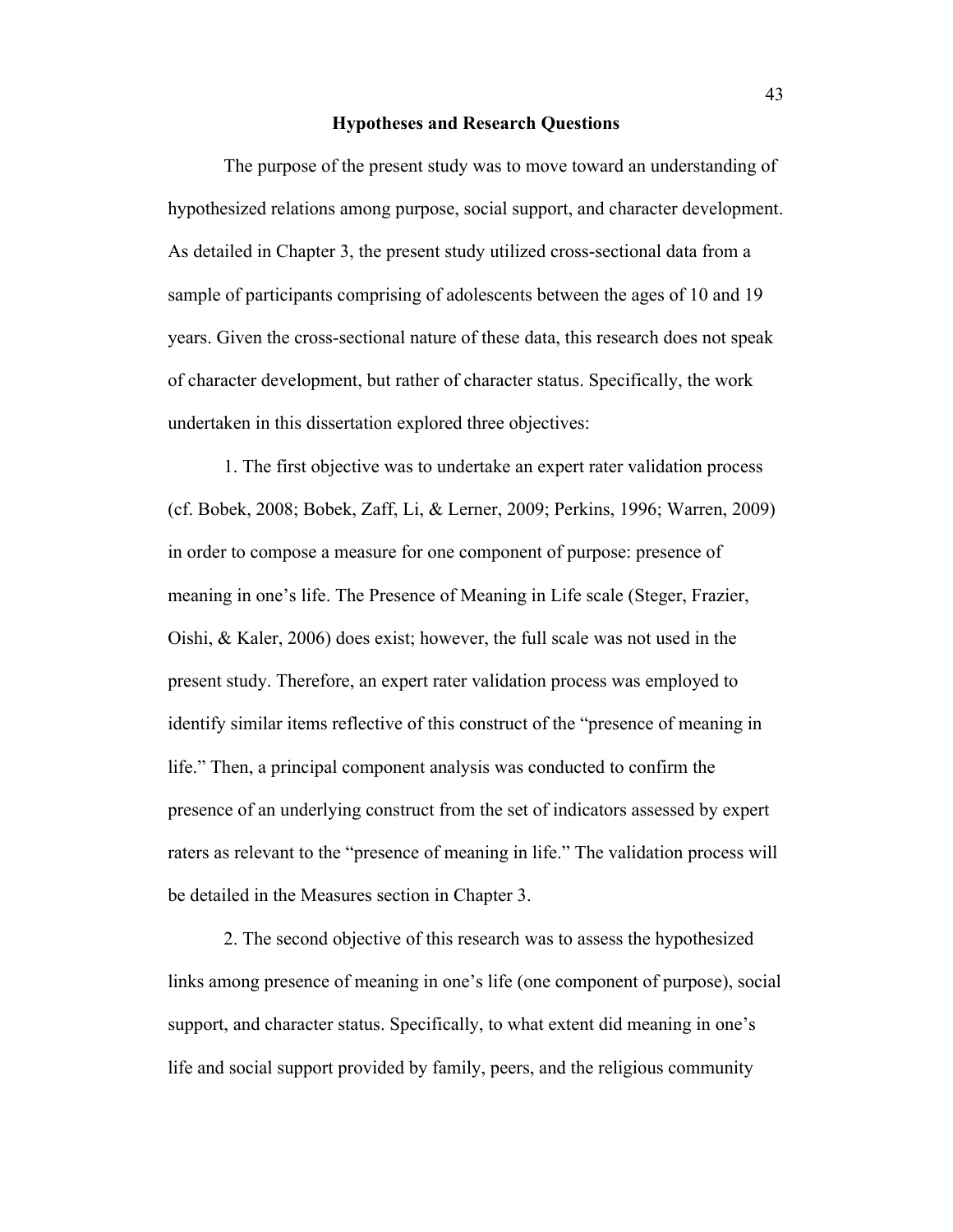predict adolescent character status? Moreover, did this relationship differ for members of certain subgroups (as defined by age, sex, religion, and mother's education)?

3. The third objective was to gain a richer understanding of purpose. Although the quantitative data assessed the relationship between presence of meaning in life and character status, contribution beyond the self and goaldirectedness still needed to be explored. By using qualitative case studies of four participants, the two remaining components of purpose were investigated as it relates to character status. Two participants who fell above the median score of character status and two participants who fell below the median score of character status were chosen to illustrate ways in which purpose manifests itself within participant lives.

Accordingly, to meet these objectives, the features of the data set used in this research, and the overall method I employed, are discussed in Chapter 3.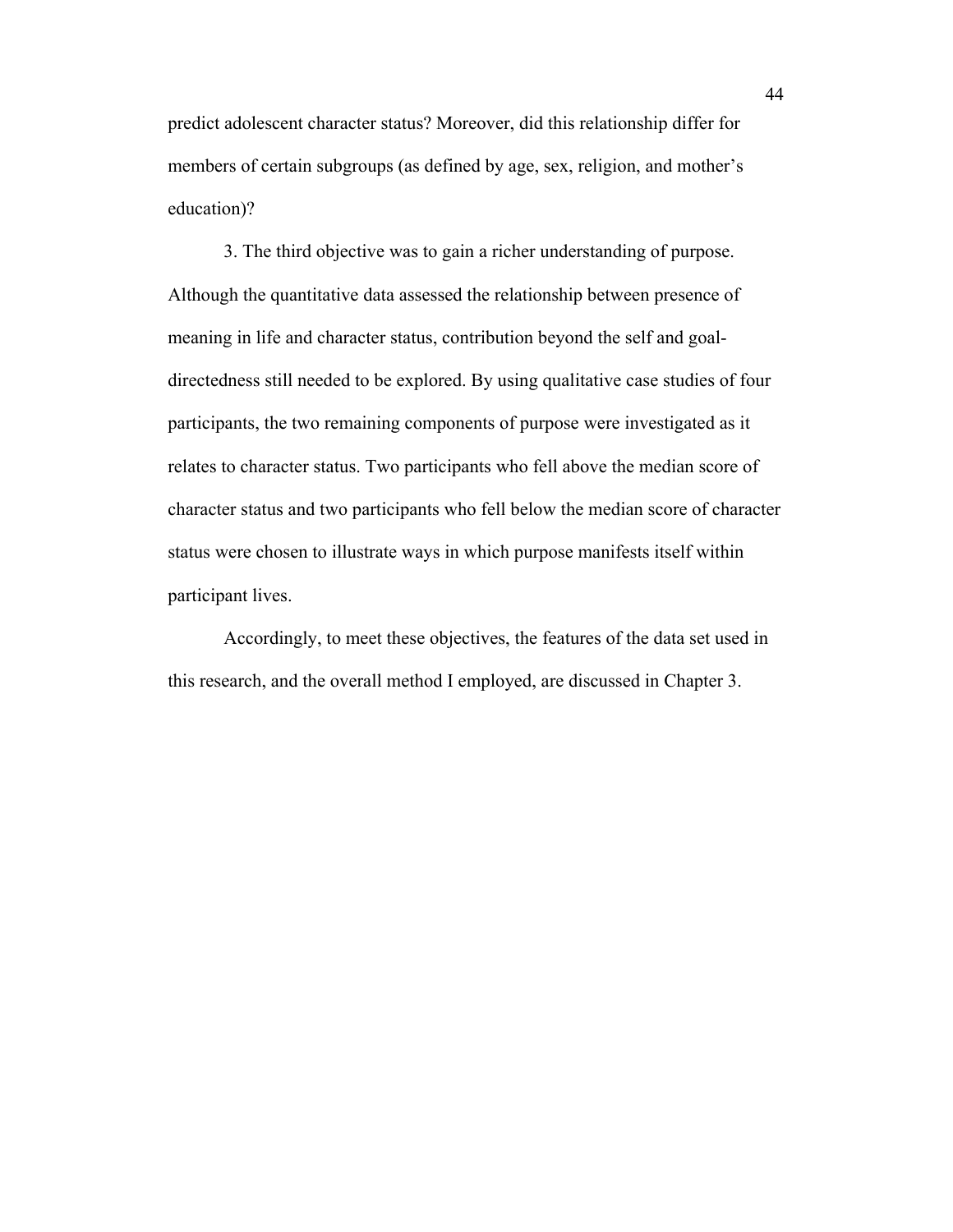#### **CHAPTER 3**

#### **Method**

The current investigation used quantitative and qualitative data available from the John Templeton Foundation (JTF)-sponsored study, "The role of spiritual development in growth of purpose, generosity, and psychological health in adolescence," a cross-sectional and multi-method study conducted in the greater Boston area. The JTF study was designed to be both "field building" and "field defining" in the study of spirituality and positive development during adolescence. As such, the study was comprised of three phases: 1. the assembly of a national group of scholars committed to the study of spirituality and youth development, who were given the task of defining the measures and methods employed in the study; 2. the execution of a collaborative, cross-sectional research study, composed of several distinct sub-investigations, or "modules," and spanning the second decade of life; and 3. the dissemination of findings and preparation for the launch of a national longitudinal study aimed at elucidating the psychological, behavioral, and ecological (e.g., family and community) bases of spirituality and positive development. Full details of the methodology of the JTF study have been presented in prior reports (e.g., Lerner, Roeser, & Phelps, 2008; Roeser et al., 2007).

Accordingly, only those features of the methodology pertinent to the focus of this research are presented here. The first part of this research involved data from Module 3, an investigation involving a survey administered through a personal digital assistant (PDA) or through a web-based survey. The second part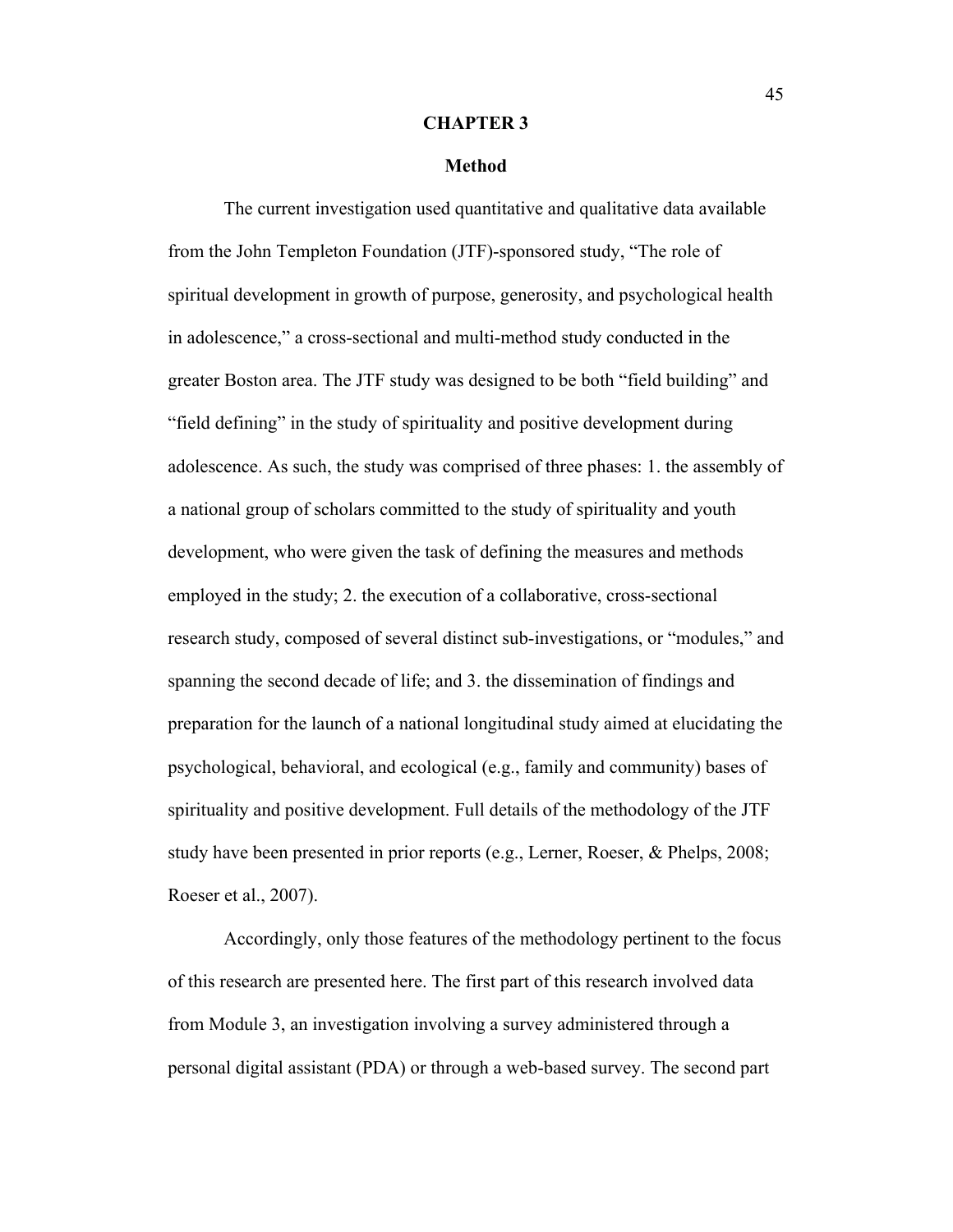of this research involved data from Module 2, an investigation involving one-onone interviews.

## **Module 3 design**

The data employed in the first part of the present investigation came from Module 3 (M3), the PDA Survey Study, which was conducted during the 2006- 2007 academic year. M3 was designed with the primary goal of assessing relations between spirituality and PYD among youth in the Boston, Massachusetts area. This module assessed these relationships among youth found within secular settings, such as public schools and youth-serving organizations (e.g., Boys & Girls Clubs). The module was designed to assess whether spirituality, regardless of its roots in religion, was essential in the development of PYD. Individuals completed either voice-enhanced personal digital assistant (PDA)- or web-based surveys consisting of closed-ended items that included assessments of demographic characteristics, frequency of religious activity participation, frequency of spiritual practices, and indicators of PYD. PDA-surveys were used primarily for a middle school- and high school-aged subsample, whereas webbased surveys were used for college-aged subsample. Further descriptions on the use of PDAs for survey-based research can be found in Abo-Zena et al. (2009).

A one-hour protocol was designed for M3. The protocol included a brief introduction to the study foci/objectives and an overview of the data collection tasks; the presentation of consent and review of confidentiality procedures; directions and explanations for the use of the PDA in the data collection; PDA and web-based survey measures; and, finally, a debriefing session.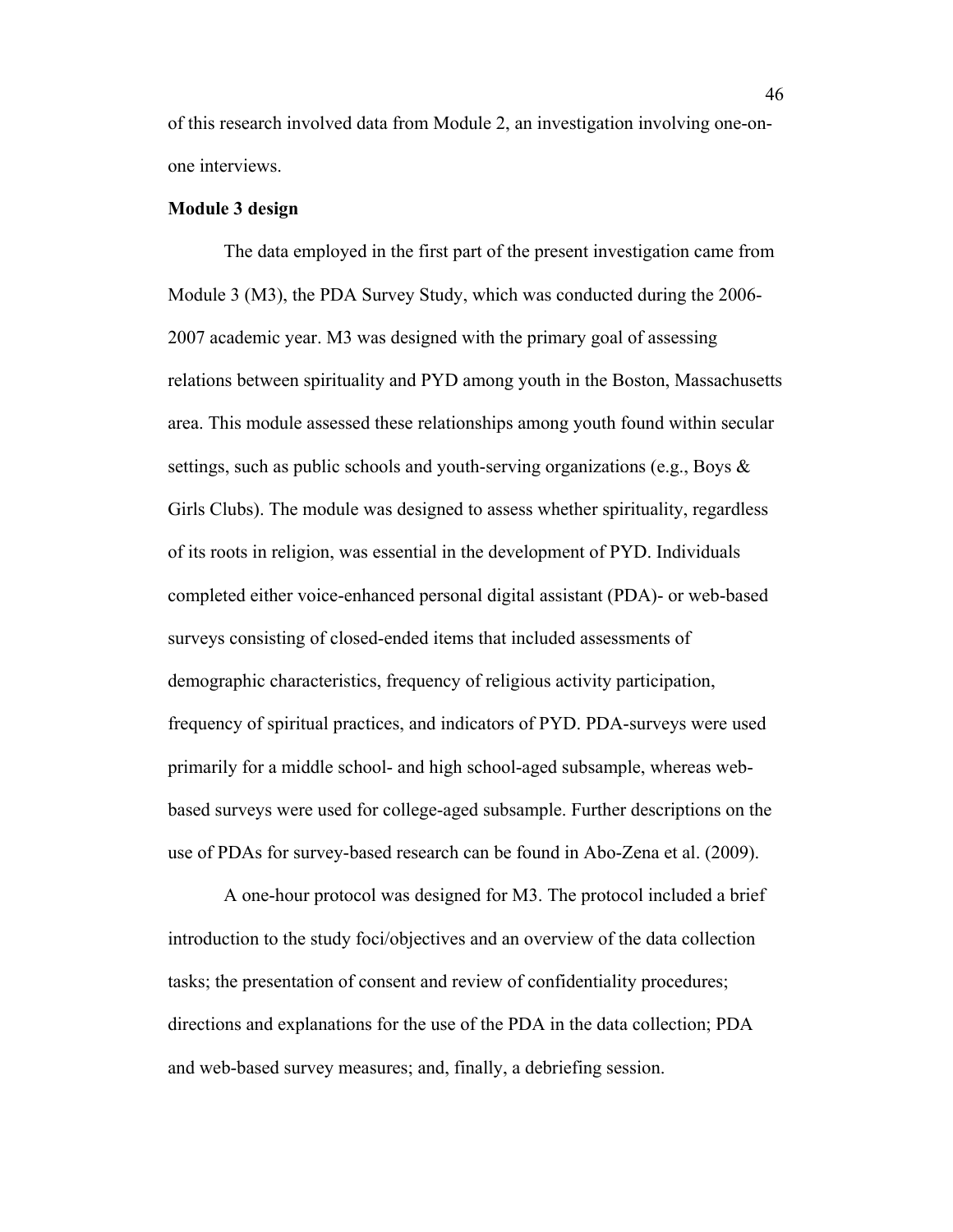## **Module 2 design**

The data from Module 2 (M2), The Life Narrative and Interview Study, was designed with the primary goal of assessing mutually influential contribution (or generosity)  $\leftrightarrow$  spirituality relations among youth in the Boston, Massachusetts area. M2 was designed with the primary goal of assessing the percentage of young people who were highly involved in service activities and for whom spirituality was an important underlying system of meaning and motivation.

A two-hour, multi-method protocol was designed for M2. The protocol included a brief introduction to the study foci/objectives and an overview of the data collection tasks; the acquisition of consent and review of confidentiality procedures; a sentence completion task (i.e., the Sentence Completion Test for Children and Youths, SCT-Y; Westenberg, Treffers, & Drewes, 1998); the production of a life narrative (the Life Narrative Task, LNT; Habermas, 2007); a semi-structured interview covering multiple content areas (i.e., life goals and values, character, spirituality and religion, community and contribution, and imagined future); a paper-and-pencil survey; and a debriefing session.

Once M2 data were collected from all participants, youth who indicated on their paper-and-pencil surveys that they would be interested in participating in an interview on the same topics in the future were contacted once again via email to inquire about their interest in participating in a web-based survey (M3). The webbased survey covered content areas that were not covered in M2 (e.g., social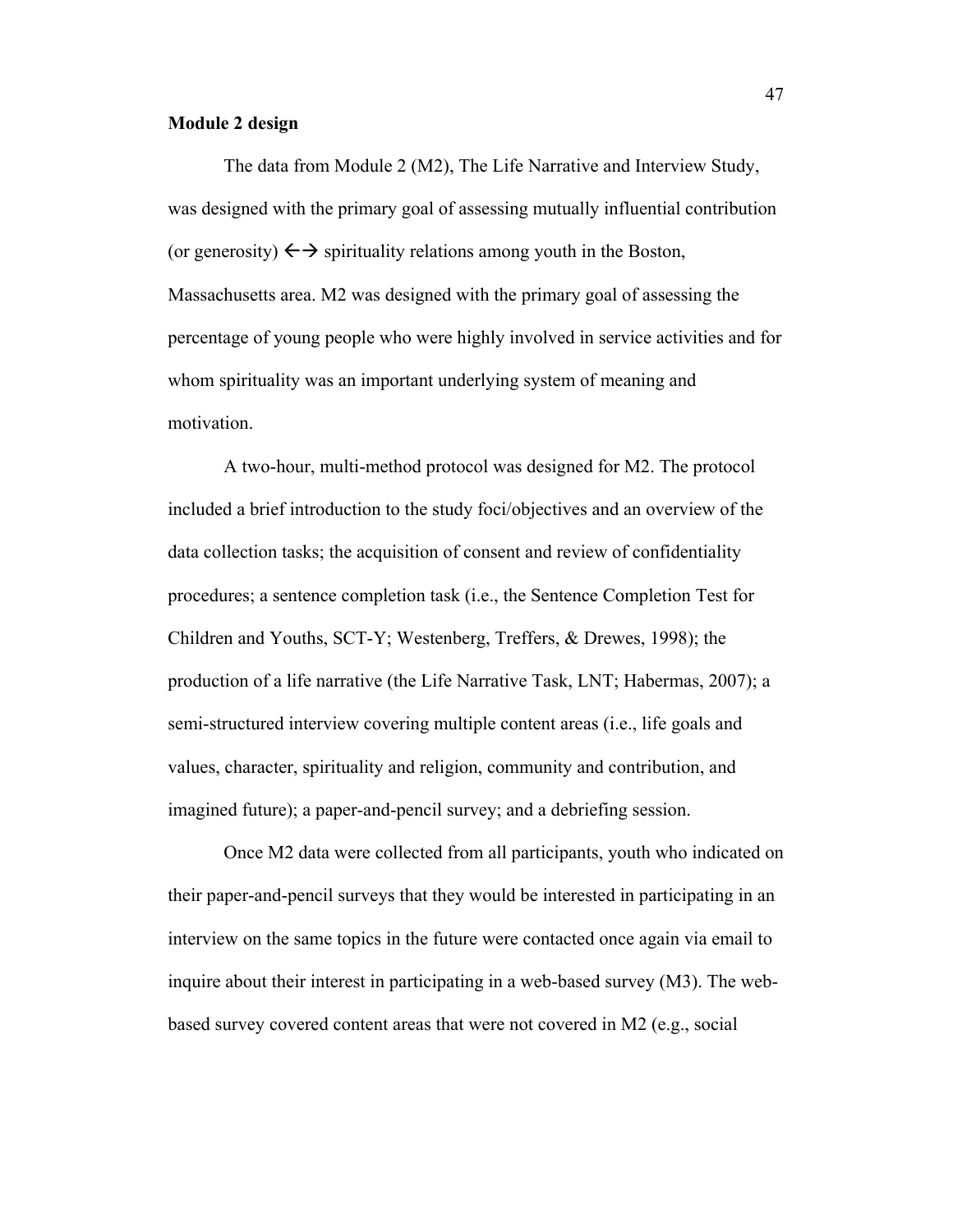support), thus making it possible to gain a richer understanding of youth development.

For the present report, I used information from the M3 survey data and from the semi-structured interviews from the subsample of M2 youth who also participated in the M3 web-based survey. While complete details of the protocols from both modules can be found in Roeser et al. (2007), I describe below the portions of the modules that were used in the present study.

#### **Participants**

Four hundred thirty participants ranging in age from 10 years to 19 years (*M =*15.83, *SD* = 2.13) were studied. The sample was 46% female, and 31% of the participants were first and second generation immigrants. Mother's education levels included 28% who had up to a high school education, 22% who had some college education, and 50% who had graduated college or had education beyond college. The ethnicity of the participants included 43% European American, 21% Multiethnic, 17% African American, 8% Hispanic, 5% Asian American, and 3% other. Religious affiliations of the participants were 33% Catholic, 25% Christian (Other), 5% Jewish, 7% other, 12% who were not sure of their religious affiliation, 14% Atheist or identified with no religion, and 3% identifying with multiple religions.

## **Module 3 measures**

This present study focused on measures of perceived levels of social support and presence of meaning in one's life. In addition to these predictor

48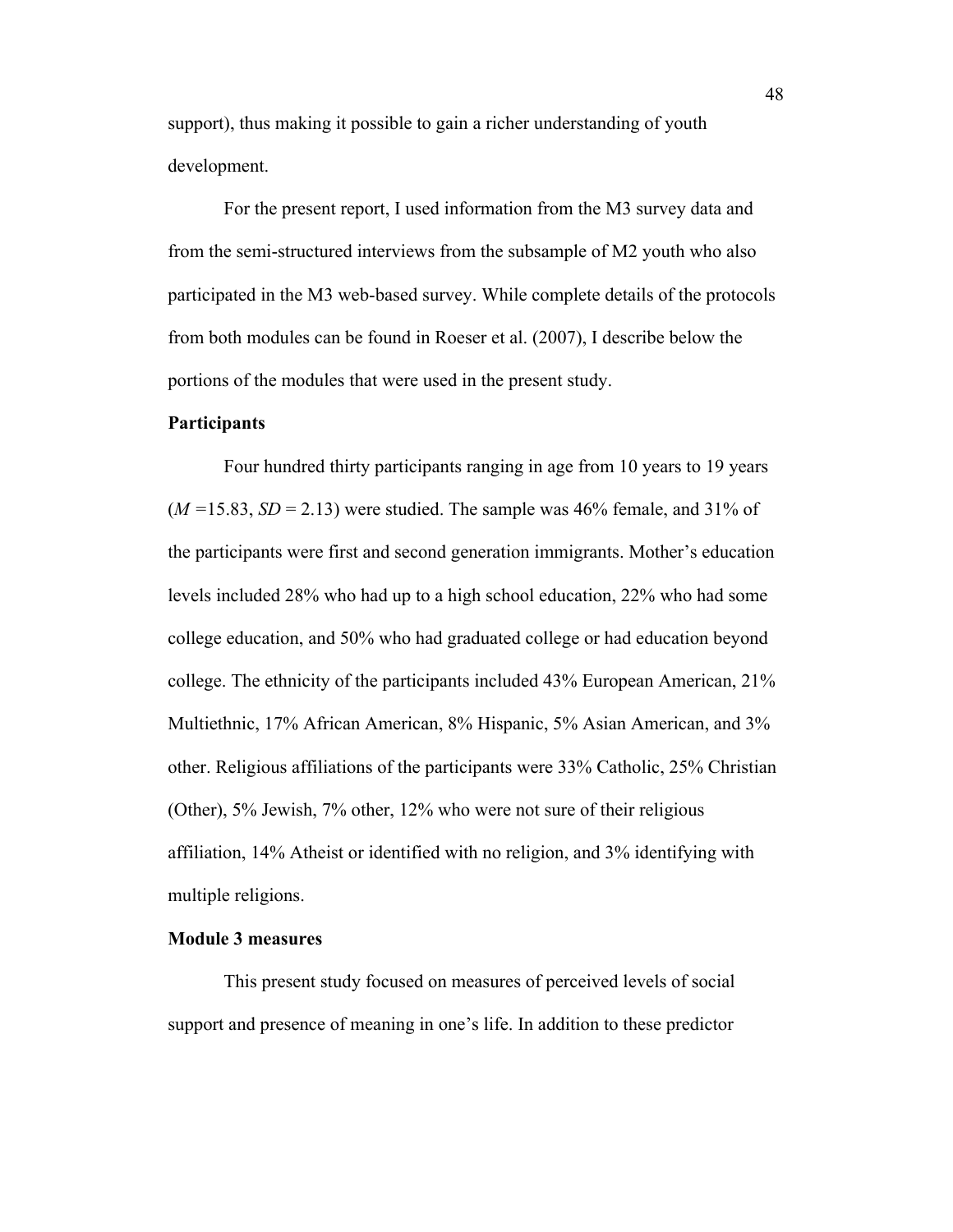variables, I also assessed character status as the key outcome variable. Finally, several demographic variables were assessed.

**Perceived levels of social support.** Levels of social support were measured using a Yes/No/Not Sure response format indicating whether or not youth perceived key members of their community as those he/she can rely upon (e.g., "If you had a personal problem, could you rely on support from…"). Items were adapted from Roeser et al.  $(2008)^2$ . To index family support, five items were summed to form a composite score. These items pertained to parent support, sibling support, grandparent support, aunt/uncle support, and cousin support. To index peer support, two items were summed to form a composite score. These items pertained to friend support and significant other support. To index religious support specifically, four items were summed to form a composite score. These items pertained to religious leader support, religious community support, spiritual teacher support, and support from God. Higher composite scores indicated higher levels of perceived social support.

**Presence of meaning in life.** The Meaning in Life Questionnaire (see Appendix A) is a scale used successfully in prior research (Steger et al., 2006); however, it was not included in the initial survey construction for the current research. Therefore, an expert rater validation process identified closed-ended items within the M3 survey that could be used to operationalize the presence of meaning in life. Then, a principal component analysis (PCA) was conducted on the items identified by the expert raters to confirm that the items loaded on one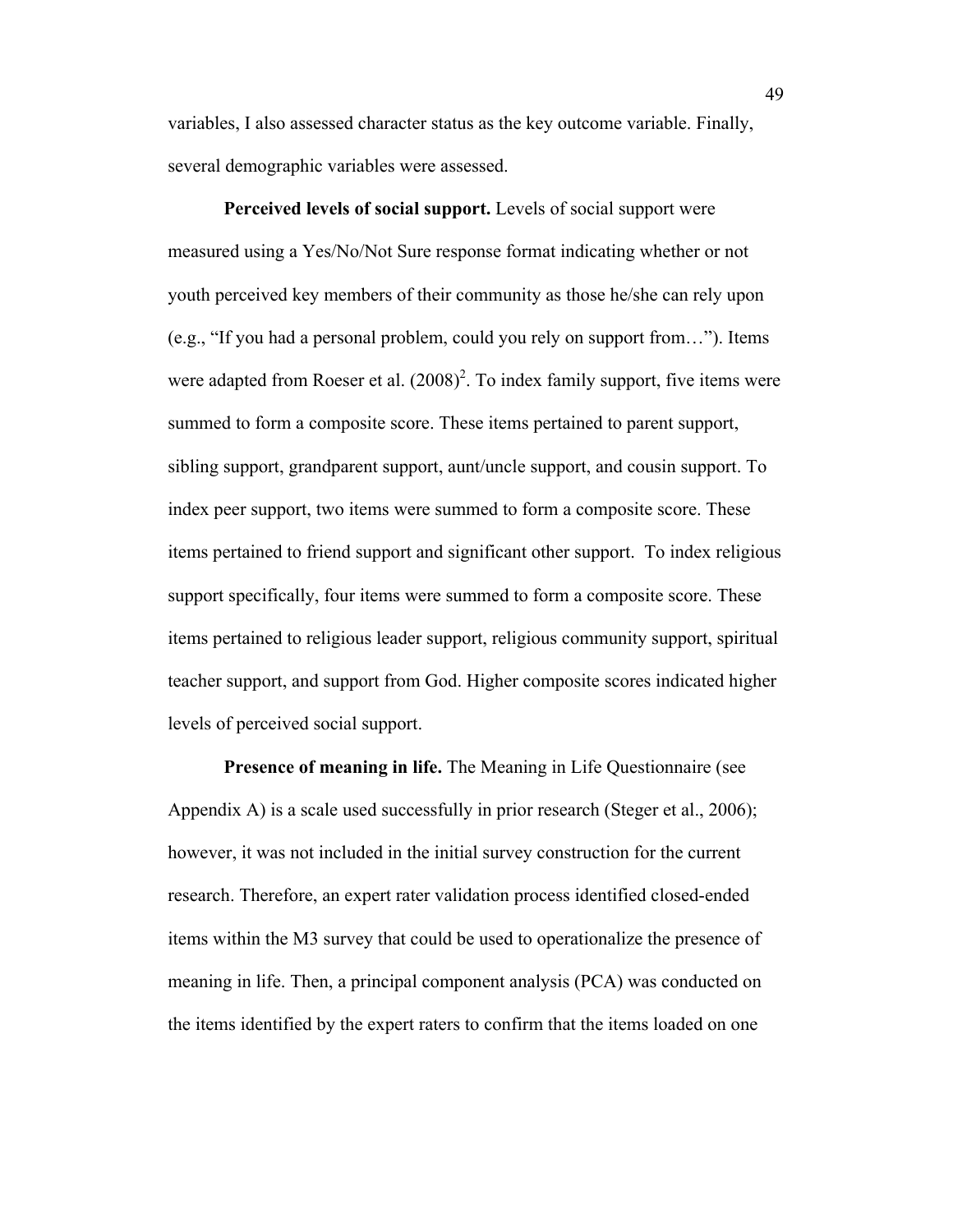component. In the present investigation, this process involved several steps for establishing convergent validation and measurement reliability.

First, I reviewed the complete list of M3 closed-ended survey items (specifically, ordinal and interval scale items) and identified items I judged to be conceptually relevant to the presence of meaning in life. Steger et al. (2006) defined meaning in life as the individual's perception of, and significance felt regarding, the nature of one's being and existence. Moreover, two distinct constructs were identified in order to assess meaning in life: the presence of meaning and the search for meaning. The Presence of Meaning subscale measures the subjective sense that one's life is meaningful. The Search for Meaning subscale measures the drive and orientation toward finding meaning in one's life (Steger et al., 2006). In this dissertation, the expert rater validation process identified items assessing the presence of meaning, given this scale's link to one component of purpose (Yeager & Bundick, 2009). As such, the presence of meaning in life referred to items that assessed whether or not individuals:

- have a meaning in life;
- have a purpose in life.

This definition of presence of meaning in life should be construed as an overarching construct, that is, a construct that could be applied to any specific means through which a person can find meaning (e.g., through one's social relationships, career, or civic contributions). Accordingly, for the present investigation, I used items that elicit responses to this overarching "meaning" without specifically identifying the means through which meaning is constructed.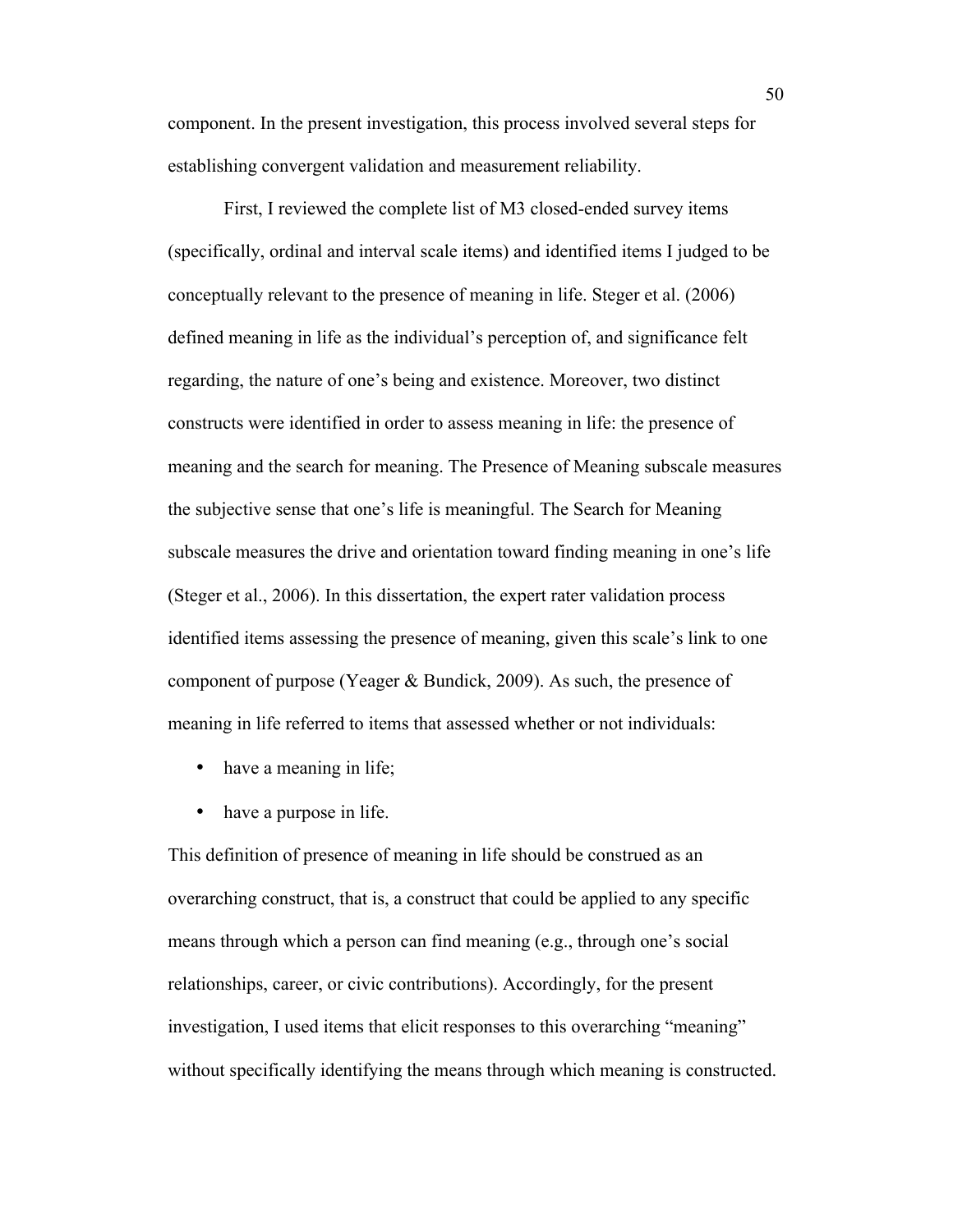Table 3 presents the four items judged by the author as conceptually relevant to the presence of meaning in life. These items were expected to be judged by the expert raters as applicable to the construct.

------------------------------------

Insert Table 3 about here

------------------------------------

The 26 remaining items that comprised the set of substantive M3 survey items that I deemed to be conceptually irrelevant to presence of meaning in life served as "distractor" (or "control") items, and were expected to be judged as "not applicable" to the construct. These items are presented in Table 4.

------------------------------------

Insert Table 4 about here

------------------------------------

Next, 10 expert raters (100% female) who were doctoral students or recent graduates in the field of developmental science coded each item in the complete item list as either "applicable" or "not applicable" to the construct of presence of meaning in life, as defined above.

Expert raters familiarized themselves with the above-noted definition of presence of meaning in life, as well as with the Steger et al. (2006) scale. The raters examined the complete item list and put an "X" next to every item that, in their opinion, related to the construct (i.e., to *either* having meaning or not having meaning, or anywhere in between). In other words, for each item listed, raters were instructed to ask themselves: "Would a response to this item allow one to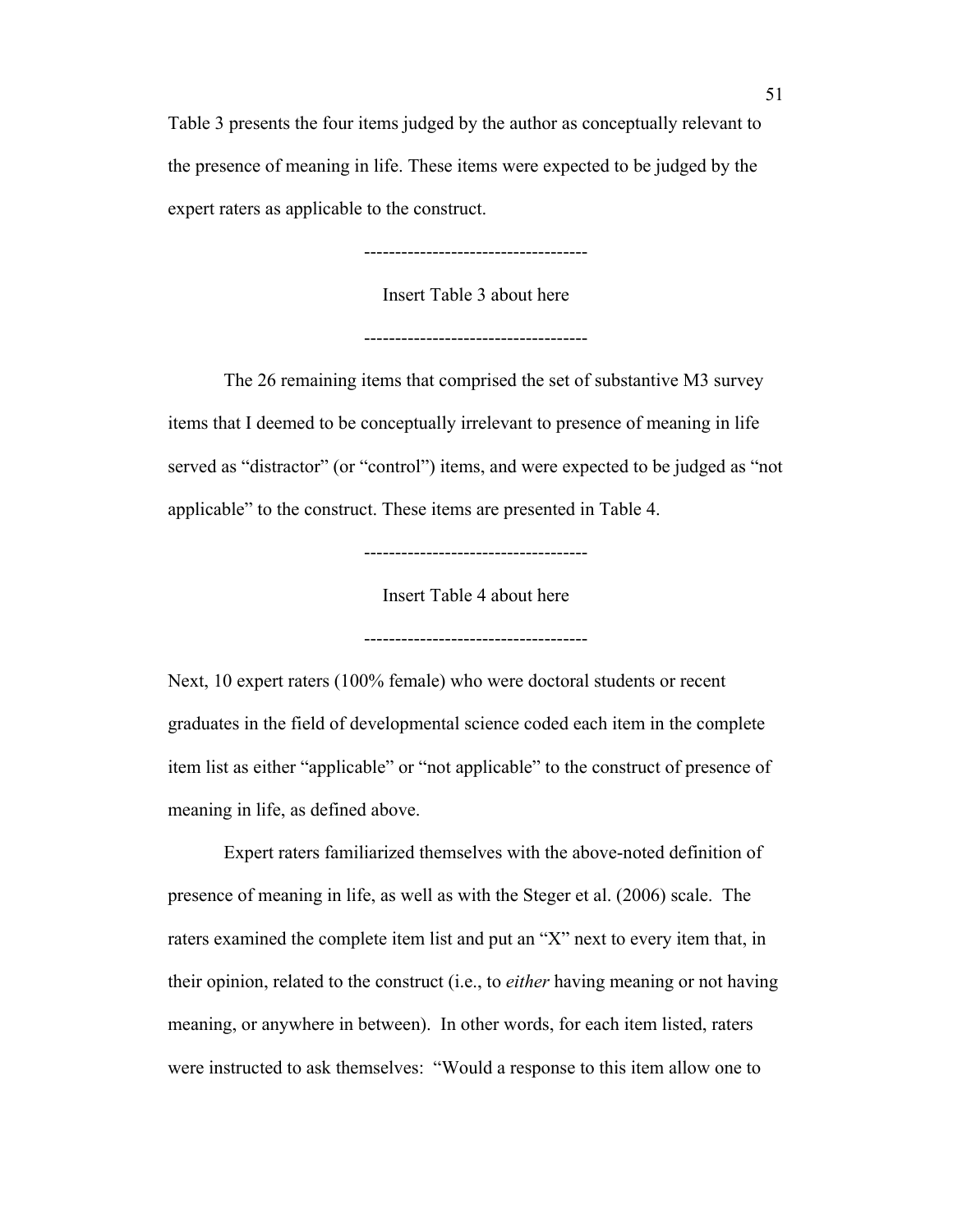make *a specific* determination about where the respondent fits along the continuum asking whether or not the individual has meaning in his or her life, yes or no?" The goal here was for raters to identify items that reflected these ideas. After completing this process for each item listed, raters were asked to return the coded items to the author. Based on past research using similar expert rater validation methods (e.g., Perkins, 1995; Warren, 2009), a minimum 80% agreement level was used for indicating whether an item was relevant to the construct (i.e., at least 8 of the 10 raters agreed that an item was pertinent in order for it to be included in further steps). All three items identified by the expert raters as relevant to presence of meaning in life converged with the author's a priori categorization of the items. Cronbach's alpha for this item set was .71. Table 5 presents the three items identified as relevant to presence of meaning in life in addition to the one item (identified by the author) that did not meet the 80% criteria; the percent agreement associated with each items is indicated as well.

Insert Table 5 about here

------------------------------------

------------------------------------

Then, I considered the one item that I had expected to be judged pertinent to "meaning in life," but was only empirically identified by 60% of the expert raters as reflecting this construct. In my view, this item was important to enhancing the theoretical substance of the item pool. Accordingly, I sought to determine if use of this item would negatively impact the measurement of the construct. This exploratory procedure was used in past research (e.g., Bobek et al.,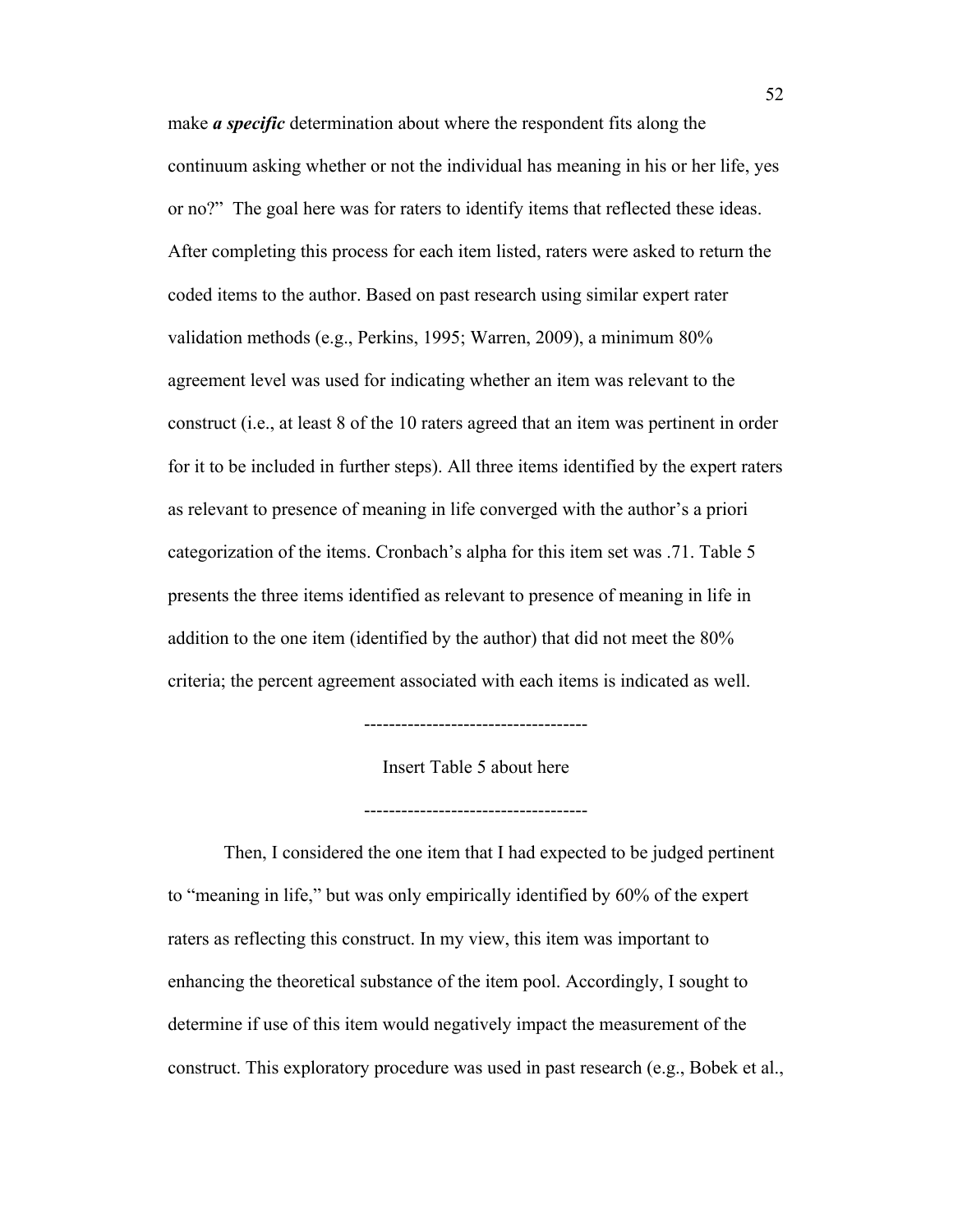2009; Warren, 2009). Cronbach's alpha for the item set increased to .79. Given the increase in alpha, all four items were included in the PCA.

PCA was conducted with the above-noted four-item set in order to assess if the four items loaded on one strong principal component. The Kaiser-Meyer-Olkin measure of sampling adequacy was .73, indicating that the data were suitable for PCA (Meyers, Gamst, & Guarino, 2006). In addition, Bartlett's test of sphericity was signficiant  $(p < .001)$ , indicating sufficient correlation among the variables to proceed with the analysis. Because of the large sample size  $(N =$ 430), the variables-to-cases ratio for this analysis was satisfied.

Initial eigenvalues indicated that there was one component that explained 61% of the variance. The magnitude of the eigenvalue was 2.43; no other eigenvalue met the root 1 criterion. Based on a rigorous item-loading criterion of .4, the four items loading on the first principal component were used to create the scale for presence of meaning in life (Table 6).



------------------------------------

Insert Table 6 about here

------------------------------------

Two items in this scale index how strongly a participant agreed with how much he/she believed there was a larger meaning to life and how much he/she believed there was a larger plan to life. The response scale ranged from 1= not at all true of me to  $5 = \text{very true of me}$  (Piedmont, 1999). The third item asked individuals to rate how true it was that they believed that they had a purpose in life. The response scale ranged from  $1=$  not at all true of me to  $5=$  very true of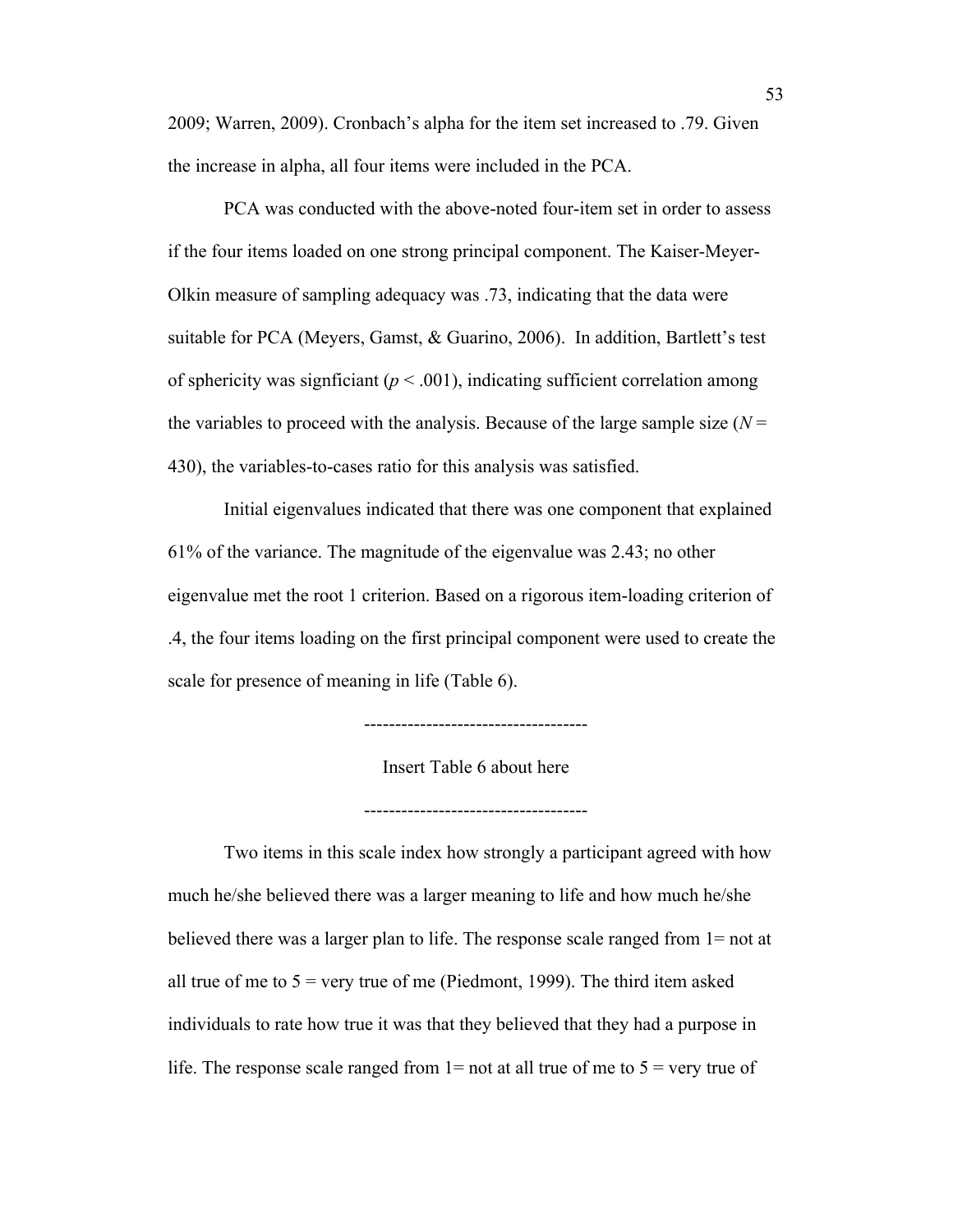me. This item was adapted from the Search Institute's Profiles of Student Life: Attitudes and Behaviors (PSL-AB; Benson, Leffert, Scales, & Blyth, 1998; Leffert, Benson, Scales, Sharma, Drake, & Blyth, 1998). The fourth item asked participants if they believed that life did not have any higher meaning or purpose (Davis, Smith,  $\&$  Mardsen, 2005). The response scale ranged from  $1 = yes$ , definitely to  $4 = no$ , definitely not. The presence of meaning in life measure was calculated by standardizing and averaging the z-scores of the four items ( $\alpha = .79$ ).

**Character status.** Character was measured using 10 items related to youth self-reports on questions asking how much youth emphasize the importance of valuing diversity and having a social conscience ( $\alpha$  = .91). These 10 items came from three sources. The values diversity scale asked two questions regarding how important it was to the individual to get to know people who are of a different race and who have a different religion. The response scale ranged from  $1 = Not$  at all important to  $5 = Extremely$  important. The two items were adapted from PSL-AB (Benson et al., 1998; Leffert et al., 1998).

The other eight items that compose the character status scale are part of a social conscience scale. These items index how important it is to the individual: to speak up for equality; to help reduce hunger and poverty in the world; to help make the world a better place to live; to help make sure all people are treated fairly; to give his/her time and money to make life better for other people; to do things so that other people in the future can have things better; to contribute to his/her community and society; and to be a morally good person. The response scale ranged from  $1 = Not$  at all important to  $5 = Extremely$  important. The items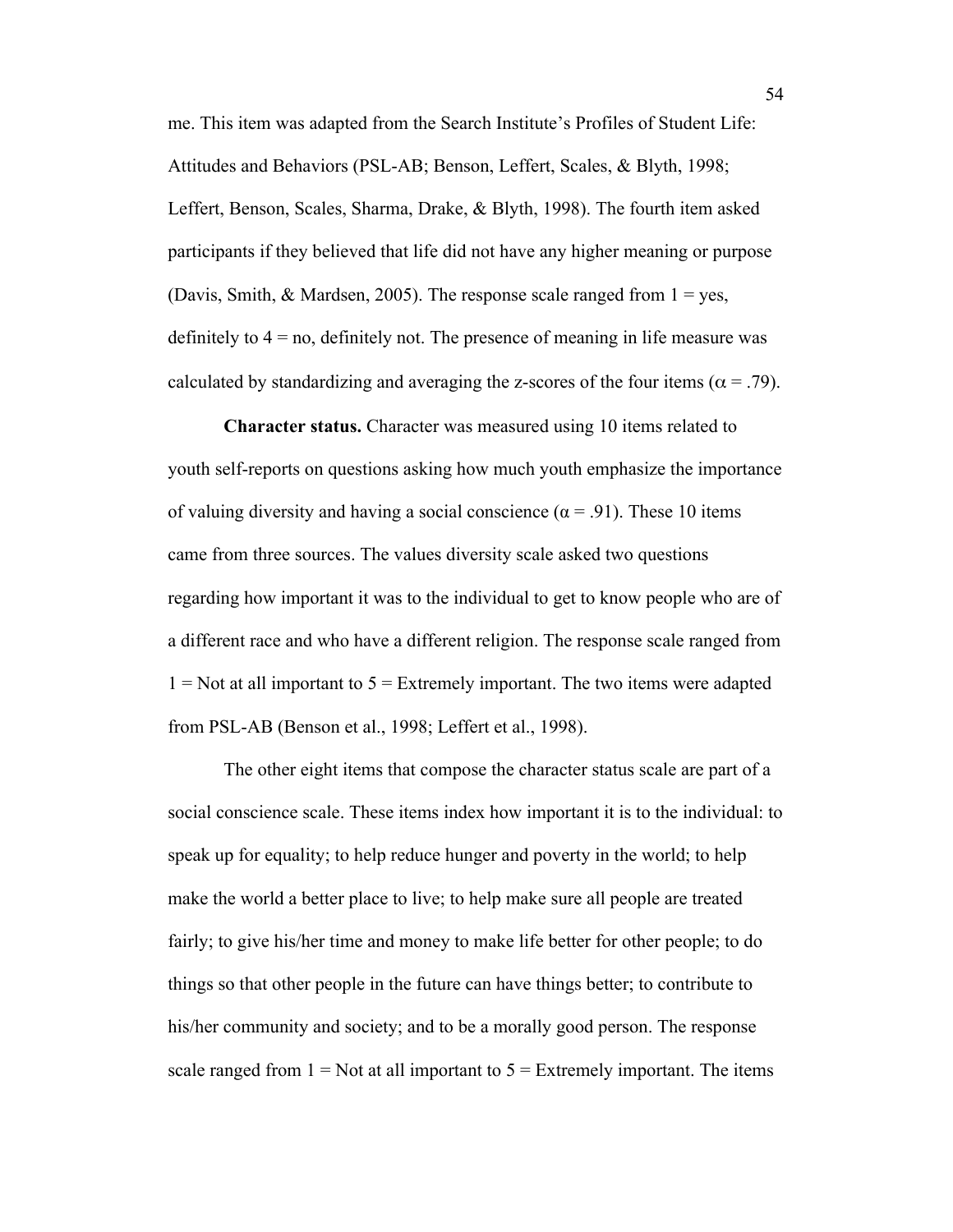related to equality, reducing hunger and poverty, helping to make the world a better place, making sure all people are treated fairly, and giving time and money to help others. These five items were adapted from PSL-AB (Benson et al., 1998; Leffert et al., 1998). The two items related to doing things so that people in the future can benefit and contributing to community and society were adapted from the Social Responsibility Scale (SRS; Greenberger & Bond, 1984). The one item related to being a morally good person was adapted from Kasser and Ryan (1996).

**Demographic variables.** In addition to the substantive items noted above, information regarding age level, sex, mother's education, and religion from the M3 survey will also be used in the present investigation.

**Age.** Age was determined by subtracting participants' date-of-birth from the date-of-testing.

**Sex.** Sex was measured with a single item in which participants were asked to check one of the following options: female or male.

**Mother's education.** The mother's education scale had eleven responses from no formal education to receiving an advanced degree (e.g., Master's, Law Degree, Ph.D., or M.D.).

**Religion.** Religion was measured with a single open-ended question: "What religion do you consider yourself currently, if any?" The responses were aggregated to form the following categories: Catholic, Christian (Other), Jewish, Other religion, Atheist or those with no religious identification, those who are not sure of their religious affiliation, and those identifying with multiple religions.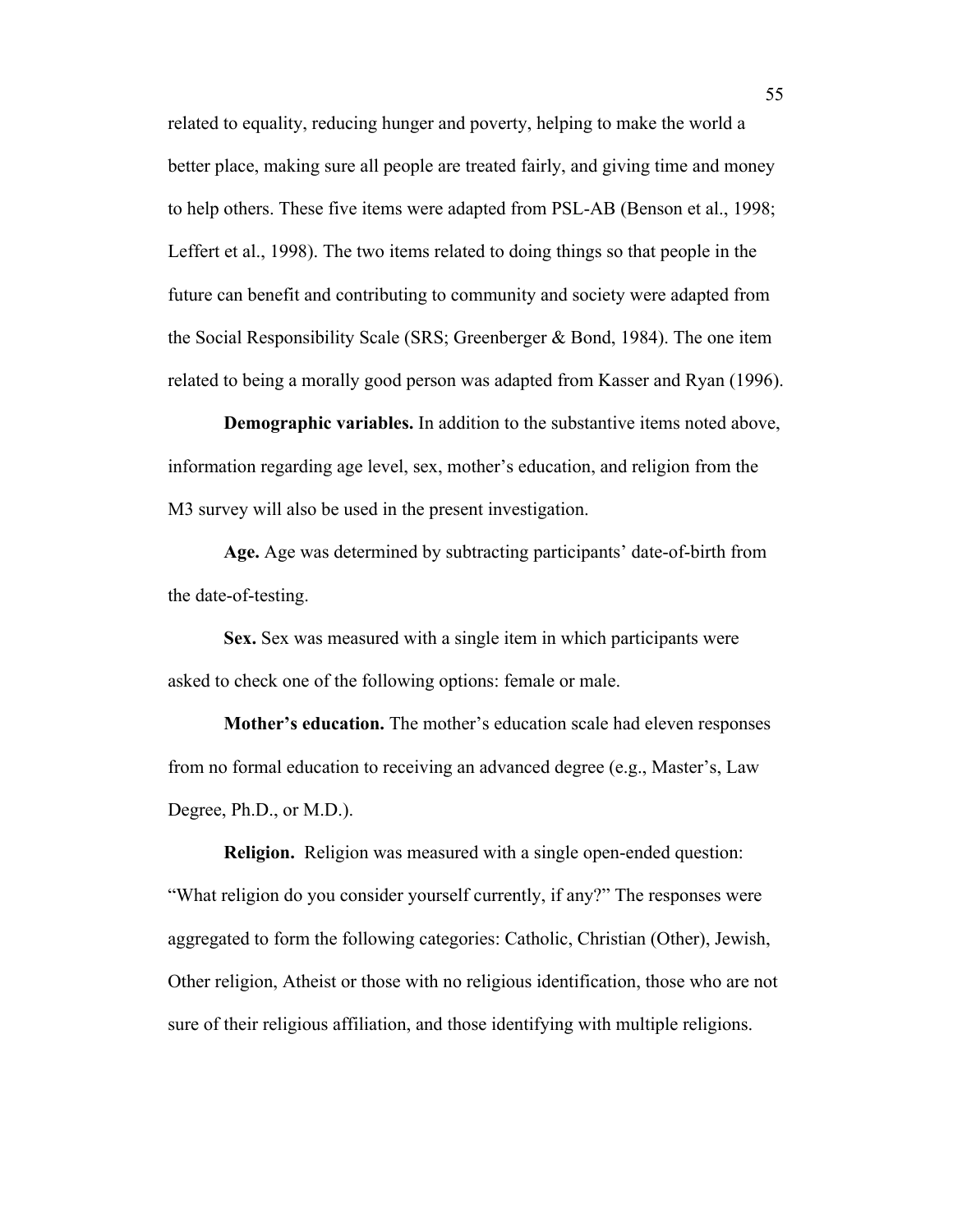## **Module 2 measures**

**Goal-directedness.** Qualitative case studies within M2 explored the different ways that goal-directedness, an aspect of purpose, was manifested in adolescents on either end of the character status continuum (i.e., scores reflecting either high or low levels of character). Participants were asked the following question: Do you have any long-term goals in your life? Additional questions were asked as follow-ups. If participants answer affirmatively, they were asked what are a few important goals in their lives; why are the goals important to the participant; and if they are doing anything now to achieve these goals or objectives. If participants were doing anything to achieve their goals, they were then asked what specifically they were doing. If they answered that they were not specifically doing anything to achieve their goals, then they were asked what was keeping them from meeting their goals.

**Contribution.** Qualitative case studies within M2 also explored the different ways that contribution, an aspect of purpose was manifested in adolescents on either end of the character status continuum (i.e., contribution reflects purpose in that behavior is directed o a specific goal or enhancing a target person, cause, or situation). Participants were asked the following question: Do you do any community service or volunteer work? If participants answered affirmatively, they were then asked a follow-up question that asked them to describe the specific community service or volunteer work that they do.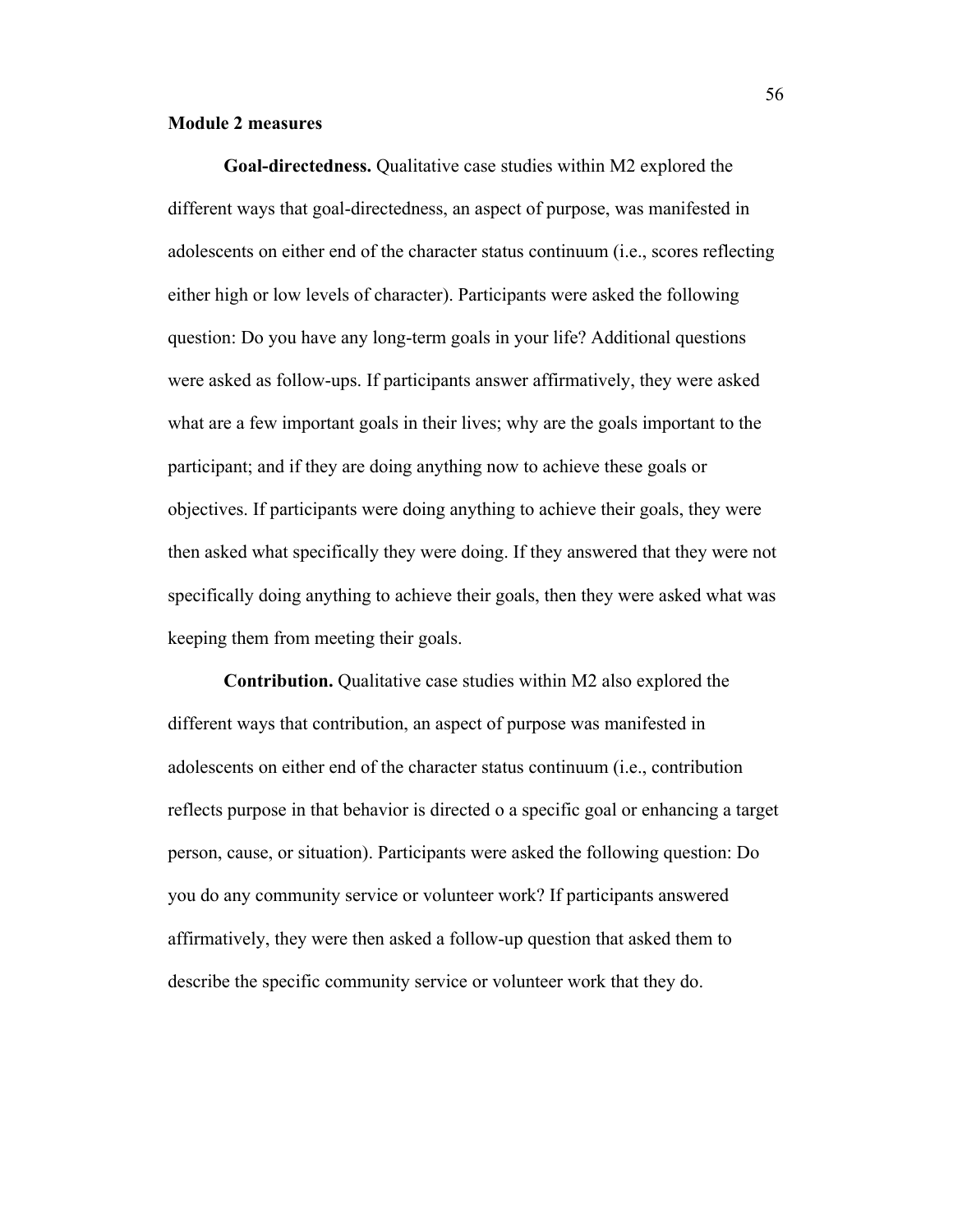## **Module 3 procedure**

Middle school- and high school-aged participants, along with some college-aged participants, were primarily recruited through networking and personal connections between local area school and youth-serving organization administrators and project staff. The youth were asked to participate in a PDAbased survey. Additional college-aged participants were recruited through advertising on local university websites and Facebook (a personal networking website) to participate in a web-based survey.

**PDA-based survey procedure.** Once access to a data collection site was granted, participants were recruited during site visits made by project staff. Participants were greeted at each respective recruitment site (local Boston area public schools and youth-serving organizations) by a researcher who gave an overview of the study procedure. Participants and parents of minors were required to read and sign a consent form prior to their participation. Upon the return of the consent forms, youth (regardless of participation) received a one dollar gift certificate to a fast-food restaurant. Participants were told that their personal information would be kept confidential and would not be released without their written permission, except as required by law (e.g., in the case of reporting an instance of abuse, or of physically hurting oneself or another person). Participants were also told that they would be assigned a code in place of their name and that their name and other identifying information would not appear in any publication. Finally, participants were told that their participation was entirely voluntary, that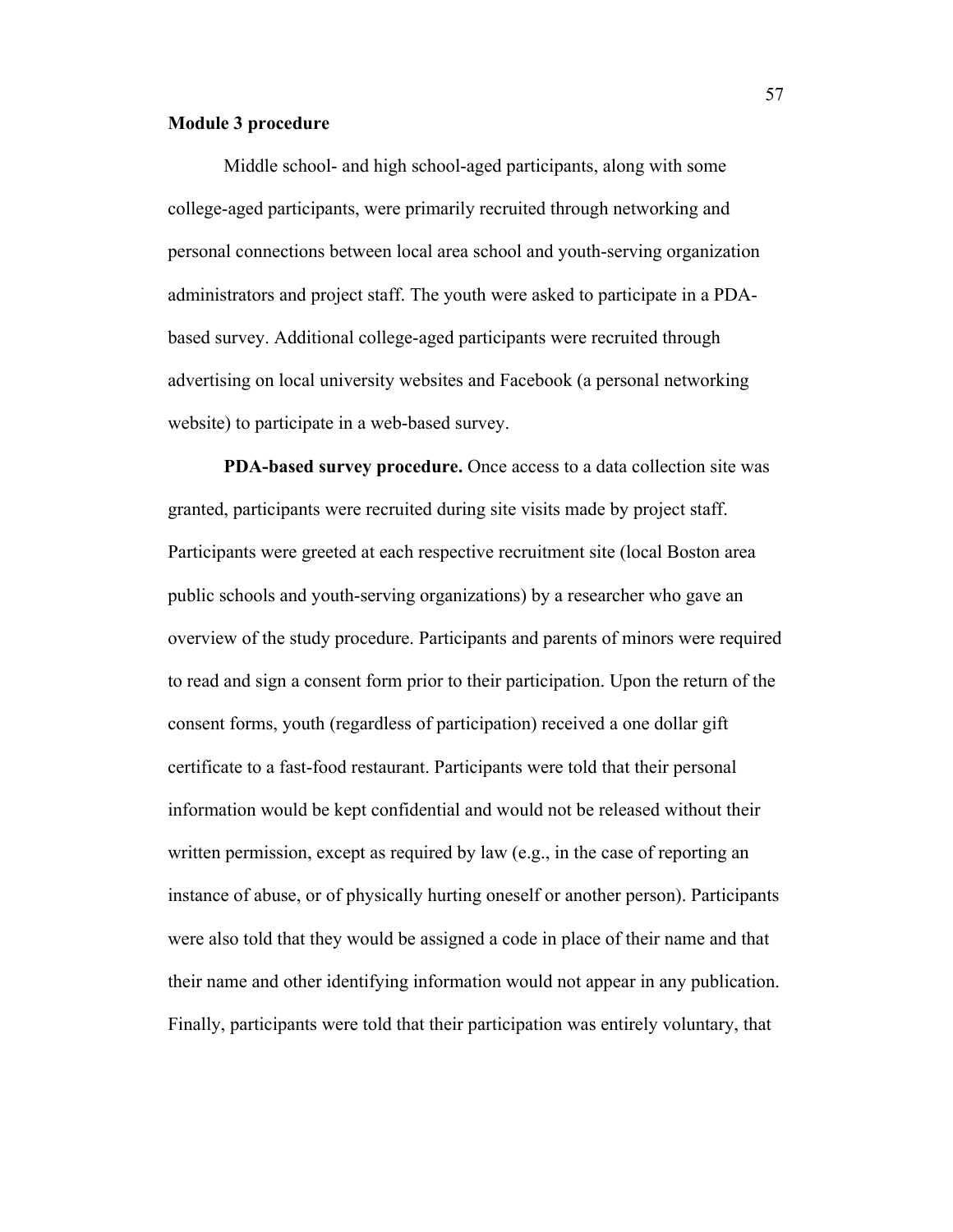participants were free to withdraw from the study at any time, and that such a decision would not affect them or their relationship with Tufts University.

The survey was designed to index multiple content areas including positive youth development, spirituality and religiousness, time use, personality characteristics, and demographic characteristics. Prior to beginning the survey, participants were reminded that their answers would not be judged as "right" or "wrong," and that they should answer with complete honesty. They were also instructed to skip any question they did not wish to answer. Surveys were administered on hand-held PDA devices with voice-enhancement for middle and high school students. Each participant was given a PDA, a pair of headphones, a stylus, and instructions about how to complete the survey at their own pace. Once the research team demonstrated how to use the PDA, participants completed the survey independently. Researchers remained available during the completion of the PDA-based survey in order to answer any questions that arose. Participants provided their personal information on an identification page, but were informed that all identifying information would be separate from their surveys and kept confidential. The personal identification page consisted of the name of the participant, date of birth, and the name of the recruitment site. In addition, the top corner of the page consisted of the unique number identifier of the participant. Once researchers inputted survey results and the personal information of the participant into the data base, the name of the participant was deleted in order to protect privacy.

58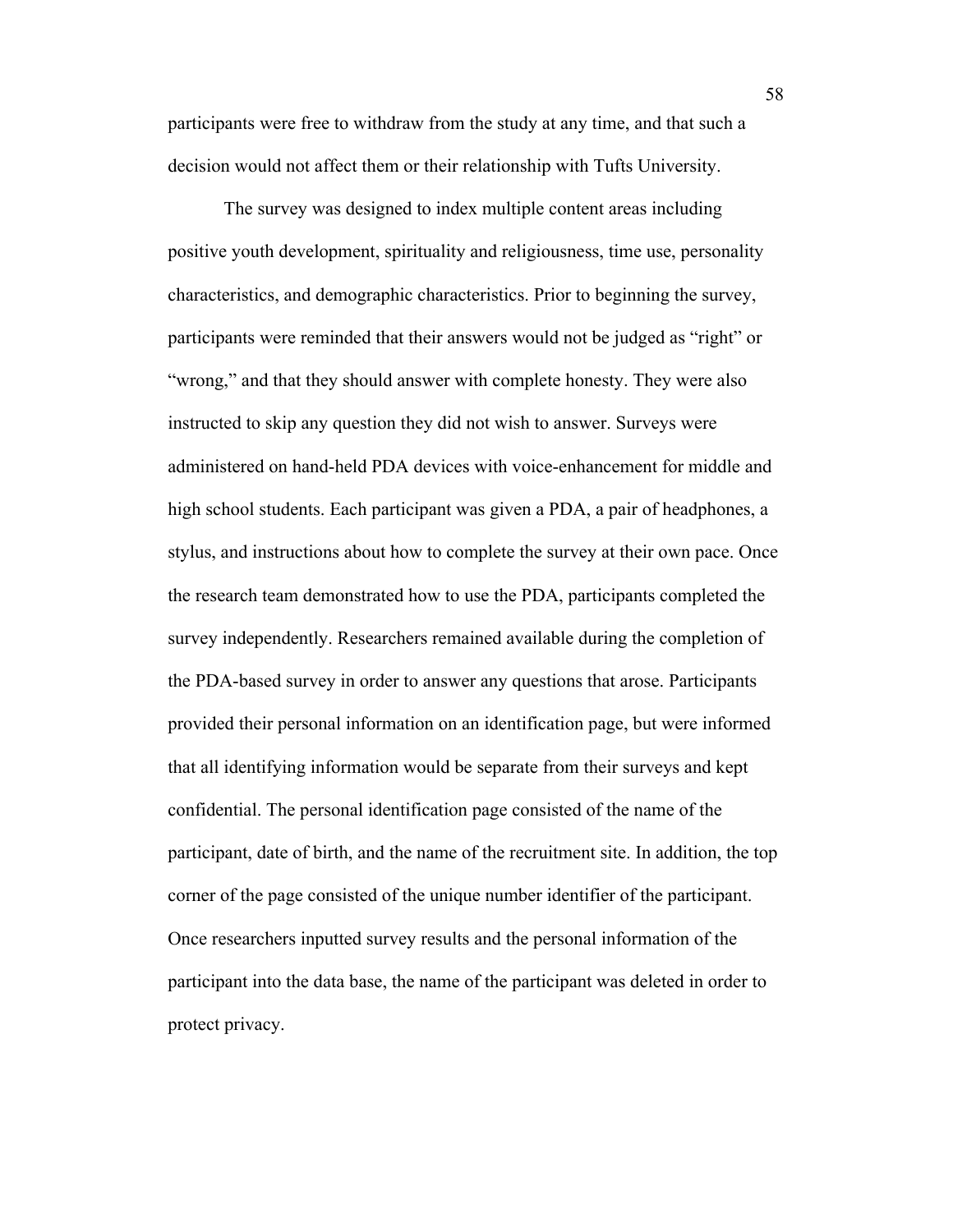Participants were debriefed after completing the study. They were told the nature of the study and allowed to withdraw if they did not want their data used. However, no participant exercised this option. Participant names were entered into a raffle for an iPod Nano upon completion of the survey. The raffle drawing took place at each recruitment site with 30 or more participants. Each adolescent was given a ten dollar gift card to a local store of his/her choice (e.g., CVS, Best Buy, iTunes, or Target) if they participated within a site with less than 30 participants.

**Web-based survey procedure.** Additional college students were recruited through advertisements, posted on local university websites and Facebook. The ads stated that researchers were recruiting people between the ages of 18 and 22 to participate in a 45-minute web-based survey assessing the relations between spirituality and positive youth development. All advertisements stated that each participant would be entered into a raffle to win an iPod Nano, with a 1:30 chance of winning. Interested participants emailed a member of the project staff who gave each participant a unique identifier and the weblink of the survey posted on Survey Monkey, a web-based tool to create and disseminate customized surveys.

Additional participants were also recruited from the M2 participant pool. Once M2 data were collected from all participants, youth were contacted once again via email to inquire about their interest in participating in a web-based survey (M3) for additional compensation. Participants were only contacted if they indicated on their paper-and-pencil survey that they would be interested in being contacted for any future interviews about the same subject matter. Interested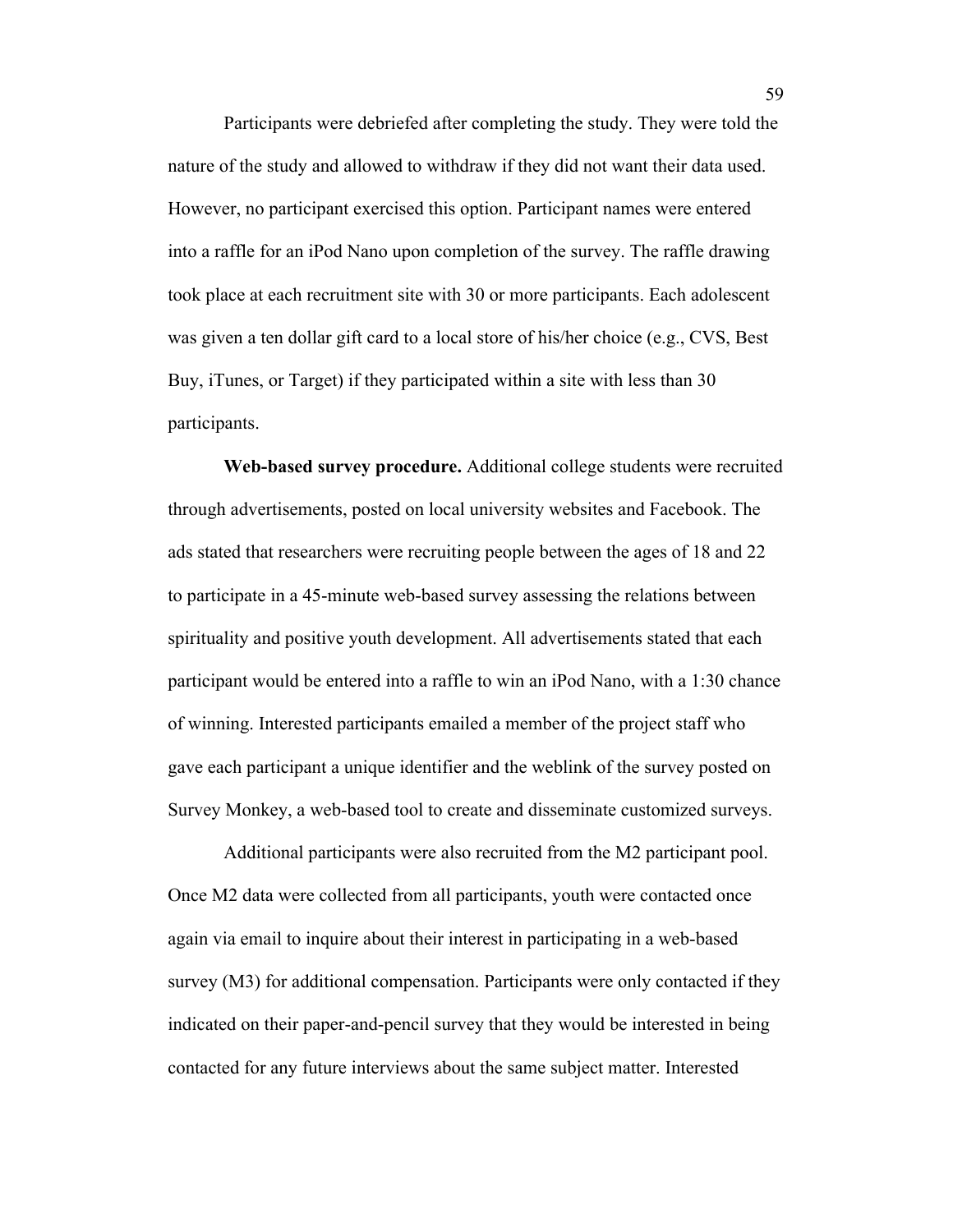participants who completed the web-based survey received an incentive of an additional ten-dollar gift card to a local store of his/her choice (e.g., CVS, Best Buy, iTunes, or Target)

Once participants opened the weblink, they navigated to a consent form page that mirrored the consent forms for on-site participants. Participants were required to check a box stating that they understand the terms of privacy and confidentiality. After participants signed the consent form, they were then navigated to the first page of the survey to begin.

The web-based survey used the same questions as the PDA-based survey, indexing content areas such as positive youth development, spirituality and religiousness, time use, personality characteristics, and demographic characteristics. Once all data collection was completed via the web-based survey, one iPod Nano was raffled away for each 30 participants that completed the online survey.

### **Treatment of missing data in M3**

In the present study, I assumed that the missing data within the items of interest in M3 were missing at random (MAR). MAR implies that the missing values on these variables are not related to the variables themselves, but may be caused by other variables (e.g., sex) measured in the present study (Allison, 2002; Jelicic, Phelps, & Lerner, 2009; Schafer, 1997). Such an assumption allows us to use multiple imputation (MI) to draw plausible inferences on incomplete data sets by generating multiple imputed data sets. Multiple imputation, introduced by Rubin (1976), generates a number of imputed data sets, each of which can then be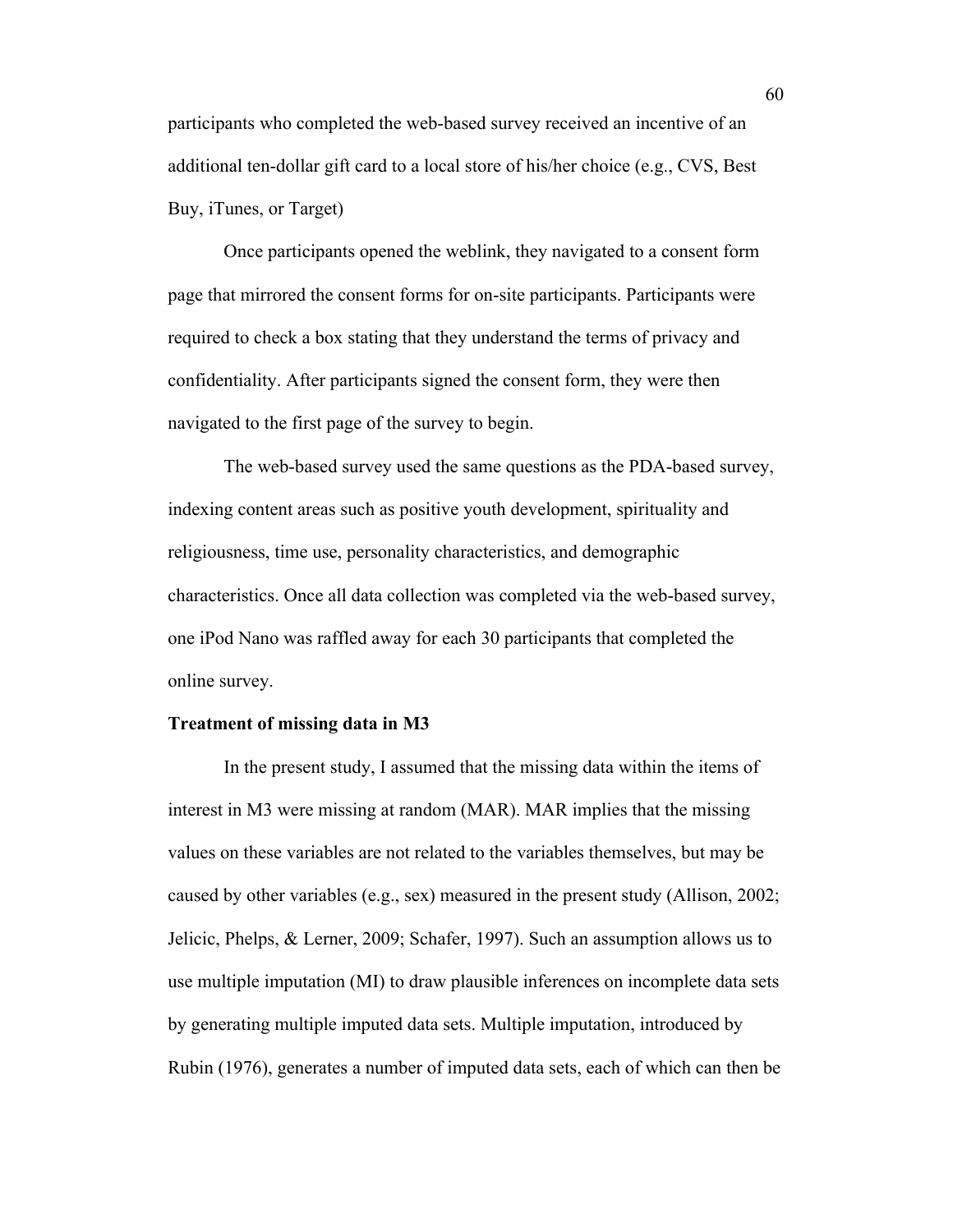analyzed. In the current study, I performed multiple imputation using the PROC MI and PROC MI ANALYZE components of SAS 9.1. Twenty imputed data sets were created, combined, and subsequently analyzed using nested multiple regression models.

### **Module 2 procedure**

Once access to a data collection site was granted, participants were recruited via email and/or during site visits made by project staff. Participants received incentives of a \$30.00 gift card and, when applicable, their affiliated institutions were given substantive feedback about the data that were collected. To obtain parent consent for participants under the age of 18 years, each young person was given an envelope to take home to a parent. The envelope contained a letter explaining the study, two consent forms (one to be signed and returned and one for the parent's records) and, when applicable, a self-addressed stamped envelope for returning the signed consent form. Consent was obtained directly from participants 18 years and older.

M2 data collections lasted approximately two hours and were conducted by research staff. A detailed protocol was utilized in order to standardize data collection. The protocol contained information relevant to the sequence and timing of each task, the location of data collection materials, and the standardized administration of and transition between tasks (e.g., suggested transition statements were included to facilitate the smooth transition from one task to the next). Each data collection took place between one participant and one research assistant in a quiet, private space (i.e., in participants' homes, schools, local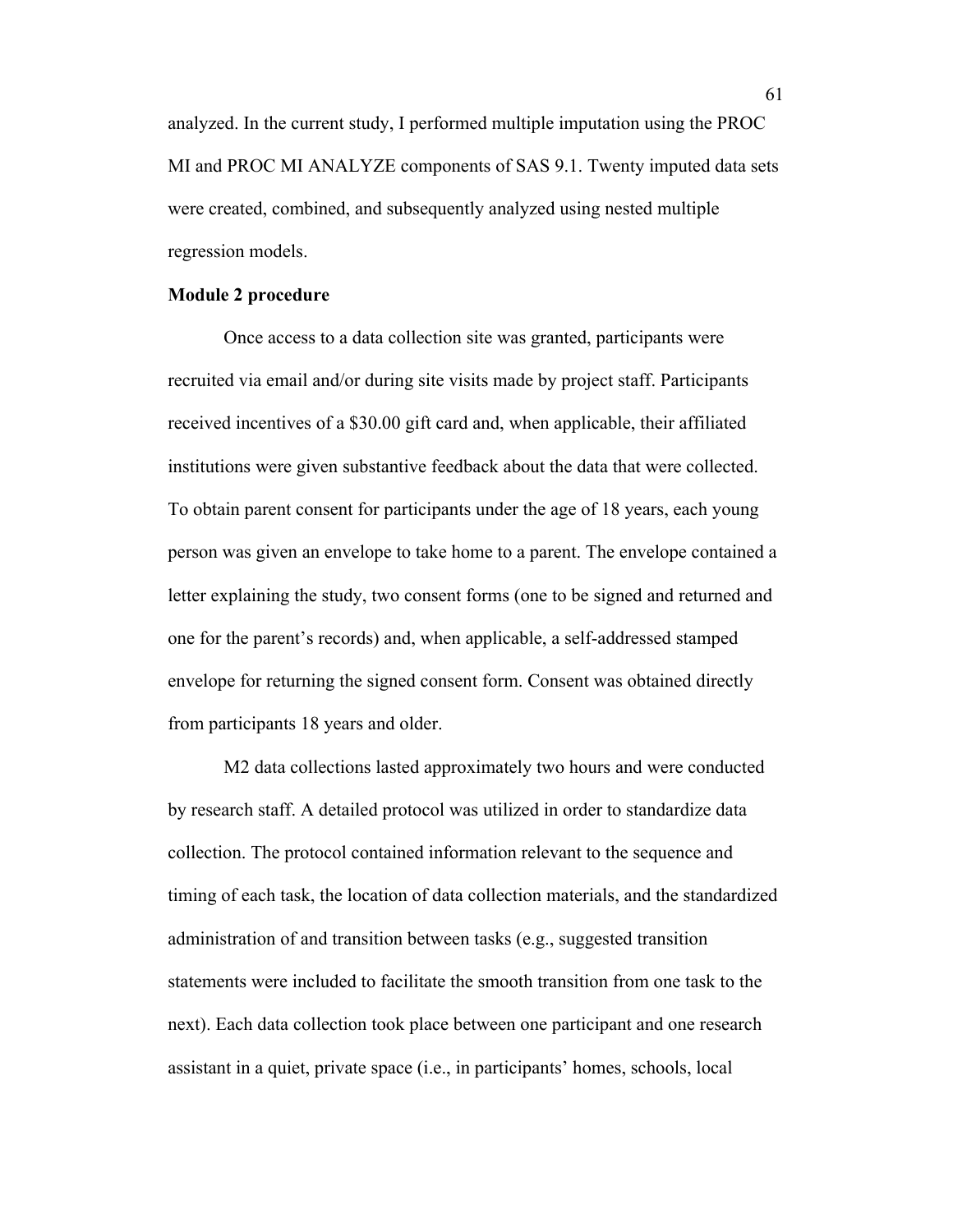libraries, youth-serving organizations, and Tufts University). The session began with a brief description of the study foci and objectives. Participants were told that the focus of the study was on how young people develop and construct their life stories, as well as how these stories reflect important life values, goals, and priorities. The reason for framing the study in these terms was to keep participants unaware of the general purpose of M2, i.e., to assess contribution (generosity)  $\leftrightarrow$  spirituality relations, so as to allow these relations to emerge (or not) without specific cues during the course of the data collection. The procedure of M2 followed that of M3.

The semi-structured interview of the larger study was relevant to the present research. This interview took approximately 60 minutes to complete. The interview was designed to index multiple content areas including life goals and values, character, spirituality and religion, community, contribution, and imagined future. Prior to beginning the interview, participants were reminded that their answers would not be judged as "right" or "wrong," and that they should answer with complete honesty. They were also told to inform the interviewer to skip any question they did not wish to answer.

At the close of the data collection, participants were informed about the purposes of M2 and the larger JTF study, as well as the reasons behind their recruitment (e.g., their affiliation with an organization committed to the engagement of youth in community service). Participants were also given an opportunity to inquire about the study and their data collection experiences, as well as to indicate their interest in receiving all presentations/publications

62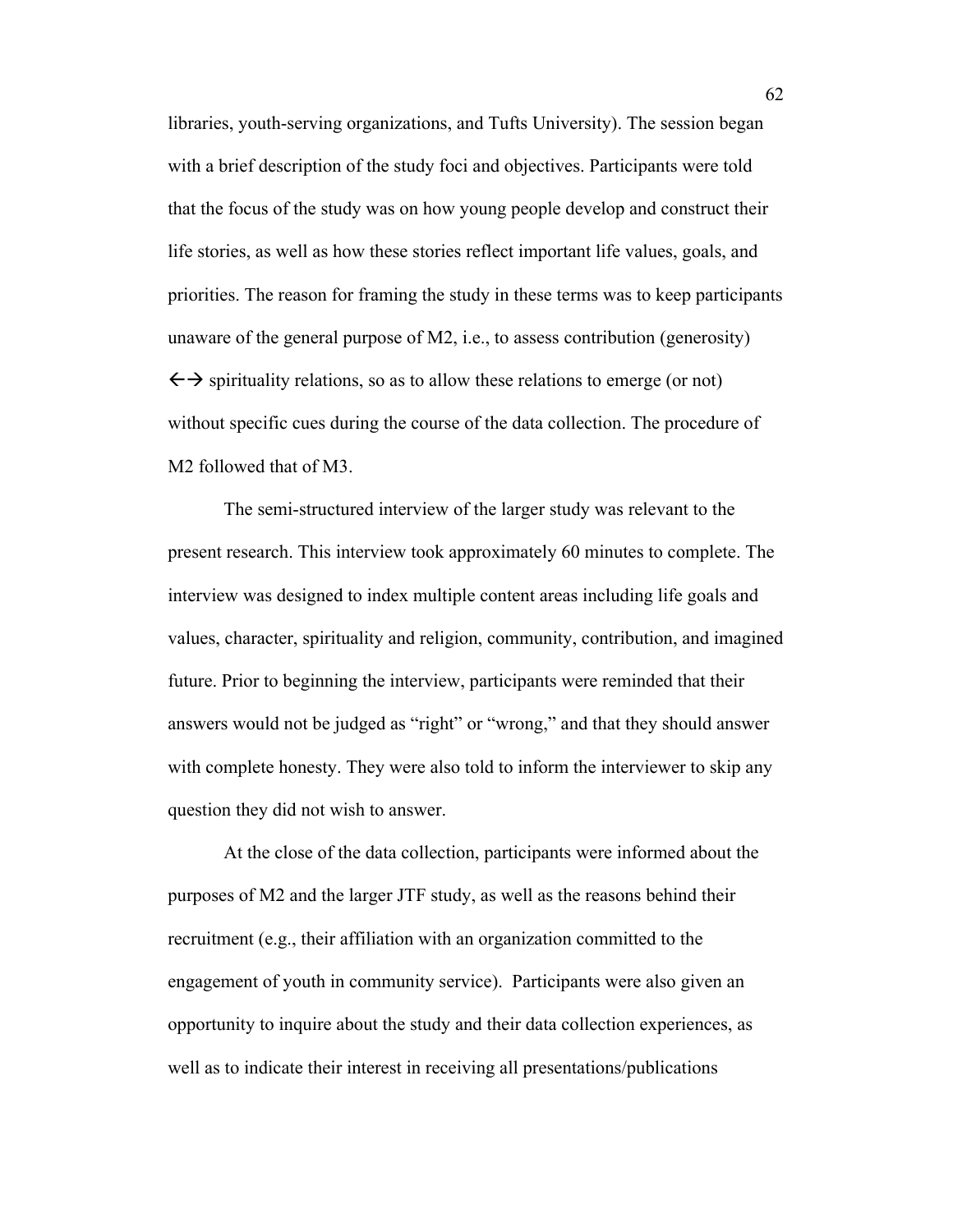involving their data. Finally, participants were asked not to talk about the study with potential future participants and were compensated for their time with a gift card for \$30.00. The findings of the present research are presented in the next chapter.

### **Case study procedure**

In order to understand how goal-directedness and contribution beyond the self (as components of purpose) are manifested within individuals, four participants were selected for case study. Given that there was an overlap of 10 individuals who participated in both M2 and M3, these individuals served as potential participants in these case studies. To demonstrate ways in which components of purpose can be manifested within individuals as they relate to character, four cases were chosen to represent either end of the character status continuum. That is, two cases were chosen that fell below and two cases were chosen that fell above the median score on character status (3.47). Case 1, Simon (pseudonym), was selected for his relatively high score on character status (4.80 out of 5). Case 2, Sarah (pseudonym), was selected for her relatively high score on character status (4.2 out of 5). Case 3, Dominic (pseudonym), was selected for his relatively low score of character status (2.2 out of 5). Case 4, Tina (pseudonym), was selected for her relatively low score on character status (2.4 out of 5).

Semi-structured interview transcripts were assessed by the author for illustrative information about the manifestation of goal-directedness and contribution. As such, excerpts that illustrated these constructs were identified.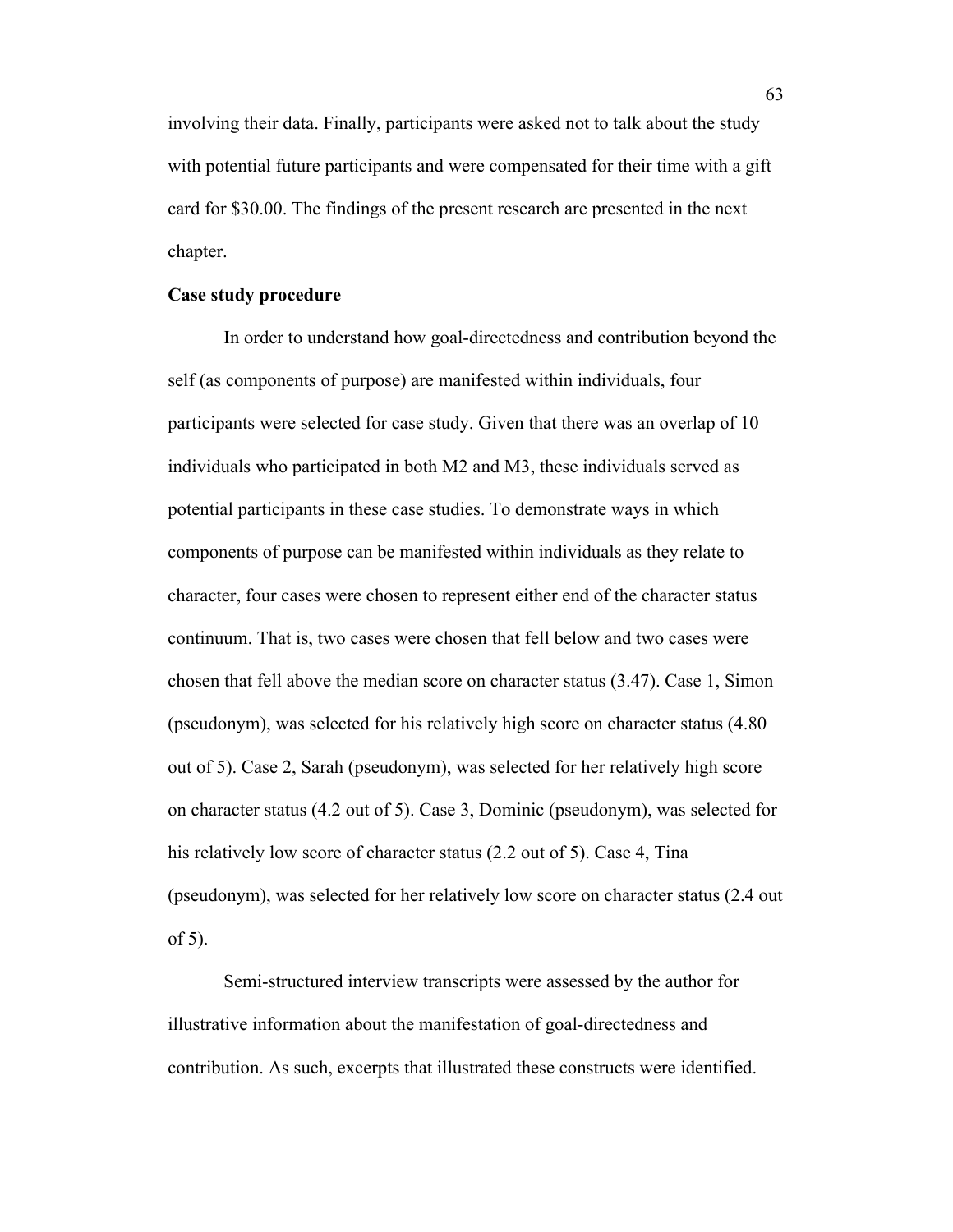The intent of this analysis was to obtain information about the manifestation of these two components of purpose among individuals that fell above or below the median character status score. In addition, these case studies were used not only to illustrate whether or not goal-directedness and contribution behaviors were present in the interviews. They were used to illustrate the quality of goal-direction and contribution identified by the four individuals.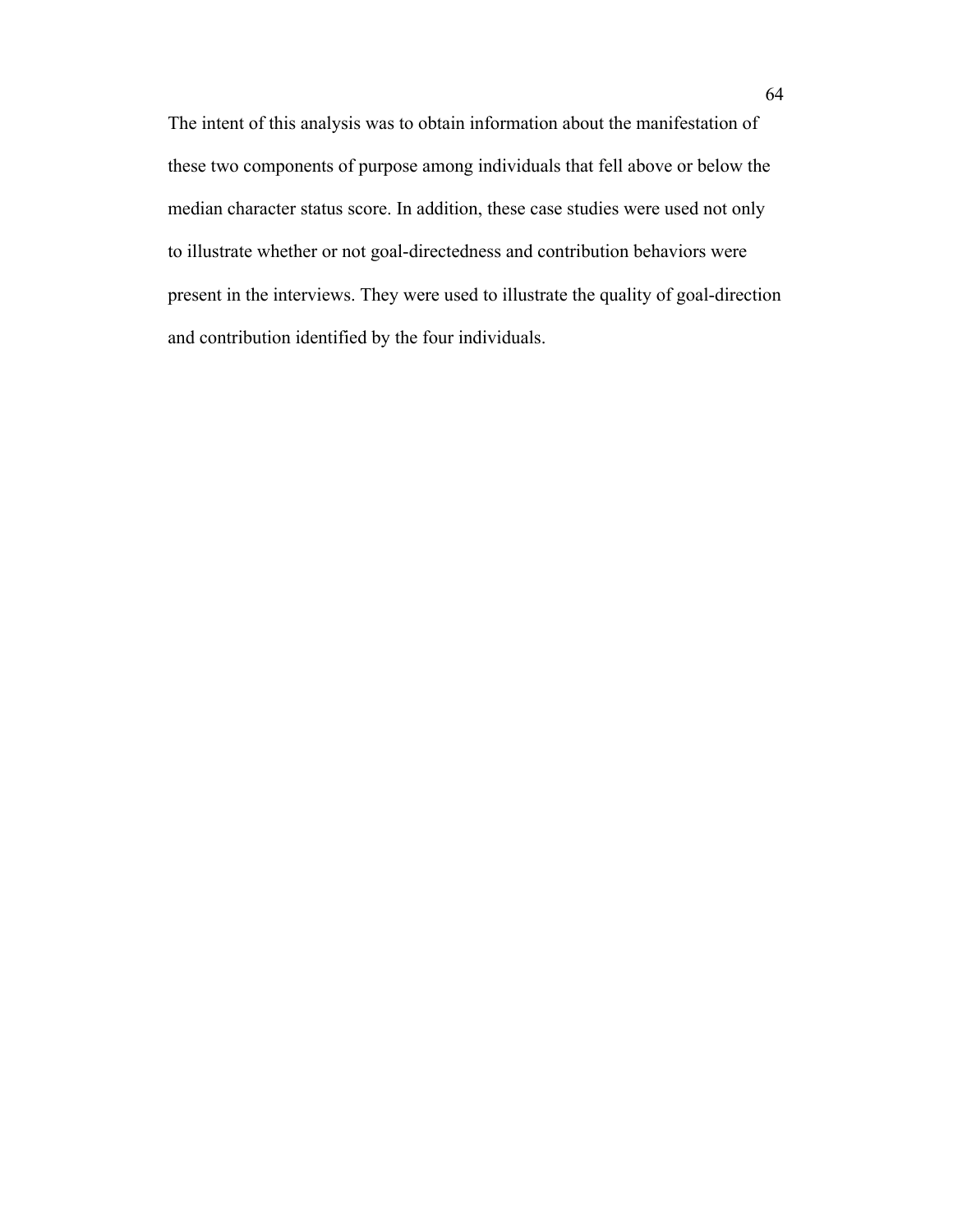#### **CHAPTER 4**

### **Results**

The purpose of the analyses reported in this chapter is to address the following questions:

1. To what extent does meaning in life and social support provided by family, peers, and religious context predict adolescent character status? Moreover, does this relationship differ by age, sex, religion, and mother's education?

2. The second objective of this research was to gain a richer understanding of purpose. By using qualitative case studies of participants who fell on either end of the character status continuum, two important components of purpose were investigated (i.e., goal-directedness and contribution to others). Through these cases, details of the different ways that purpose manifests in adolescents on either end of the character status continuum were explored.

Before reporting the interrelational analyses that speak to these questions, information about the frequency of missing data will be presented. In addition, preliminary, descriptive data are presented.

#### **Frequency of Missing Data**

Frequencies of missing data for each variable used in analyses are presented in Table 7. As shown in the table, variable non-response ranged from 0% to 22.09%. When considering the overall amount of missing data for each particular variable, most variables had less than 10% missing data. However, mother's education had 22.09% missing data.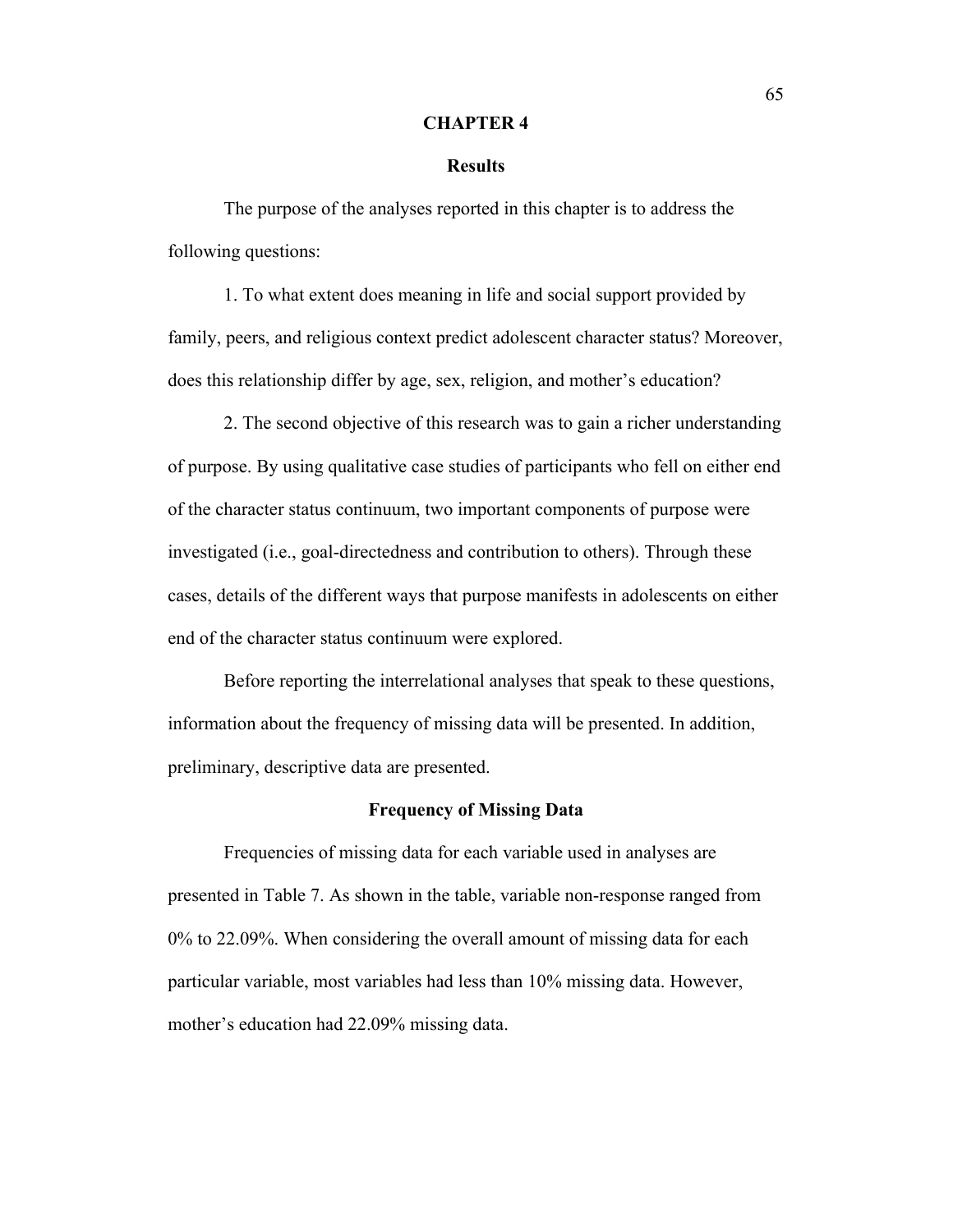Insert Table 7 about here

------------------------------------

------------------------------------

## **Examination of missing data**

Although the ideal situation would be that research would be conducted without missing data, this situation rarely exists. For this reason, missing data techniques were implemented to report unbiased findings due to item nonresponse. The multiple imputation (MI) method was used given previous findings of its advantages in comparison to other procedures (e.g., over listwise deletion) in addressing problems of missing data (Jelicic et al., 2009).

MI procedures create a number of data sets. In the present study, 20 imputed data sets were created. With this method, I was able to explore the link among presence of meaning in one's life, social support, and character status using regression analyses on each data set, respectively. The results based on each data set were then combined, which provided combined unstandardized coefficients. However, an overall value cannot be provided for  $R^2$ . Consequently, in reporting these values, I will provide the minimum and maximum values for  $R^2$ as well as the average value for  $R^2$ .

#### **Preliminary Data**

Descriptive analyses were conducted to determine the mean levels of age, mother's education, social support, presence of meaning in life, and character status. Table 8 presents means and standard deviations associated with each of these variables. Results indicated that participants, on average, reported getting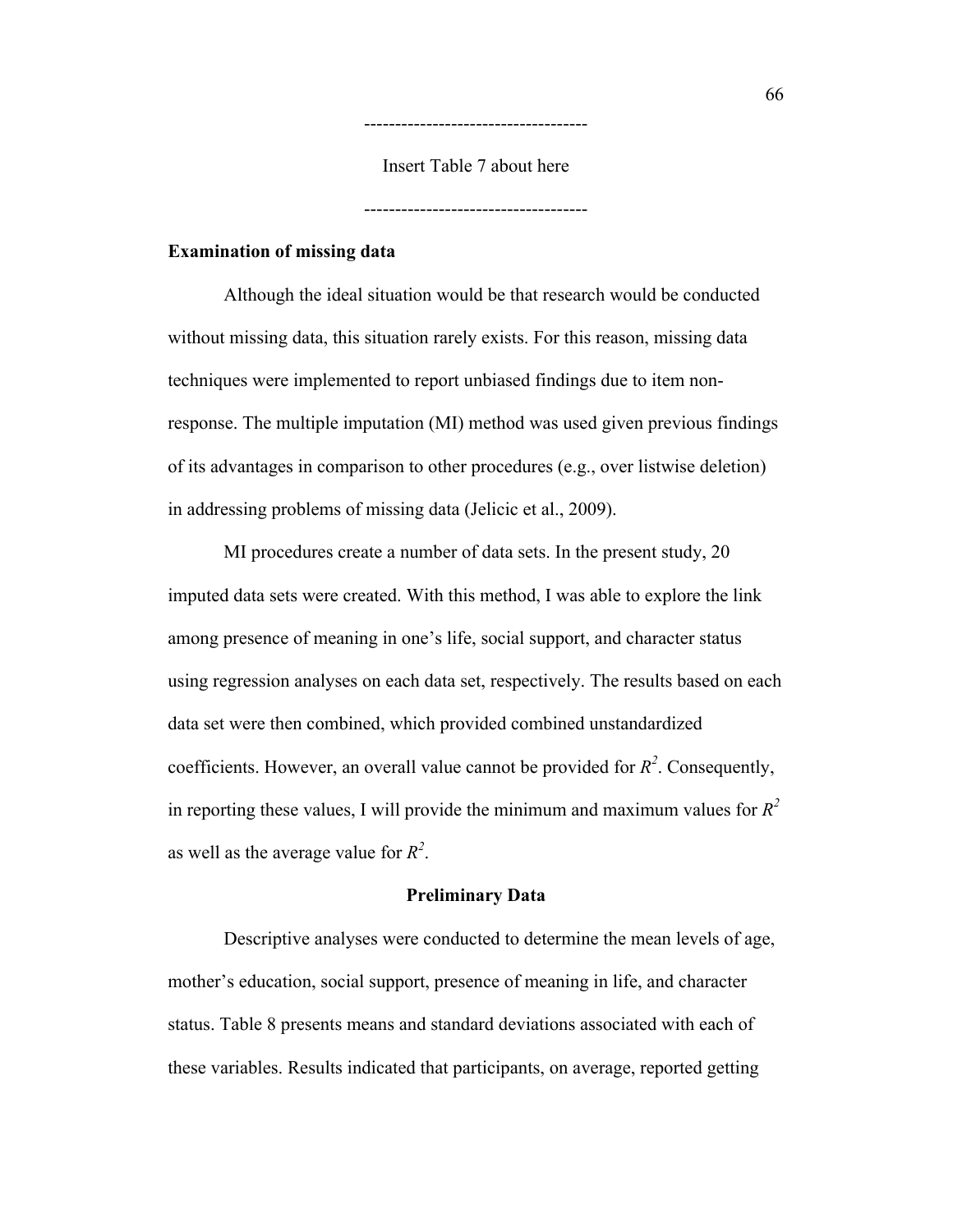social support from three family members. When reporting social support in the peer group, results showed participants, on average, received support from one peer. Results also indicated that participants, on average, received support from one religious community member.

To examine the relationships among the variables of interest, character status, age, sex, religion, mother's education, family support, peer support, religious support, and presence of meaning in life were correlated. The correlations of the variables measured in this study are also displayed in Table 8. Mother's education and character status were significantly positively correlated. Similarly, sex and character status were significantly correlated (i.e., females had higher scores on character status). In addition, family support and religious support were significantly positively correlated with character status, accounting for 2% and 11% of the shared variance, respectively. The presence of meaning in life and character status were also significantly positively correlated, accounting for 22% of the shared variance.

Affiliations with Christianity and multiple religions, as well as being female were also significantly positively correlated with presence of meaning in life. Moreover, religious support was significantly positively correlated with presence of meaning in life, accounting for 16% of the shared variance.

Although most significant relationships were positive, there were some negative relationships. The absence of a religious affiliation was inversely correlated with character, presence of meaning in life, family support, and religious support. Age was also inversely related to presence of meaning in life.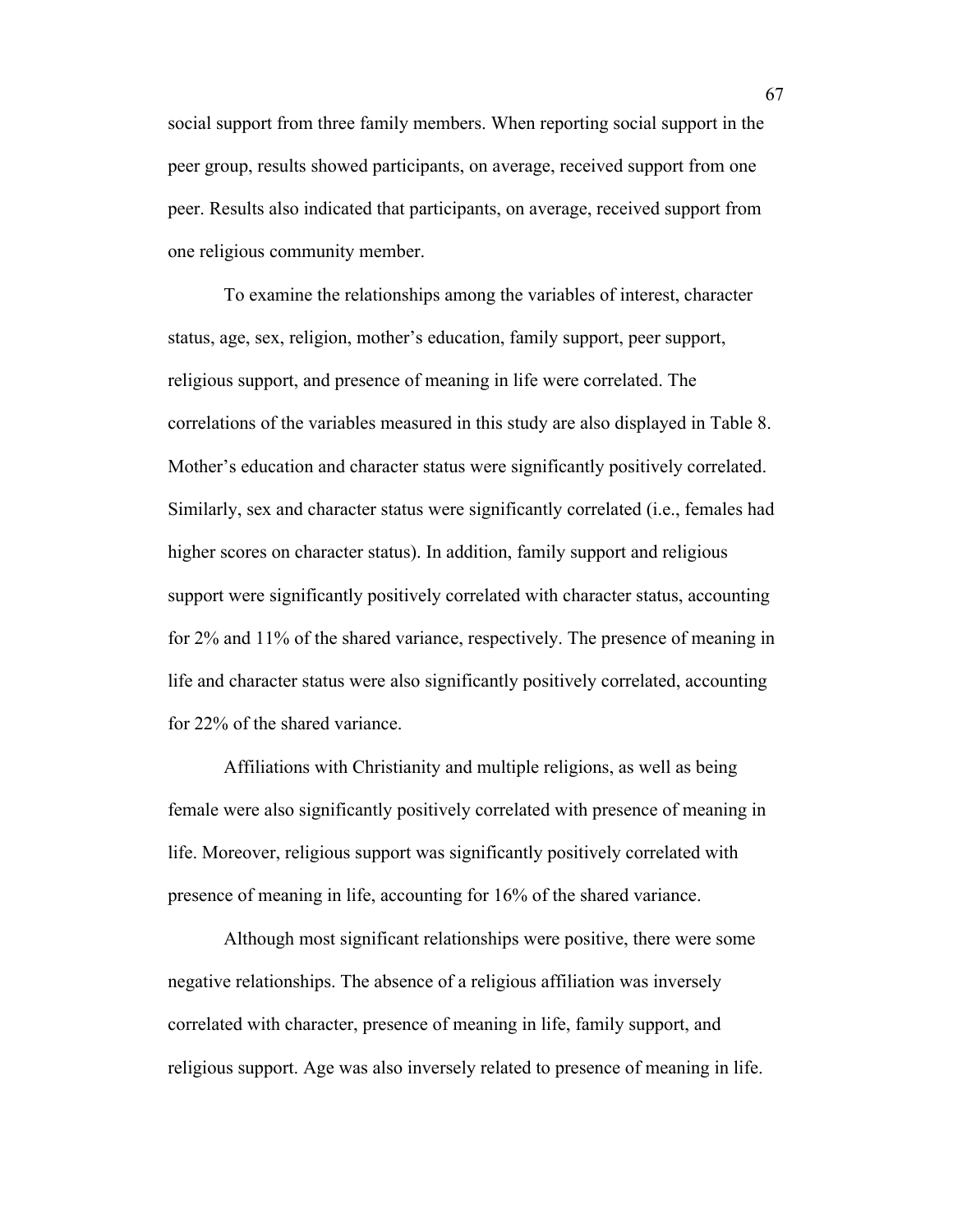That is, younger adolescents had higher levels of presence of meaning in life. This surprising finding will be discussed in the next chapter. In turn, age was inversely related to religious social support. In other words, younger adolescents had higher levels of religious social support.

------------------------------------

Insert Table 8 about here

------------------------------------

# **Assessing the Hypothesized Link Among Social Support, Meaning in Life, and Character Status**

To test the relations among demographic characteristics, social support, presence of meaning in life, and character status, hierarchical regression models were examined. Results are shown in Table 9. The first model, M1, was specified as a control model in which character status was regressed on sex, age, mother's education, and religion. Based on past research about indicators of character development, sex (e.g., Gilligan, 1982; Weisz & Black, 2002), age (e.g., Pratt, Skoe, & Arnold, 2004), mother's education (e.g., Hoffman, 1971), and religion (e.g., Scheepers, Grotenhuis, & Van Der Slik, 2002) were used as control variables.

In the second model, M2, the family social support variable was added in order to test whether family support significantly contributed to the variance of the outcome variable. In the third model, M3, peer support was added as a predictor variable to test whether social support provided by peers significantly contributed to the variance of character status. In the fourth model, M4, religious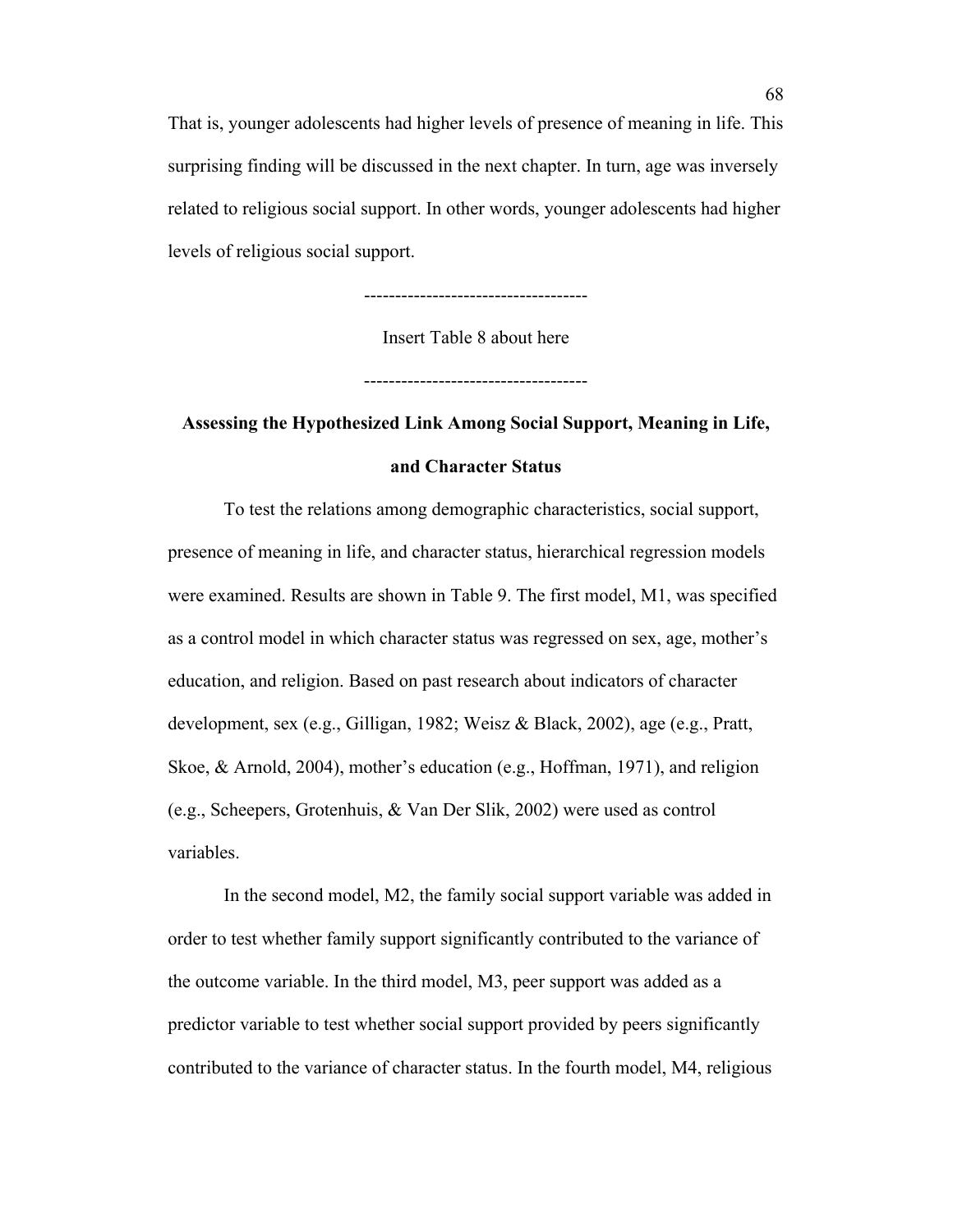support was added in order to test its contribution to the variance of character status. In the final model, M5, presence of meaning in life was added to examine whether presence of meaning in life significantly contributed to the variance of the outcome variable.

With regard to demographic variables, M1 showed that being female significantly predicted higher scores of character status  $(p<0.01)$ . Moreover, older participants had significantly lower character status scores  $(p<01)$ . Four of the religion dummy variables (i.e., Christian, Jewish, multiple religious affiliations, and other religious affiliation, with non-religious as the reference category) significantly predicted character status as well. That is, participants who identified as Christian ( $p$ <.01), Jewish ( $p$ <.05), multiple religious affiliations ( $p$ <.05), and other religious affiliations  $(p<0.05)$  had significantly higher character status scores than non-religious participants. Higher mother's education scores also significantly predicted higher character status scores  $(p<01)$ . The overall model accounted, on average, for 8% of the variance in character status. The minimum  $R^2$  (.06;  $p$ <.01) and maximum  $R^2$  (.10;  $p$ <.001) of the 20 imputed data sets were both significant.

In M2, when adding family support to the model, the variance in character status predicted by sex and mother's education stayed constant  $(p<01)$ . Similarly, participants identifying as Christian  $(p<01)$ , having other religious affiliation  $(p<.05)$ , and having multiple religious affiliations  $(p<.05)$  had significantly higher character status scores when compared to non-religious participants. Age of participants and being Jewish (in comparison to non-religious participants) were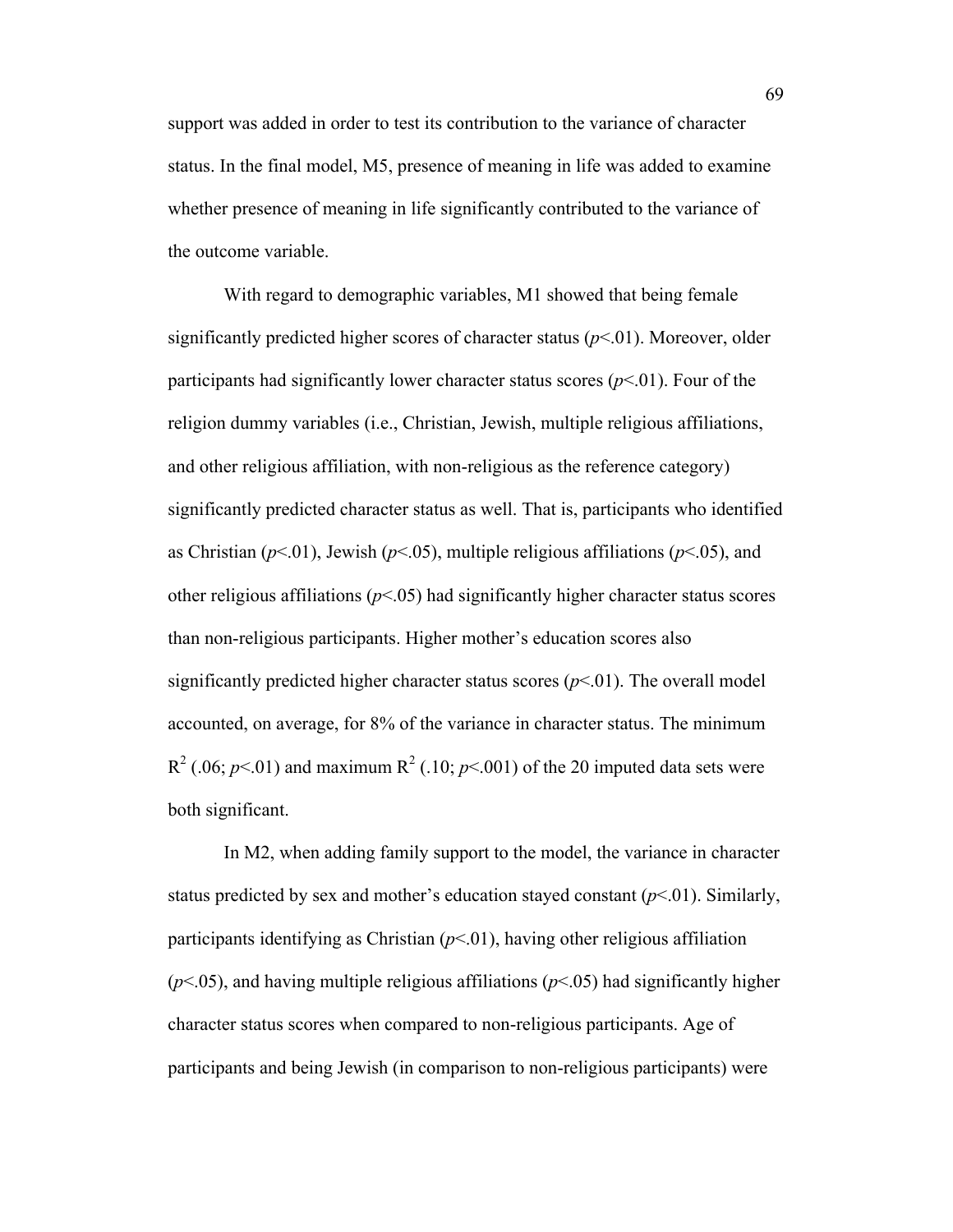no longer significantly associated with character status. Family support accounted for a significant portion of the variance in character status  $(p<01)$ . The overall model accounted for 10% of the variance, on average. The introduction of the family support variable significantly increased the overall model fit, indicating that the addition of the family support variable in M2 made a significant contribution to the variance in character status  $(p<.05)$ .

The demographic predictors stayed constant in M3, such that having higher levels of mother's education and being female were significantly associated with greater scores for character status  $(p<0.01)$ . Participants with a Christian affiliation ( $p<01$ ), other religious affiliation ( $p<05$ ), and having an affiliation with multiple religions  $(p<0.05)$  had significantly higher character status scores than non-religious participants. In addition, family support accounted for a significant amount of variance in the outcome variable  $(p<.01)$ ; however, the added predictor (peer support) did not contribute to the variance of character status. The overall model accounted for 10% of the variance, on average, in character status. However, the addition of the peer support variable in M3 did not make a significant contribution to overall model fit as compared to M2, and thus, did not significantly add to the variance in character status.

When adding religious social support in M4, sex and mother's education continued to be significantly associated with character status ( $p$ <.001 and  $p$ <.01, respectively). The dummy religion variables and family support lost significance with the addition of the religious support variable. This loss in significance might suggest that these dropped variables were correlated with the added predictor,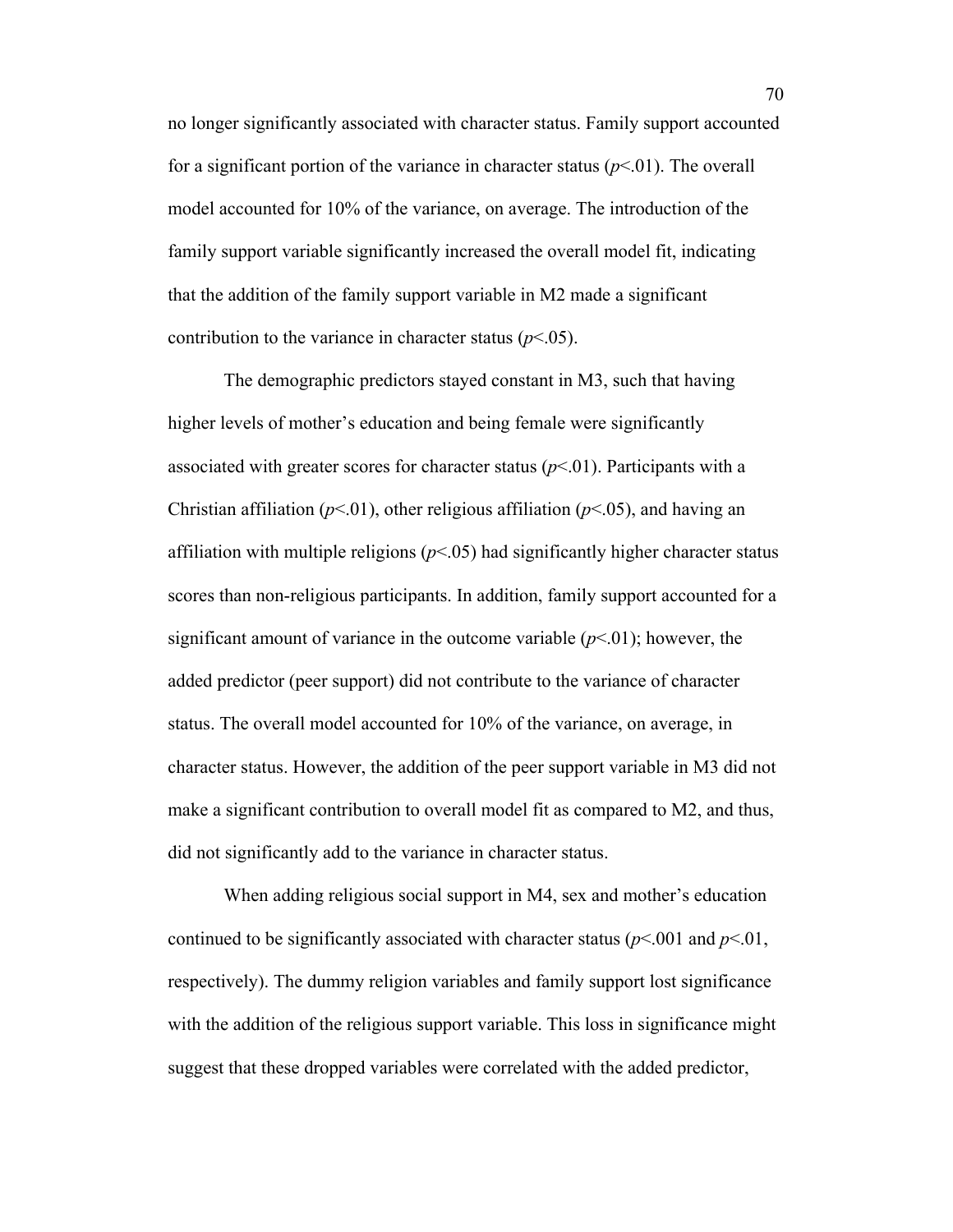religious support. This predictor was significantly associated with greater levels of character status ( $p$ <.001). The overall model accounted for 16% of the variance in character status on average. The introduction of the religious support variable significantly increased the overall model fit, indicating that the addition of the religious support variable made a significant contribution to the variance in character status  $(p<.001)$ .

The final model, M5, had demographic predictors stay constant such that sex ( $p$ <.05) and mother's education ( $p$ <.001) continued to be significantly associated with character status. Moreover, greater religious support  $(p<01)$  and higher levels of presence of meaning in life ( $p$ <.001) were significantly associated with greater levels of character status. The overall model accounted for 29% of the variance in character status. The introduction of the presence of meaning in life variable significantly increased the overall model fit, indicating that the addition of the presence of meaning in life variable made a significant contribution to the variance in character status  $(p<.001)$ . M5 was determined to be the most parsimonious model given that it accounted for the greatest amount of variance. Although not presented in Table 9, interaction effects were tested. These effects were not significant.

Insert Table 9 about here

------------------------------------

------------------------------------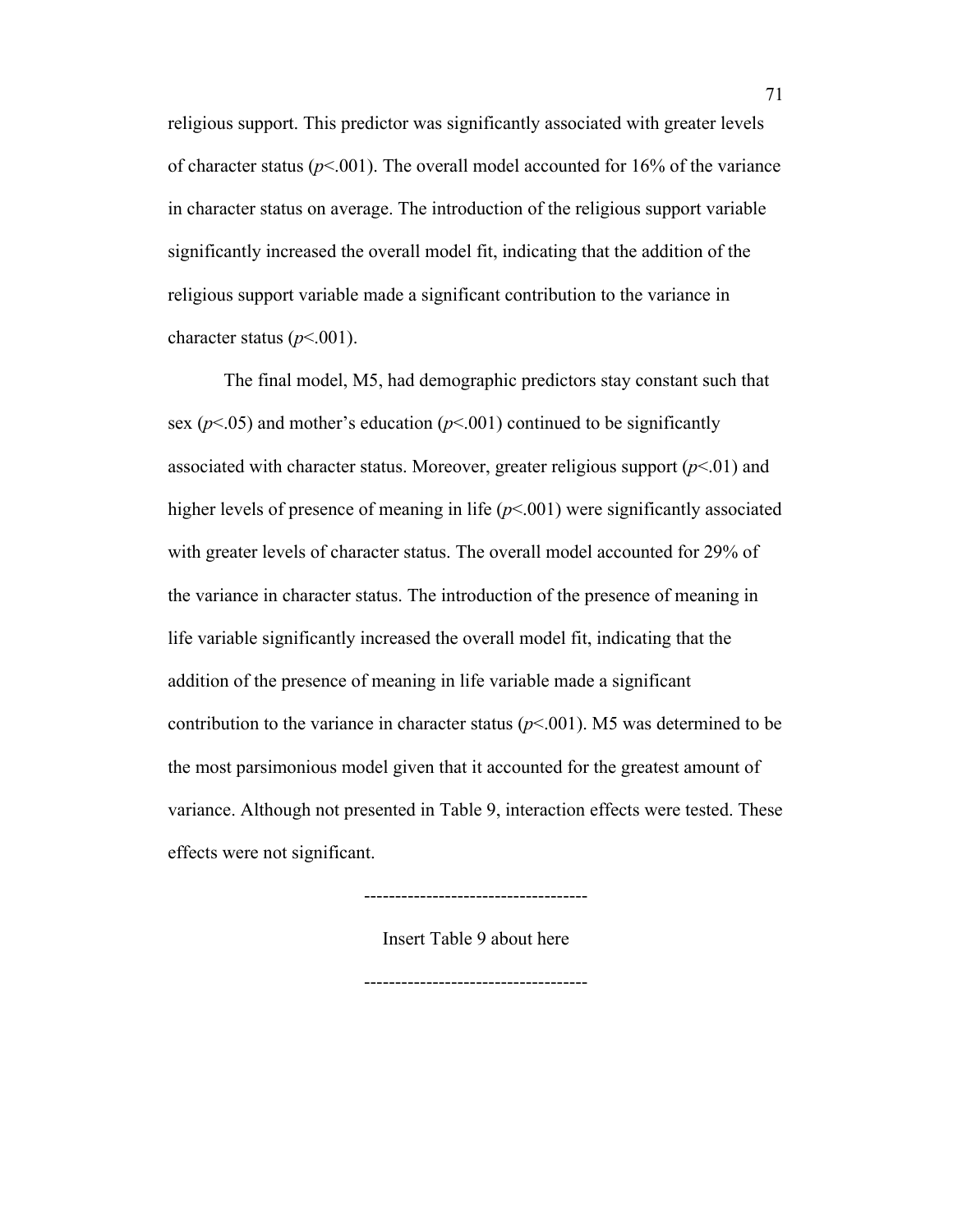### **Conclusions About Quantitative Findings**

These data provide some insight into the association between character status, social support, and presence of meaning in life (one component of purpose). As expected, religious support accounted for a significant proportion of the variance in character status. However, family and peer support were not significantly associated with character status. In addition, presence of meaning in life accounted for a significant proportion of the variance in character status, after controlling for demographic characteristics. Given that one component of purpose was significantly associated with character, the next section of this chapter will explore the two remaining components of purpose as it relates to character status. Through qualitative, person-centered case studies, contribution and goaldirectedness will be examined.

# **Constructing Purpose Profiles of High and Low Scoring Character Status Individuals**

This section constructs purpose profiles of individuals at either end of the character status continuum. As detailed in the Case Study Procedure section, four participants were selected based on their quantitative scores for character status: "Simon" (high score), "Sarah" (high score), "Dominic" (low score), and "Tina" (low score). The semi-structured interview data for the four cases were examined and excerpts were identified that, according to the author, illustrated goaldirectedness in life and contribution to others. This illustrative information is presented in the following sections.

72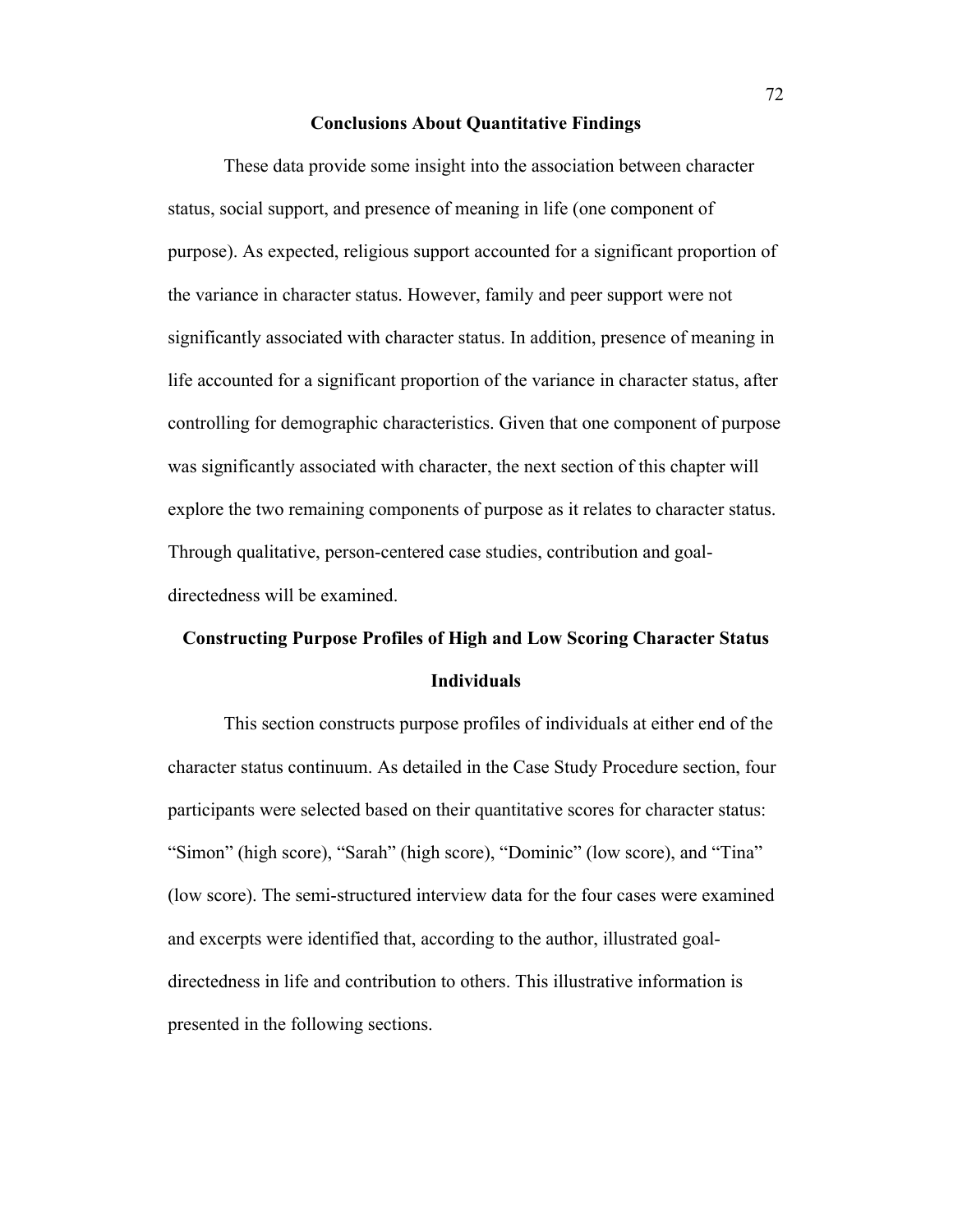## **Case 1: Simon (High Character Score)**

Simon is a 19-year-old Jewish male born and raised in the United States, who identifies himself as multiethnic. He lived with both parents and two siblings. Simon was the oldest (he had a younger brother and sister). His mother graduated from a four-year college and his father had a master's degree. When asked about his goals, Simon mentioned both concrete long-term goals and more intangible long-term goals. His goal-oriented path was a running theme throughout his interview. Moreover, these goals molded the activities he chose to do in his life. Simon was chosen from the quantitative sample because of his high score on the character status scale. The next section will introduce excerpts from his interview that illustrate the nature of his goal-directedness.

## **Goal-directedness**

When asked if he has any goals in life, Simon responded:

"Yeah. Some small, concrete long-term goals are learning to play the piano, and reading a lot of good literature. But, the kind of really big long-term goals are making significant contributions to fixing really big problems, like world poverty, education inequality, and economic injustice. It's absurdly large scale, but my goals are really to contribute to fixing things. Not fixing, but really fixing the systems that cause these things. The way I see things is that a lot of the suffering that goes on is caused by people. And, if it's caused by us, we can fix it. I guess my goal is to help end people-caused suffering, at least to fix the systems that we've created that cause them."

Simon not only identified an endpoint that served to guide his behavior,

but his "big long-term goal" also consisted of a prosocial motivational

component. His long-term goal of fixing systems that cause suffering gave Simon

a purpose. Moreover, his activities and the steps needed to get to this goal were

geared towards making this intangible goal possible.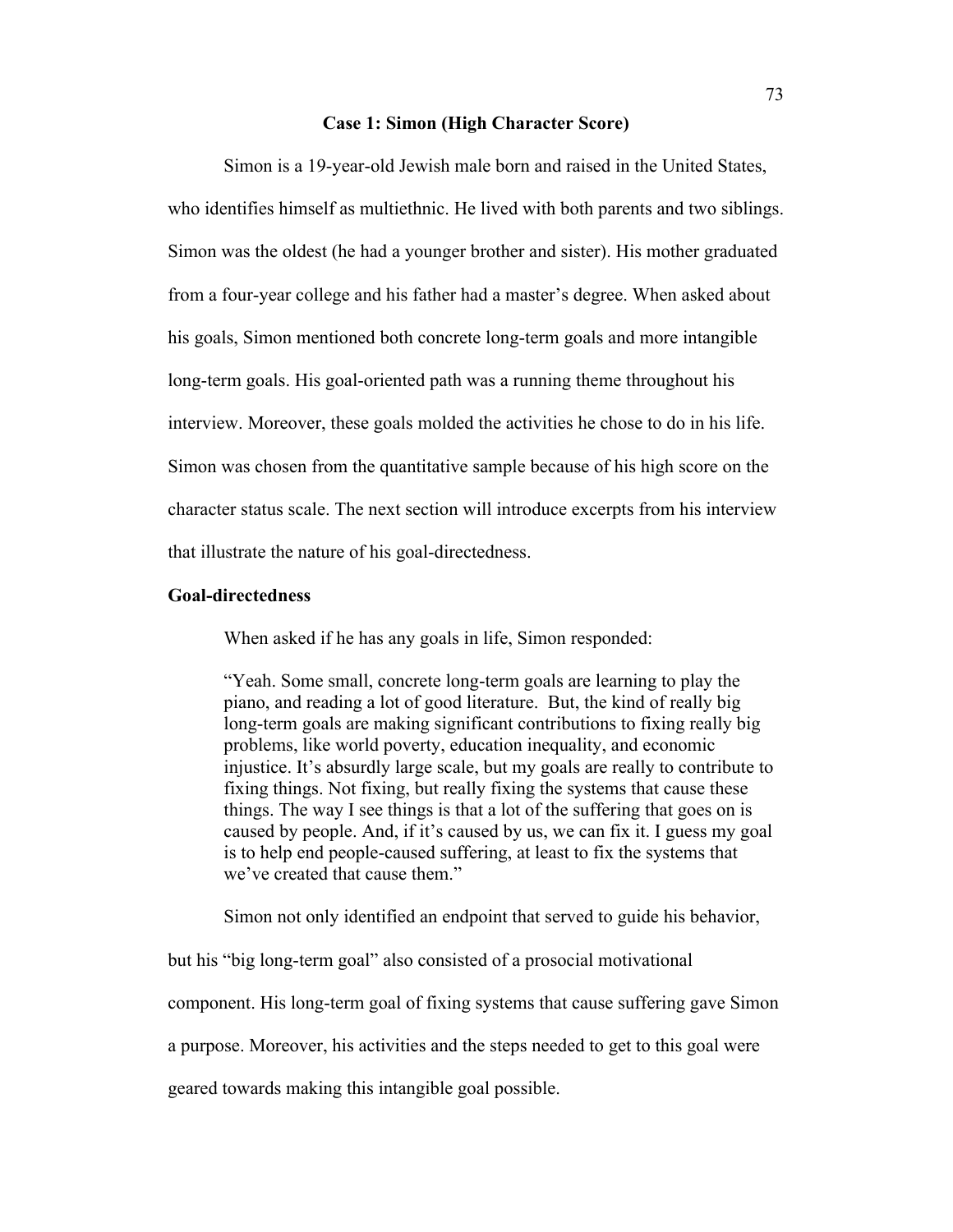When discussing why these goals were so important, Simon's responses

showed characteristics of character as measured in the quantitative analyses, such as the importance of making sure that all people are treated fairly and equally. In addition, these responses used the character language (e.g., justice and humanity) identified by Peterson and Seligman (2004), which provide further evidence that there may be a common language that exists to describe virtues and character strengths. Simon stated:

"Why do I care about people and people's happiness? It's just always seemed to be the right thing…What ought to be, oughtn't to be. Sometimes, that's just about not having those curtains with that furniture, but it's also about how things should work out for people. This is fair and this is not fair. It's a really strong sense of that. I like to say it boils down to love. I love people and I try to love all people. When you love someone you want the best for them…Making things better for people is just a given for me. I feel like this is what I'm supposed to do with my life. It's not an obligation that I resent. It's a duty that I feel is right. I am supposed to make things better."

Moreover, Simon's educational aspirations and current position at City

Year put him on a track to achieve the long-term goals he had set for himself:

"I'm in City Year because I want to get to know the city better and I want to get to know urban public education better. It turns out to be a really good way to know the non-profit world and kind of how that all works. I'm definitely having a good effect on the lives of the children I work with. I tend to think in big scale, but I think I have a good effect on the kids. I'm helping to teach them to read. I'm trying to get them a better attitude about reading and school and about their own power. I also am going to college next year. In September, I'm starting at UMass Amherst. I am going to study a lot of social sciences and history. 'What has happened?' 'What has been done in the world?' 'And, what do we understand about how people work and how can we make that better?' There's also this cool program where I'll be studying community organizing theory and getting internships in the community. I'll actually be doing stuff, and learning about it and getting better at it all at the same time, so I'll be better equipped to go forward and do that."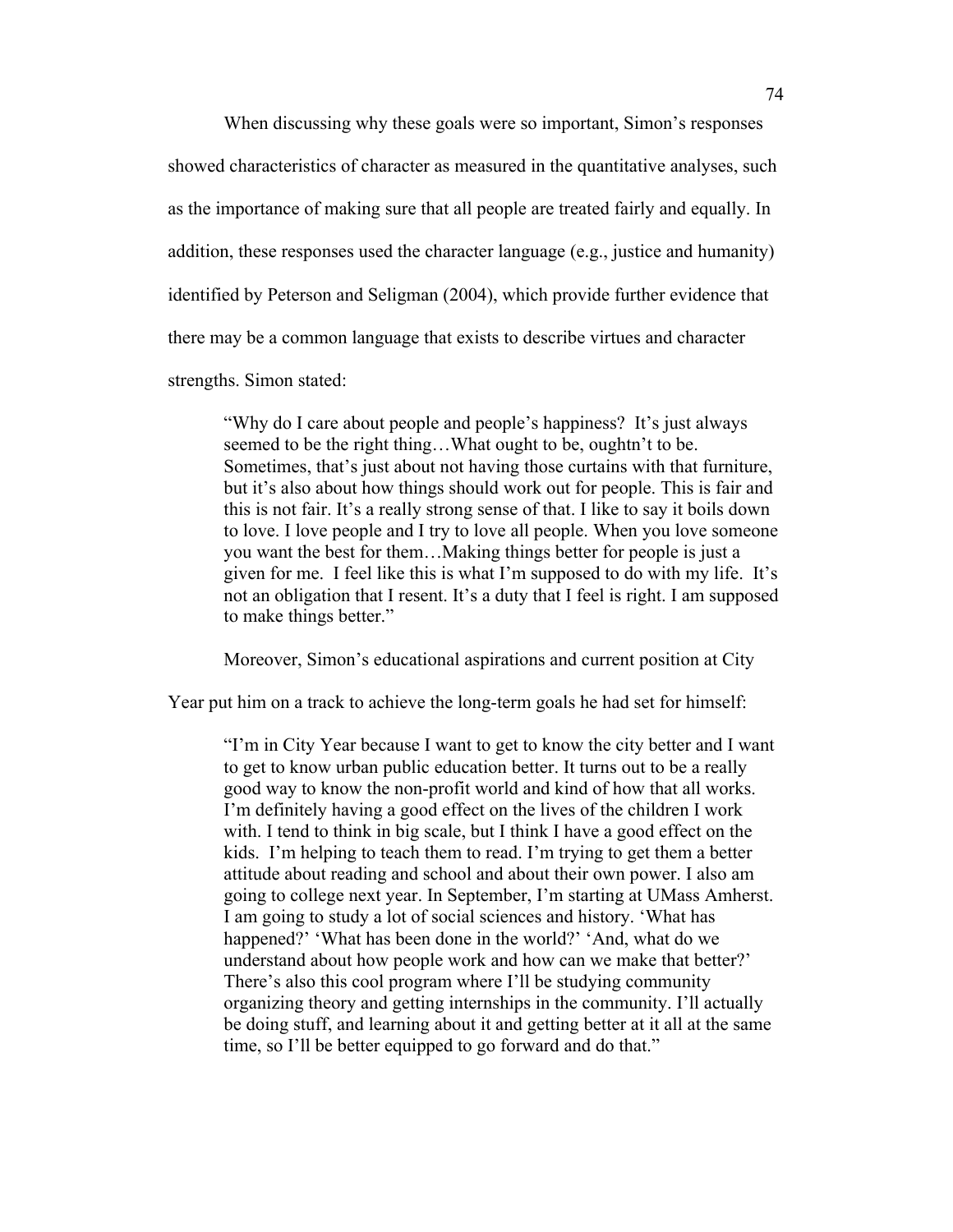These excerpts illustrate the features of goal-directedness as it relates to purpose in Simon's life. Moreover, evidence of character was seen as it connects to goal setting. In the next section, these interview data were used to examine evidence of contribution to others.

## **Contribution**

The discussion of Simon's contribution to others revolved around his involvement with City Year. Simon mentioned being involved with a variety of programs, such as service, social awareness, and civic engagement. The entirety of his contribution was as follows:

"In my in-school service, I'm a classroom aid and literacy tutor in two second grade classrooms… So, I'm helping [students] to improve their skills but also improving their confidence in themselves as readers… I help run an after school program at St. Peter Academy. It's a very unique situation in that they are at a private school. The Archdiocese closed down the Catholic School among many of the cuts… They barely made it, but they are alive and they have no after school program and they invited us…The first half of my day is kind of really seeing the problems with urban education, and the second half of my day is playing games with kids like the kids I went to school with…We do physical service about twice a month. We paint murals in schools. We go to schools and paint the walls. We do landscaping and cleaning out parking lots that are overgrown. Oh yeah, I'm a team leader for the City Heroes program. One to three Saturdays a month, I work with a group of ten high school students who signed up for the service learning program. Most of it is social awareness and civic engagement stuff, learning about social issues and how to be civic leaders. There is a service component, too. You go and paint schools and do that kind of stuff, as well. The rest of City Year is a lot of civic engagement, such as billboards and waving the flag for the service movement. We don't do as much direct service as the other service organizations. I spend a lot more time doing civic engagement workshops and roundtables. It's more time than I'd like to, but it's part of what City Year is."

As a way to "make the world better," Simon participated in a variety of

service activities to contribute to the world around him in a positive direction.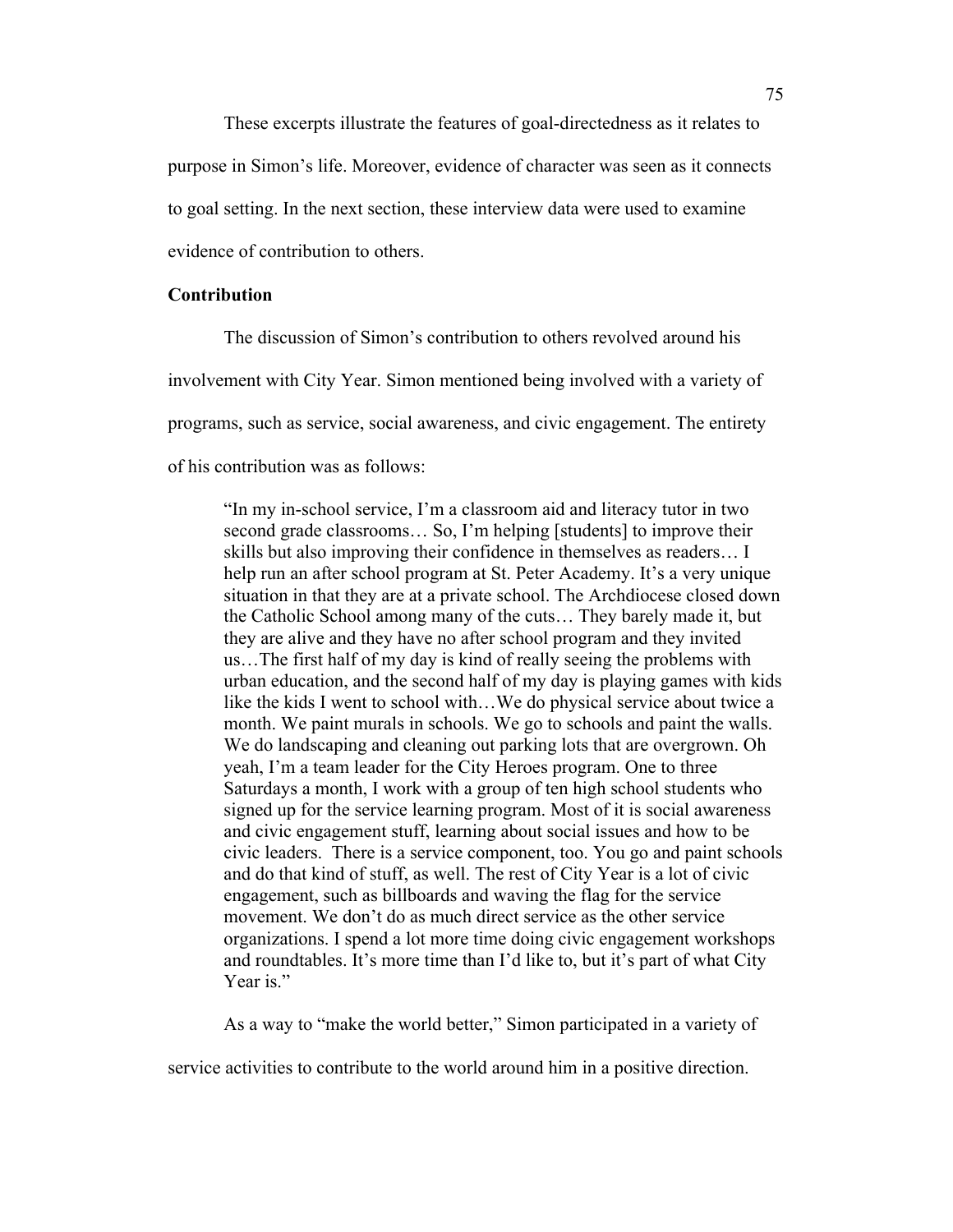Simon's interview data illustrated instances of goal-directedness in life and contribution to others. These data allowed for details of the purpose construct to be seen in relation to Simon's character status score. In the next section, another case of purpose is described as it relates to Sarah's high character status score.

## **Case 2: Sarah (High Character Score)**

Sarah is a 17-year-old female who was born in Russia, but moved to the United States sometime between the ages of three and five. She identified herself as European-American, and practices Reformed Judaism. Sarah lived with her mother and had a younger sister. She identified her mother as having a master's degree and her father as having graduated from high school. Unlike Simon, Sarah's goals are set differently and have a more nebulous quality, although they both score high on the character status scale. The next section will introduce excerpts from her interview that speak to the nature of her goal-directedness.

## **Goal-directedness**

Sarah had set a primary goal for herself based on her life experiences within her family. Primarily, observing what her mother had gone through, Sarah believed her main goal was to "be happy." She states:

"And well, my goal in life -- my main goal in life -- is to be happy. Because I've seen my mom, and she hasn't been very happy with herself or with her career, with her relationships, personal relationships, you know. And that's my main goal. I just want to be happy and just be able to do everything that I want to do. I hate being held back and not being able to fulfill anything. That's like my biggest thing, just I have to -- if I set my mind to something, I just have to finish it."

Although it may seem like an unclear goal, Sarah was able to concretely identify areas of her life in which she could pursue happiness based on the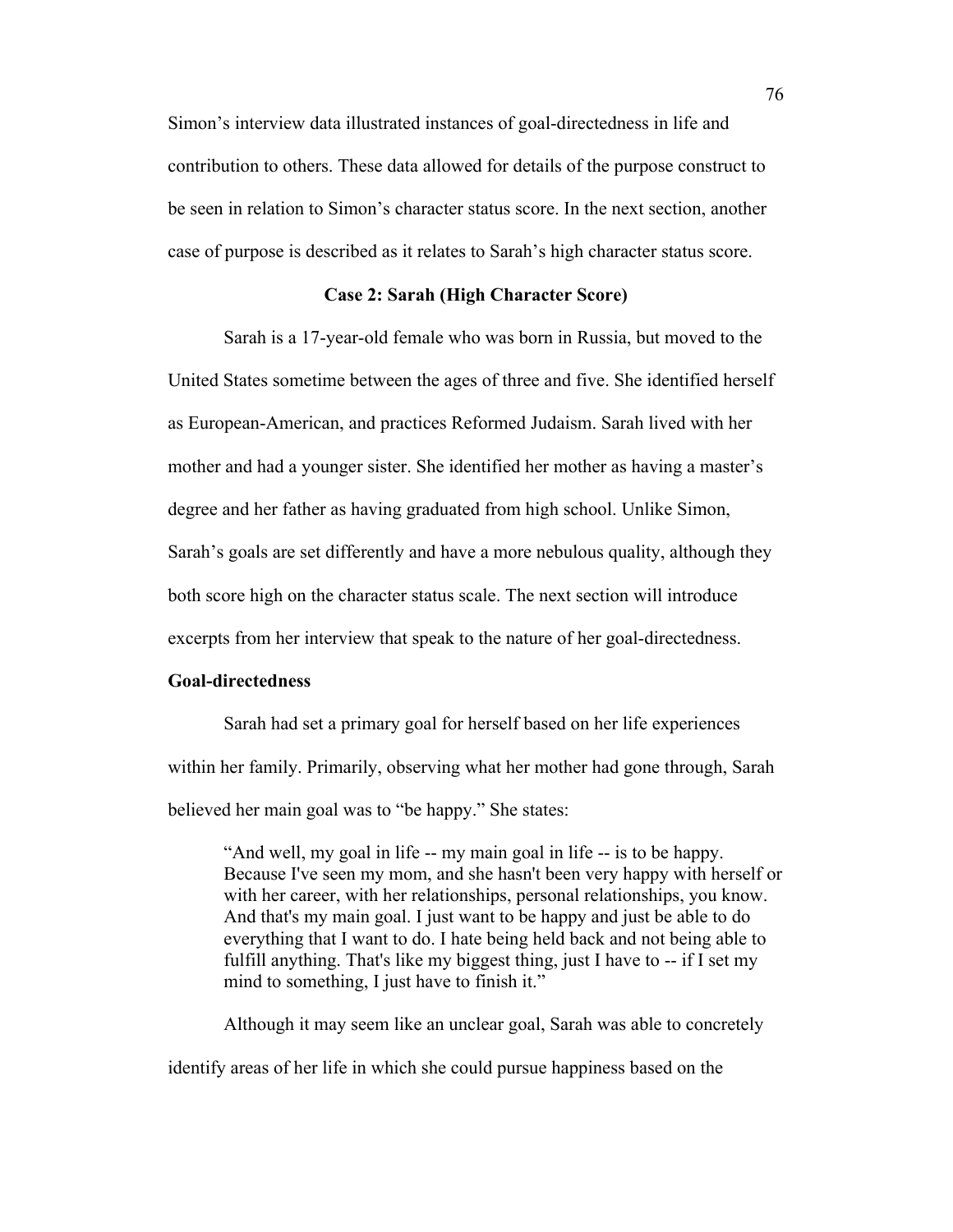unhappiness that her mother had experienced. For example, happiness is

something she wanted to pursue in her own life through her career and personal

relationships. Moreover, Sarah stated ways in which she was actively pursuing

her goal to be happy:

"Well, career-wise I'm getting a job at Children's Hospital so I'll be able to have that hands on experience. And I'm also doing an internship over the summer at Children's Hospital for people who want to major in nursing or pre-med. Being happy, I guess I'm just doing everything that I can do - just not holding myself back. I try not to rely on other people a lot. I try to be more independent. Like, I guess, I hate having to ask people for favors. And so I just try to get everything done myself."

Sarah further stated another goal for herself later in the interview:

"I want people just to see that I'm more than just a person who likes to get things done. Like 'you're always working' -- people tell me, 'You're always working so hard. You're always an over-achiever, blah, blah, blah, rah, rah, rah -- like you're always trying to do something.' But I don't only want to be remembered as a person who focuses on everything. I want to be remembered as a person who liked doing that kind of stuff and liked helping other people. Because that's like my main goal a lot -- I always do something if I can in any way to help someone."

Not only did Sarah want to pursue happiness, but she also wanted to

contribute to the world around her through helping others. After Sarah stated this

goal, she went on to describe an example of helping someone in need. When the

interviewer asked Sarah about her reasons for choosing such goals, Sarah's

response illustrated an item of the character score measure from the quantitative

analyses—to give her time to make life better for other people. Like Simon, Sarah

also used vocabulary identified as a character strength by Peterson and Seligman

(e.g., kindness; 2004).

"So things like that are just like -- not to feel like I'm doing it out of the goodness of my heart or because I want to be a hero, but just I want to be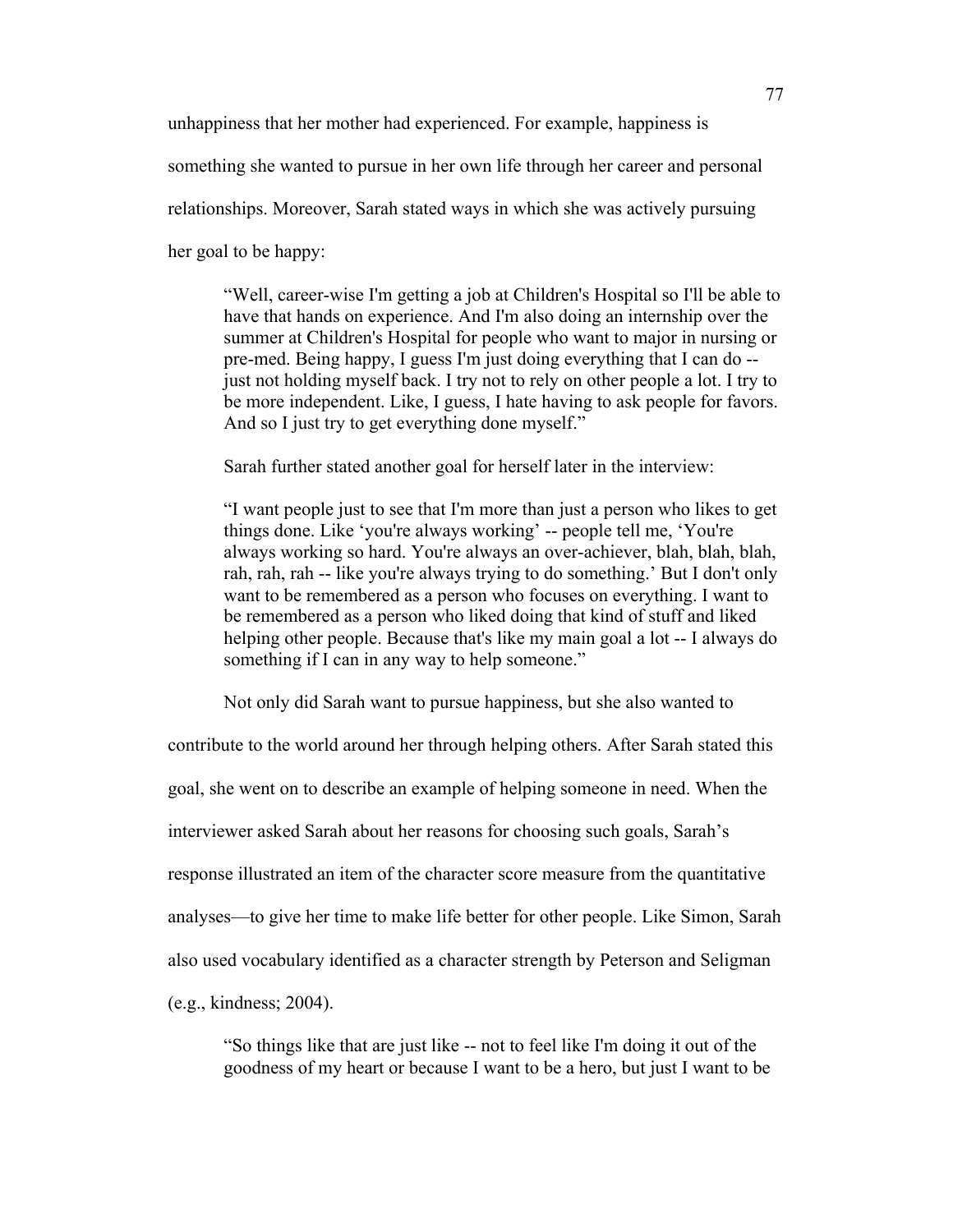remembered as a person who always smiles at you in the hallway or like always said hi or said how are you doing or did something for you."

These excerpts illustrated the features of goal-directedness as they related

to purpose in Sarah's life. Although different in content than Simon's goals,

evidence of character was seen as it connected to goal setting. In the next section,

these interview data were used to examine evidence of contribution to others.

# **Contribution**

Sarah partook of a variety of community service activities that are part of

her contribution to others. When asked about her community service, she

responded:

"Well, in school I volunteer a lot at the offices during all my studies. And after school, I have my student council, and I'm also part of a club… With the club, we help in everything with food drives, passing out drinks at the Walk for Hunger, or the Bear-a-thon -- cleaning up the Charles River, that type of stuff. Outside of school, I sometimes volunteer at my temple. Not as often as I used to because I've had less time, but I just help with services or like the kids day I'll get guest activities and help around there. At my dance studio, I sometimes teach classes, like at Latin Ballroom Dance Fever. Like -- I don't know -- sometimes I get paid, sometimes I don't. I don't really care. It's just fun for me. And then there's Mayor's Youth Council. That's also outside of school. And we volunteer in order to just basically engage Boston youth that are like in just any type of activity that we offer them. And we provide them resources, everything from jobs to their own after-school activities. And we also help with the elderly. And we also talk to all different kinds of city officials, Mayor Menino, Police Commissioner Davis. So I think Mayor's Youth Council outside of school is my biggest thing."

Moreover, these activities helped Sarah to move towards her goal of being

happy. When Sarah was asked why she participated in these activities, she

replied:

"I guess a lot of people would say, "Oh, I like to give back." And I like that too, but I feel like it's more of an accomplishment for me too. Because I feel happier. I feel satisfied when I do something. It's not that I exactly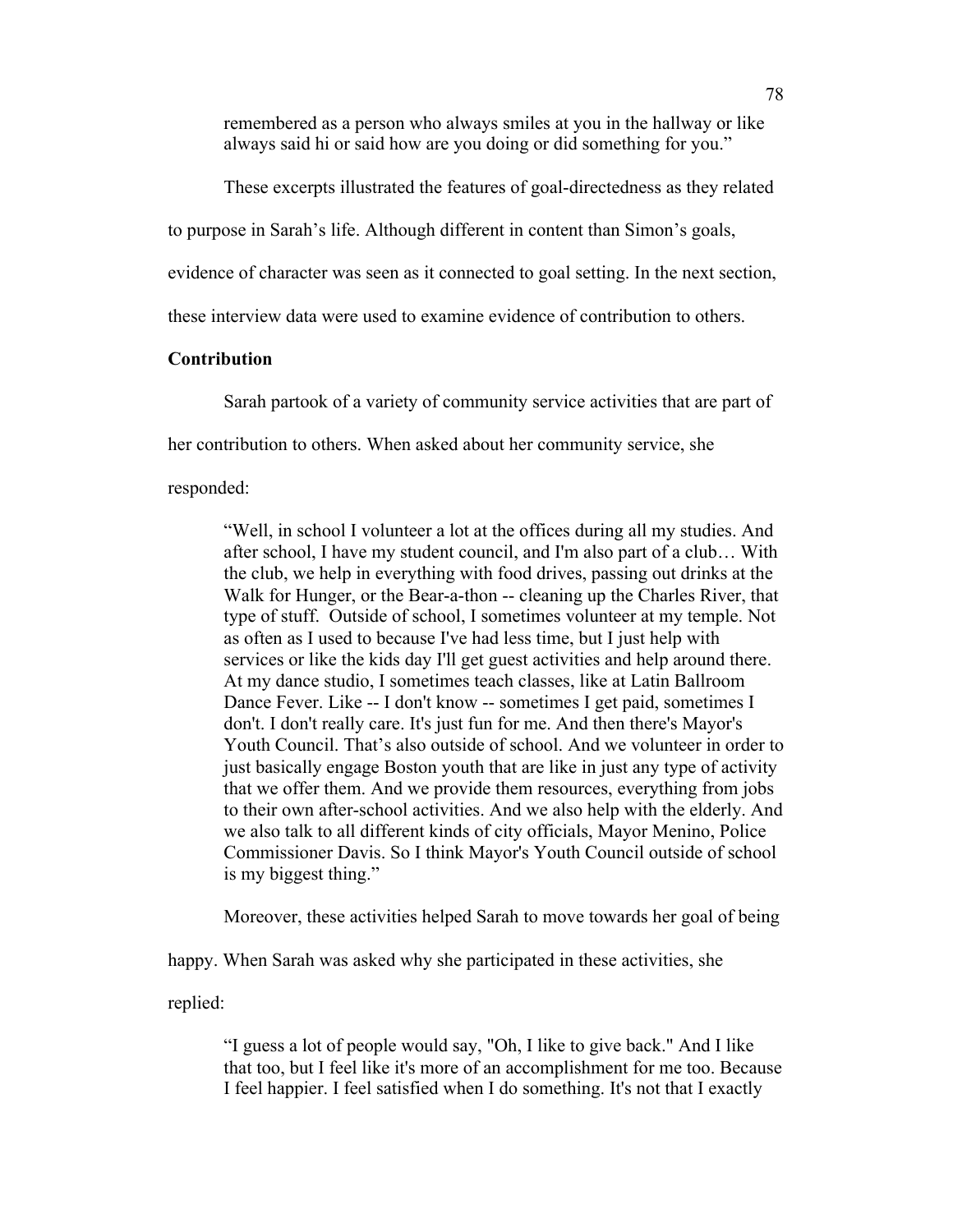want someone to note that I do that, or note that I'm Community Service Coordinator on the Mayor's Youth Council or note that I'm president of student council. It's just that I want people just to see like, "Oh, she's helping us." I like that feeling of helping someone. That's a feeling that was one of the most important things. My great grandparents taught me you always need to help someone no matter what. Like in any way, shape or form that's the most important. My great grandmother was like, 'Uphold your image. Your image is very important.' And she was like, by helping that will set your image. And I've always been told that since I was like four that it's a good thing just to help others."

As illustrated in these excerpts, Sarah's long-term goals and her contribution to others works in conjunction with each other. Similar to Simon, Sarah picked a goal and had a plan in place to attain such goals. In addition, both Simon and Sarah participated in activities that contributed to their greater community. They believed that their contributions to the community beyond themselves would lead them to attain their long-term goals. Moreover, evidence of character strengths and virtues were seen in both Simon and Sarah's interview data.

I will turn now to cases of participants that scored low on the character status scale. The next section describes ways in which components of purpose were manifested in Dominic's interview data.

## **Case 3: Dominic (Low Character Score)**

Dominic is a 19-year-old European-American male who was born outside of the United States, but came to the United States at some point between the ages of 11 and 14 years. Although he grew up in a Catholic household, he did not identify himself as either spiritual or religious. Dominic was an only child who lived with his mother. He identified three caregivers: his mother, his father, and his grandmother. His mother and grandmother completed some high school, and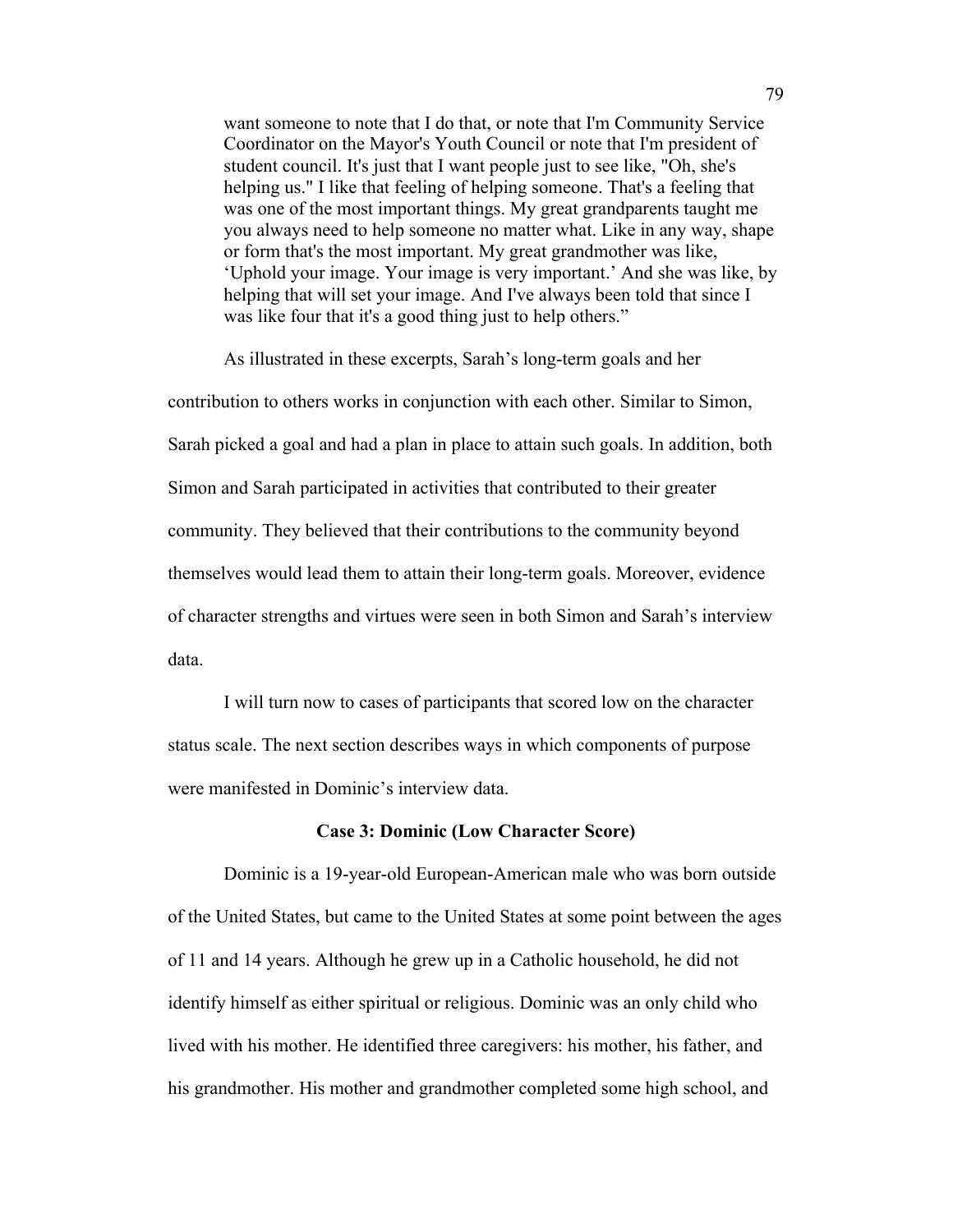his father completed high school. Dominic was chosen as a case study because of his low character status score. The following sections describe Dominic's goals and contribution behavior.

## **Goal-directedness**

Unlike Simon and Sarah, Dominic did not discuss his goals in great detail, nor did he identify more transcendent goals that go beyond the day-to-day. For example, when asked about his long term goals, Dominic responded, "To stay ontask in school and not to fool around, just get where I want to get things done. That's the task." Moreover, when he is asked why he picked that particular goal for himself, he responded:

"Because it all makes me be on task and helps get me where I want to get. I'm always thinking about my goal, about me getting my career job, and that will just help me out in the long run. And I'll be always on task and doing my work and that's why it's important."

Again, although Dominic identified his personal goal, it seemed to be more in line with a day-to-day goal of getting a career. Dominic then goes on to explain what he is doing to achieve his goal of getting a career, "I'm working, so I can get the money for the college, at least half of it." As illustrated, a difference in goal-directedness exists between Dominic and Simon and Sarah. While Simon and Sarah had evidence of goal direction with a prosocial component, Dominic's interview focused on his own gains through goal direction. The way in which contribution exists in Dominic's life is explored next.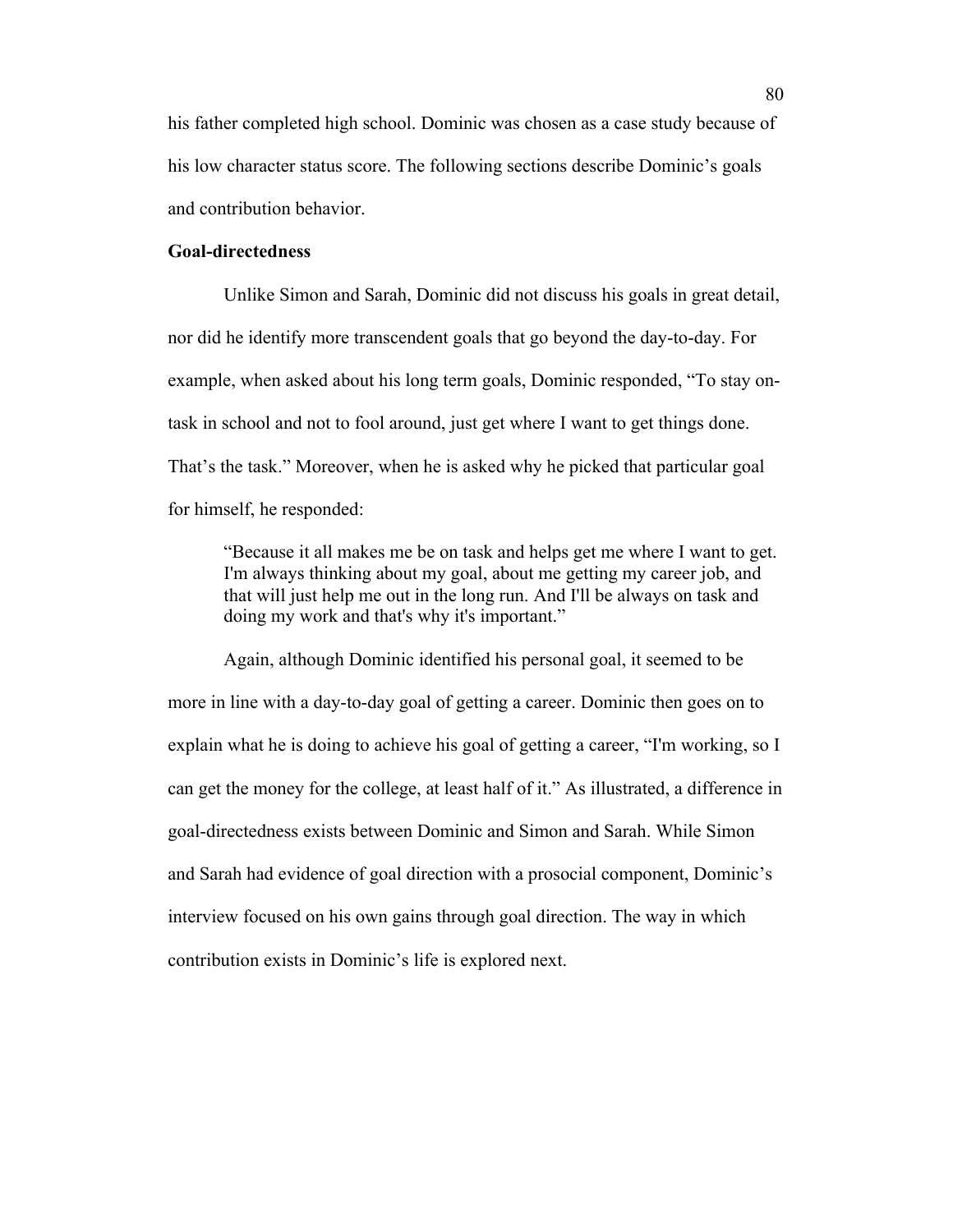# **Contribution**

Similar to Dominic's responses to questions regarding goal-directedness,

his responses to contribution imply that it does not play a large role in his life.

"I used to be. Not anymore. Over the summer, like two summers in a row I used to help this old guy out. I used to work for him. But then when I moved here, I used to come every weekend and just help him out, like his lawn. I would cut his grass in [the fall] sometimes and in winter I would shovel his whole…path to his door. And I would clean his leaves because I felt bad and so I wanted to help, just for the good because he was a nice guy, so I wanted to help him out and he wasn't capable of doing it himself. So I felt bad for him because he was all alone."

As illustrated, Dominic's goal-directedness and contribution behavior

differ from Simon and Sarah's case studies. Dominic did not actively pursue contribution during the time of the interview. These data allow for details of the purpose construct to be seen in relation to Dominic's character status score. Although he did pursue helping others in the past as shown in the previous excerpt, there was no reason given for why he stopped, which may speak more to the limitation of the present dataset rather than speak to the quality of character development that Dominic portrays. The limitations will be addressed in the next chapter. The next section presents another case of purpose as it relates to a low character status score.

## **Case 4: Tina (Low Character Score)**

Tina is a 16-year-old European-American female who was born and raised in the United States. Although she identified her religion by birth as Albanian Orthodox, she described herself as spiritual, but not religious. Tina lived with her mother part of the time and with her father and stepmother the other part of the time. She was the oldest of three children. Her mother had a master's degree, and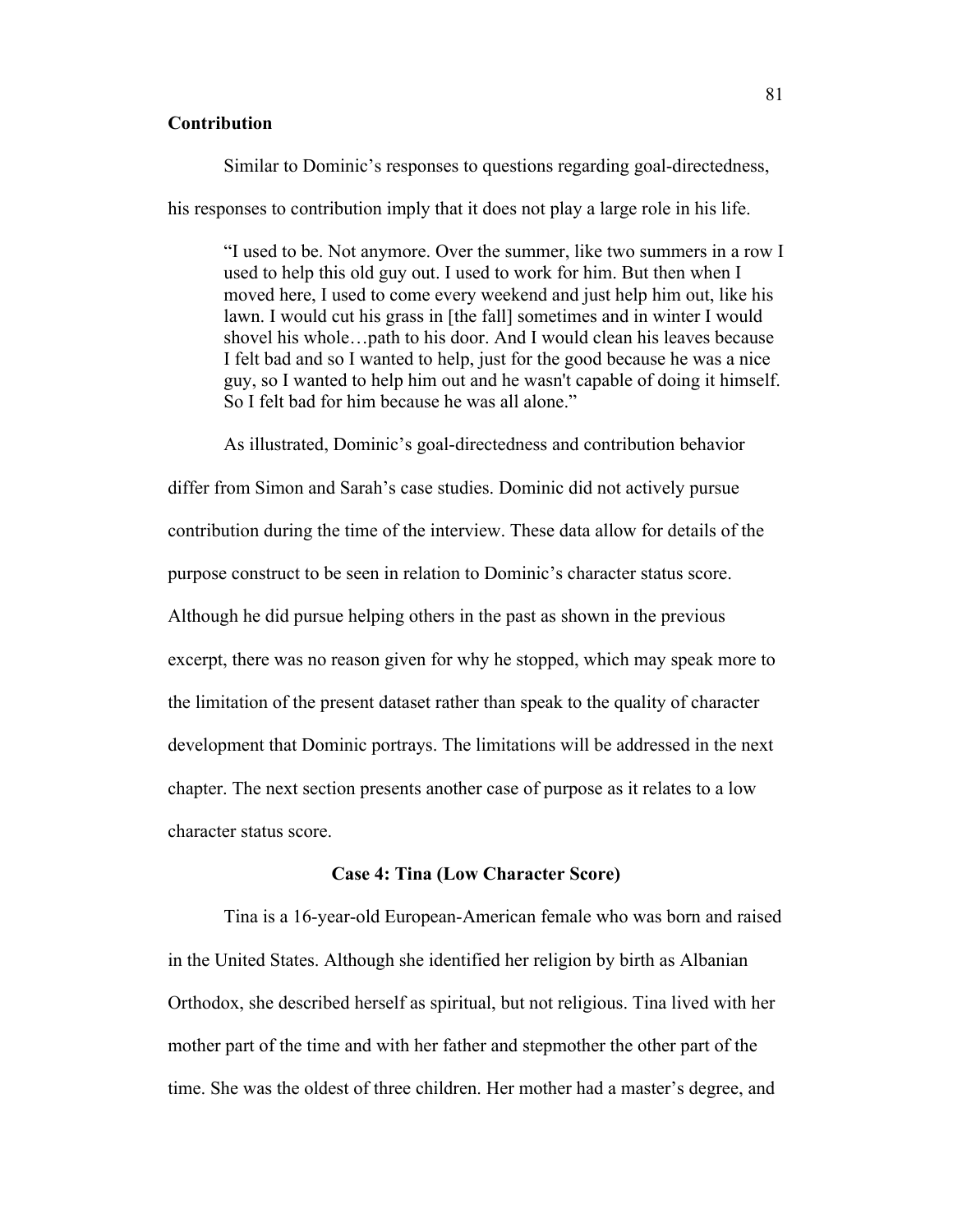her father graduated from a two-year college. Similar to Dominic's case, Tina described her goals and contribution to others with less detail than Simon and Sarah. The following section contains examples of Tina's goal-directedness.

## **Goal-directedness**

Tina described having her long-term goal in life as:

"Just to be successful. I want to work and live in the city eventually after I get out of college, then get married, start a family, but not in the city. I don't know."

Tina does describe a goal in life from the more day-to-day goals as "to be

successful." It is unclear by this short statement exactly what she means. She

mentioned wanting to graduate from college, get married, and start a family.

However, she stated at the end, "I don't know," which may mean that Tina may

not have thought about these types of goals thoroughly. The interviewer continued

this line of questioning by asking why these goals were important to Tina. Tina

responded:

"I just think it's important to make something of yourself. Mostly everyone on my dad's side of my family including my parents have gotten divorced. So I kind of don't want that to happen. Starting a family, that's kind of why that's important to me. Work is important to me too because I want to be successful and stuff like that."

Furthermore, when Tina was asked what specifically she was doing to attain her goals, she responded, "Just trying to do well in school and get into a good college right now." In contrast to the qualitatively rich data of goaldirectedness that were exhibited in the case studies of Simon and Sarah, Tina did not seem to have goals that were as well formulated or transcending the "here and now" of everyday life. Given the brevity of the answers, it is difficult to find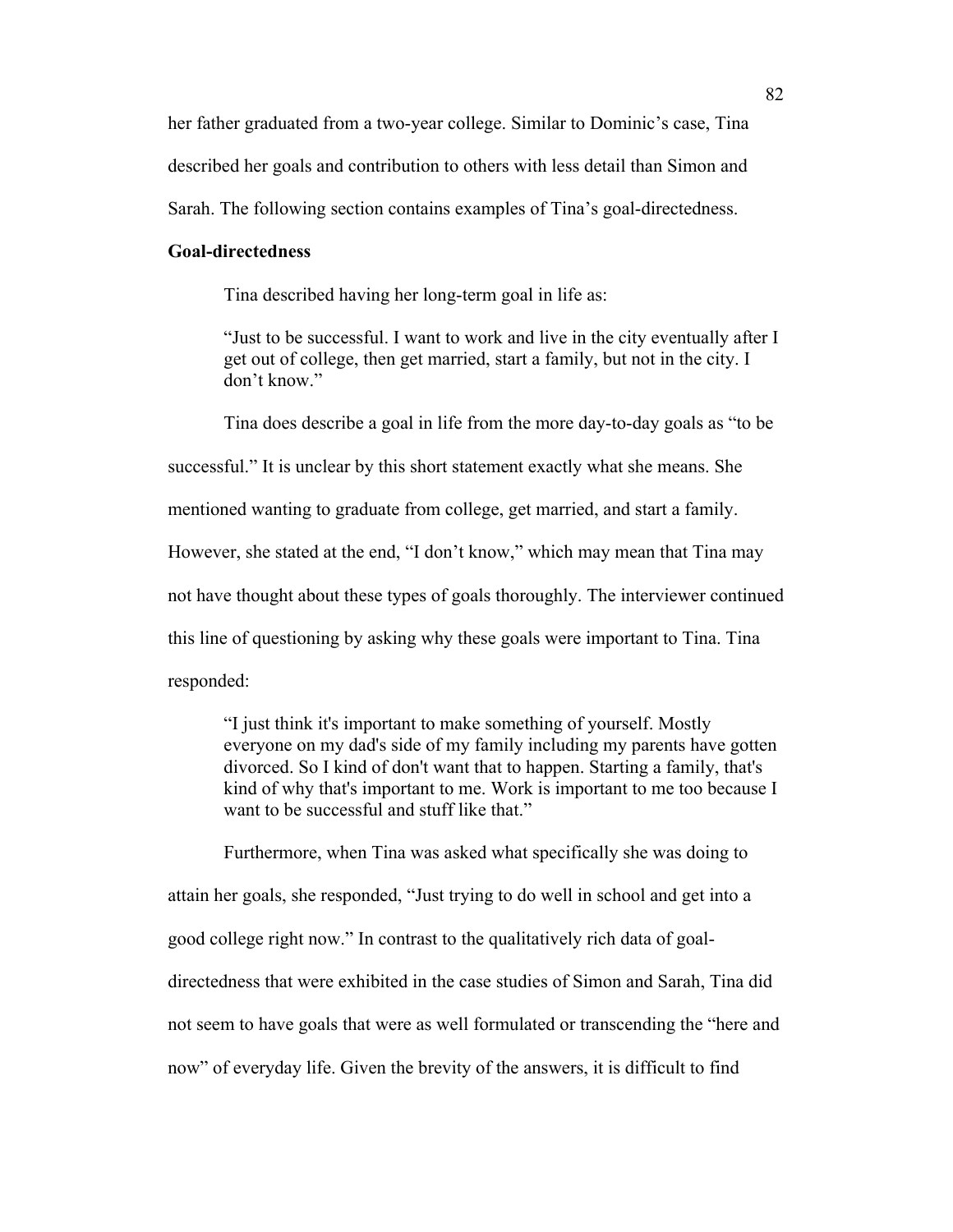indications of clear goal-directedness backed by a sense of purpose that leads Tina's life on a particular trajectory. However, this current status does not deny that such specificity could not happen later. Again, this case is not one of "developmental stagnation" since this observation of Tina's life is from one point in time.

One similarity that can be seen between Sarah and Tina is that both females set their goals from their own experiences with their respective families. Sarah chose to pursue happiness because her mother could not find that herself. Therefore, Sarah chose a path to attain something that her mother lacked. In a similar manner, Tina chose a life goal based on her family's history of divorce. Based on her own experiences of divorce involving her parents and other relatives, she wanted to pursue a goal that set her apart from the rest of her family. However, these similarities end here. Sarah used her goal-orientation to contribute to something greater than the self, while Tina was more limited with her contributions. Next, I will explore Tina's contribution beyond the self.

# **Contribution**

Tina's instances of contribution are more limited than Simon and Sarah's as well. When asked about her community service involvement, Tina responds:

"I do community service occasionally. I'm doing Relay for Life this year. I'm team captain for that. I did some last year and volunteered with some other stuff….Last year, I volunteered at my dance studio and did office work and stuff like that."

Although Tina mentioned that she did Relay for Life because she had a relative pass away because of lung cancer, her other choices of volunteering do not have the same sense of meaning to her. When the interviewer asked why she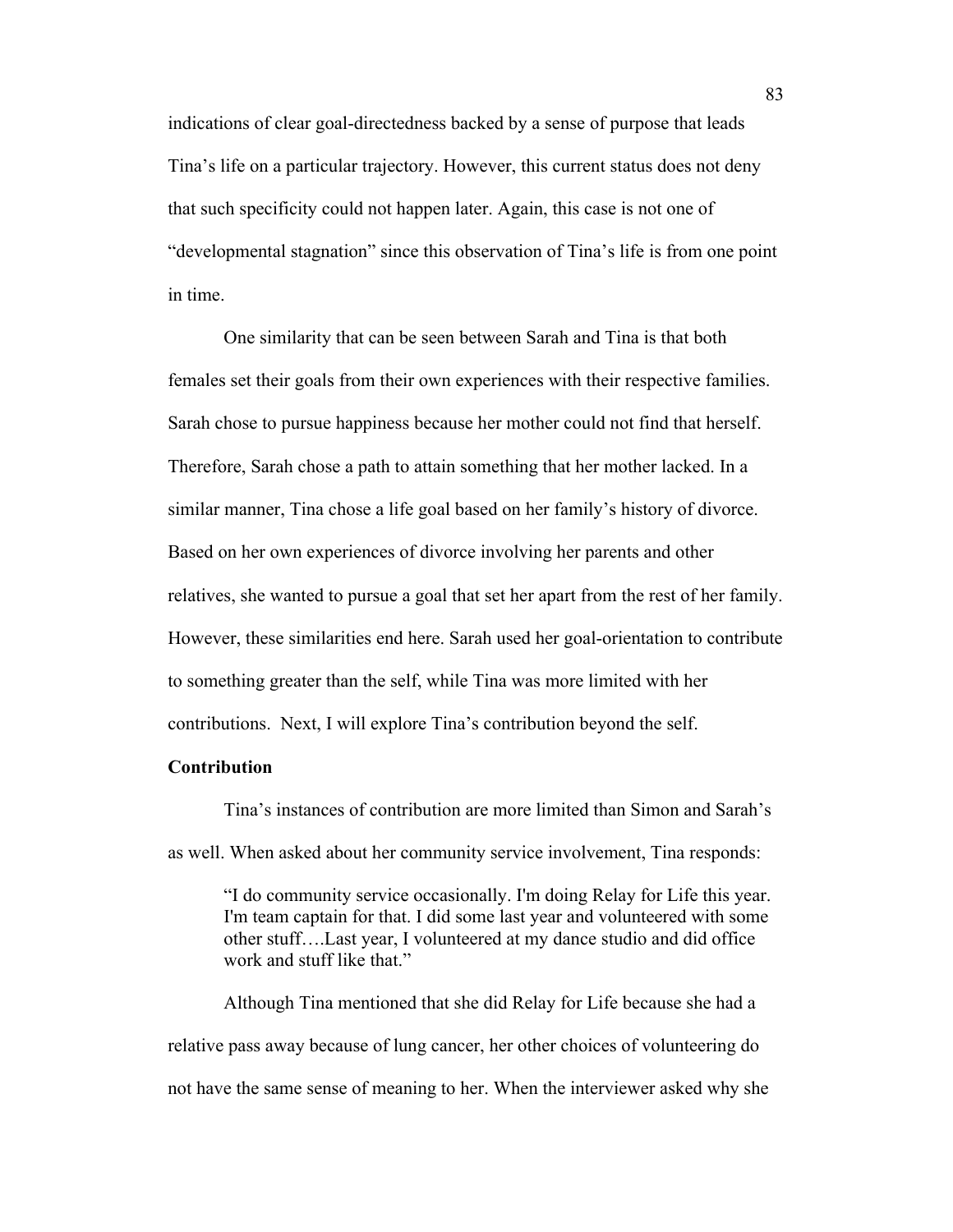got involved in the other volunteer opportunities, Tina stated, "The other stuff was kind of like I needed community service hours." Although Tina engaged in contribution behavior, the "stable and generalized intention to accomplish something that is at once meaningful to the self and of consequence to the world beyond the self" is lacking. In sum, this case lacks a meaningful sense of goaldirectedness and contribution.

#### **Conclusions About Qualitative Analyses**

Four cases representing the two ends of the character status continuum were selected for qualitative analysis. Simon and Sarah were chosen to represent cases that fell on the high end of the character status scale. Dominic and Tina were chosen to represent the cases that fell on the low end of the character status scale. These case studies were analyzed in order to illustrate ways in which goaldirectedness and contribution are manifested within individuals as these variables relate to their character status score. These cases provided more descriptive information than could be represented by quantitative scores alone.

Goal-directedness and contribution were evident in the interviews of Simon and Sarah. When they discussed goals, both participants were able to identify their long-term goals and a path to that specific endpoint. Damon et al.'s (2003) definition of purpose—"a stable and generalized intention to accomplish something that is at once meaningful to the self and of consequence to the world beyond the self" was clearly seen in both cases. Moreover, evidence of the quantitative measure of character status was seen in both Simon and Sarah's cases. Simon's responses showed signs of humanity and justice, and Sarah's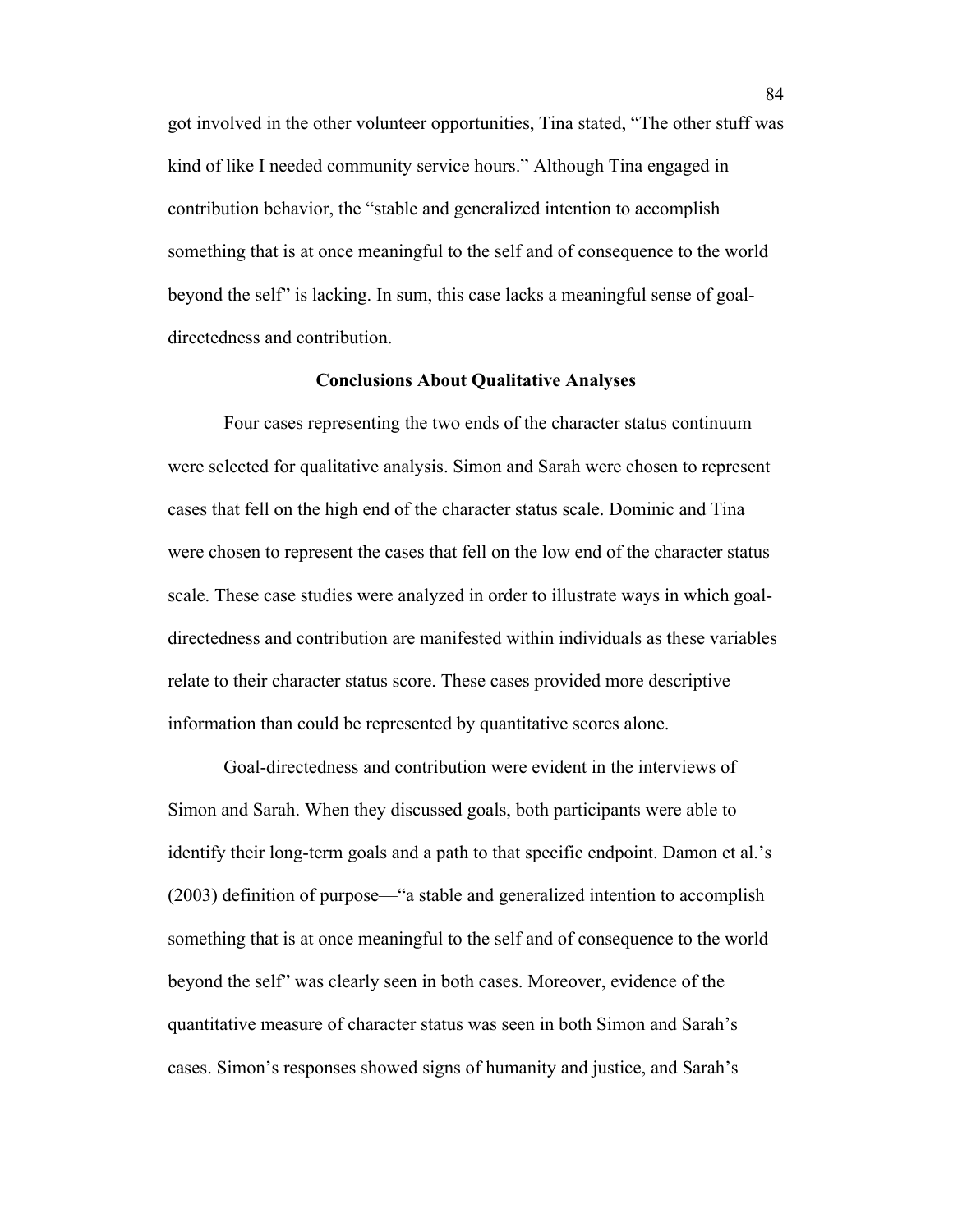responses showed signs of kindness when they explained their reasons as to why they chose to pursue their respective goals.

Unlike Simon and Sarah, Dominic and Tina did not have as much descriptive data regarding their goal-directedness and contribution. Dominic and Tina identified goals within their lives that were more day-to-day than the more long-term transcendent goals that Simon and Sarah identified. Dominic chose to be on task in school in order to attain a successful career in his future. Tina chose a goal to be successful in terms of family life and professional success in the future. Moreover, these goals that translated to positive consequences to the world around them were lacking, an absence that was also evident in their lack of contribution behavior. Dominic did not participate in any contribution behavior. Tina participated in contribution behavior; however, her volunteer activities were motivated by external forces (i.e., mandatory community service).

#### **Summary of the Quantitative and Qualitative Findings**

The above-noted quantitative and qualitative analyses were used to explore the links among social support, purpose, and character status. The quantitative data analyses using hierarchical regression analyses revealed the positive association between religious support and character status as well as presence of meaning in life (as one component of purpose) and character status. In addition, qualitative analyses were carried out to explore the link between two remaining components of purpose and character status. Four cases provided illustrations about the manifestations of purpose (in the form of goal-directedness and contribution) in high- and low- character status scoring individuals.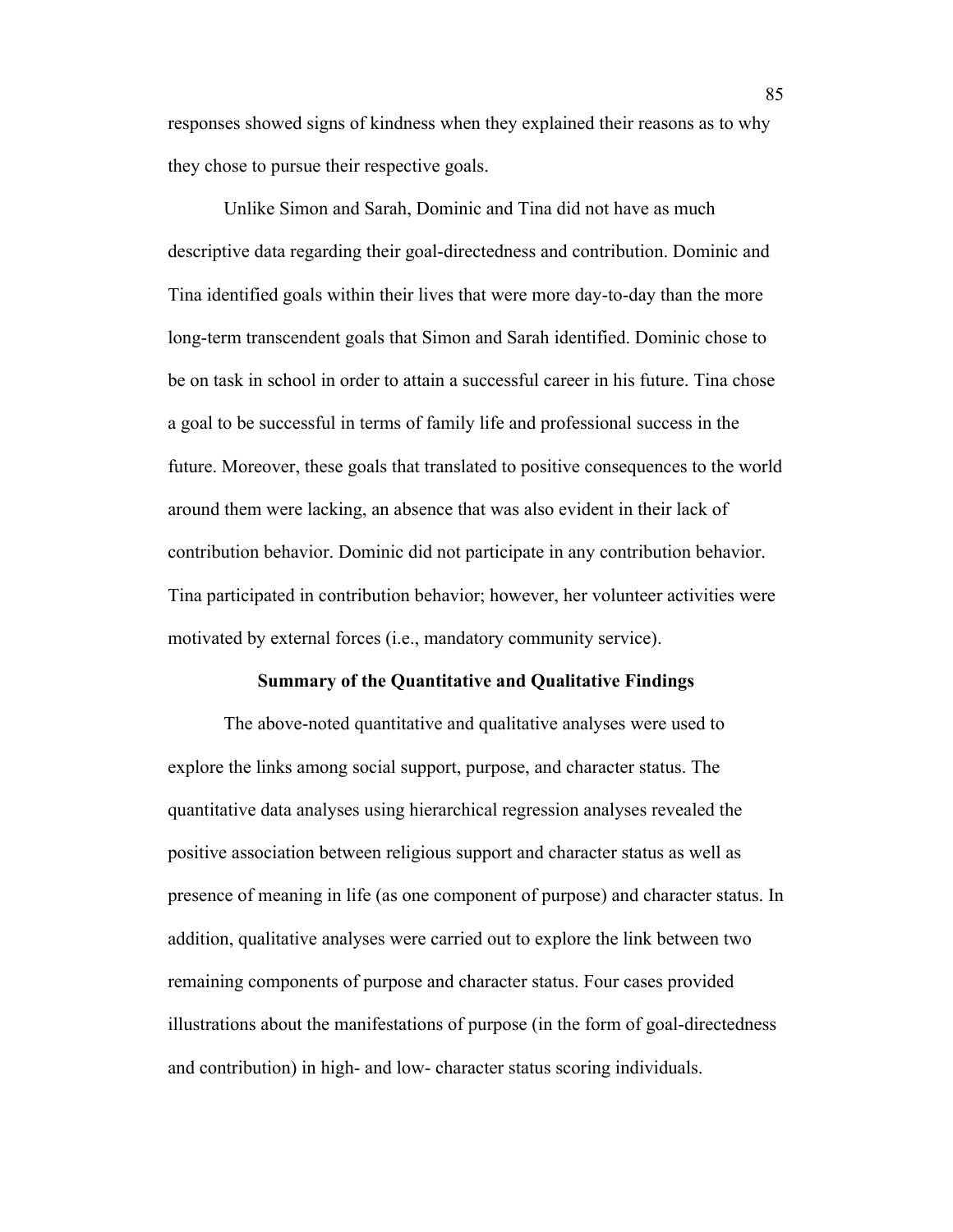Interpretation of the findings of this chapter, methodological limitations, and suggestions for future directions will be presented in Chapter 5.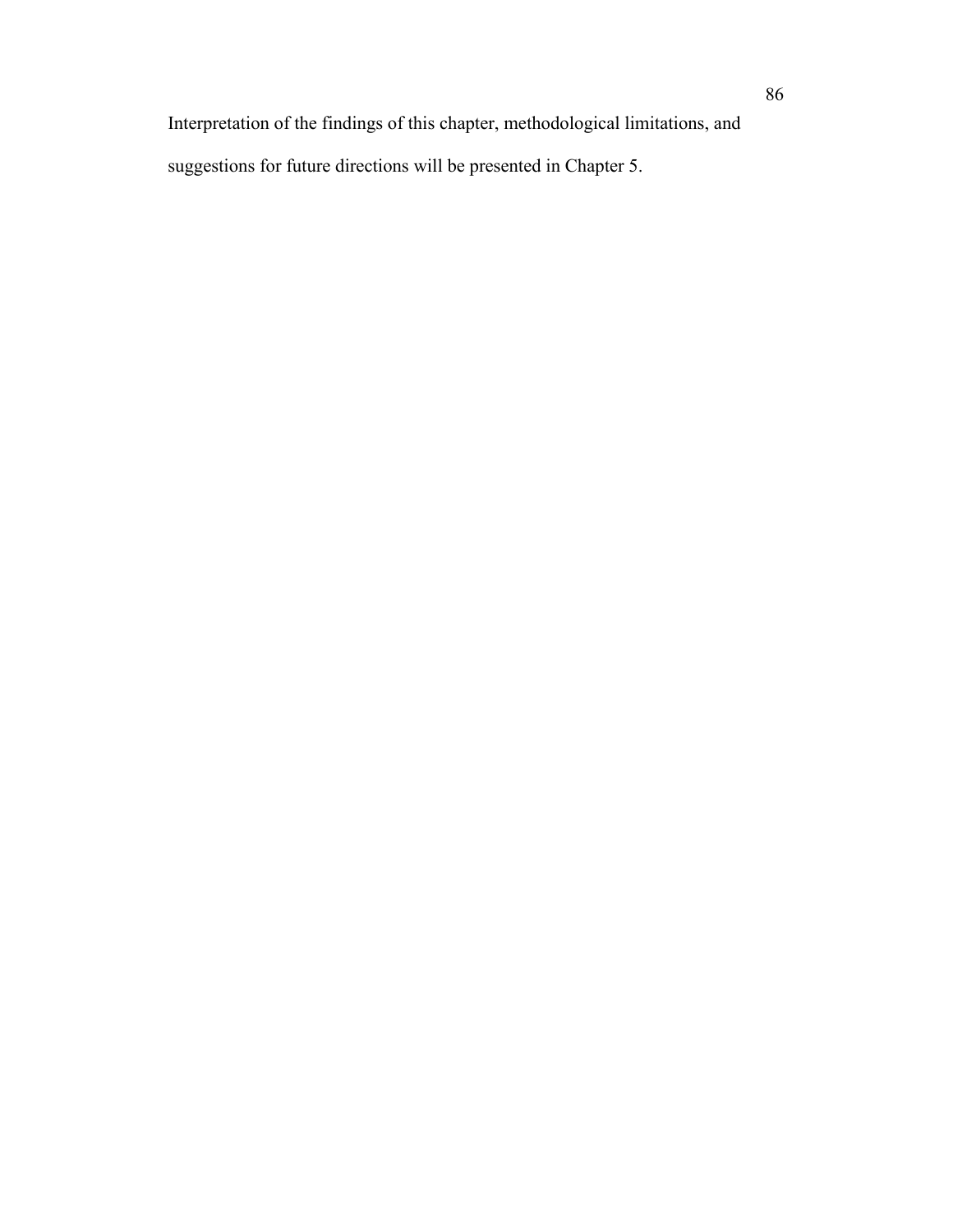#### **CHAPTER 5**

### **Discussion**

The purpose of this research was to explore the relationship among character status, social support, and purpose, when controlling for demographic characteristics that have been shown to be predictive of character development in prior research. Specifically, this study sought to understand the role of family support, peer support, religious support, and purpose in the promotion of character status among adolescents.

In order to explore the above-noted relationships, this study set out to:

- 1. Create a presence of meaning in life scale similar to that of Steger et al. (2006) to measure one component of purpose. Since the original scale for presence of meaning in life was not incorporated into the pilot study used for this research, an expert rater validation process and a principal component analysis (PCA) were undertaken to construct this measure.
- 2. Explore the relationship among social support, purpose, and character status within the quantitative sample. In order to explore these links, hierarchical regression analyses were conducted to understand the relations among social support and the presence of meaning in life (one component of purpose) in the promotion of character status.
- 3. Demonstrate ways in which the two remaining components of purpose, goal-directedness and contribution, may be manifested within individuals who are at the extremes of character status. Four qualitative case studies were analyzed to illustrate how themes of goal-directedness and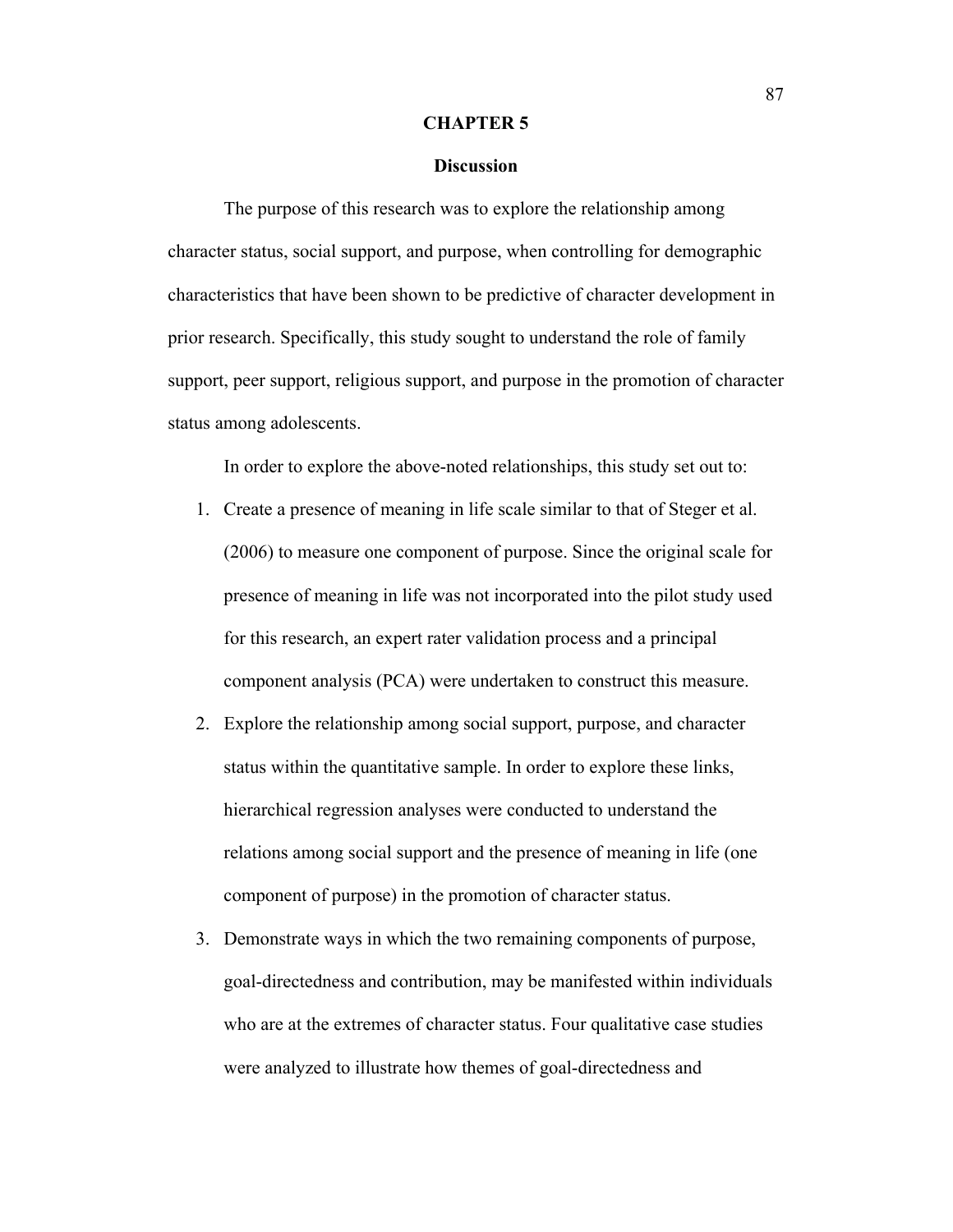contribution emerged in interview data from adolescents with either high or low character scores.

### **Creation of the Presence of Meaning in Life Scale**

To explore the relations among social support, purpose, and character status, the first goal of the present research was to assess whether there was evidence within the present data set for a latent construct of presence of meaning in life among the participants. The results of the expert rater validation process and Principal Component Analysis (PCA) confirmed that the construct was present.

While the expert rater validation process and PCA were undertaken to ensure the relevance of items to the construct of interest, it did not ensure that the selected items represented a comprehensive measure. The items identified by the raters may only capture certain dimensions of presence of meaning in life. For example, one of the items included in the scale construction originated from Piedmont's Transcendence Scale (1999). Although worded similarly to the scale constructed by Steger et al. (2006), interpretations of the wording may change the meaning of the item for youth. For example, Steger et al.'s (2006) item states, "I understand my life's meaning," while Piedmont's (1999) item states, "I believe there is a larger meaning to life." Upon first glance, these two items may seem to heavily overlap in meaning. However, the Steger et al. (2006) item specifies *my*  life's meaning; whereas, Piedmont's (1999) item asks more generally of participants to identify whether they believe life, on a whole, has meaning.

Therefore, future research should include additional steps for confirming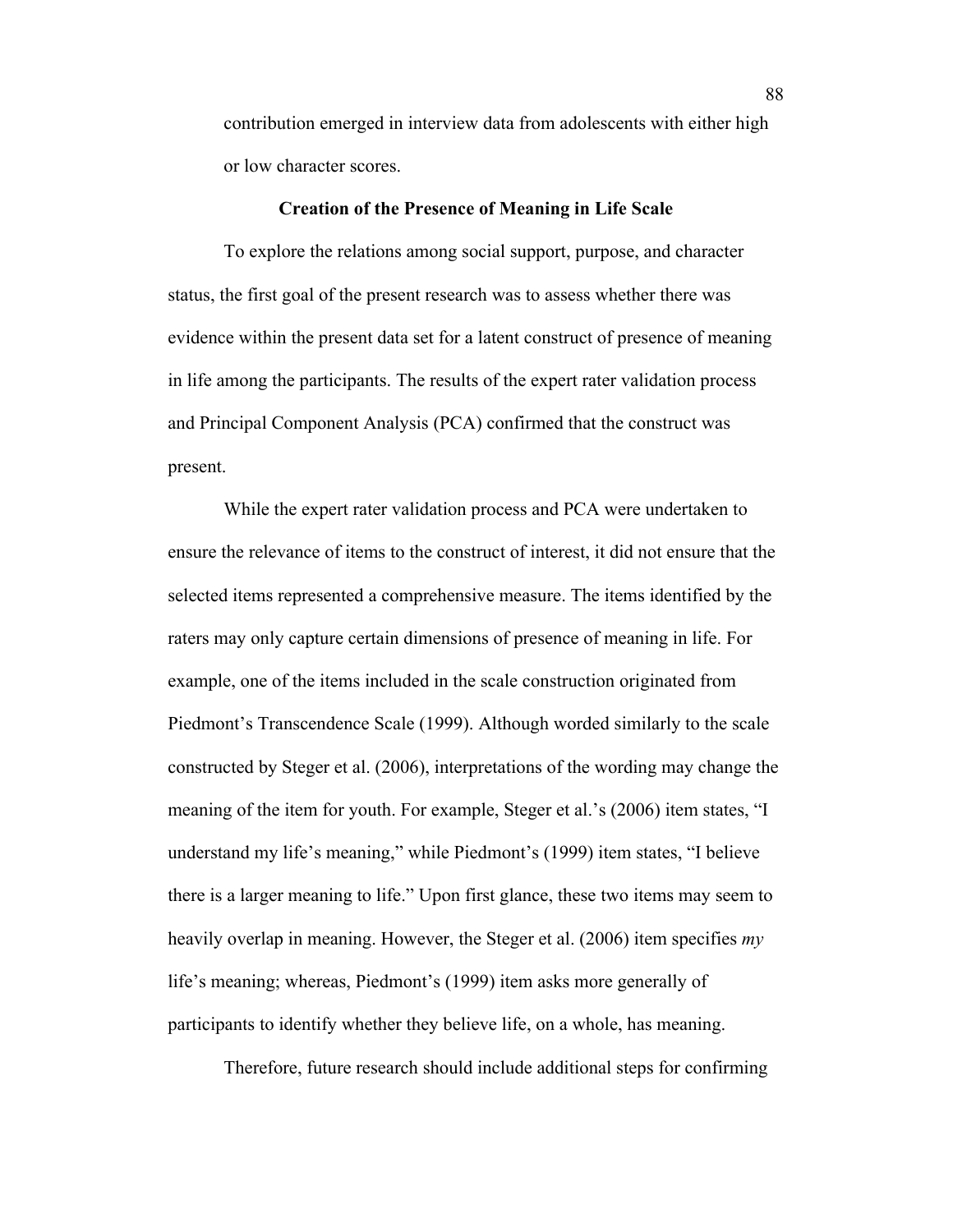that the items used from an existing pool capture the various dimensions of the construct of interest. Moreover, triangulation of the rater validation process with multiple indices of the purportedly same construct may shed more light onto measurement issues. For instance, in addition to expert ratings, participant ratings could help provide insight into the interpretation of measurement items.

Despite this limitation, the results of the expert rater validation process and PCA yielded a measure of presence of meaning in life that provided convergent validity and measurement reliability. I hypothesized that this construct, as one component of purpose, would add to the prediction of character status. Multiple regression analyses indicated that, over and above demographic variables, presence of meaning in life was a significant predictor of youth character status. This finding was consistent with theoretical expectations that purpose is a necessary component of youth character development (e.g., Damon, 1997, 2008).

# **Findings of the Quantitative Relationship Among Social Support, Presence of Meaning in Life, and Character Status**

Analyses showed several significant relationships among particular demographic characteristics, social support, presence of meaning in life, and character status. Contrary to prior findings that wisdom (expert knowledge about questions associated with meaning and conduct in life) emerges during late adolescence and early adulthood (Baltes & Kunzmann, 2003), preliminary correlations found that younger adolescents had higher scores on the presence of meaning in life measure within the present data set. However, this surprising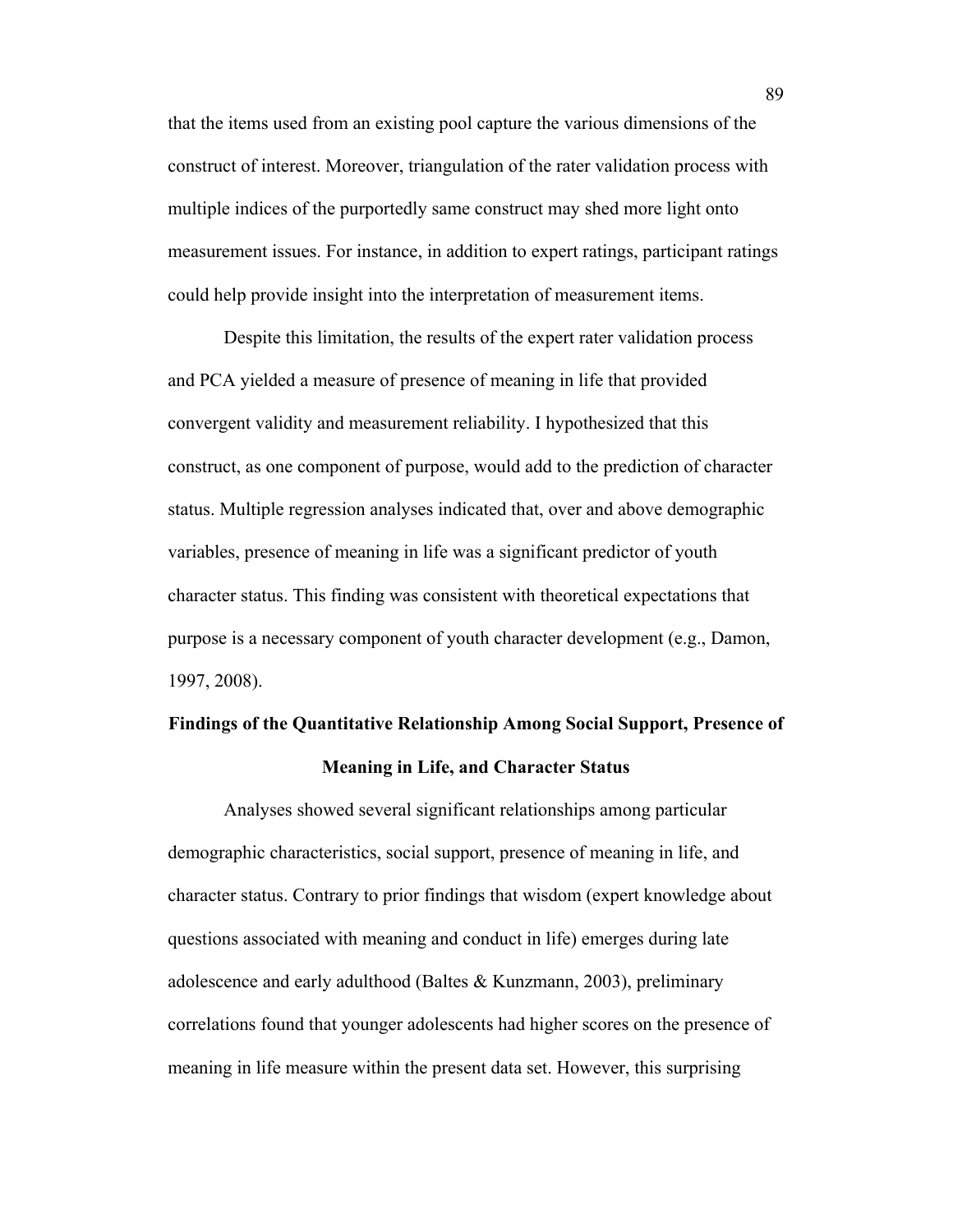finding might have arisen because the particular items that were used to construct the presence of meaning in life scale were more attuned to younger adolescents, rather than as a result of a relationship between age and meaning in life.

Furthermore, preliminary analyses indicated that mother's education was found to be a significant factor in character status. As mother's education of participants increased, character status scores also increased. Regression analyses further indicated this relationship between mother's education and character status. This relationship may exist because higher maternal education is one factor that is related to authoritative parenting practices (e.g., Fox, Platz, & Bentley, 1995), which is linked to positive character development (e.g., Lickona, 2004).

Sex was also significantly correlated with character status in preliminary analyses. The regression analyses indicated a consistent finding with the correlational matrix as well as with previous research (e.g., Gilligan, 1982; Weisz & Black, 2002) that females were associated with higher scores on character status than males.

Contrary to prior reports of the importance of family support in the promotion of character development (e.g., Lickona, 2004), there was no association between family support and character status in the present analyses. In addition, contrary to previous research (e.g., Walker, Hennig, and Krettenauer, 2000), peer support was not found to be a significant predictor of character status within the analyses. However, these insignificant findings might have more to do with measurement limitations, which will be addressed later in this chapter.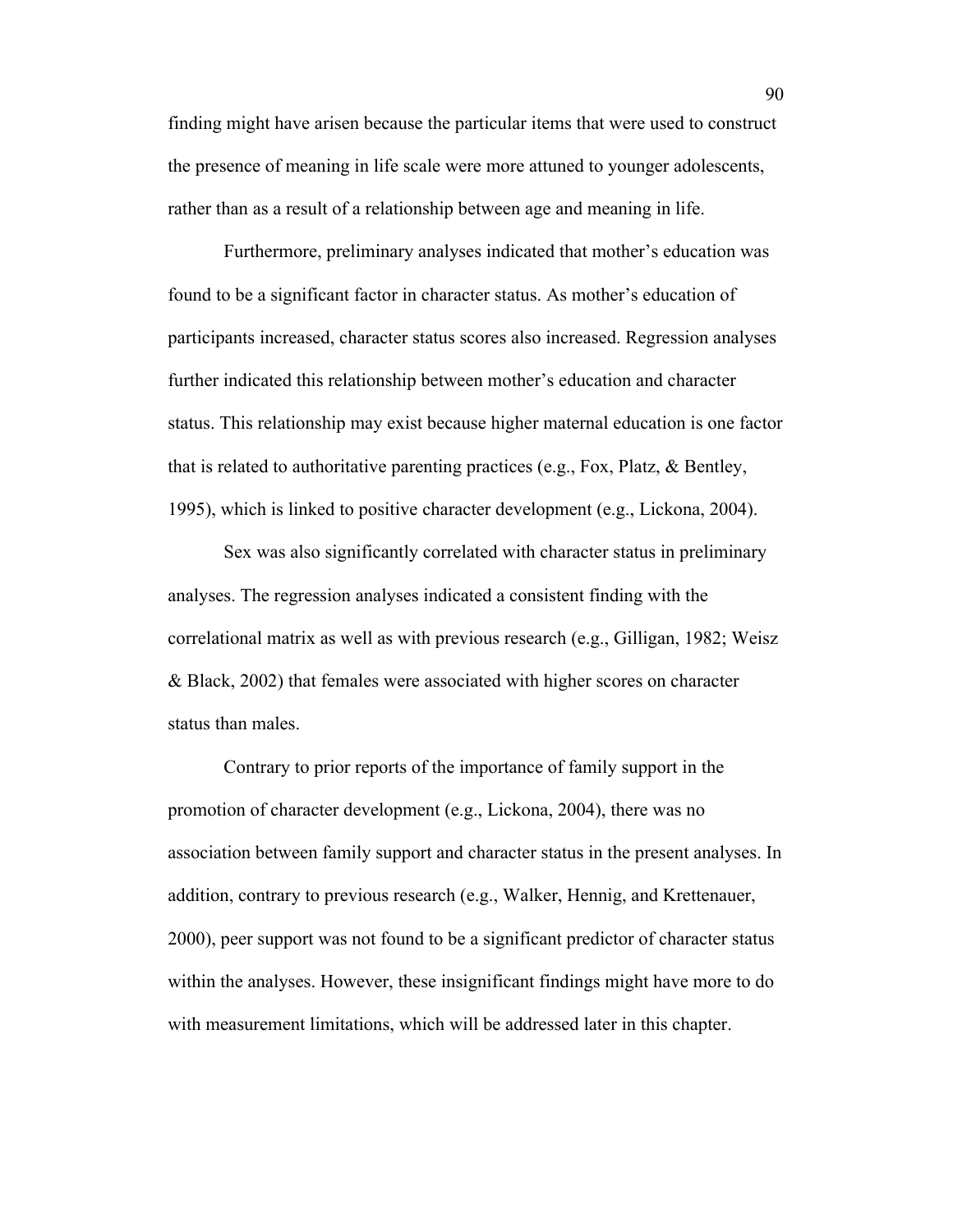Positive role models within the faith-based community have been previously linked with positive development (e.g., King & Furrow, 2004). In line with these findings, religious support was found to be significantly associated with character status. That is, increased positive relationships with members of the participants' faith communities were associated with increased scores on character status. Therefore, this finding confirmed the importance of religious community-based relationships on the character status of youth.

Moreover, this finding has implications for the promotion of character. Youth leaders within faith institutions can serve as character education teachers in addition to their roles as religious teachers. For instance, by using theological reflection, religious leaders might be able to use a common method in pastoral education to bridge character education and religious education in youth groups. Theological reflection is a self-conscious, intentional act to understand the spiritual on a theoretical and practical level, which connects book knowledge (i.e., spiritual texts) and experiential knowledge (Killen & de Beer, 1994; Warren, Murray, & Best, 2002).

For example, when a youth group contributes to the community with a service project, there should be active reflection to integrate these actions in relation to the religious tradition. The reflections should be used as a way to understand why the action is relevant to scripture. In addition, what are the emotions that the youth experienced while taking part in the service project? Furthermore, how does the adolescent's understanding of his/her actions in relation to his/her religious teachings and emotions impact the individual's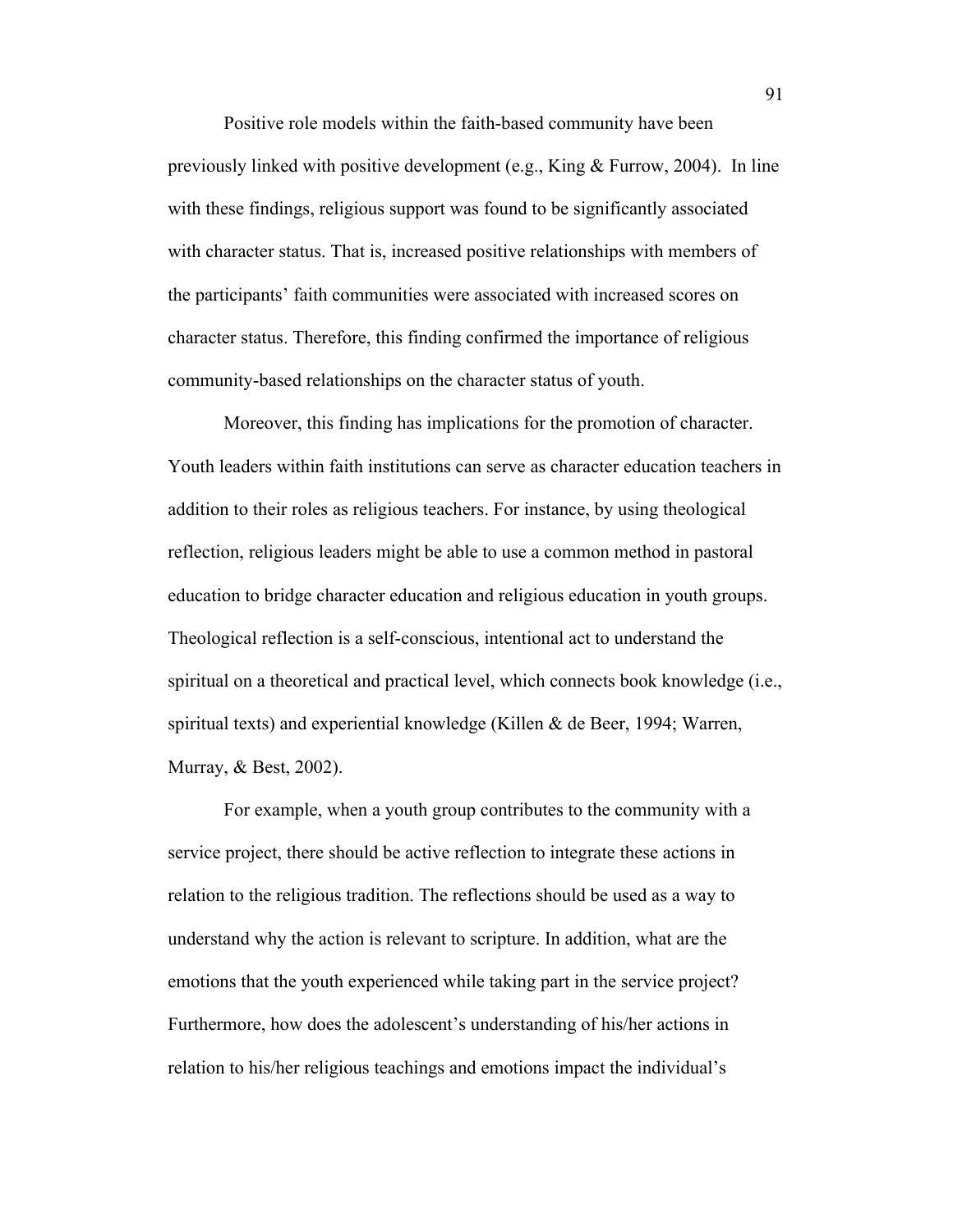relationship to God, others, and the world at large? These questions may be answered as reflective exercises, such as journaling and group discussions among other youth and the youth group leader. These reflections can help confirm, challenge, clarify, and expand the adolescent's experiences within the religious tradition (Killen & de Beer, 1994), and may provide growth in character (through the incorporation of cognition, affect, and behavior) as well as spirituality.

However, the specific path through which character is promoted in youth group settings must still be explored. This point speaks to the importance of longitudinal research. Longitudinal analyses can elucidate the directionality of this relationship, and indicate whether those youth with higher character status scores are more likely to go to religious institutions and build relationships with religious community members, or whether the relationships built within these communities promote character development.

Interestingly, the significant relationship that participants who were Christian, other religious affiliations, or had multiple religious affiliations with higher character status scores disappeared with the presence of the religious support variable. This finding may indicate that it might not be the religious affiliation that predicted character status scores, but rather, the social support found within those religious institutions that are clearer indications of character status scores.

In line with assertions of the importance of purpose on character development by Damon (1997, 2008), the presence of meaning in life was significantly associated with character status in the correlational matrix and the

92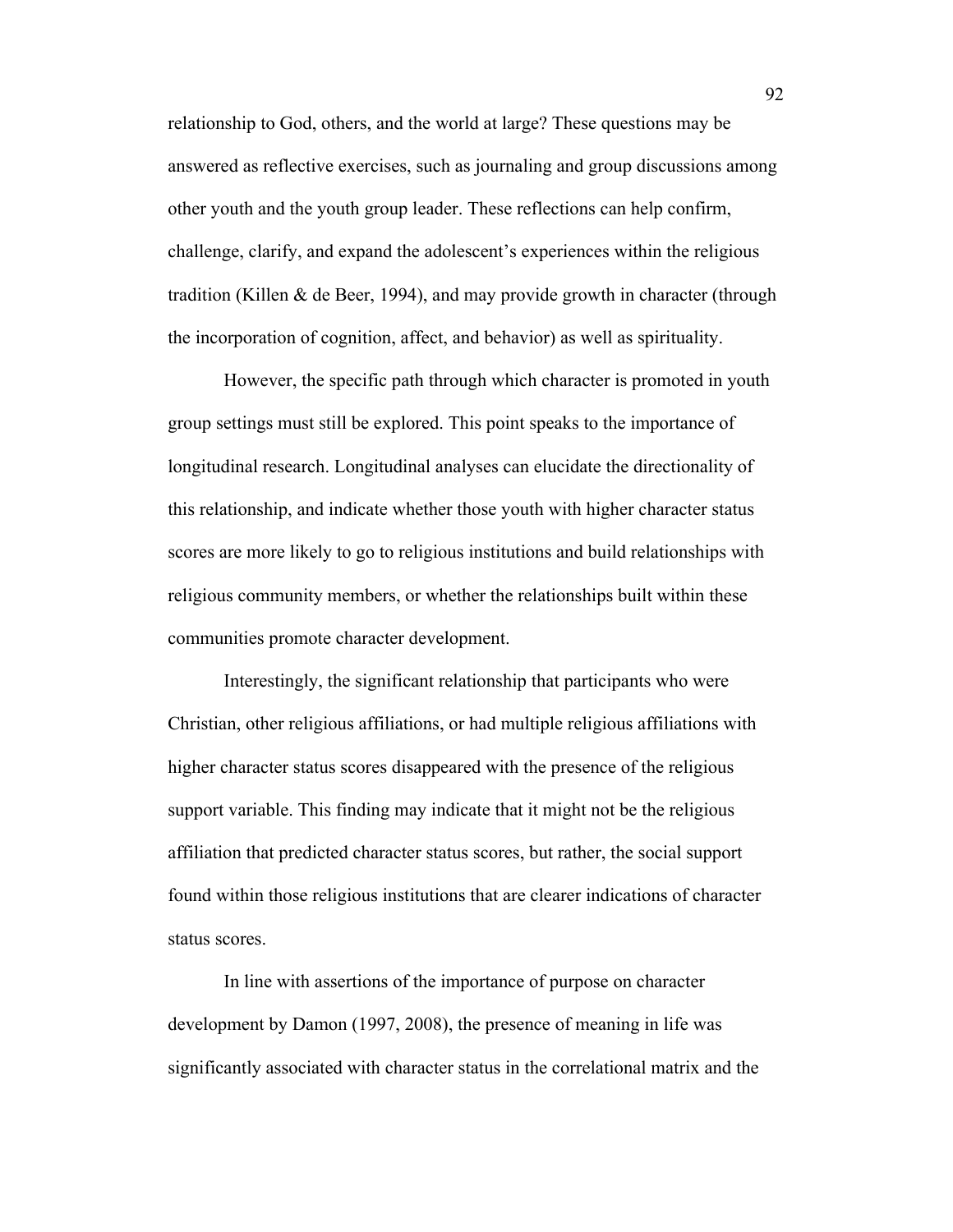regression analyses. As such, higher scores of presence of meaning in life were significantly associated with higher scores of character status.

As noted in Chapter 1, adolescents need to understand moral behavior on a cognitive, affective, and behavioral level for the promotion of character (Lickona & Davidson, 2005). Specifically, when adolescents are able to find personal meaning behind moral actions, character development is more likely to occur (e.g., Damon, 2008). The current finding that there is a positive association between presence of meaning in life and character status has implications for future character education efforts such as the need for practitioners to incorporate a personal meaning component into curricula that promote character.

Although these analyses provided evidence of the relationship among social support, presence of meaning in life, and character status, a majority of the variance of character status was not accounted for by these variables. Consequently, future research should consider other aspects of adolescent contexts that account for the variance in character development. For example, future research might include the relationship between social support given by the school community and adolescent character development.

Since the primary purpose of the present data set used in this research was not to explore the links among social support, purpose, and character development, extensive, comprehensive measures did not exist for these specific constructs. The use of an existing data set makes it difficult to explore new theoretical objectives from pre-existing measures. For example, the three components of purpose, as defined by Damon et al. (2003), were not included in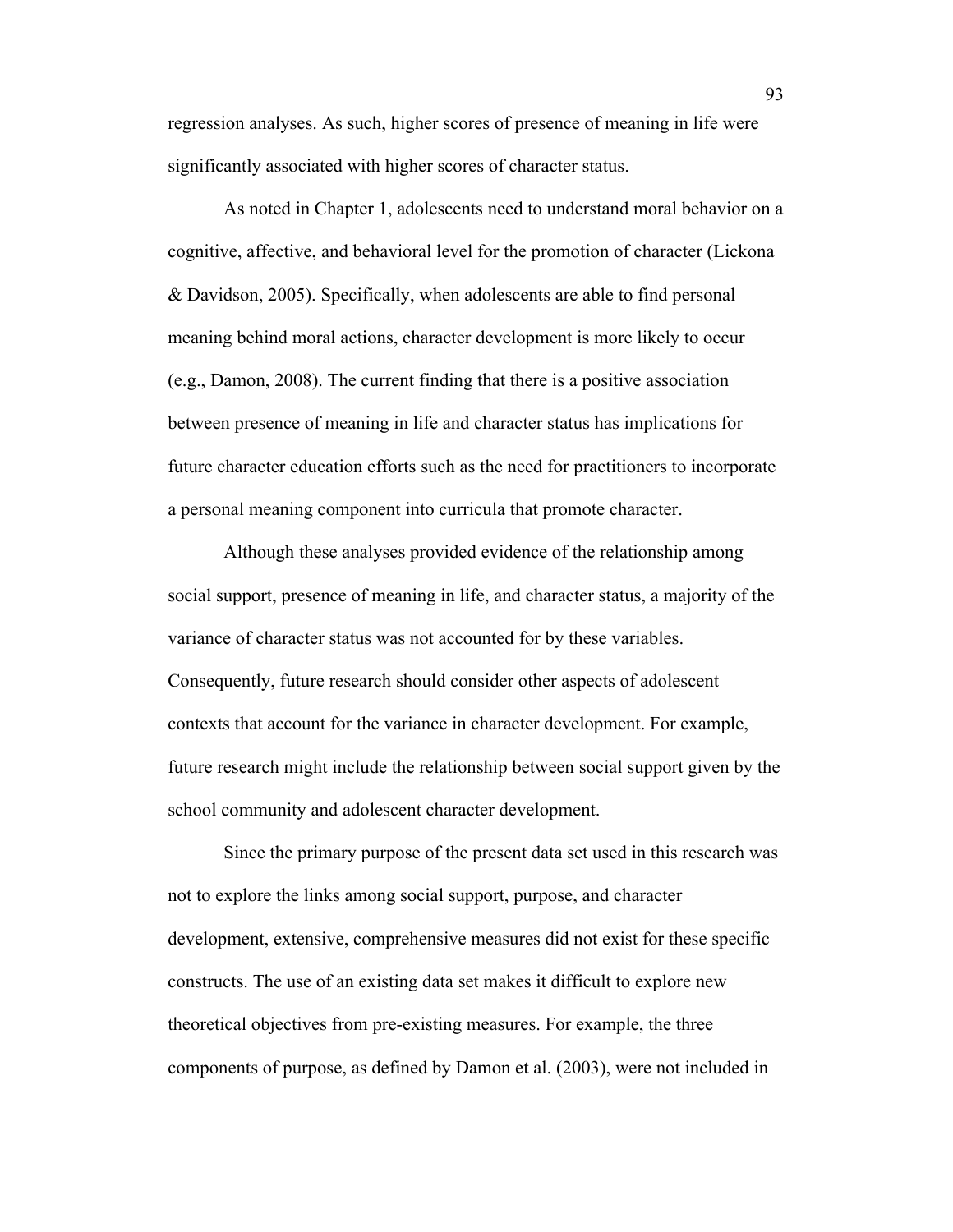the initial survey measures. Therefore, the author had to rely on constructing the presence of meaning in life scale within the quantitative data, while relying on qualitative excerpts within interview data from the data set to illustrate goaldirectedness and contribution. Future research should include a composite measure of purpose that includes the three components in order to better understand its role in the promotion of character development.

In light of previous research that shows the importance of goaldirectedness and contribution on character development (e.g., Damon, 2008), the next section of this chapter discusses preliminary qualitative findings of ways in which the two other components of purpose were manifested in high- and lowscoring character status adolescents.

# **Illustrations of Goal-Directedness and Contribution Among Highand Low-Scoring Character Status Scale Adolescents**

Qualitative case studies were able to illustrate the variations in the manifestations of goal-directedness and contribution among participants that were high and low on the character status continuum. Goal-directedness and contribution were evident in both the interviews of Simon and Sarah. When they discussed goals, both participants were able to identify long-term goals and a path to that specific endpoint. Damon et al.'s (2003) definition of purpose—"a stable and generalized intention to accomplish something that is at once meaningful to the self and of consequence to the world beyond the self" was clearly seen in both cases. Dominic and Tina, on the other hand, exhibited fewer instances of goaldirectedness and contribution to others in their respective interviews. These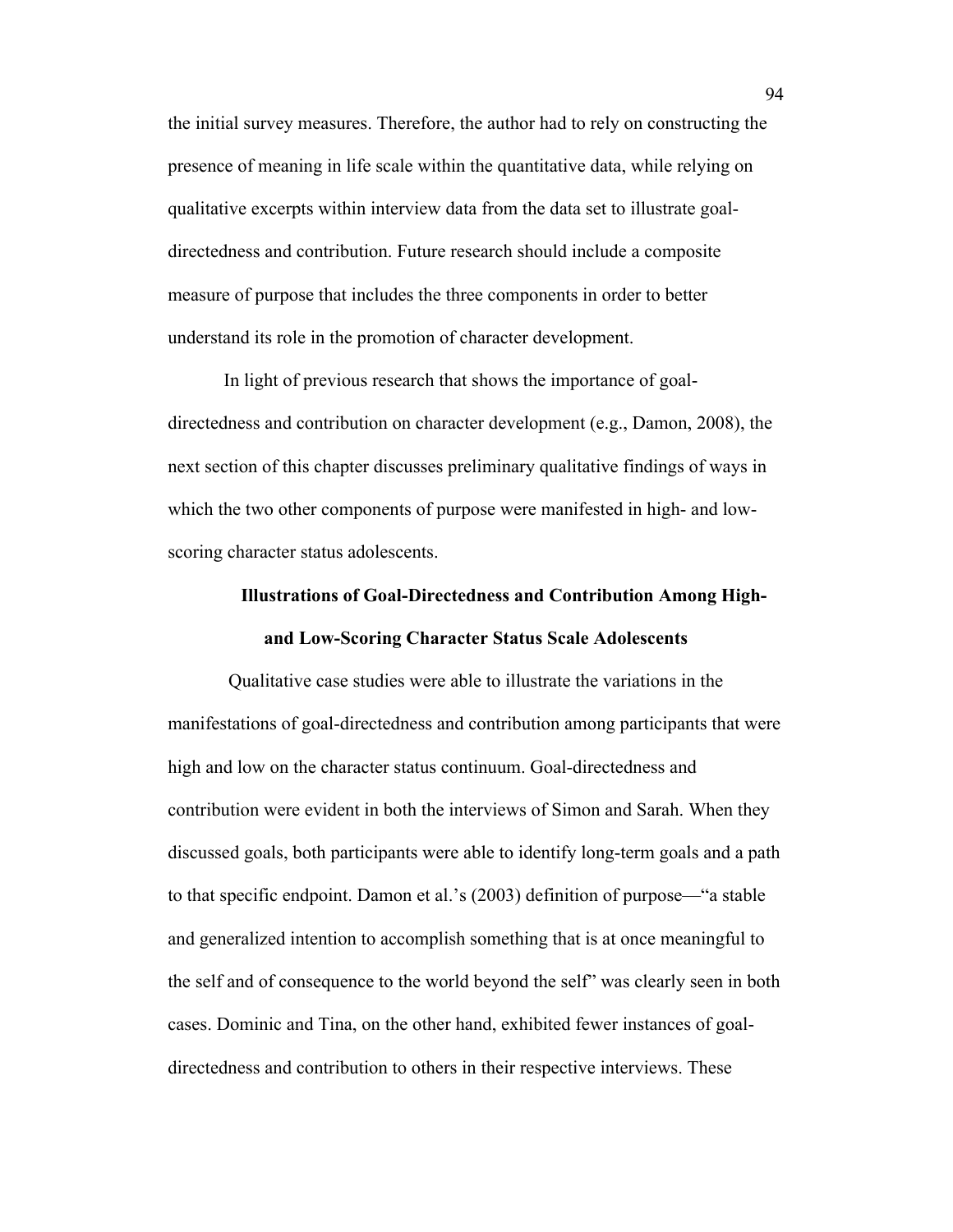participants, who fell on the lower end of the character status continuum, were unable to identify transcendent goals beyond the here and now, which was also evident by their lack of contribution.

The connections between components of purpose and character in the interview data suggest the importance of examining purpose and character further. These cases showed themes of goal-directedness and contribution as it related to character status, such that those that had higher character status scores exhibited greater levels of goal-directedness and contribution. When discussing reasons for goal-directedness, Simon and Sarah both spontaneously mentioned aspects of character within their respective rationales, without any prompting from the interviewer. The spontaneity of the character strength responses might indicate that there is indeed a relationship between purpose and character that should be explored further.

However, it is still unclear as to what exactly caused this difference in contribution and goal-direction between the two groups of character status individuals, given the limitations of the present research. Although there are indications of a relationship between purpose and character, there could be additional demographic variables at play that lead to variations in contribution and goal-directed behavior. For example, Dominic's caregivers had less formal education than Simon's and Sarah's parents. Lower educational achievement might indicate less income, which may then have lead to fewer opportunities for Dominic to explore these types of purposeful behavior. Future research should include such demographic variables as moderators of purpose within the home,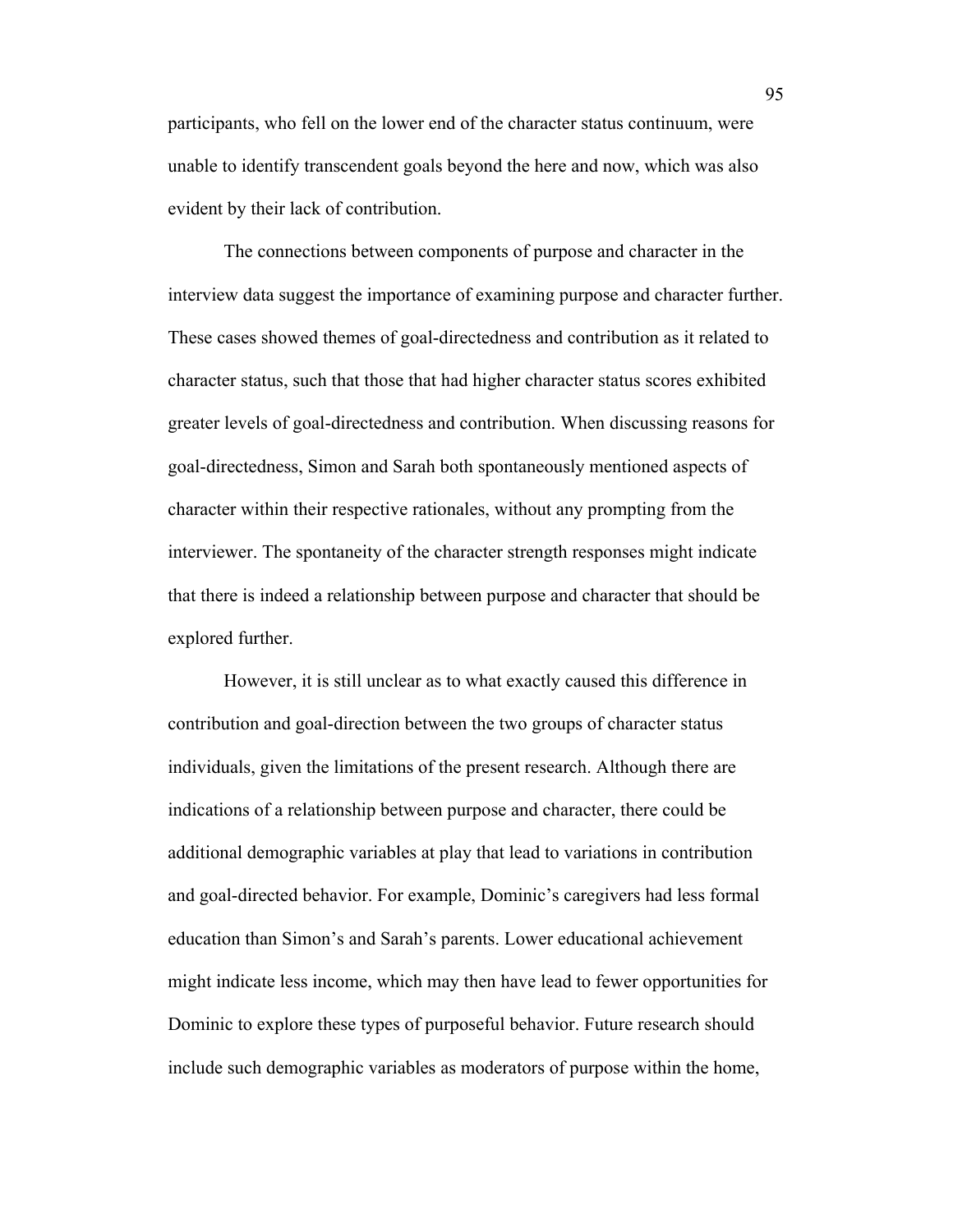school, and community. Exploration of the role of such moderators may enhance understanding of how available opportunities impact the level of exploration of the components of purpose.

Furthermore, future research should focus on interviews that clearly outline the relationship among social support, purpose, and character development. For example, Sarah and Tina both mentioned people within their lives as instigating forces behind their choice of goals. Sarah chose a goal of being happy as a result of her mother's unhappiness, while Tina chose to be successful in her family life as a result of witnessing divorces among her parents and other relatives. Although they fell on either end of the character status continuum, a common thread seemed to be people within their respective lives that impacted their personal goal-directed decisions. Future longitudinal research that explicitly asked participants about the impact of people on purposeful behavior in addition to their character development can help clarify the path through which character development occurs.

These four qualitative case studies illustrate ways in which components of purpose manifest in adolescents who fall on either end of the character status continuum. However, we cannot generalize these findings to larger settings given that only four cases were examined. Although there is evidence that speaks to the link between purpose and character development, examination of more cases is needed in order to make definitive conclusions. Moreover, only longitudinal data can speak to the directionality of such a link. Is it the case that those with greater character development are better able to pick long-term goals that are of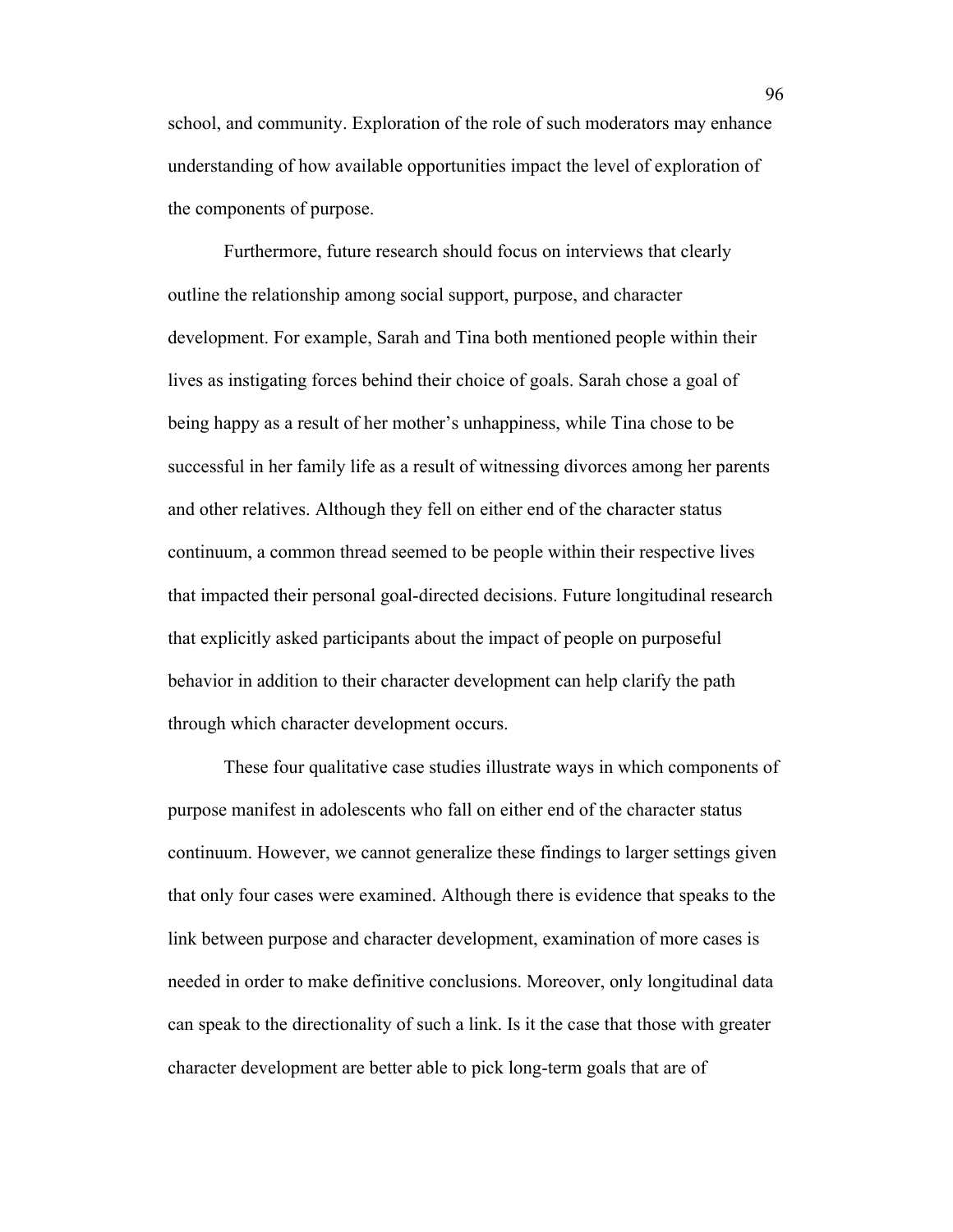consequence to the world around them? Or, do the actions relevant to picking long-term goals that impact the world lead to character development?

As noted in the previous chapter, the qualitative findings cannot to be used as evidence to conclude that "developmental stagnation" exists in the lives of Dominic and Tina. These case studies reflect actions and experiences from one point in time in the lives of these adolescents. The present findings do not say that goal-directedness, contribution, and character may not arise in later years. Dominic did note that he had helped a neighbor in previous years but, due to the limitations of the interview, there is no way to ascertain the intention in this prior behavior, why he stopped, or if he would help others in the future. Therefore, it is only with longitudinal data and more nuanced interview protocols that character development can be studied optimally.

Given that the primary purpose of these interviews was not to illustrate relationships between purpose and character, more research is needed that explicitly asks youth about character and how components of purpose are interrelated. Furthermore, case study analyses were conducted by the author and were not cross-validated by independent raters. Independent raters, who are not privy to the investigator's hypotheses, should conduct future research using case study analyses. This point leads to a fuller specification of the limitations of this research and how future research can address these limitations.

## **Limitations and Future Directions**

This research only begins to elucidate the importance of studying the role of social support and purpose in the promotion of character development. Given

97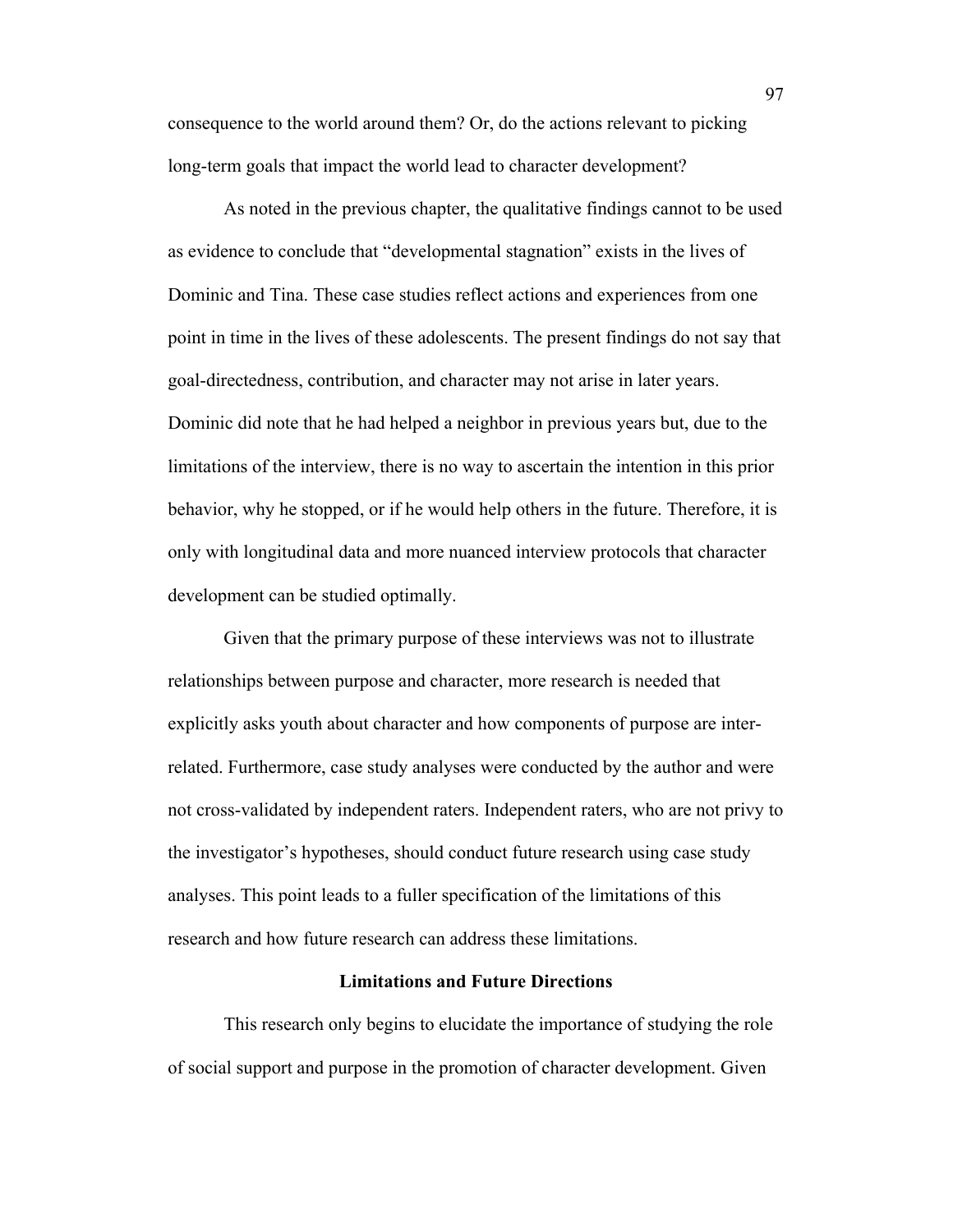the existence of several methodological issues in this study, although this research showed associations between religious support and character status as well as the presence of meaning in life and character status, the direction of the relationship and the path through which character develops cannot be established. These data were cross-sectional in nature, and used a convenience sample from the greater Boston area. In order to speak to the directionality of the relationships among the constructs, and to elaborate on the development of character in adolescents, future research should seek a longitudinal sample coming from a larger, more representative, and more diverse pool of participants.

With such longitudinal data, a change-oriented and potentially more dynamic approach to data analysis may be taken. Cross-sectional data allow only linear analysis of within-time patterns of covariation. If longitudinal data are collected, as here recommended, then models of bidirectional relations and potentially non-recursive and curvilinear patterns of interrelations might be assessed.

In the current data set, the highest amount of missing data was found in the mother's education variable. As expected, adolescents may not know the highest level of their mother's education, thus leading many participants to respond with "I don't know." Future research might consider obtaining such demographic background from parental questionnaires.

Moreover, future research should elicit quantitative and qualitative data from a wider variety of individuals. The present sample consisted of participants in Module 2 who provided both quantitative and qualitative data. Participants in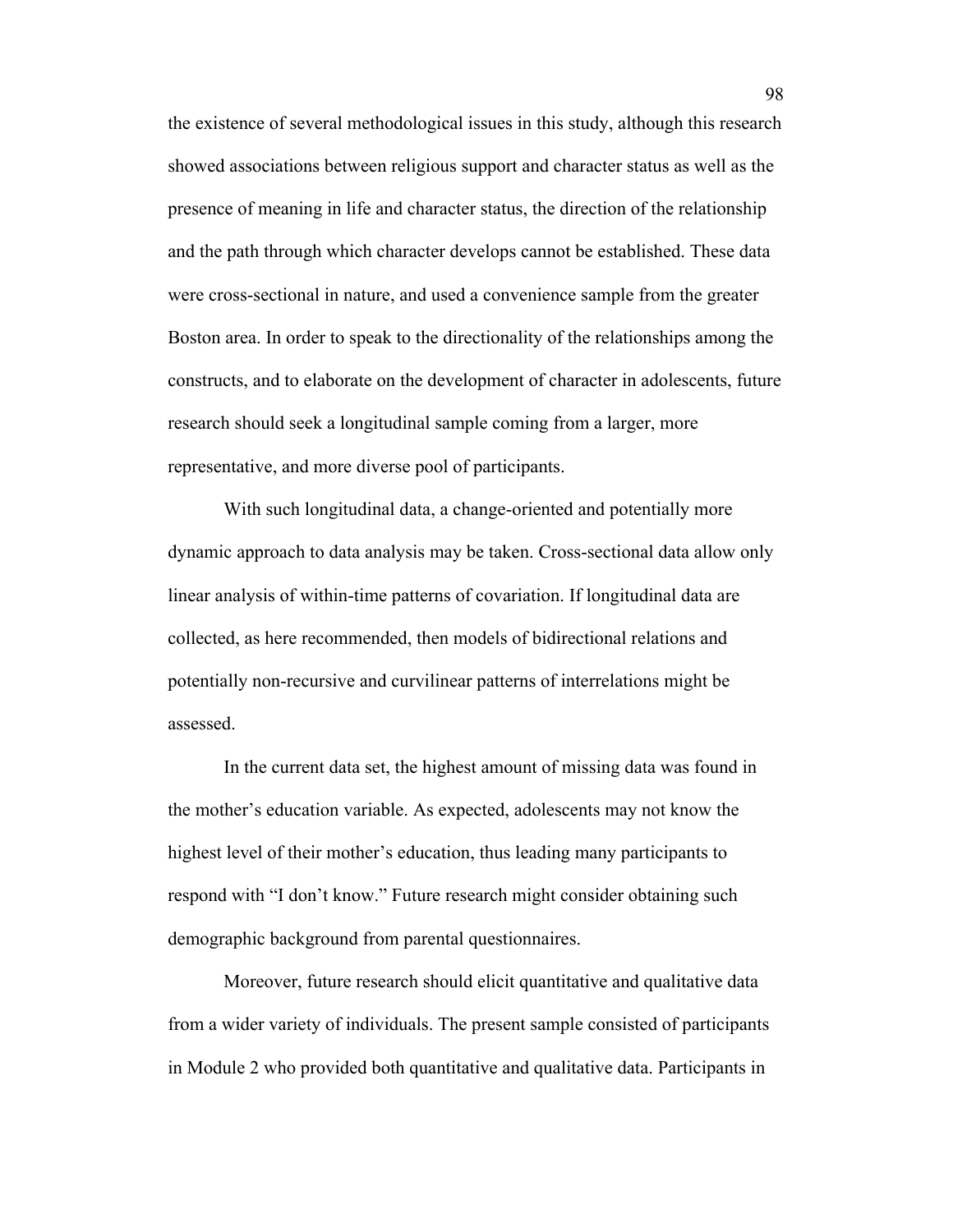this module were intentionally recruited as a *specialized* convenience sample. That is, given that the general purpose of Module 2 was to assess the relationship between contribution and spirituality, the majority of participants were sampled as a result of their exceptionality with regard to community service or spirituality. Considering this specialized sample, data obtained from these participants might have skewed findings in such a way that they may not reflect "normal" or "average" responses within a representative sample of adolescents. Furthermore, given that only 10 participants from Module 2 volunteered to participate in Module 3, something about these participants might indicate exceptionality in their responses. This purposive sampling poses a challenge to the generalizability of findings.

In a future longitudinal study, the quality of the data set could be enhanced beyond what is possible using the present cross-sectional pilot data. As noted, item non-response was a problem with the current data set, particularly with regard to mother's education. However, longitudinal research is always challenged by missing data (Jelicic et al., 2009), and therefore requires such procedures as multiple imputation (MI) to address challenges imposed by missingness. While the MI method used in the present study was adequate to estimate scores for the item non-response, future research might reduce missing data by providing greater participant incentives for complete data and/or by administering surveys with better monitoring conditions.

Another limitation of the present research was the measurement of social support. It is essential not only to identify the sources of social support in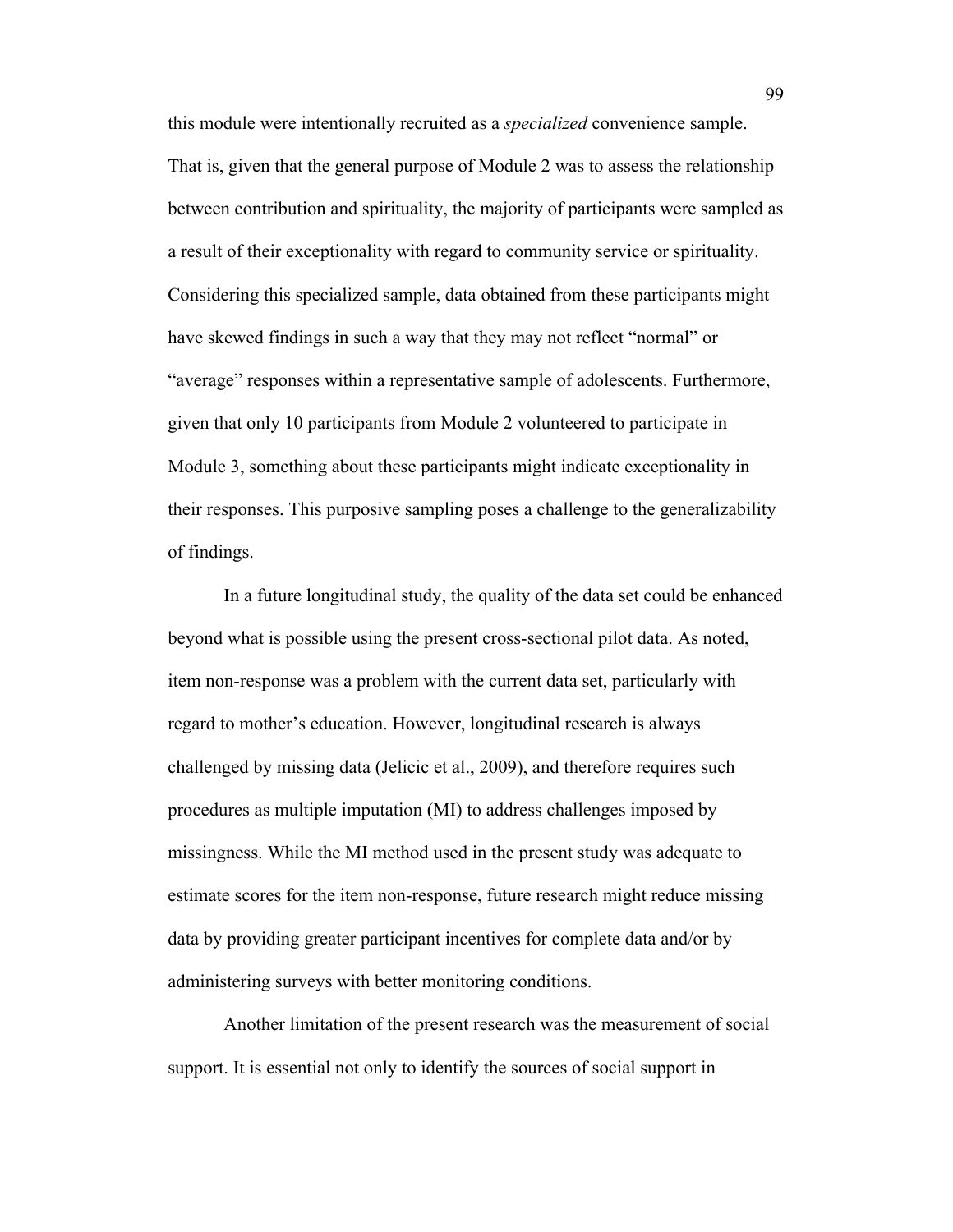adolescent lives as this research does, but to also understand the qualities of an adolescent's social support system that are essential in promoting character development. For example, future research might evaluate social support received for learning about the content of those relationships that makes adolescents feel supported. More specifically, future research might examine such dimensions of social support as it relates to character development. Using a multi-dimensional model, future research might be able to identify the aspects of social support that are essential in the positive development of character.

This research suggested that social support systems, particularly within religious contexts, are responsible for transmitting knowledge about how to be a "good person." However, future research should consider the characteristics of social support that enable them to make a positive impact on adolescents' character development. Are qualities of honesty, courage, or fidelity essential in individuals to make them better equipped to foster character, or are there other qualities that adolescents with good character are drawn to in their support systems? In addition, do adolescents of different cultures view one support system as more important than another in the development of good character? Similarly, research should explore gender differences in the identification of social support for character development. For example, do males or females identify with one parent over another as an educator of character? Once the positive qualities of social support are identified, practitioners can nurture these qualities in mentors in order to build rapport with adolescents and, as such, increase the productivity of character education efforts.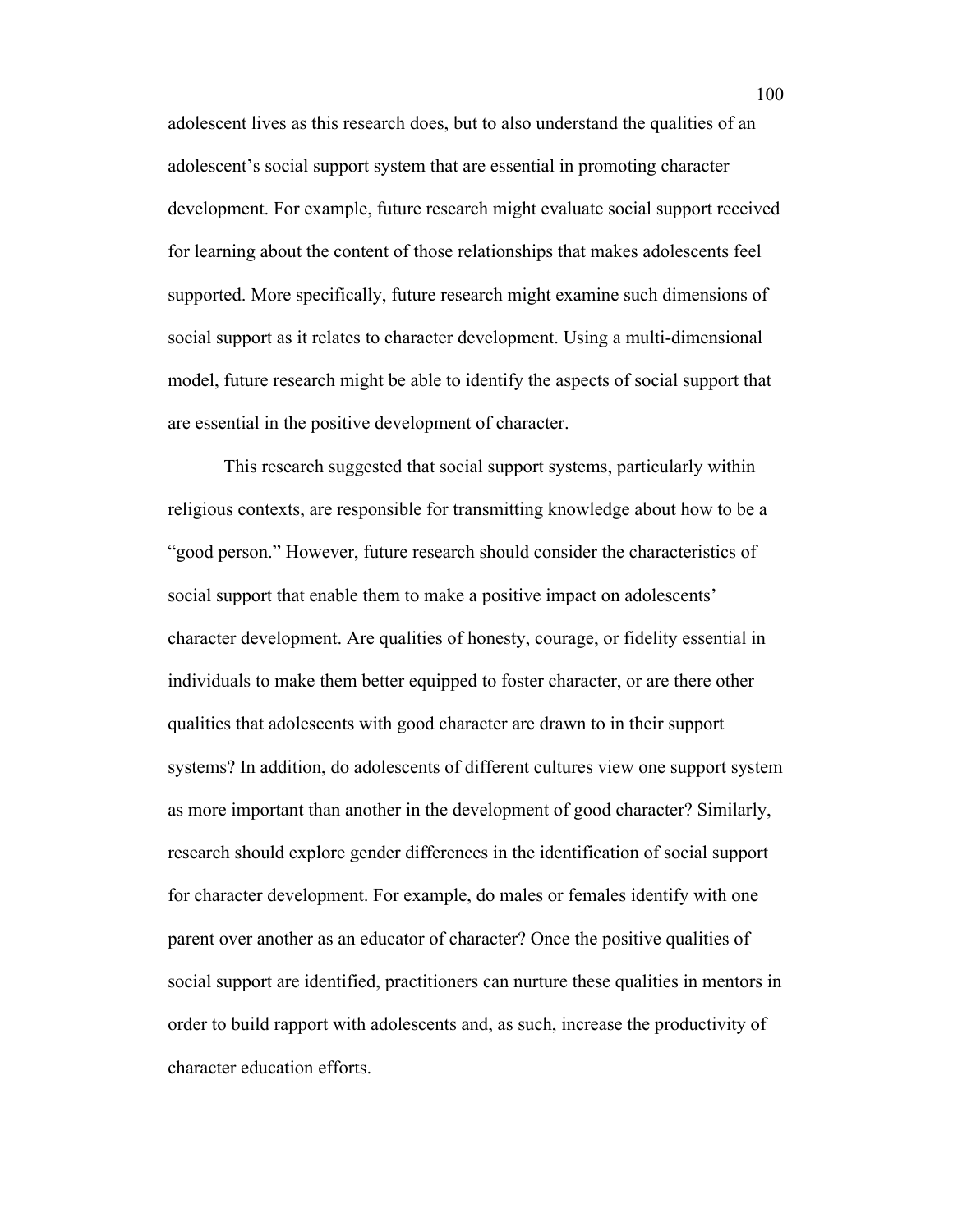Future research should include quantitative and qualitative data that distinctly capture the intersection of social support, purpose, and character development. For example, participants should address whether individuals within their social networks influenced their formation of character (e.g., thoughts about fairness, equality, justice, etc.). Moreover, components of purpose in adolescent lives should be clarified. When asking adolescents about contribution behavior, interviewers should note the intention behind the actions rather than just the quantity or types of involvement. Adolescents who participate in community service because it is a requirement may have a different experience than those who participate based on an internal motivation to "do good." Consequently, these two types of adolescents may translate these intentions into different trajectories of character development.

In addition, future research should have extensive training for interviewers. This omission is likely to have affected the quality of the interviews in this research. For example, Dominic alluded to helping his neighbor in the past, but stated that he no longer participated in community service during the time of the interview. However, there was no follow-up question by the interviewer that asked why he discontinued helping the neighbor. Given the lack of procedural training in place for interviewers in the current study, important aspects of the youth experience may have been lost due to interviewer inexperience in asking necessary follow-up questions to clarify answers.

Furthermore, these data were solely self-report accounts of social support, meaning in life, goal-directedness, contribution, and character. In order to

101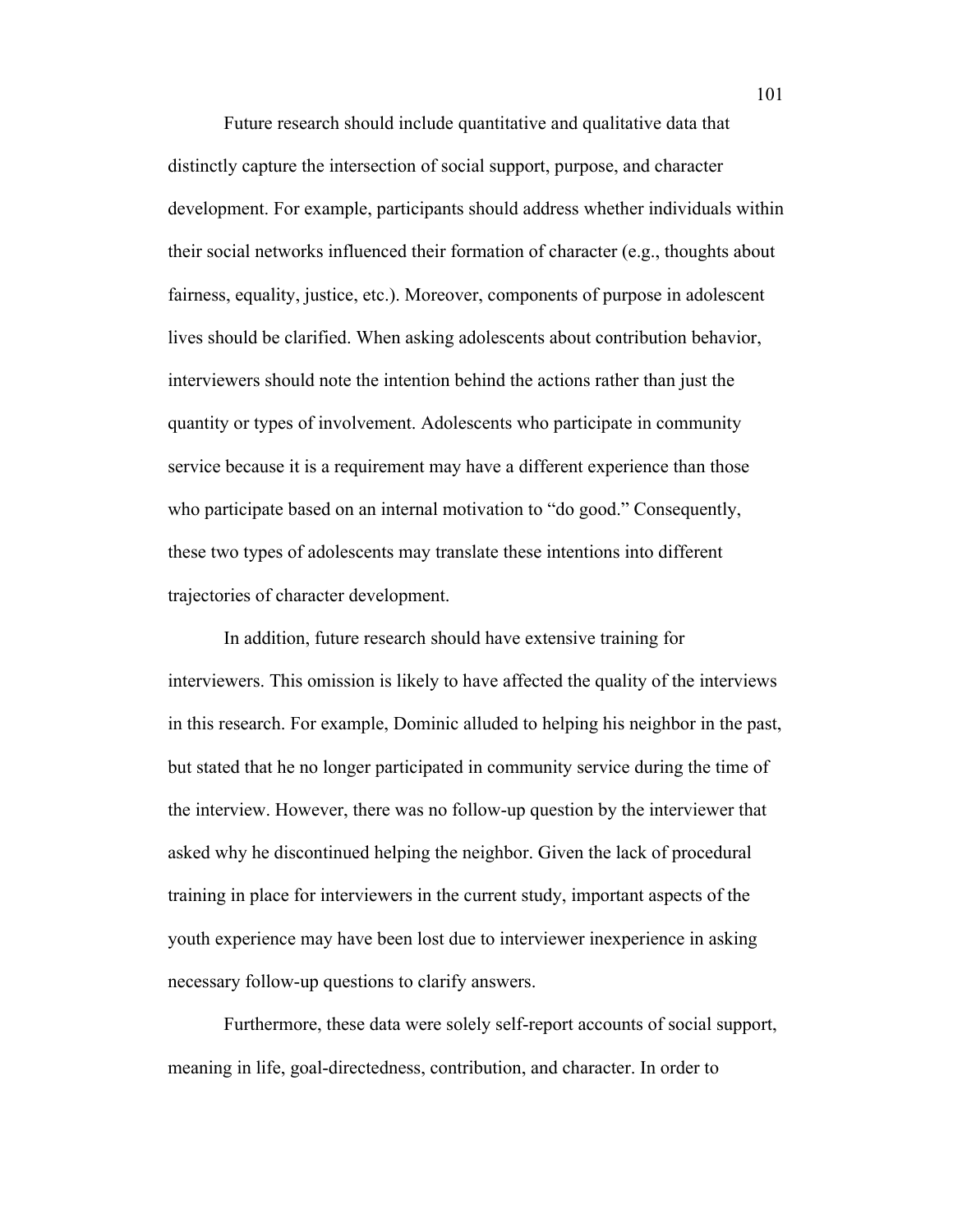measure "true" levels of each variable within individuals, triangulated measurements should be used. For example, measures of contribution could be reported by family members in order to get a more accurate account. In the same regard, measures of character could be reported by peers in order to get accurate accounts of behavior as shown in the school community. Given the possible need to respond in a manner that promotes oneself in a more favorable light, participants may be inclined to inflate the reality of their behavior. Future research should include more objective reports from others that can triangulate with the self-report data in order to get more objective measures within the home, school, and society.

Despite the limitations, this research serves as a foundation to build an understanding of the importance of social support and purpose in the promotion of character development. Moreover, given that moral growth has positive implications for the progress of society, it speaks to the importance of continuing this line of research longitudinally. This dissertation begins to describe the importance of having research based on cognition (knowing the good), affect (desiring the good), and behavior (doing the good) in promoting character in adolescence. Social support, as a source of knowledge (i.e., knowing the good), was associated with character status. In addition, goal-directedness (i.e., desiring the good) and contribution (i.e. doing the good) were also associated with character. Although the present data set was limited by its cross-sectional nature, and thus cannot speak of the directionality of the relationship, it does lead to opening up the discussion regarding the relationship among social support,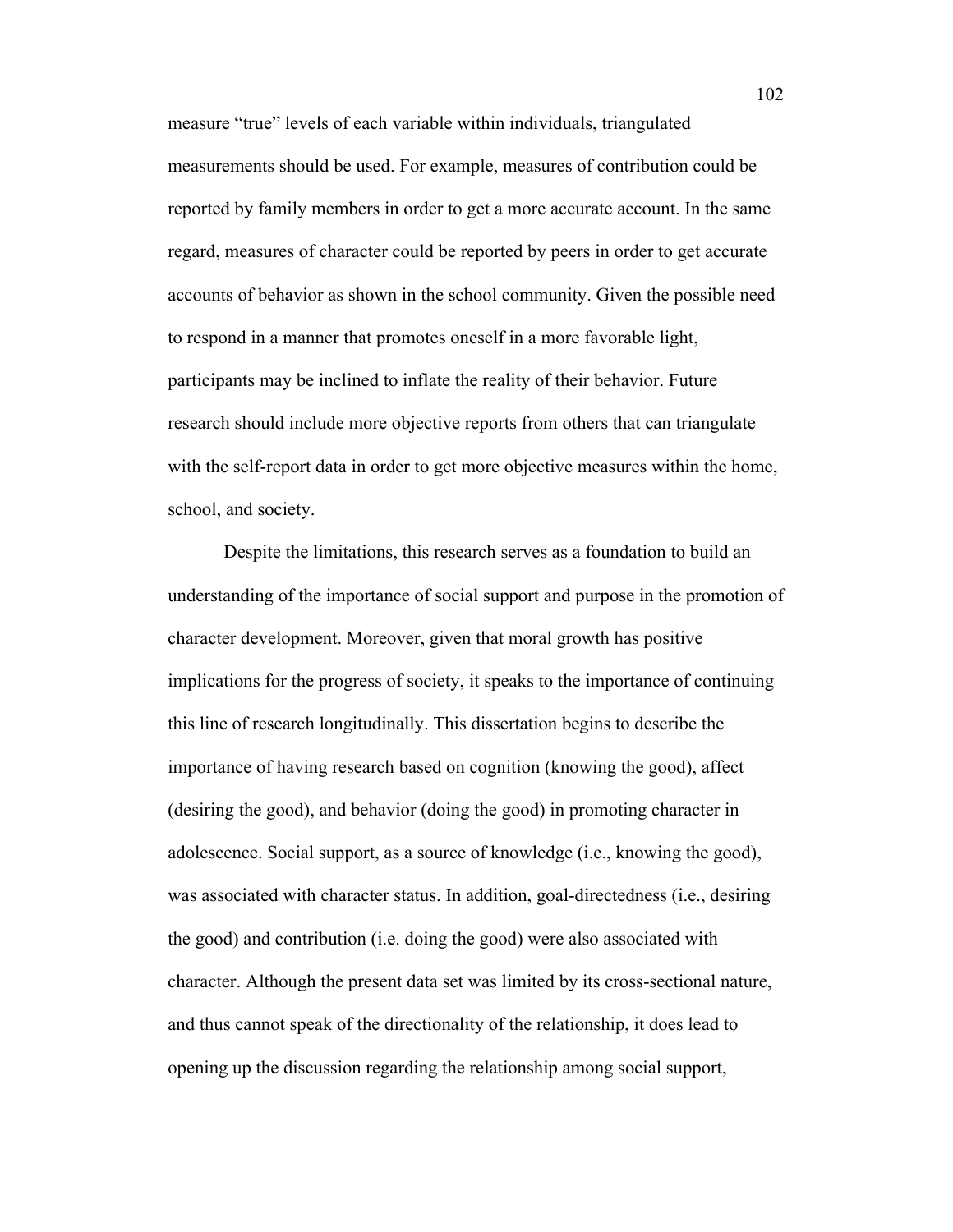purpose, and character development. It is therefore essential to incorporate all three components in future research.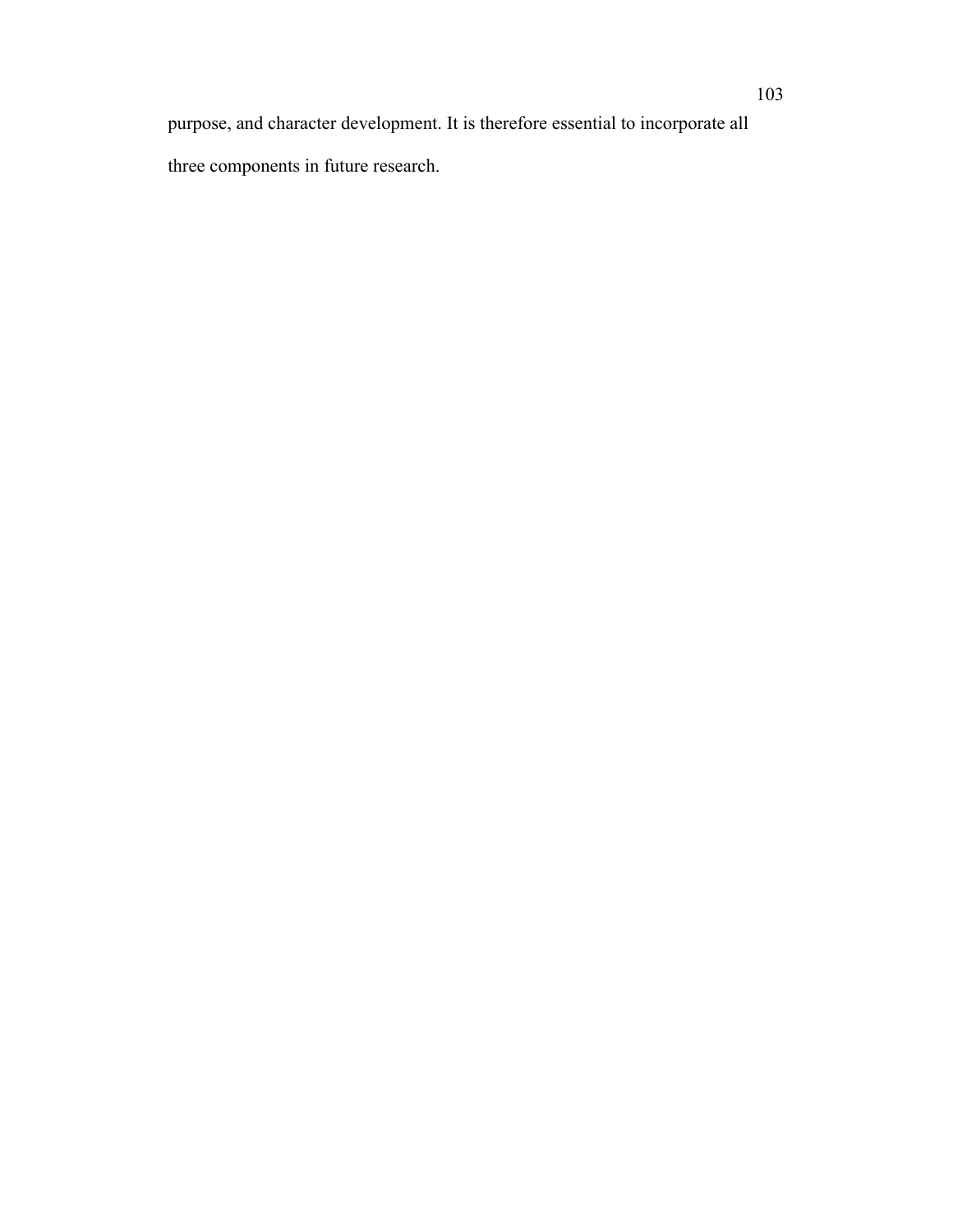## **References**

Abo-Zena, M., Warren, A. E. A., Issac, S. S., Du, D., Phelps, E., Lerner, R. M., & Roeser, R. W. (2009). Methodological note: On using personal digital assistance (PDAs) for survey administration in the Study of Youth Development. *Journal of Youth Development*, *4(3)*, http://www.nae4ha.org/directory/jyd/jyd\_article.aspx?id=589cafc8-7e64- 4d82- b84e-c89630442413.

Allison, P.D. (2002). *Missing data*. Thousand Oaks, CA: Sage Publications.

- Althof, W., & Berkowitz, M.W. (2006). Moral education and character education: Their relationship and roles in citizenship education. *Journal of Moral Education, 35*, 495-518.
- Antonovsky, A. (1987). *Unraveling the mystery of health: How people manage stress and stay well.* San Francisco: Jossey-Bass.
- Astin, A. W., & Astin, H. S. (2000). *Leadership reconsidered : Engaging higher education in social change*. Battle Creek, MI: W.K. Kellogg Foundation.
- Baltes, P.B., & Kunzmann, U. (2003). Wisdom. *The Psychologist, 16*, 131-132.
- Bandura, A. (1986). *Social foundations of thought and action.* Eaglewood Cliffs, NJ: Prentice Hall.
- Barrera, M. (1986). Distinctions between social support concepts, measures, and models. *American Journal of Community Psychology, 14*, 413-445.

Baumeister, R.F. (1991). *Meanings of life.* New York, NY: The Guilford Press.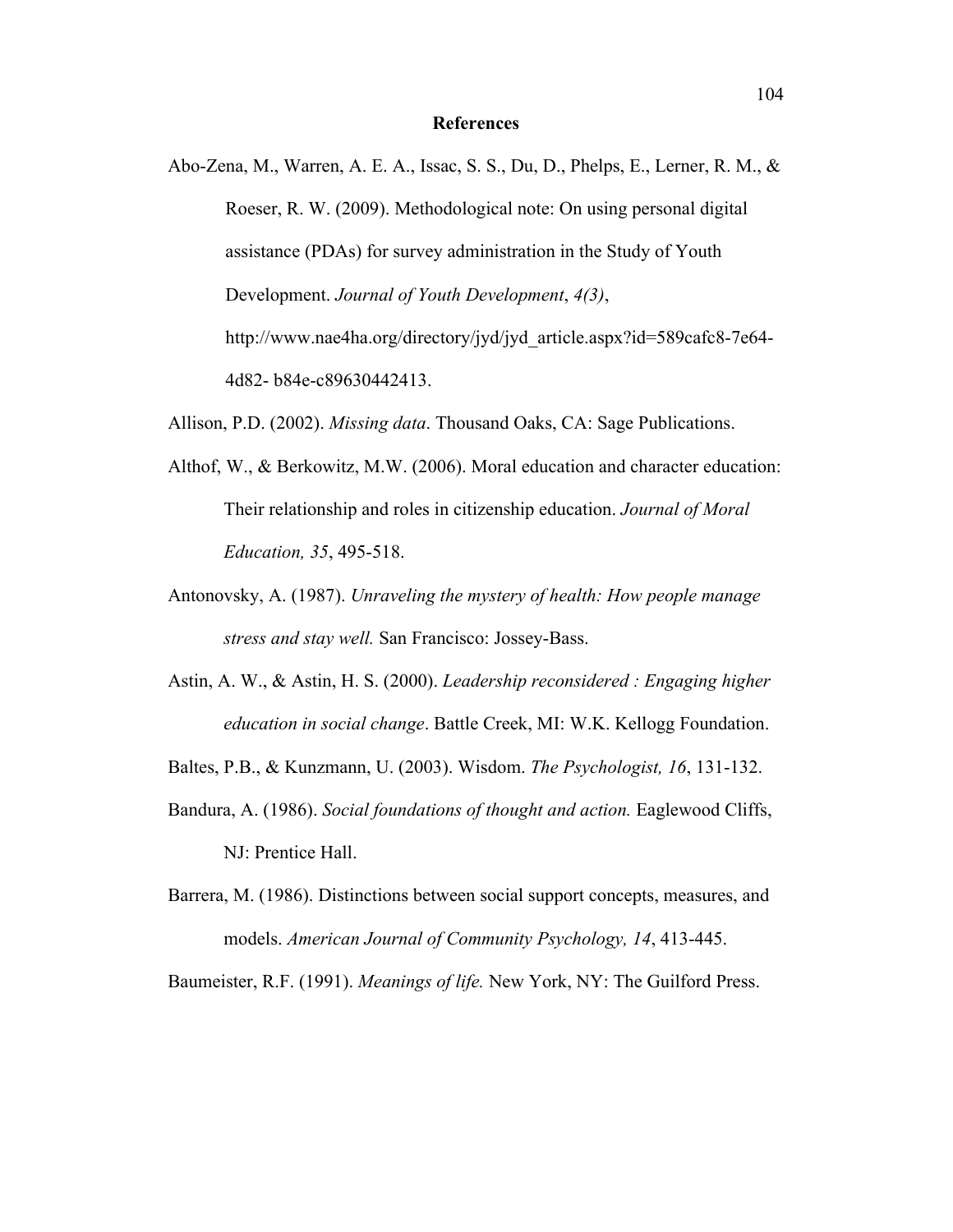- Beam, M.R., Chen, C., & Greenberger, E. (2002). The nature of adolescents' relationships with their "very important" nonparental adults. *American Journal of Community Psychology, 30*, 305-325.
- Benson, P.L. (2003). Developmental assets and asset-building community: Conceptual and empirical foundations. In R.M. Lerner & P.L. Benson (Eds.), *Developmental assets and asset-building communities: Implications for research, policy, and practice* (pp. 19-43). Norwell, MA: Kluwer.
- Benson, P. L., Leffert, N., Scales, P. C., & Blyth, D. A. (1998). Beyond the "village" rhetoric: Creating healthy communities for children and adolescents. *Applied Developmental Science, 2(3),* 138-159.
- Berger, R. (2003). *An ethic of excellence: Building a culture of craftsmanship with students.* Portsmouth, NH: Heinemann.
- Berkowitz, M.W., & Bier, M.C. (2005). *What works in character education: A research-driven guide for educators*. Washington, D.C.: Character Education Partnership.
- Berkowitz, M.W., & Grych, J.H. (1998). Fostering goodness: Teaching parents to facilitate children's moral develoment. *Journal of Moral Education, 27*, 371-391.
- Berkowitz, M.W., & Hoppe, M.A. (2009). Character education and gifted children. *High Ability Studies, 20*, 131-142.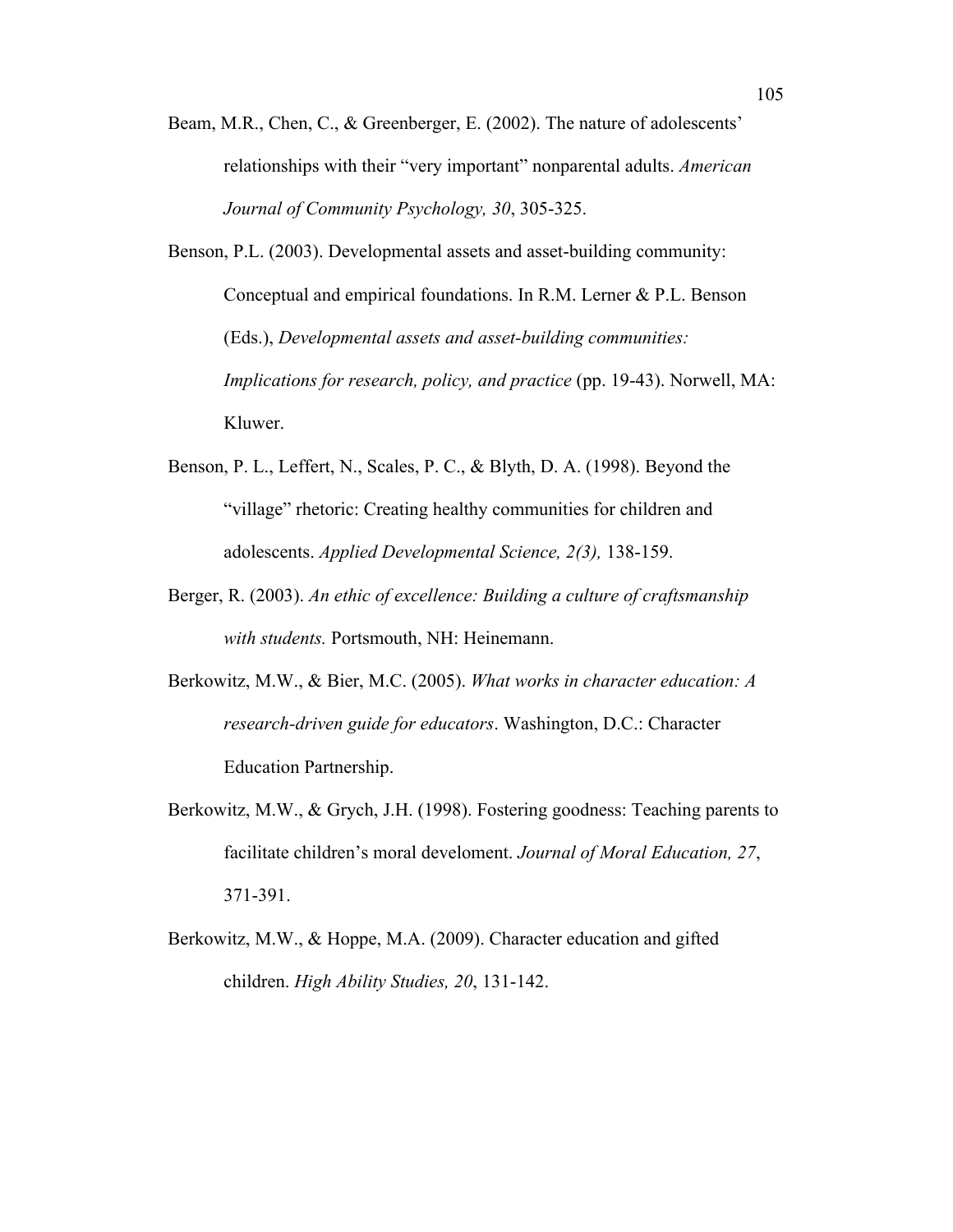- Berkowitz, M.W., Oser, F., & Althof, W. (1987). The development of sociomoral discourse: In W.M. Kurtines & J.L. Gewirtz (Eds.), *Moral development through social interaction* (pp. 322-352). New York: John Wiley.
- Berkowitz, M.W., Sherblom, S., Bier, M.C., & Battistich, V. (2006). Educating for positive youth development. In M. Killen & J.G. Smetana (Eds.), *Handbook of moral development* (pp. 897-909). Mahwah, NJ: Lawrence Erlbaum & Associates.
- Bjarnason, T. (1998). Parents, religion and perceived social coherence: A Durkheimian framework of adolescent anomie. *Journal for the Scientific Study of Religion, 37*, 742-754.
- Bobek, D.L. (2008). Maintaining civil society and democracy: Examining the role of youth development organizations in promoting civic identity development. *Dissertation Abstracts International: Section B: The Sciences and Engineering, 68(7-B)*.
- Bobek, D.L., Zaff, J., Li, Y., & Lerner, R.M. (2009). Cognitive, emotional, and behavioral components of civic action: Towards an integrated measure of civic engagement. *Journal of Applied Developmental Psychology, 30*, 615-627.
- Bourdieu, P. (1986). The forms of capital. In J.G. Richardson (Ed.), *Handbook of theory and research for the sociology of education (pp. 241-258).* New York: Greenwood Press.
- Bowen, H. R. (1977). *Investment in learning: The individual and social value of American higher education*. San Francisco: Jossey-Bass.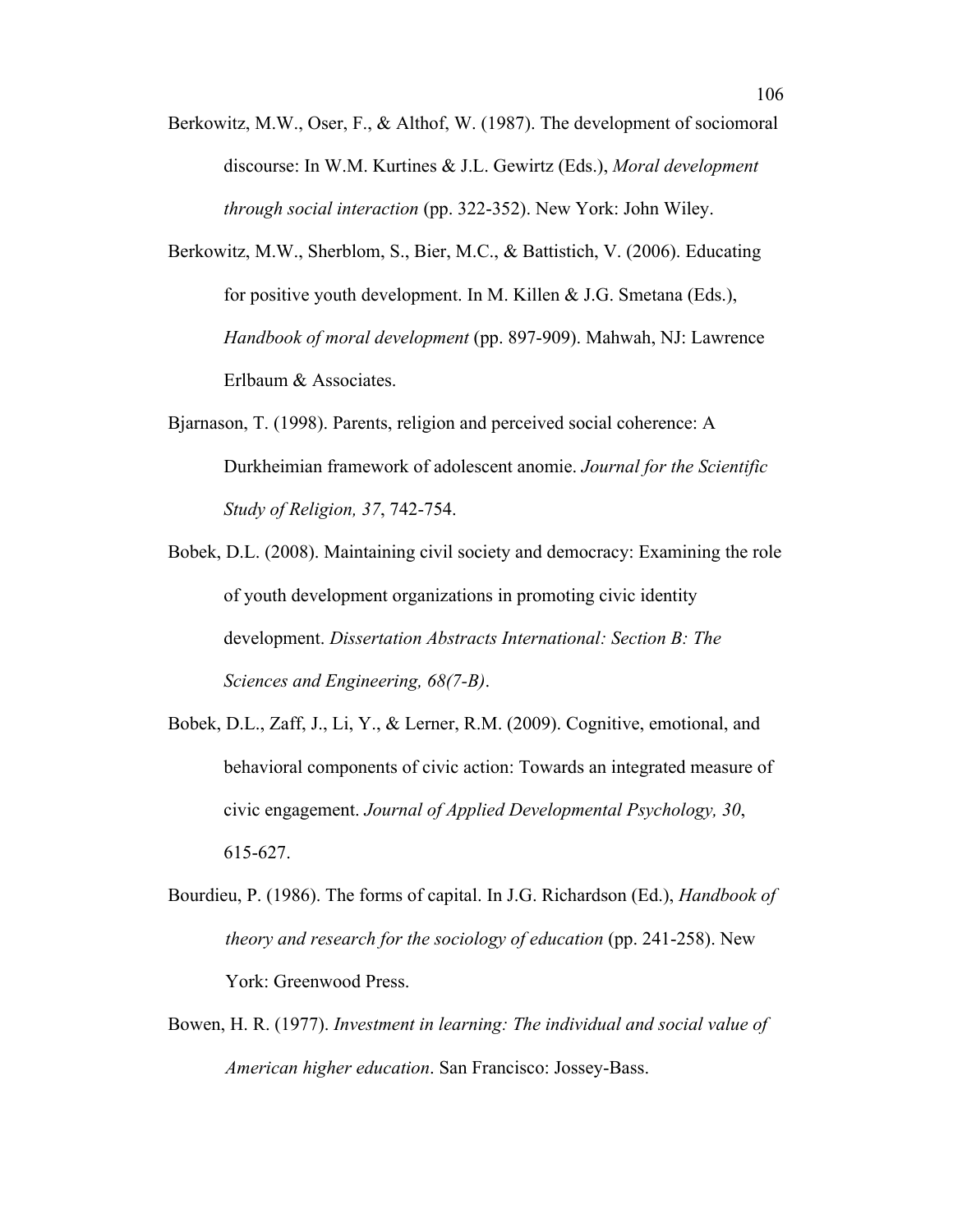Bowers, E. P., Li, Y., Kiely, M. K., Brittian, A., Lerner, J. V., & Lerner, R. M. (2010). The Five Cs Model of Positive Youth Development: A longitudinal analysis of confirmatory factor structure and measurement invariance. *Journal of Youth and Adolescence, 39*, 720-735.

- Bronfenbrenner, U. (1979). *The ecology of human development.* Cambridge, MA: Harvard University Press.
- Bukowski, W.M., & Sippola, L.K. (1996). Friendship and morality: (How) are they related? In W.M. Bukowski, A.F. Newcomb, & W.W. Hartup (Eds.), *The company they keep* (pp. 238-261). Cambridge: Cambridge University Press.
- Butler, A.C., & Carr, L. (1968). Purpose in life through social action. *Journal of Social Psychology, 74*, 243-250.
- Butler, J.E. (2000). Democracy, diversity and civic engagement. *Academe, 86,* 52- 55.
- Cairns, R.B. (1998). The making of developmental psychology. In W. Damon (Series Ed.) & R.M. Lerner (Vol. Ed.), *Handbook of child psychology: Vol. 1 Theoretical models of human development*  $(5<sup>th</sup>$  ed., pp. 419-448). New York: Wiley.
- Casey-Cannon, S., Pasch, L.A., Tschann, J.M., & Flores, E. (2006). Nonparent adult social support and depressive symptoms among Mexican American and European American adolescents. *Journal of Early Adolescence, 26*, 318-343.

Cauce, A., Felner, R., & Primavera, J. (1982). Social support in high-risk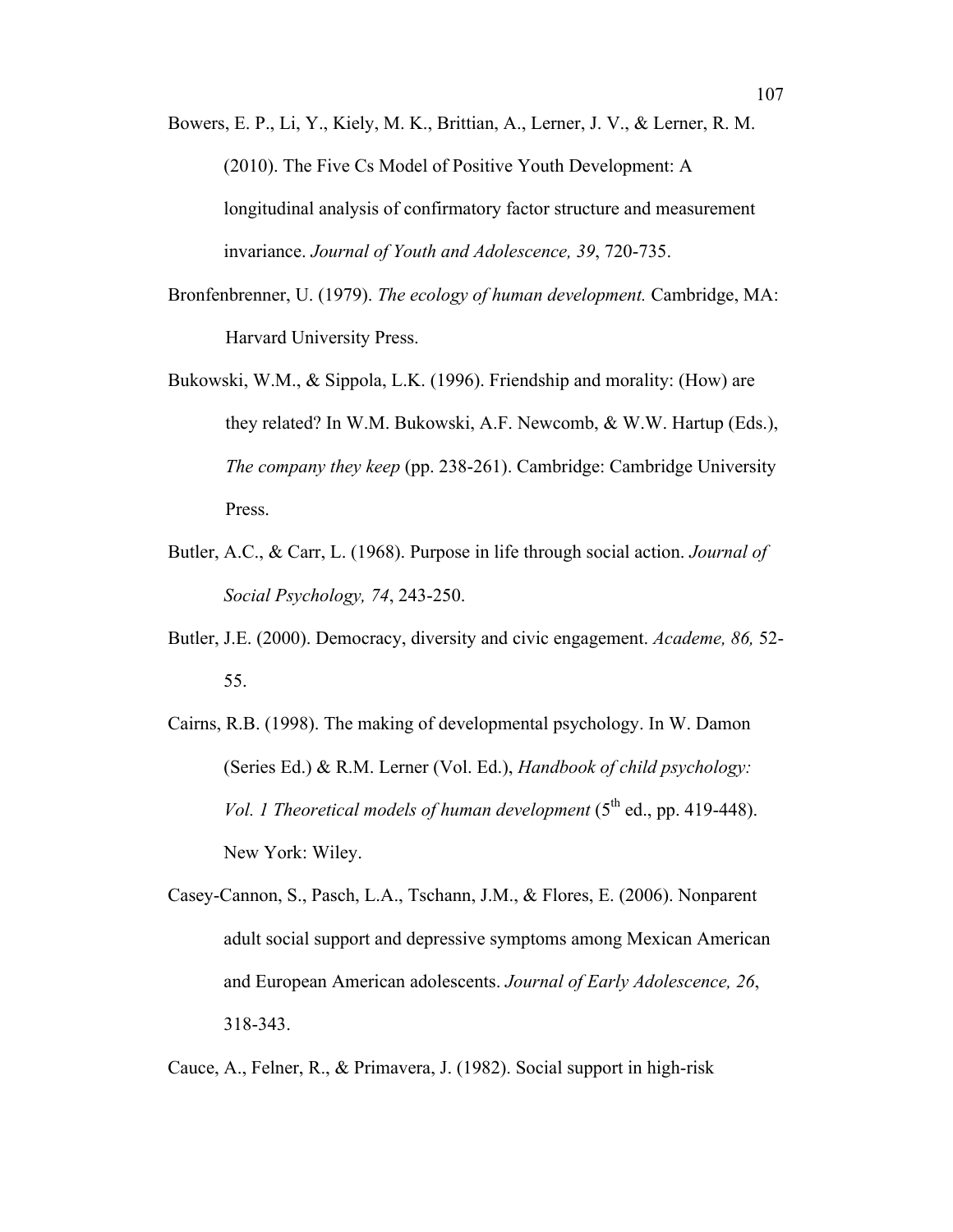adolescents: Structural components and adaptive impact. *American Journal of Community Psychology, 10*, 417-428.

- Chase-Lansdale, P.L., Wakschlag, L., & Brooks-Gunn, J. (1995). A psychological perspective on the development of caring in children and youth: The role of the family. *Journal of Adolescence, 18*, 515-556.
- Cobb, S. (1976). Social support as a moderator of life stress. *Psychosomatic Medicine,* 38, 300-314.
- Colby, A., & Damon, W. (1995). The development of extraordinary moral commitment. In M. Killen & D. Hart (Eds.), *Morality in everyday life: Developmental perspectives* (pp. 342-370). New York: Cambridge University Press.
- Colby, A., & Kohlberg, L. (1987). *The measurement of moral judgment: Theoretical foundations and research validation* (Vol. 1). Cambridge, UK: Cambridge University Press.
- Crumbaugh, J.C., & Maholick, L.T. (1967). An experimental study in existentialism: The psychometric approach to Frankl's concept of noogenic neurosis. In V.E. Frankl (Ed.), *Psychotherapy and existentialism* (pp. 183-197). New York: Washington Square Press.
- Czikszentmihalyi, M., & Larson, R. (1984). *Being adolescent*. New York: Basic Books.
- Dahlsgaard, K., Peterson, C., & Seligman, M.E.P. (2005). Shared virtue: The convergence of valued human strengths across culture and history. *Review of General Psychology, 9*, 203-213.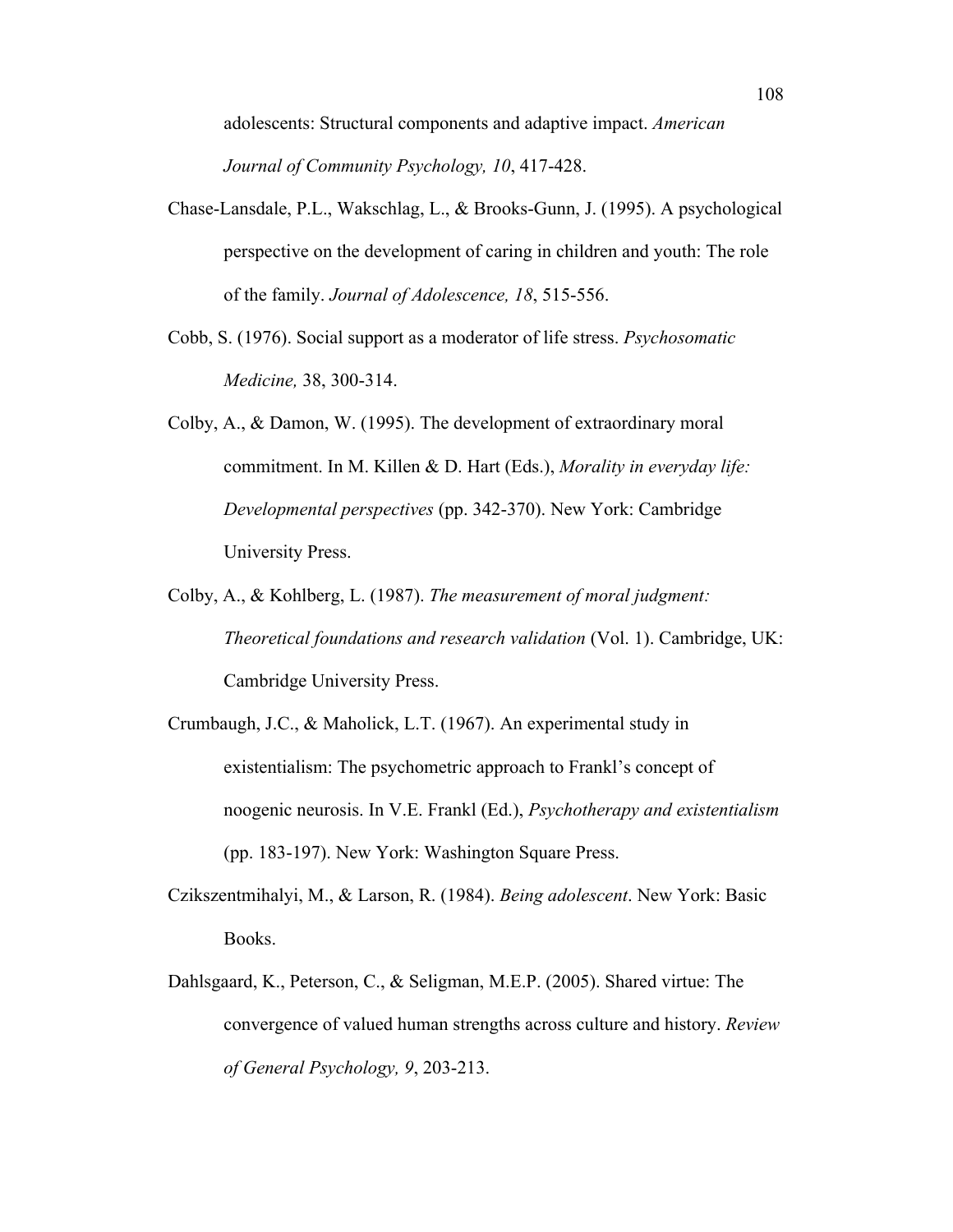- Damon, W. (1988). *The moral child: Nurturing children's natural moral growth*. New York: Free Press.
- Damon, W. (1995). *Greater expectations: Overcoming the culture of indulgence in our homes and schools.* New York: Free Press.
- Damon, W. (1997) *The Youth Charter: How communities can work together to raise standards for all our children.* New York: The Free Press.
- Damon, W. (2003) *Noble purpose.* Radnor, PA: Templeton Foundation Press.
- Damon, W. (2004). What is positive youth development? *Annals of the American Academy of Political and Social Science, 591*, 13-24.
- Damon, W. (2008). *The path to purpose: How young people find their calling in life.* New York: The Free Press.
- Damon, W., Menon, J., & Bronk, K.C. (2003). The development of purpose during adolescence. *Applied Developmental Science, 7*, 119-128.
- Darling, N., & Steinberg, L. (1993). Parenting style as context: An integrative model. *Psychological Bulletin, 113*, 487-496.
- Davis, M. (2003). What's wrong with character education? *American Journal of Education, 110*, 32-57.
- Davis, J.A., Smith, T.W., & Mardsen, P.V. (2005). *General Social Surveys, 1972- 2004 (Cumulative File) Codebook*. Inter-University Consortium for Political and Social Research (ICPSR 4295). Chicago, IL: National Opinion Research Center.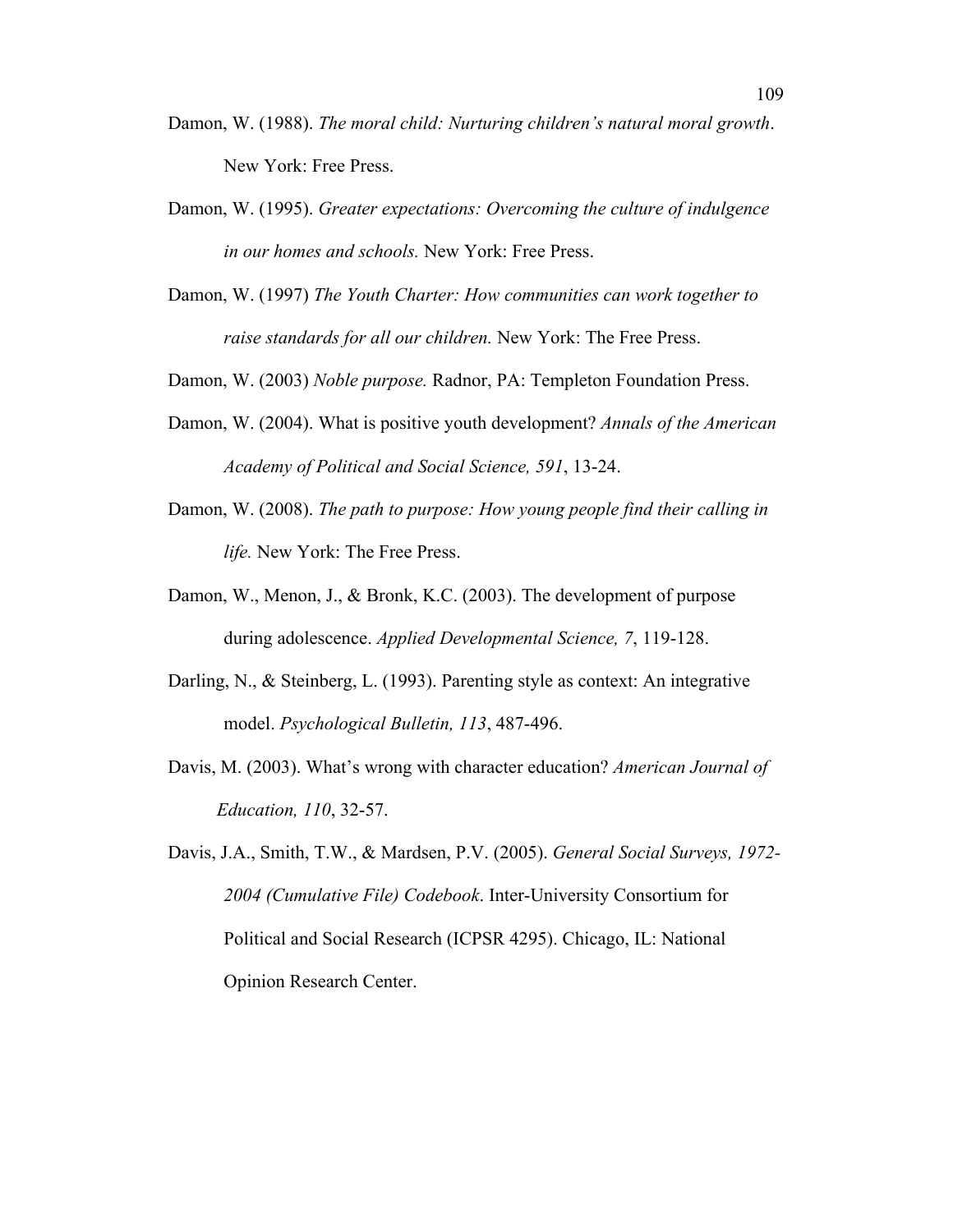- Demaray, M.K., & Malecki, C.K. (2002). The relationship between perceived social support and maladjustment for students at risk. *Psychology in the Schools, 39*, 305-316.
- Demaray, M.K., Malecki, C.K., Davidson, L.M., Hodgson, K.K., & Rebus, P.J. (2005). Relationship between social support and student adjustment: A longitudinal analysis. *Psychology in the Schools, 42*, 691-706.
- Dewey, J. (1916). *Democracy and education*. Carbondale, IL: Southern Illinois University Press.
- Domitrovich, C.E., & Bierman, K.L. (2001). Parenting practices and child social adjustment: Multiple pathways of influence. *Merrill-Palmer Quarterly, 47*, 235-263.
- Donnelly, T.M., Matsuba, M.K., Hart, D., & Atkins, R. (2006). The relationship between spiritual development and civic development. In E.C. Roehlkepartain, P.E. King, L. Wagener, & P.L. Benson (Eds.), *The handbook of spiritual development in childhood and adolescence* (pp. 239-251). Thousand Oaks, CA: Sage Publications.
- Dunn, S.E., Putallaz, M., Sheppard, B.H., & Lindstrom, R. (1987). Social support and adjustment in gifted adolescents. *Journal of Educational Psychology, 79*, 467-473.
- DuBois, D.L., Holloway, B.E., Valentine, J.C., & Cooper, H. (2002). Effectiveness of mentoring programs for youth: A meta-analytic review. *American Journal of Community Psychology, 30*, 157-197.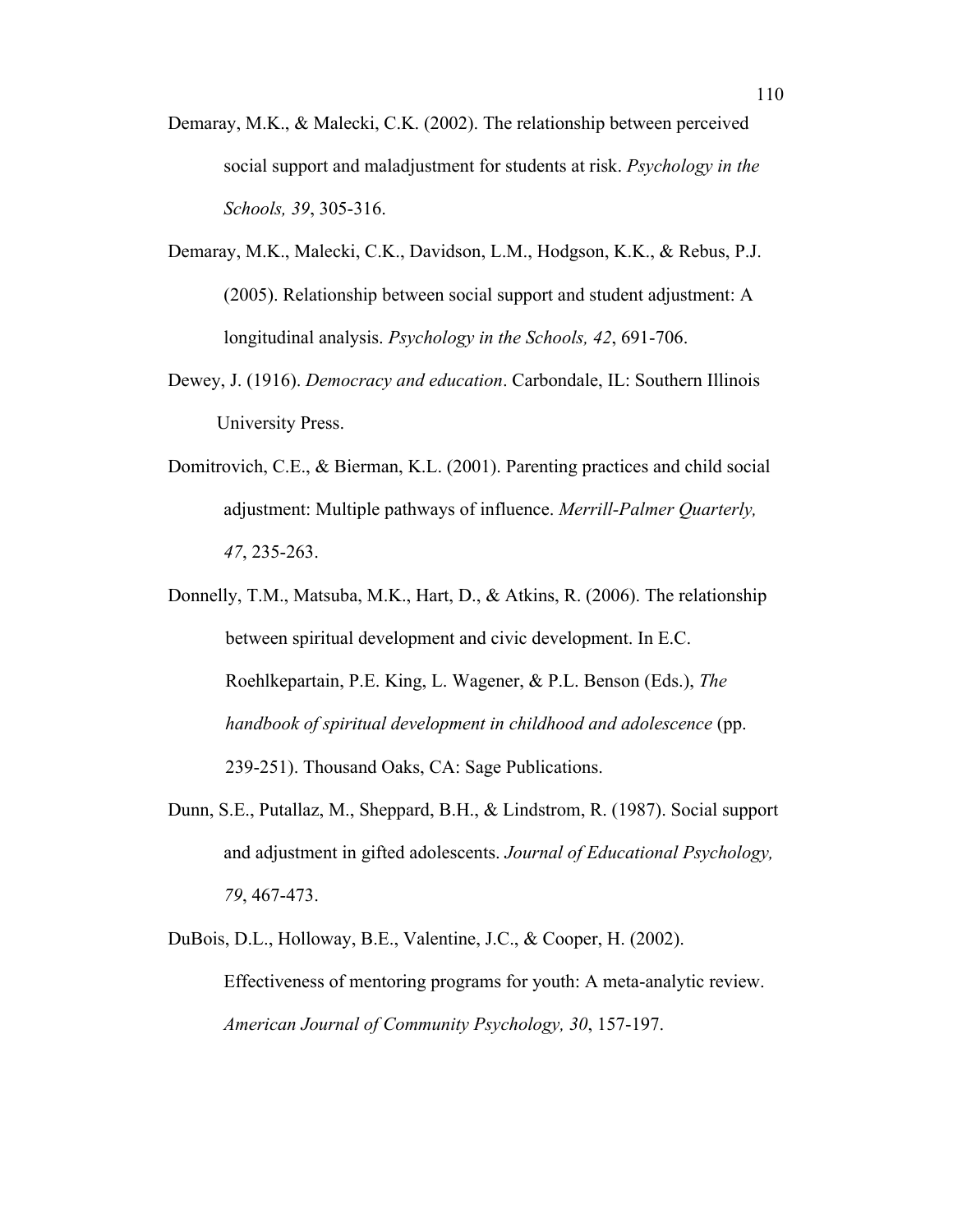- DuBois, D.L., & Rhodes, J.E. (2006). Introduction to the special issue: Youth mentoring: Bridging science with practice. *Journal of Community Psychology, 34*, 647-655.
- DuBois, D.L., & Silverthorn, N. (2005). Natural mentoring relationships and adolescent health: Evidence from a national study. *American Journal of Public Health, 95*, 518-524.
- DuRant, R.H., Cadenhead, C., Pendergrast, R.A., Slavens, G., & Linder, C.W. (1994). Factors associated with the use of violence among urban black adolescents. *American Journal of Public Health, 84,* 612-617.
- Dymond, S., Renzaglia, A., & Chun, E.J. (2008). Elements of high school service learning programs. *Career Development for Exceptional Individuals, 31*, 37-47.
- Eccles, J.S., & Gootman, J.A. (Eds.). (2002). *Community programs to promote youth development.* Washington, DC: National Academies Press.
- Eisenberg, N. (1995). Prosocial development: A multifaceted model. In W. Kurtines & J. Gerwirtz (Eds.), *Moral development: An introduction* (pp. 401-430). Needham Heights, MA: Allyn & Bacon.
- Elias, M.J., Parker, S.J., Kash, V.M., & Dunkeblau, E. (2007). Social-emotional learning and character and moral education in children: Synergy or fundamental divergences in our schools? *Journal of Research in Character Education, 5*, 167-181.
- Elliot, A. (2006). The hierarchical model of approach-avoidance motivation. *Motivation and Emotion, 30*, 111-116.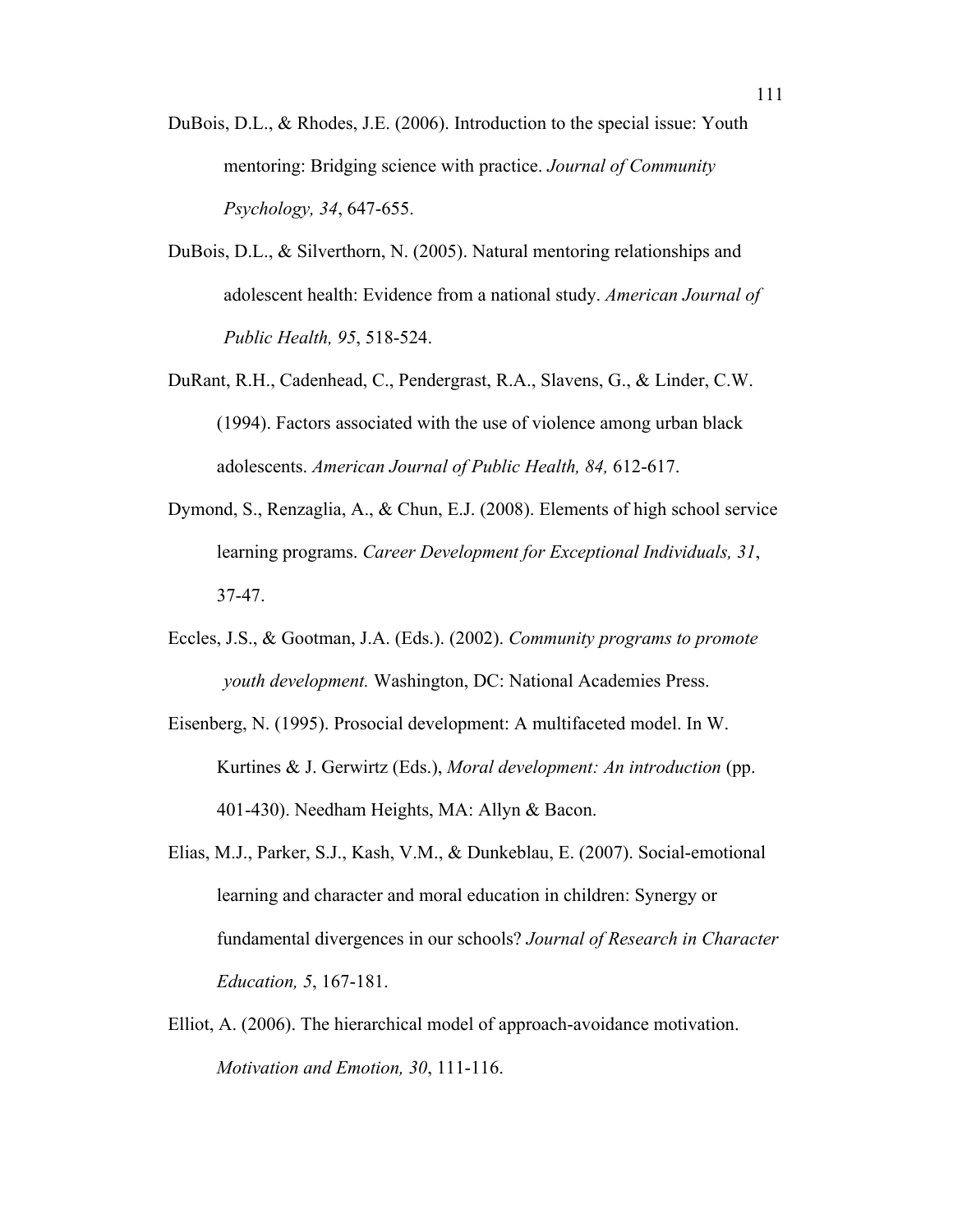Emmons, R. (1999). *The psychology of ultimate concerns: Motivation and spirituality in personality*. New York: Guilford Press.

Erikson, E.H. (1968). *Identity: Youth and crisis*. New York: Norton.

- Fabes, R.A., Carlo, G., Kupanoff, K., & Laible, D. (1999). Early adolescence and prosocial/moral behavior I: The role of individual processes. *Journal of Early Adolescence, 19*, 5-16.
- Fitzpatrick, M.A., & Vangelisti, A.L. (1995). *Family environments and adolescent development.* Thousand Oaks, CA: Sage.
- Forman, E. (1988). The effects of social support and school placement on the selfconcept of learning disabled students. *Learning Disability Quarterly, 11*, 115-124.
- Fox, R.A., Platz, D.L., & Bentley, K.S. (1995). Maternal factors related to parenting practices, developmental expectations, and perceptions of child behavior problems. *Journal of Genetic Psychology, 156,* 431-441.
- Frankl, V. (1963). *Man's search for meaning* (Rev. ed.). London: Hodder & Stoughton.
- Gilligan, C.F. (1982). *In a different voice*. Cambridge, MA: Harvard University Press.
- Gonzalez, R. (1999). Welcome home boyz: Building communities through cultural capital. In C.W. Branch (Ed.), *Adolescent gangs: Old issues, new approaches* (pp. 17-38). Philadelphia: Brunner/Mazel.
- Gottlieb, B.H., & Bergen, A.E. (2009). Social support concepts and measures. *Journal of Psychosomatic Research*.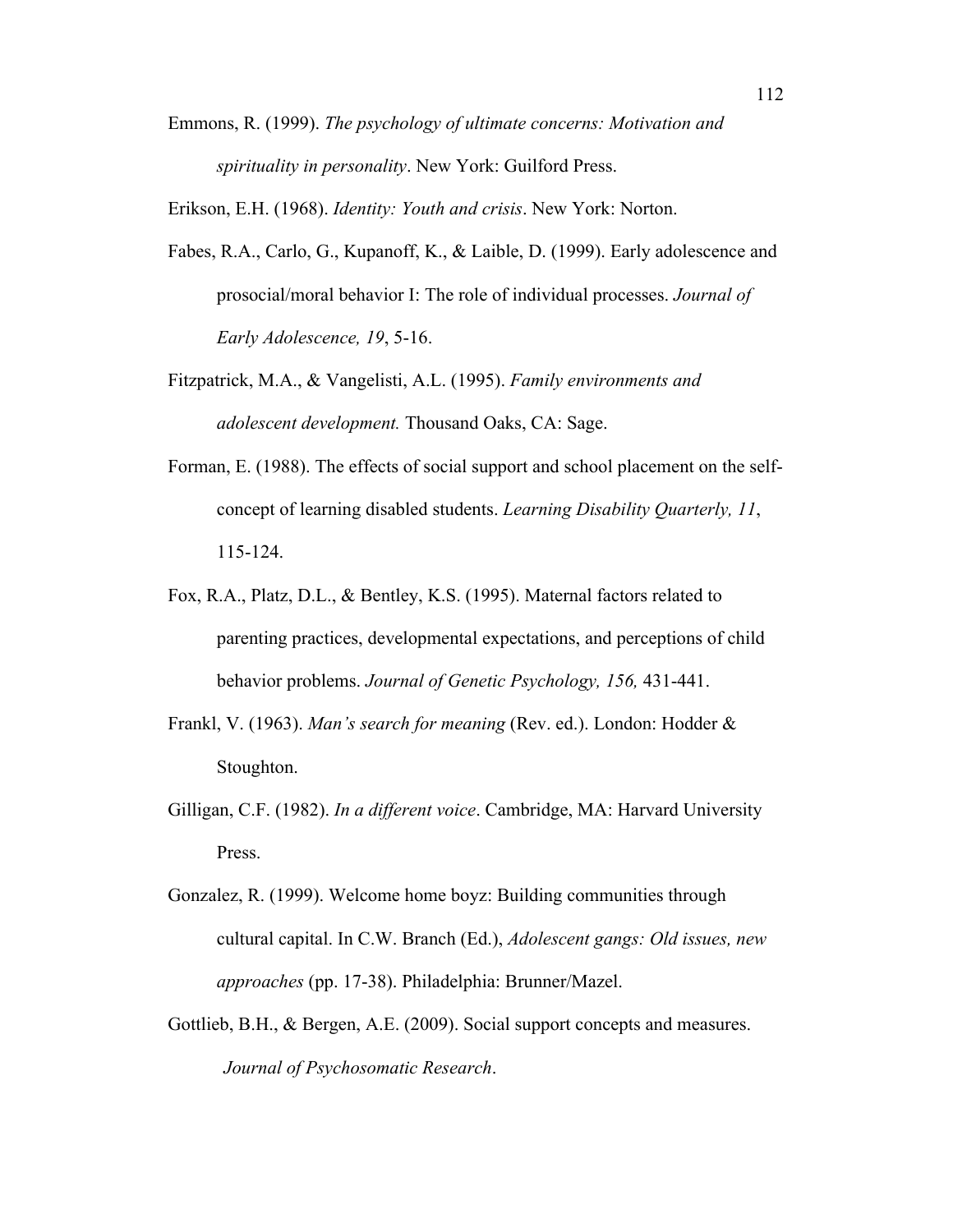- Gottlieb, G., Wahlsten, D., & Lickliter, R. (2006). The significance of biology for human development: A developmental psychobiological systems perspective. In R.M. Lerner (Vol. Ed.), *Handbook of child psychology: Vol. 1. Theoretical models of human development*  $(6^{th}$  ed., pp. 210-257). Hoboken, NJ: Wiley.
- Greenberger, E. & Bond, L. (1984). *Psychosocial maturity inventory*. Irvine: Universityof California, Irvine, Department of Social Ecology.
- Habermas, T. (2007). How to tell a life: The development of the cultural concept of biography. *Journal of Cognition and Development, 8*, 1-31.
- Hall, G. (1904). *Adolescence*. New York: Appleton.
- Haidt, J., Koller, S.H., & Dias, M.G. (1993). Affect, culture, and morality, or, is it wrong to eat your dog? *Journal of Personality and Social Psychology, 65*, 613-628.
- Hamilton, S.F., Hamilton, M.A., Hirsch, B.J., Hughes, J., King, J., & Maton, K. (2006). *Journal of Community Psychology, 34*, 727-746.
- Hart, D. (1988). A longitudinal study of adolescents' socialization and identification as predictors of adult moral judgment development. *Merrill-Palmer Quarterly, 34*, 245-260.
- Hart, D., Atkins, R., & Ford, D. (1999). Family influences on the formation of moral identity in adolescence: Longitudinal analyses. *Journal of Moral Education, 28*, 375-386.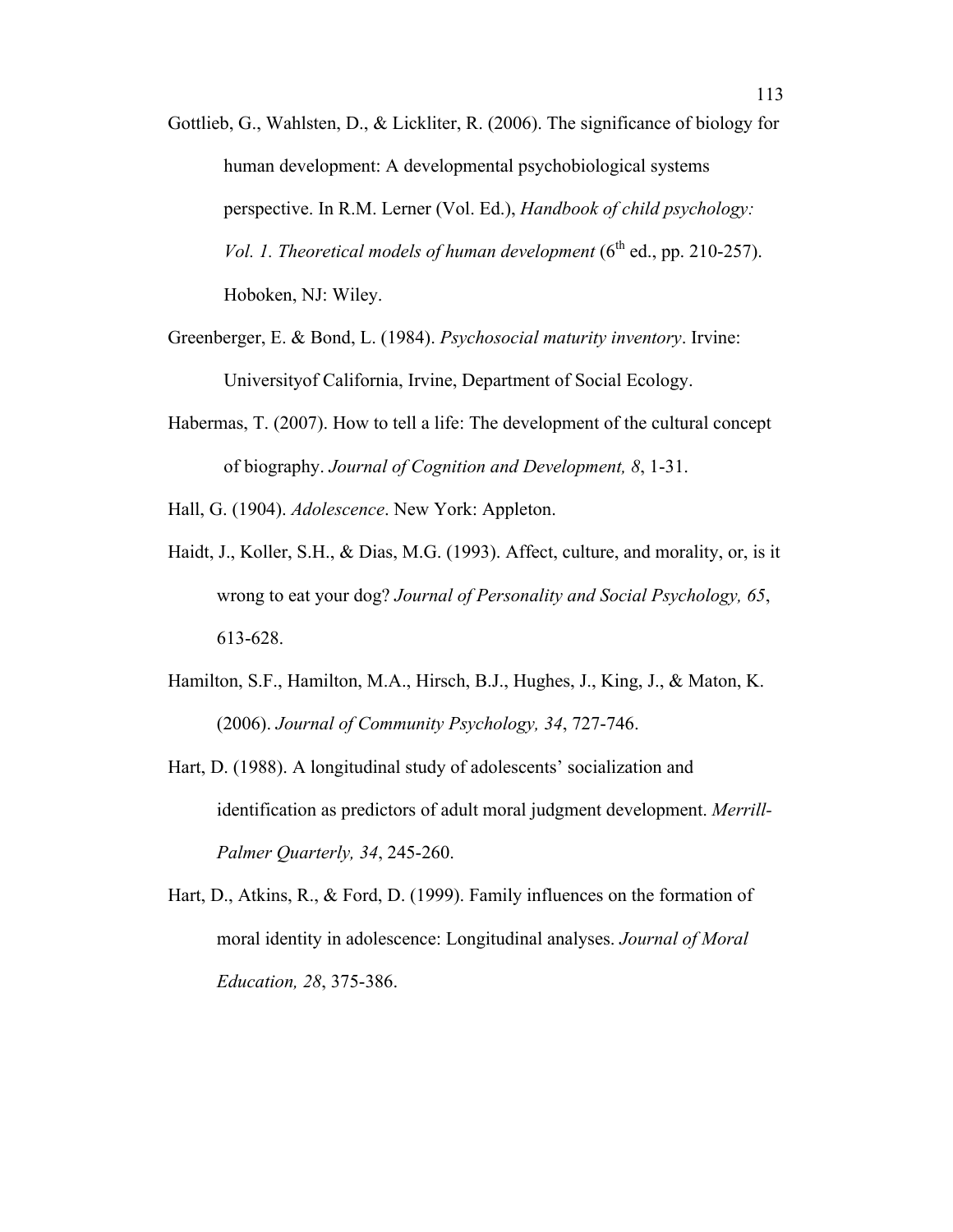- Hart, D., & Fegley, S. (1995). Prosocial behavior and caring adolescence: Relations to self-understanding and social judgment. *Child Development, 66*, 1346-1359.
- Harter, S. (1985). *Manual for the Social Support Scale for Children*. Denver: University of Denver.
- Hirsch, B.J., Mickus, M., & Boerger, R. (2002). Ties to influential adults among black and white adolescents: Culture, social class, and family networks. *American Journal of Community Psychology, 30*, 289-303.
- Hoffman, M.L. (1971). Identification and conscience development. *Child Development, 42*, 1071-1082.
- House, J.S. (1981). *Work stress and social support*. Reading, MA: Addison-Wiley.
- Howes, C., & Richie, S. (2002). *A matter of trust: Connecting teachers and learners in the early childhood classroom.* New York: Teachers College Trust.
- Jadack, R.A., Hyde, J.S., Moore, C.F., & Keller, M.L. (1995). Moral reasoning about sexually transmitted diseases. *Child Development, 66*, 167-177.
- Jaffee, S.R., & Hyde, J.S. (2000). Gender differences in moral orientation: A meta-analysis. *Psychological Bulletin, 126*, 703-706.
- James, W. (1902). *The varieties of religious experience.* New York: Random House.
- Jekielek, S.M., Moore, K.A., Hair, E.C., & Scarupa, H.J. (2002). *Mentoring: A promising strategy for youth development*. Washington, DC: Child Trends.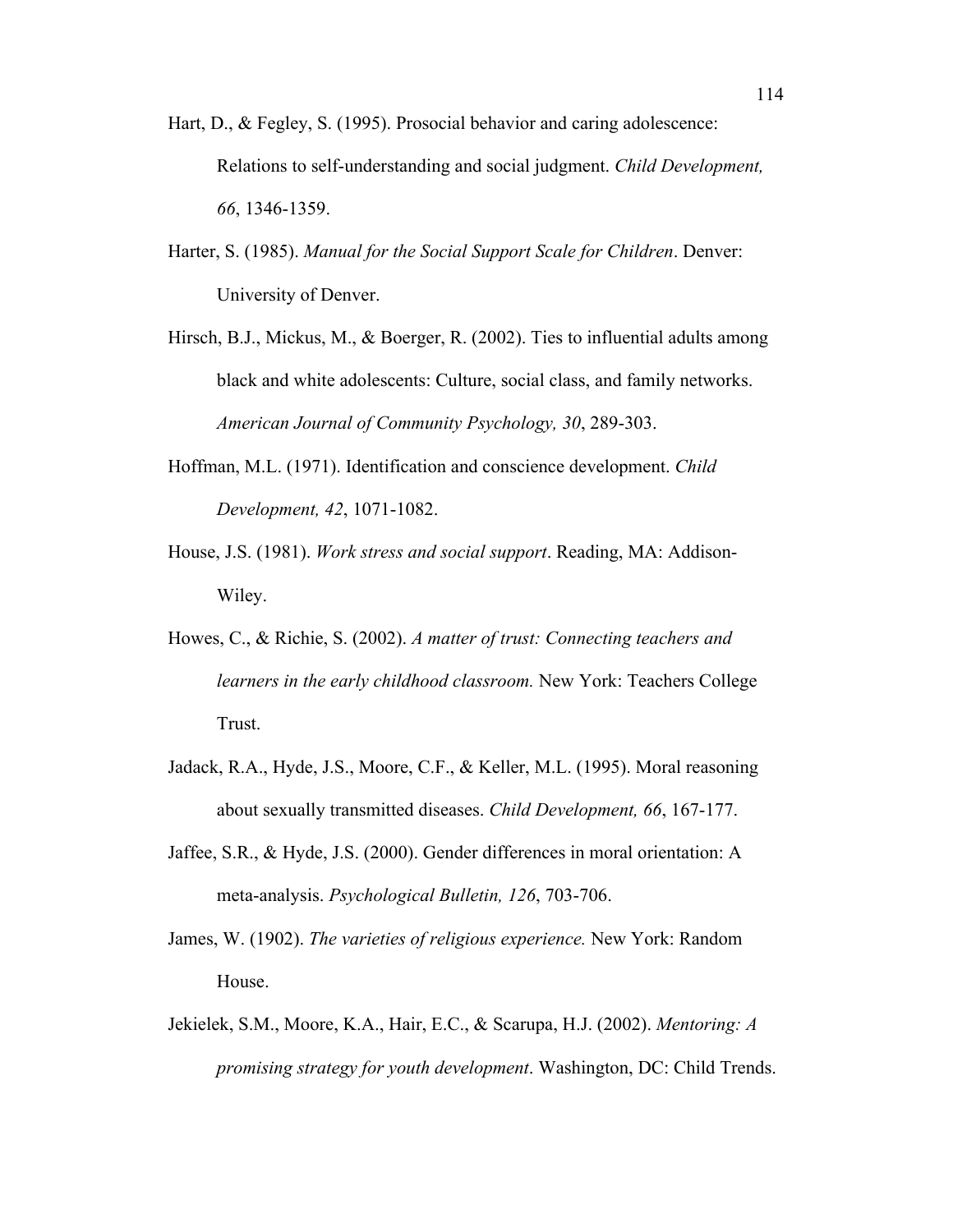Retrieved from http://www.childtrends.org/Files//Child\_Trends-2002\_02\_01\_RB\_Mentoring.pdf.

- Jelicic, H., Phelps, E., & Lerner, R.M. (2009). Use of missing data methods in longitudinal studies: The persistence of bad practices in developmental psychology. *Developmental Psychology, 45*, 1195-1199.
- Jensen, L.A. (1997). Culture wars: American moral divisions across the adult lifespan. *Journal of Adult Development, 4*, 107-121.
- Jensen, L.A. (1998). Moral divisions within countries between orthodoxy and progressivism: India and the United States. *Journal for the Scientific Study of Religion, 37*, 90-107.
- Jensen, L.A. (2008). Through two lenses: A cultural-developmental approach to moral psychology *Developmental Review, 28*, 289-315.
- Jessor, R., Van Den Box, J., Vanderryn, J., Costa, F., & Turbin, M. (1995). Protective factors in adolescent problem behavior: Moderator effects and developmental change. *Developmental Psychology, 31*, 923-933.
- Kasser, T. & Ryan, R. M. (1996). Further examining the American dream: Differential correlates of intrinsic and extrinsic goals. *Personality and Social Psychology Bulletin, 22*, 280-287.
- Keller, M., & Edelstein, W. (1993). The development of the moral self from childhood to adolescence. In G.G. Noam & T. Wren (Eds.), *The moral self* (pp. 310-336). Cambridge: MIT Press.
- Kierkegaard, S. (1988). In H.V. Hong & E.H. Hong (Eds.), *Stages on life's way: Studies by various persons.* Princeton, NJ: University Press.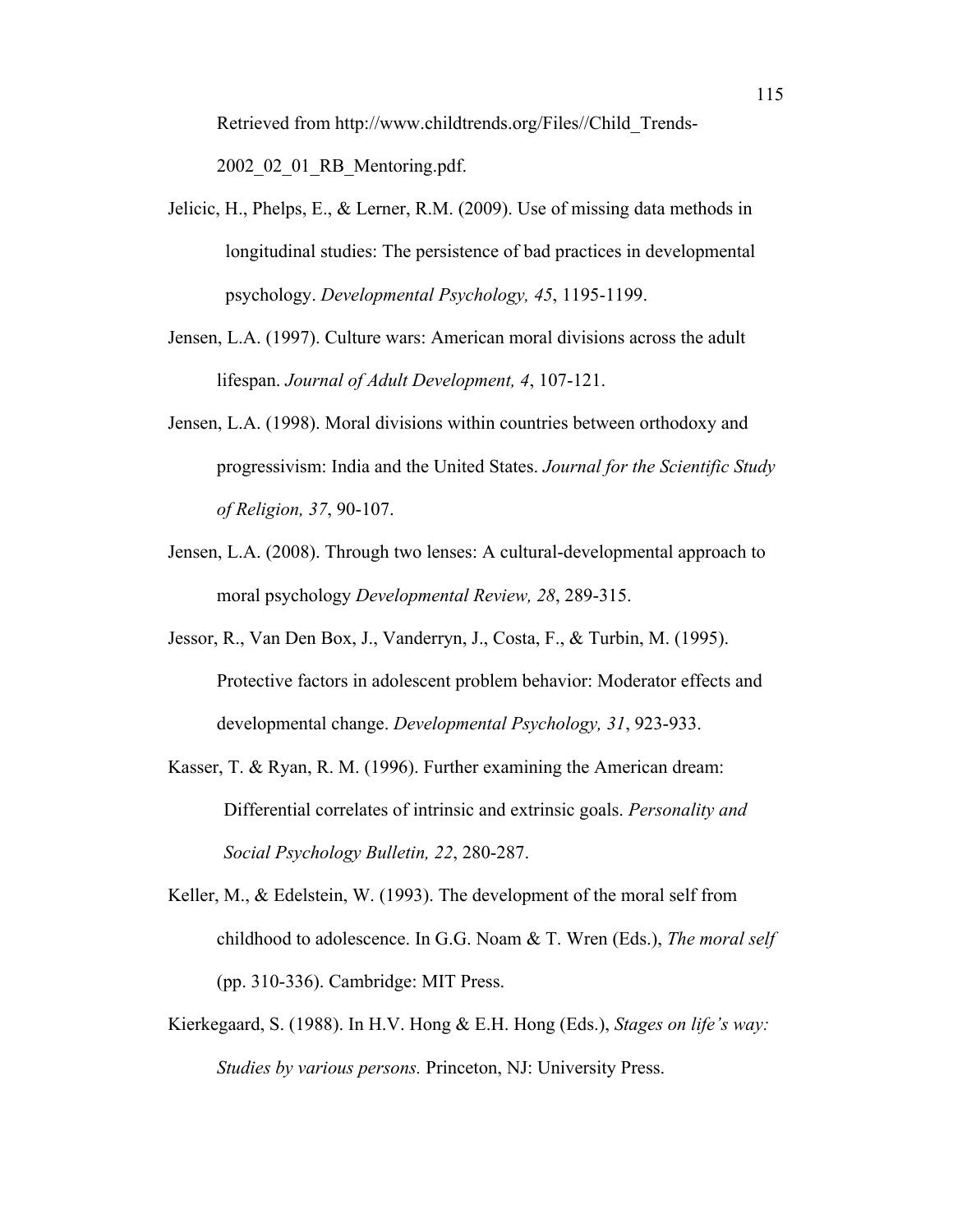- Killen, P.O., & de Beer, J. (1994). *The art of theological reflection*. New York, NY: The Crossroad Publishing Company.
- King, P.E. (2003). Religion and identity: The role of ideological, social, and spiritual contexts. *Applied Developmental Science, 7*, 197-204.
- King, P.E., & Furrow, J.L. (2004). Religion as a resource for positive youth development: Religion, social capital, and moral outcomes. *Developmental Psychology, 40*, 703-713.
- Kish, G.B., & Moody, D.R. (1989). Psychopathology and life purposes. *International Forum for Logotherapy, 12*, 40-45.
- Klaw, E.L., & Rhodes, J.E. (1995). Mentor relationships and the career development of African-American pregnant and parenting adolescents. *Psychology of Women Quarterly, 19*, 551-562.
- Klaw, E.L., Rhodes, J.E., & Fitzgerald, L.F. (2003). Natural mentors in the lives of African American adolescent mothers: Tracking relationships over time. *Journal of Youth and Adolescence, 32*, 223-232.
- Kohlberg, L. (1963). The development of children's orientations toward a moral order, I: Sequence in the development of moral thought. *Vita Humana, 6*, 11-33.
- Kohlberg, L. (1976). Moral stages and moralization: The cognitive-developmental approach. In T. Lickona (Ed.), *Moral development and behavior: Theory, research, and social issues* (pp. 31-53). New York: Holt.
- Krause, N. (2007). Longitudinal study of social support and meaning. *Psychology and Aging, 22*, 456-469.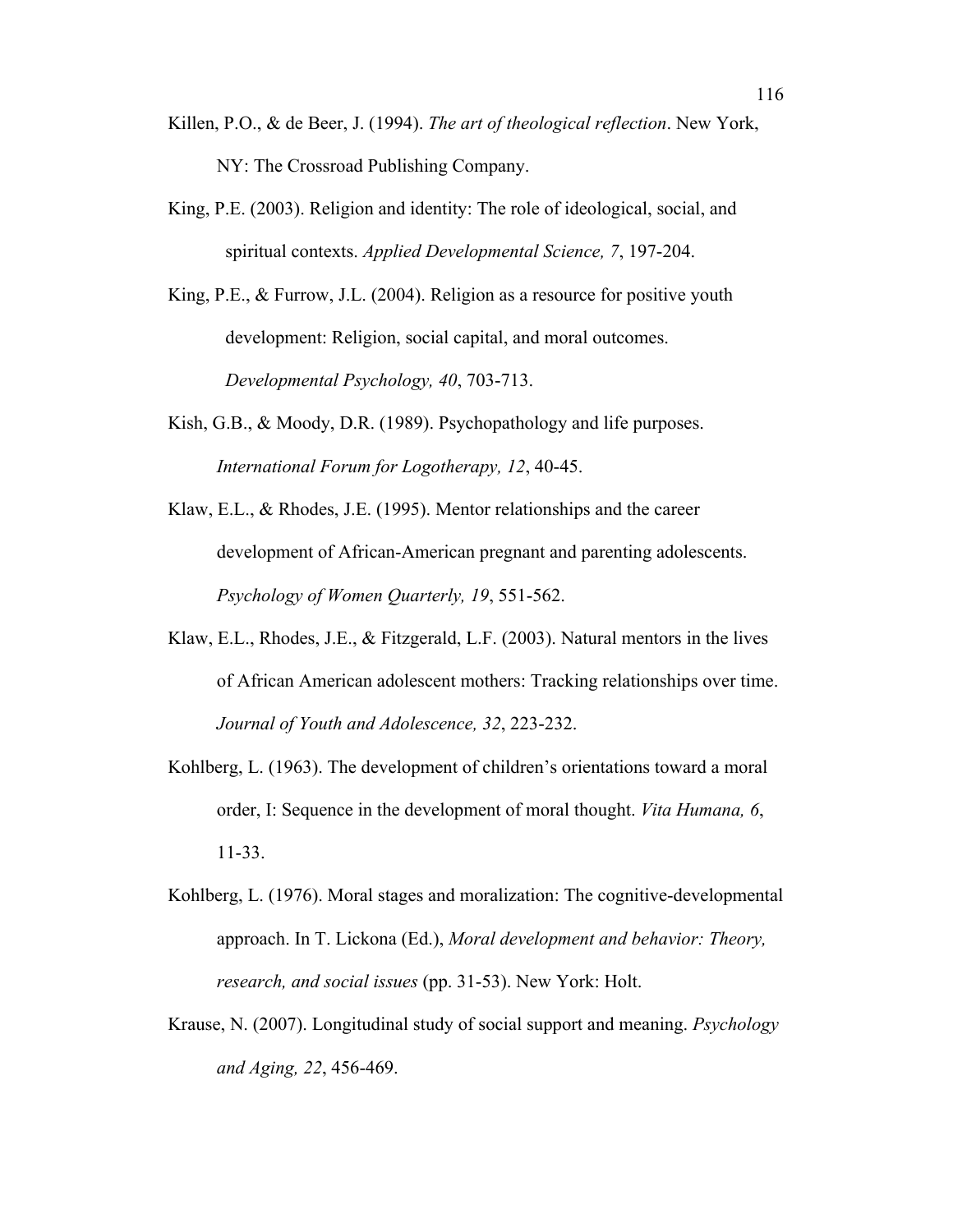- Lake, V.E., & Jones, I. (2008). Service-learning in early childhood teacher education: Using service to put meaning back into learning. *Teaching and Teacher Education, 24*, 2146-2156.
- Larson, R., & Richards, M.H. (1991). Daily companionship in late childhood and early adolescence: Changing developmental contexts. *Child Development, 62*, 284-300.
- Leffert, N., Benson, P. L., Scales, P. C., Sharma, A. R., Drake, D. R., & Blyth, D. A. (1998). Developmental assets: Measurement and prediction of risk behaviors among adolescents. *Applied Developmental Science, 2(4)*, 209- 230.
- Leming, J.S. (2001). Integrating a structured ethical reflection curriculum into high school community service experiences: Impact on students' sociomoral development. *Adolescence, 36*, 33-45.
- Lerner, R.M. (2002). *Concepts and theories of human development*  $(3<sup>rd</sup>$  ed.). Mahwah, NJ: Lawrence Erlbaum.
- Lerner, R.M. (2004). *Liberty: Thriving and civic engagement among American youth.* Thousand Oaks, CA: Sage.
- Lerner, R.M. (2007). *The good teen: Rescuing adolescents from the myths of the storm and stress years*. New York, NY: The Crown Publishing Group.
- Lerner, R.M. (2008). Spirituality, positive purpose, wisdom, and positive development in adolescence: Comments on Oman, Flinders, and Thoresen's ideas about "Integrating spiritual modeling into education." *International Journal for the Psychology of Religion, 18*, 108-118.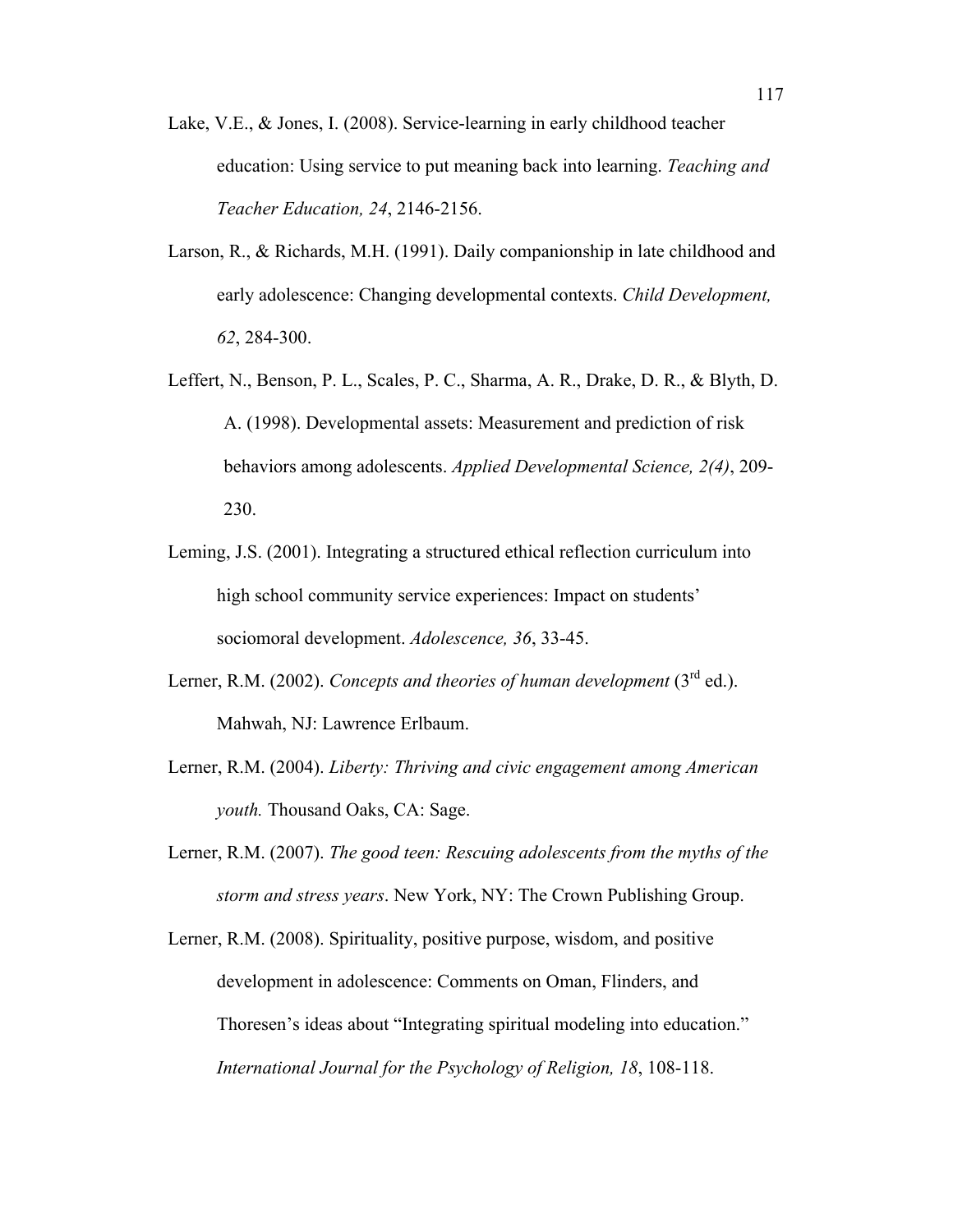- Lerner, R.M., Balsano, A.B., Banik, R., & Nadeau, S. (2005). The diminution of hate through the promotion of positive individual  $\leftrightarrow$  context relations. In R.J. Sternberg (Ed.), *The psychology of hate* (pp. 103-120). Washington, D.C.: American Psychological Association.
- Lerner, R.M., Lerner, J.V., Almerigi, J.B., Theokas, C., Phelps, E., Gestsdottir, S., Naudeau, S., Jelicic, H., Alberts, A., Ma, L., Smith, L.M., Bobek, D.L., Richman-Raphael, D., Simpson, I., Didenti Christiansen, E., & von Eye, A. (2005). Positive youth development, participation in community youth development programs, and community contributions of fifth-grade adolescents: Findings from the first wave of the 4-H Study of Positive Youth Development. *Journal of Early Adolescence, 25*, 17-71.
- Lerner, R. M., Roeser, R. W., & Phelps, E. (2008). Positive development, spirituality, and generosity in youth: A view of the issues. In R. M. Lerner, R. W. Roeser, & E. Phelps (Eds.). *Positive youth development and spirituality: From theory to research.* (pp. 3-22). West Conshohocken, PA: Templeton Foundation Press.
- Liang, B., Tracy, A.J., Taylor, C.A., & Williams, L.M. (2002). Mentoring college-age women: A relational approach. *American Journal of Community Psychology, 30*, 271-288.
- Lickona, T. (2004). *Character matters: How to help our children develop good judgment, integrity, and other essential virtues.* New York: Simon & Schuster, Inc.

Lickona, T. (1991). *Educating for character.* New York: Bantam Books.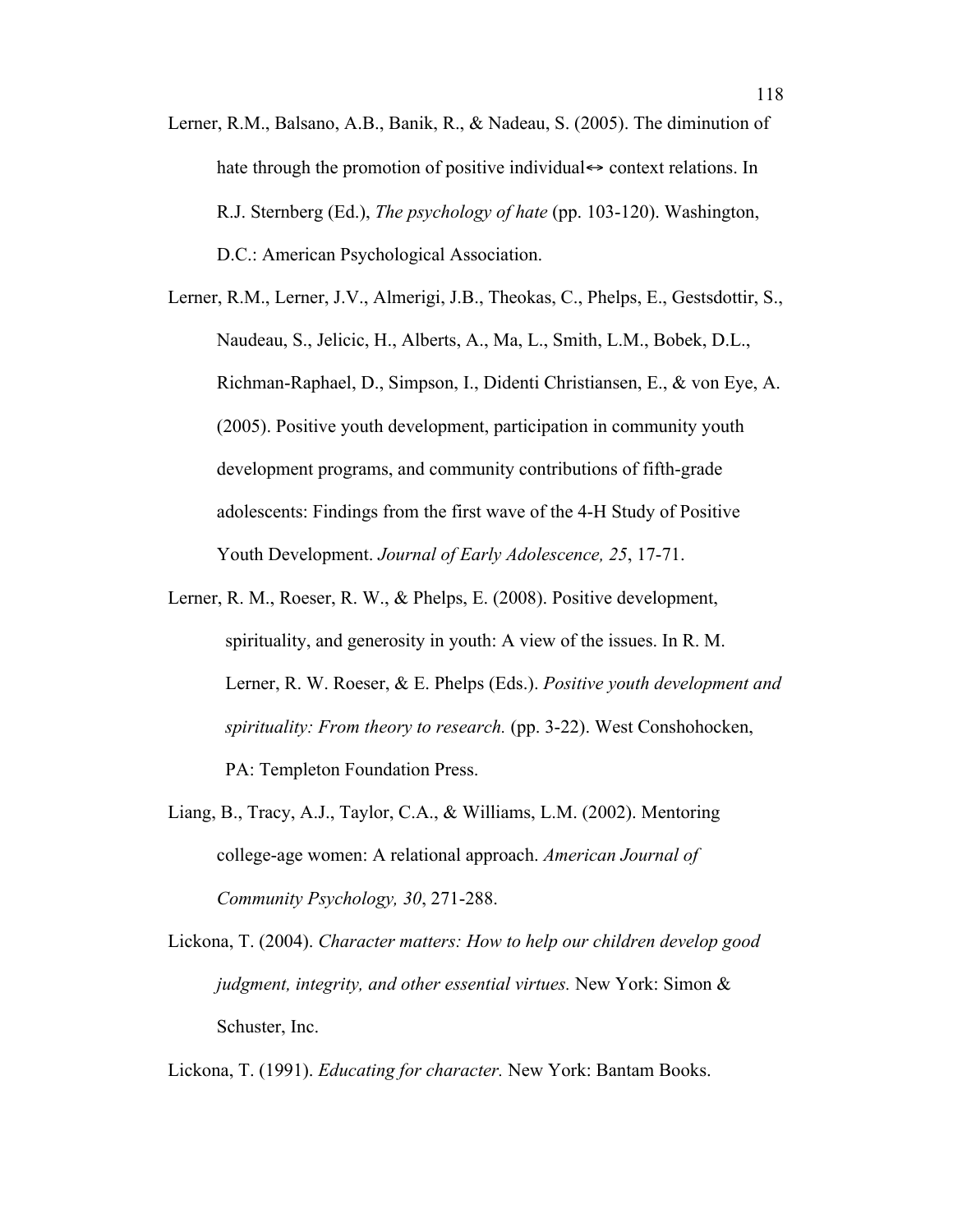- Lickona, T., & Davidson, M. (2005). *Smart & good high schools: Integrating excellence and ethics for success in school, work, and beyond.* Cortland, NY: Center for the  $4<sup>th</sup>$  and  $5<sup>th</sup>$  Rs (Respect and Responsibility)/Washington, DC: Character Education Parnership.
- Lickona, T., Schaps, E., & Lewis, C. (2007). *CEP's eleven principles of effective character education.* Washington, DC: Character Education Parnership.
- Locke, E.A. (1969). Purpose without consciousness: A contradiction. *Psychological Reports, 25*, 991-1009.
- Maitland, K., & Goldman, J. (1974). Moral judgment as a function of peer group interaction. *Journal of Personality and Social Psychology, 30*, 699-704.
- Malecki, C.K., & Demaray, M.K. (2002). Measuring perceived social support: Development of the Child and Adolescent Social Support Scale (CASSS). *Psychology in the Schools, 39*, 1-18.
- Malecki, C.K., Demaray, M.K., Elliott, S.N., & Nolten, P.W. (1999). *The Child and Adolescent Social Support Scale*. DeKalb, IL: Northern Illinois University.
- Malecki, C.K., & Elliott, S.N. (1999). Adolescents' ratings of perceived social support and its importance: Validation of the Student Social Support Scale. *Psychology in the Schools, 36*, 473-483.
- Mayhew, M.J., & King, P. (2008). How curricular content and pedagogical strategies affect moral reasoning development in college students. *Journal of Moral Education, 37*, 17-40.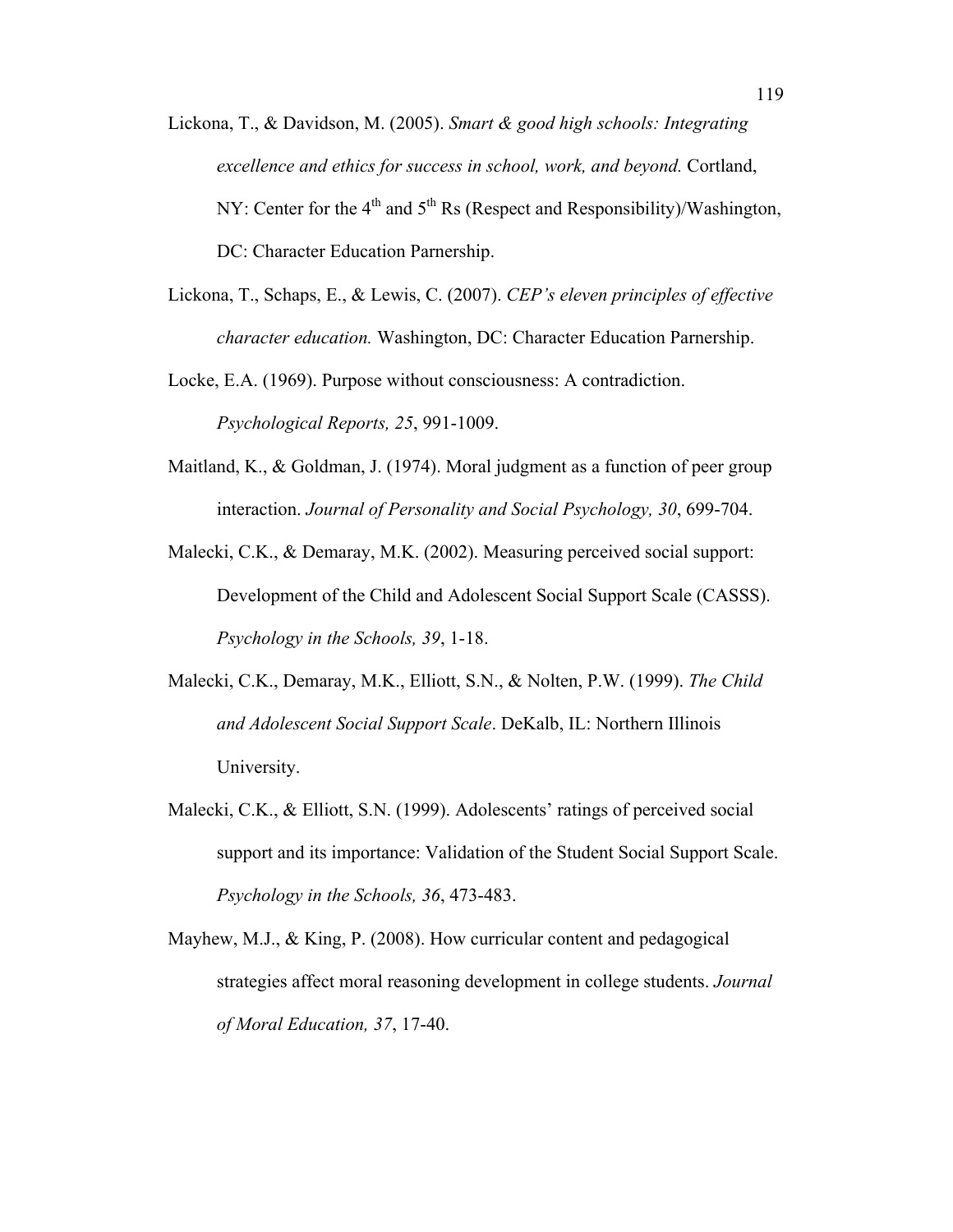- McAdams, D.P. (2001). Generativity in midlife. In M.E. Lachman (Ed.), *Handbook of midlife development* (pp. 395-443). Hoboken, New Jersey: Wiley.
- McAdams, D.P., Hart, H.M., & Maruna, S. (1998). The anatomy of generativity. In D.P. McAdams & E. de St. Aubin (Eds.), *Generativity and adult development: How and why we care for the next generation (pp. 7-43).* Washington, D.C.: APA Press.
- McClellan, B.E. (1999). *Moral education in America: School and the shaping of character from colonial times to the present.* New York: Teachers College Press.
- McKnight, P.E., & Kashdan, T.B. (2009). Purpose in life as a system that creates and sustains health and well-being: An integrative, testable theory. *Review of General Psychology, 13*, 242-251.
- MENTOR/National Mentoring Partnership. (2003). *Elements of effective practice*  $(2<sup>nd</sup>$  ed.). Alexandria, VA: Author.
- Meyers, L.S., Gamst, G., & Guarin, A.J. (2006). *Applied Multivariate Research: Design and Interpretation.* Thousand Oaks, CA: Sage Publications.
- Moberg, D.J. (2008). Mentoring for protégé character development. *Mentoring and Tutoring: Partnership in Learning, 16*, 91-103.
- Morgan, J., & Farsides, T. (2009a). Measuring meaning in life. *Journal of Happiness Studies, 10*, 197-214.
- Morgan, J., & Farsides, T. (2009b). Psychometric evaluation of the meaningful life measure. *Journal of Happiness Studies, 10*, 351-366.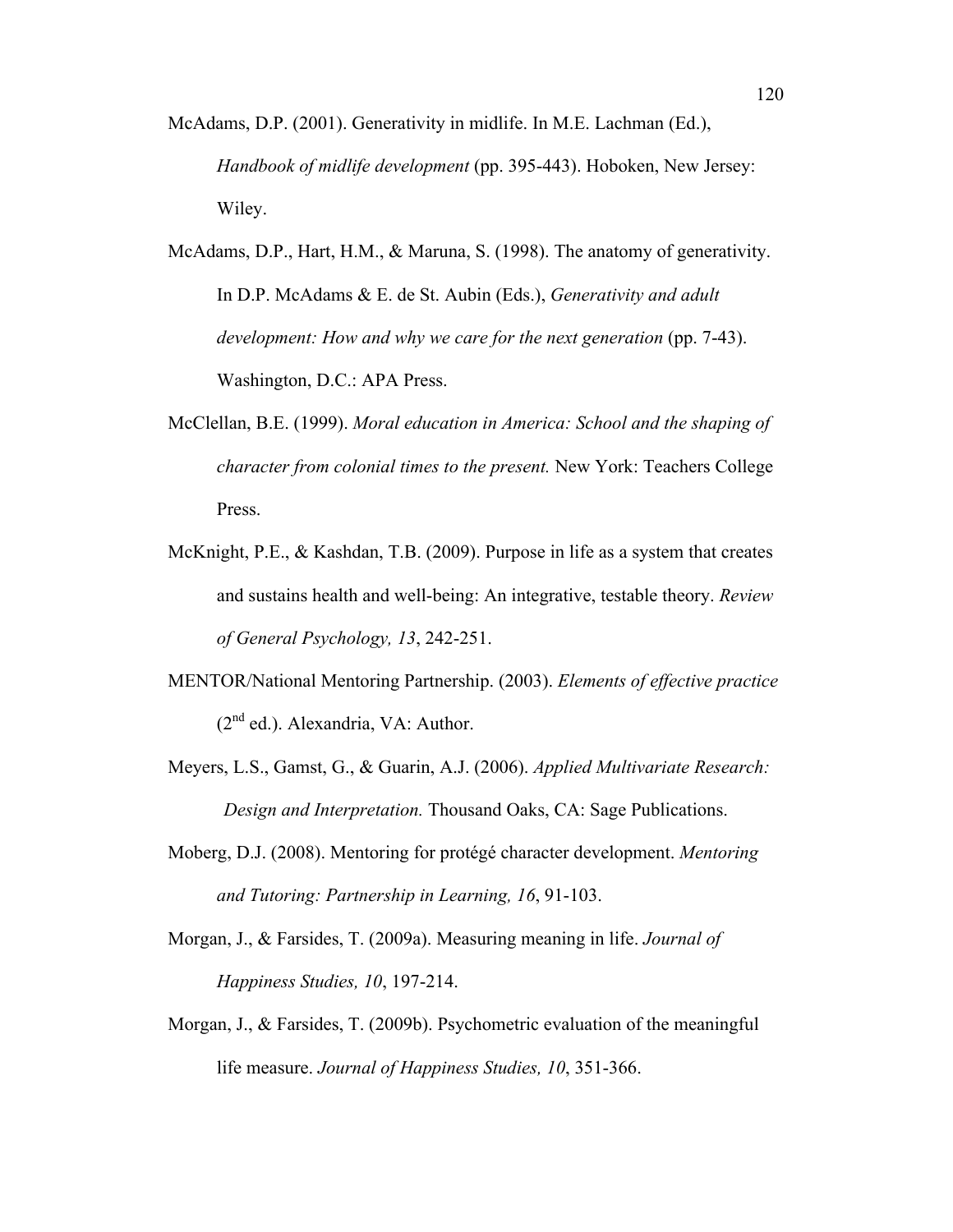- Nasir, N.S., & Kirshner, B. (2003). The cultural construction of moral and civic identities. *Applied Developmental Science, 7*, 138-147.
- Noddings, N. (1992). *The challenge to care in schools: An alternative approach to education.* New York: Teachers College Press.
- Nolten, P.W. (1994). *Conceptualization and measurement of social support: The development of the student social support scale*. Unpublished doctoral dissertation, University of Wisconsin-Madison.
- Nucci, L. (1981). The development of personal concepts: A domain distinct from moral and societal concepts. *Child Development, 52*, 118-121.
- Nucci, L.P. (1985). Children's conceptions of morality, societal convention, and religious prescription. In C.G. Harding (Ed.), *Moral dilemmas: Philosophical and psychological issues in the development of moral reasoning* (pp. 137-174)*.* Chicago, IL: Precedent Publishing.
- Nucci, L.P., & Nucci, M.S. (1982). Children's responses to moral and socialconventional transgressions in free-play settings. *Child Development, 53*, 1337-1342.
- Nucci, L., & Turiel, E. (1978). Social interactions and the development of social concepts in pre-school children. *Child Development, 49*, 400-407.
- Nucci, L.P., & Turiel, E. (1993). God's word, religious rules, and their relation to Christian and Jewish children's concepts of morality. *Child Development, 64*, 1475-1491.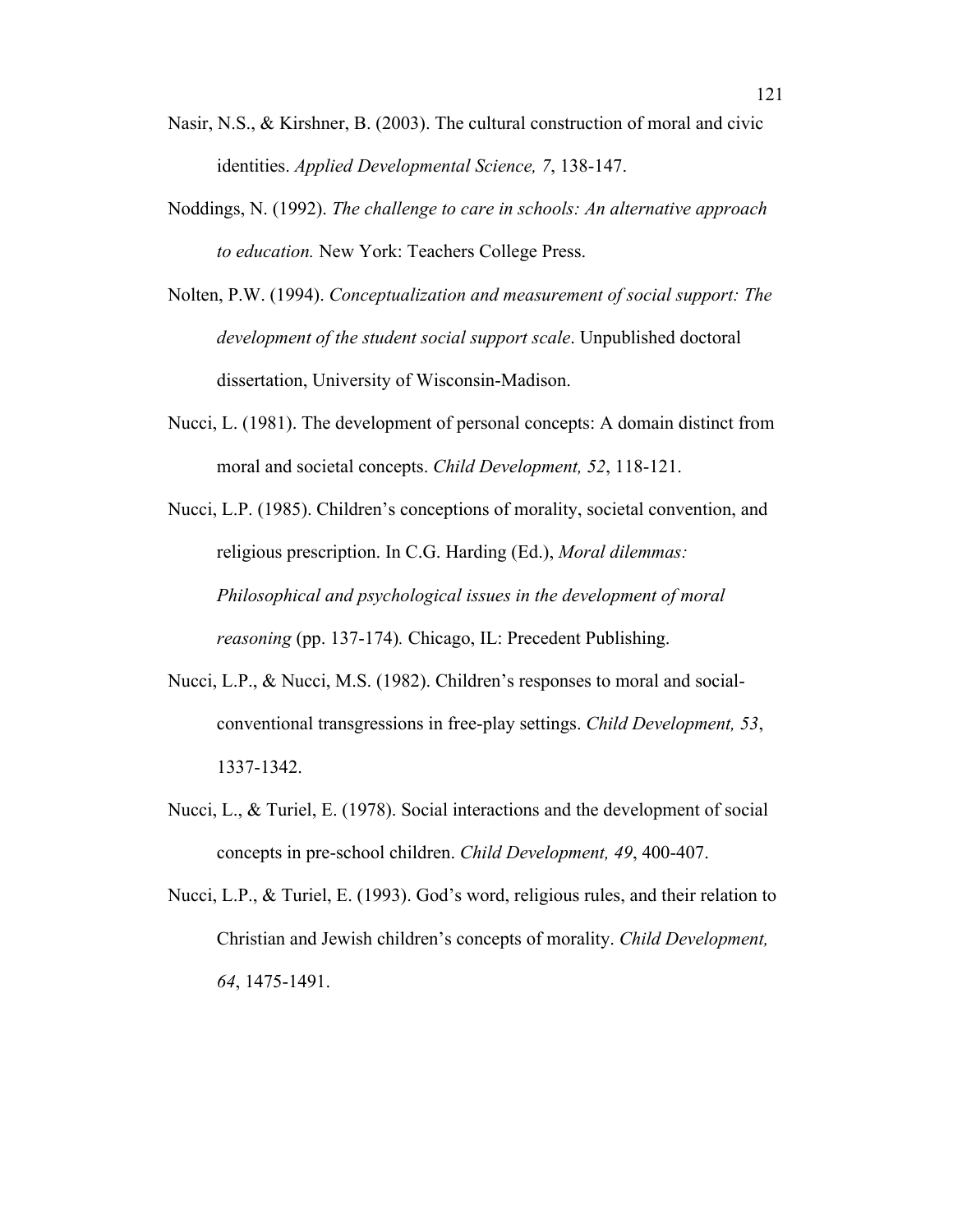- Oman, D., Flinders, T., & Thoresen, C. (2008). Integrating spiritual modeling into education: A college course for stress management and spiritual growth. *The International Journal for the Psychology of Religion, 18*, 79-107*.*
- Oman, D., & Thoresen, C.E. (2003). Spiritual modeling: A key to spiritual and religious growth? *International Journal for the Psychology of Religion, 13*, 149-165.
- Overton, W. F. (2010). Life-span development: Concepts and issues. In W. F. Overton (Vol. Ed.) and R. M. Lerner (Editor-in-Chief). *Cognition, biology, and methods across the life-span: Vol. 1, Handbook of life-span development* (pp. 1-29)*.* Hoboken, NJ: Wiley.
- Padelford, B.L. (1974). Relationship between drug involvement and purpose in life. *Journal of Clinical Psychology, 30*, 303-305.
- Panzarine, S. (1986). Stressors, coping and the social support of adolescent mothers. *Journal of Adolescent Health Care, 7*, 153-161.
- Park, N., Peterson, C., & Seligman, M.E.P. (2006). Character strengths in fiftyfour nations and the fifty US states. *The Journal of Positive Psychology, 1*, 118-129.
- Perkins, D.F. (1996). An examination of the organismic, behavioral, and contextual covariates of risk behaviors among diverse groups of adolescents. *Dissertation Abstracts International Section A: Humanities and Social Sciences, 57(2-A)*.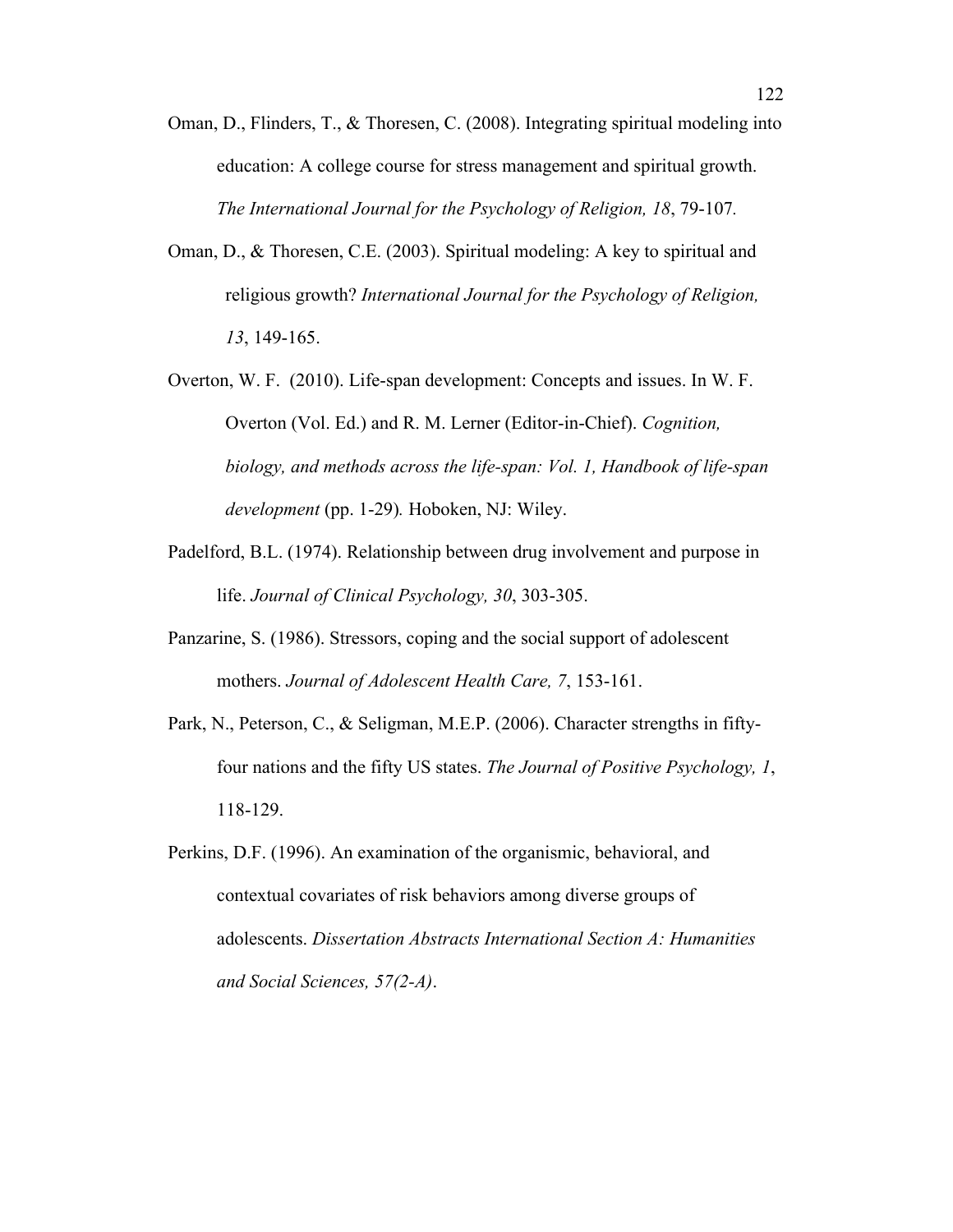- Peterson, B.E., Smirles, K.A., & Wentworth, P.A. (1997). Generativity and authoritarianism: Implications for personality, political involvement, and parenting. *Journal of Personality and Social Psychology,* 72, 1202-1216.
- Peterson, C., & Seligman, M.E.P. (2004). *Character strengths and virtues: A handbook and classification*. Washington, D.C.: American Psychological Association.
- Phelps, E., Zimmerman, S., Warren, A.E.A., Jelicic, H., von Eye, A., & Lerner, R.M. (2009). The structure and developmental course of Positive Youth Development (PYD) in early adolescence: Implications for theory and practice. *Journal of Applied Developmental Psychology, 30*, 571-584.

Piaget, J. (1965). *The moral judgment of the child.* New York: Free Press.

- Piaget, J. (1970). Piaget's theory. In P.H. Mussen (Ed.), *Carmichael's manual of child psychology* (Vol. 1). New York: John Wiley.
- Piedmont, R. L. (1999). Does spirituality represent the sixth factor of personality? Spiritual transcendence and the five-factor model. *Journal of Personality, 67(6)*, 985-1013.
- Power, F.C., & Khmelkov, V.T. (1998). Character development and self-esteem: Psychological foundations and educational implications. *International Journal of Educational Research, 7*, 539-551.
- Pratt, M.W., Arnold, M., Pratt, A., & Diessner, R. (1999). Predicting adolescent moral reasoning from family climate: A longitudinal study. *Journal of Early Adolescence, 19*, 148-175.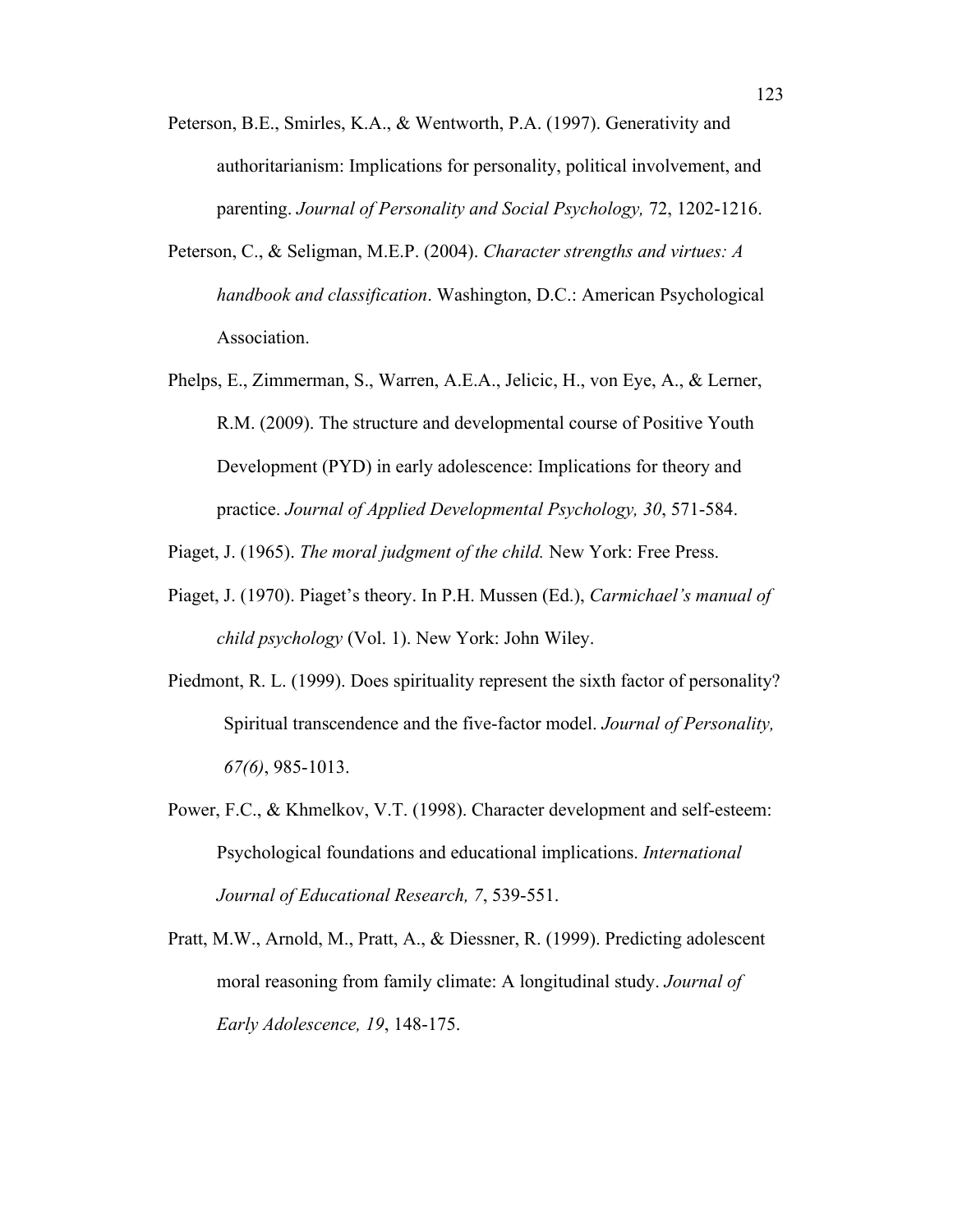- Pratt, M.W., Skoe, E.E., & Arnold, M.L. (2004). Care reasoning development and family socialization patterns in later adolescence: A longitudinal analysis. *International Journal of Behavioral Development, 28*, 139-147.
- Rhodes, J.E. (2002). *Stand by me: The risks and rewards of mentoring today's youth*. Cambridge, MA: Harvard University Press.
- Rhodes, J.E. (2005). A model of youth mentoring. In D.L. DuBois & M.J. Karcher (Eds.), *Handbook of youth mentoring* (pp. 30-43). Thousand Oaks, CA: Sage.
- Rhodes, J.E., Bogat, G.A., Roffman, J., Edelman, P., & Galasso, L. (2002). Youth mentoring in perspective: Introduction to the special issue. *American Journal of Community Psychology, 30*, 149-155.
- Rhodes, J.E., & Davis, A.B. (1996). Supportive ties between non-parent adults and urban adolescent girls. In B.J.R. Leadbeater & N. Way (Eds.), *Urban girls: Resisting stereotypes, creating identities* (pp. 213-249). New York: New York University Press.
- Rhodes, J.E., Spencer, R., Keller, T.E., Liang, B., & Noam, G. (2006). A model for the influence of mentoring relationships on youth development. *Journal of Community Psychology, 34*, 691-707.
- Roeser, R. W., Lerner, R. M., Phelps, E., Urry, H., Lazar, S., Issac, S. S., Abo Zena, M., Alberts, A. E., & Du, D. (2007, March). *The role of spiritual development in growth of purpose, generosity, and psychological health in adolescence*. Invited presentation to the Fourth Biennial SRCD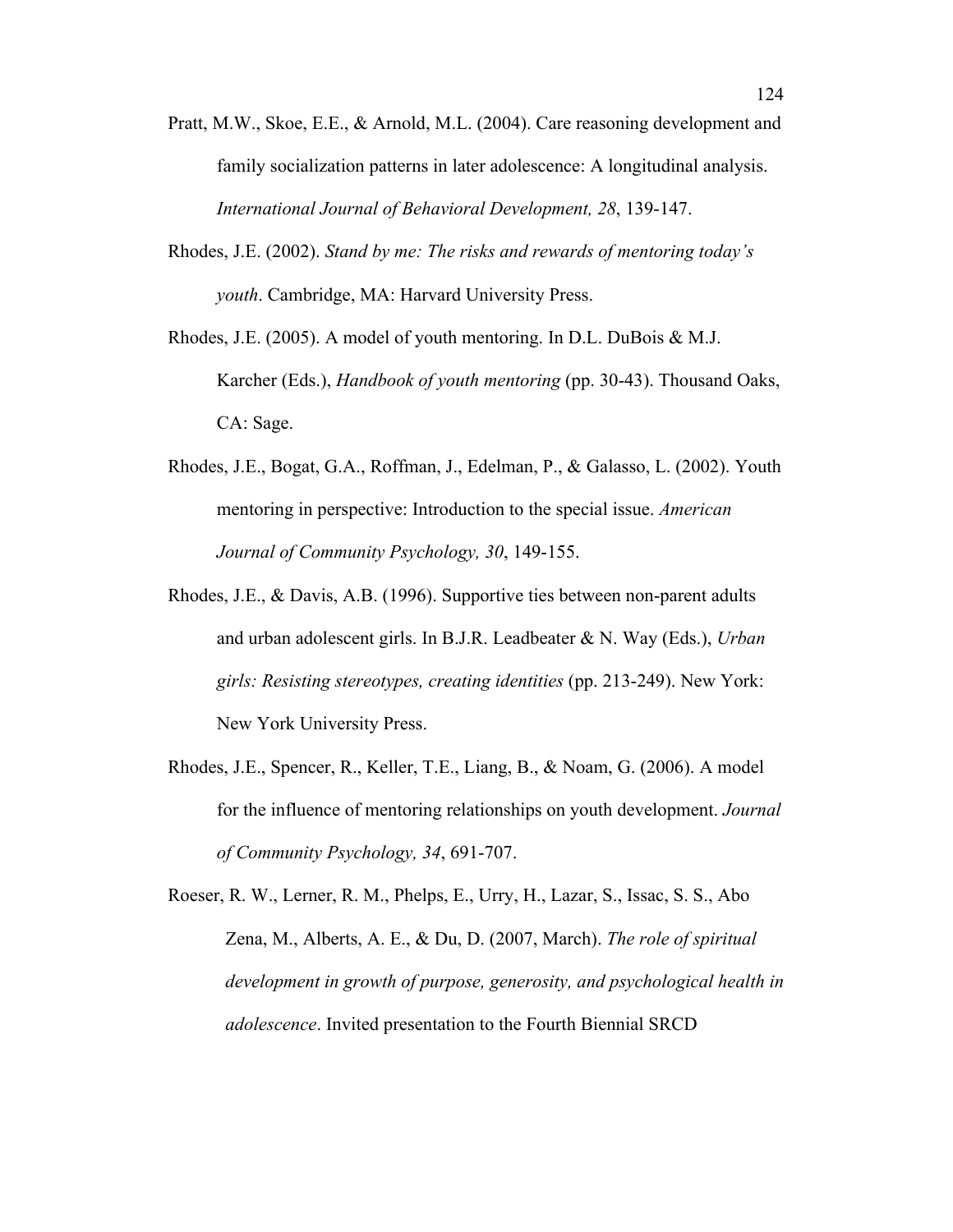Preconference on Religious and Spiritual Development, Society for Research in Child Development (SRCD), Boston, MA.

- Roeser, R.W., Galloway, M., Casey-Cannon, S., Watson, C., Keller, L., & Tan, E. (2008). Identity representations in patterns of school achievement and well-being among early adolescent girls: Variable- and person-centered approaches. *Journal of Early Adolescence, 28*, 115-152.
- Ross, H., & Conant, C. (1992). The structure of early conflict: Interaction, relationships, and alliances. In C.U. Shantz & W. Hartup (Eds.), *Conflict in child and adolescent development* (pp. 153-185). Cambridge, UK: Cambridge University Press.
- Roth, J.L., & Brooks-Gunn, J. (2003). What is a youth development program? Identification and defining principles. In F. Jacobs, D. Wertlieb, & R.M. Lerner (Vol. Eds.), *Handbook of applied developmental science: Promoting positive child, adolescent, and family development through research, policies, and programs. Vol. 2. Enhancing the life chances of youth and families: Public service systems and public policy perspectives*  (pp. 197-223). Thousand Oaks, CA: Sage.
- Roth, J.L., Brooks-Gunn, J., Murray, L., & Foster, W. (1998). Promoting healthy adolescents: Synthesis of youth development program evaluations. *Journal of Research on Adolescence, 8*, 423-459.
- Rubin, D.B. (1976). Inference and missing data. *Biometrika, 63*, 581-592.
- Rubin, K.H., Bukowski, W., & Parker, J.B. (1998). Peer interactions, relationships, and groups. In W. Damon (Series Ed.) & N. Eisenberg (Vol.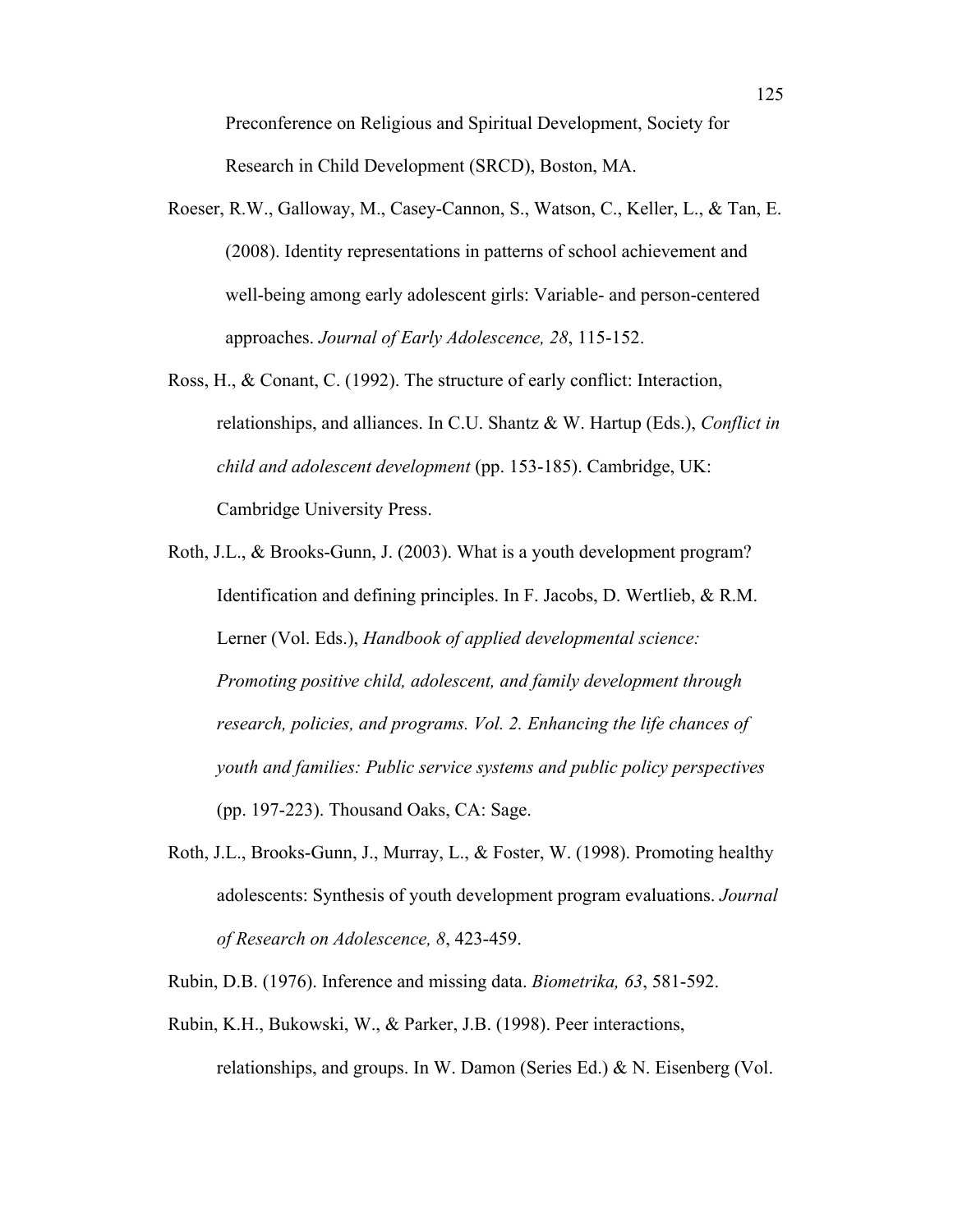Ed.), *Handbook of child psychology: Vol. 3. Social, emotional, and personality development* (pp. 619-700). New York: John Wiley.

- Ryff, C.D. (1989). Happiness is everything, or is it? Explorations on the meaning of psychological well-being. *Journal of Personality and Social Psychology, 57*, 1069-1081.
- Ryff, C.D., & Singer, B. (1998). Middle age and well-being. *Encyclopedia of mental health, 2*, 707-719.
- Sappington, A.A., & Kelly, P.J. (1995). Self perceived anger problems in college students. *International Forum for Logotherapy, 18*, 74-82.
- Sarason, I.G., Levine, H.M., Basham, R.B., & Sarason, B.R. (1983). Assessing social support: The Social Support Questionnaire. *Journal of Personality and Social Psychology, 44*, 127-139.
- Scales, P.C. (2003). Other people's kids: Social expectations and American adults' involvement with children and adolescents. New York: Kluwer Academic/Plenum.
- Schafer, J.L., & Graham, J.W. (2002). Missing data: Our view of the state of the art. *Psychological methods, 7*, 147-177.
- Scheepers, P., Grotenhuis, M.T., & Van Der Slik, F. (2002). Education, religiosity and moral attitudes: Explaining cross-national effect differences. *Sociology of Religion, 63*, 157-176.
- Schwartz, K.D., Bukowski, W.M., & Aoki, W.T. (2006). Mentors, friends, and gurus: Peer and nonparent influences on spiritual development. In E.C. Roehlkepartain, P.E. King, Wagener, L., & P.L. Benson (Eds.), *The*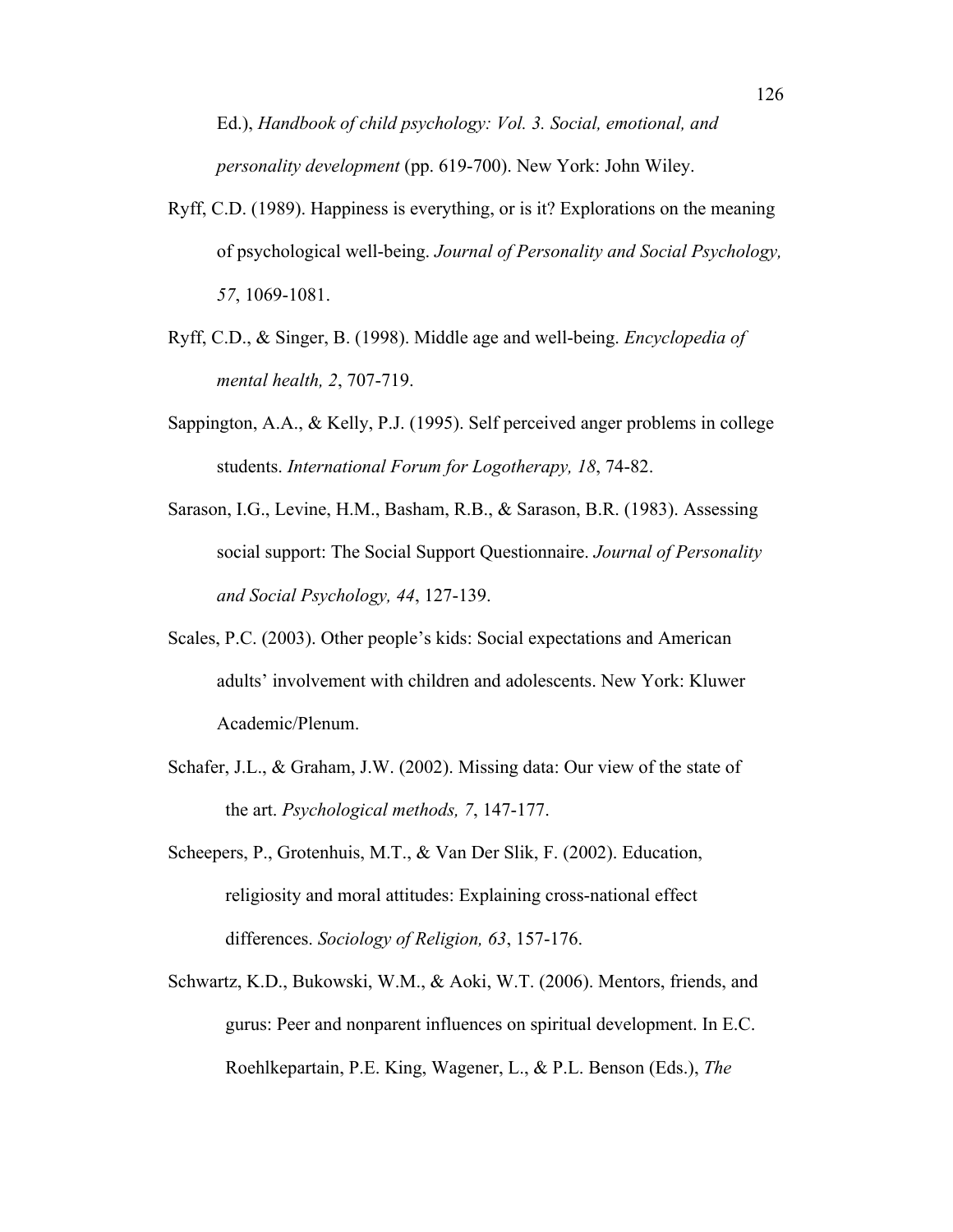*handbook of spiritual development in childhood and adolescence* (pp.

310-323). Thousand Oaks, CA: Sage.

- Seligman, M. (1992). *Helplessness: On depression, development, and death*. New York: Freeman.
- Seligman, M., & Csikszentmihalyi, M. (2000). Positive psychology: An introduction. *American Psychologist, 55*, 5-14.
- Selman, R.L. (1980). *The growth of interpersonal understanding: Developmental and clinical analyses.* New York: Academic Press.
- Shek, D.T. (1993). The Chinese purpose-in-life test and psychological well-being in Chinese college students. *International Forum for Logotherapy, 16*, 35- 42.
- Sherrod, L.R. (2005). Ensuring liberty by promoting youth development. *Human Development, 48*, 376-381.
- Shweder, R.A. (1990). In defense of moral realism: Reply to Gabennesch. *Child Development, 61*, 2060-2067.
- Skoe, E.E. (1998). The ethic of care: Issues in moral development. In E.E. Skoe  $\&$ A. von der Lippe (Eds.), *Personality development in adolescence: A crossnational and life-span perspective.* London: Routledge.
- Smetana, J.G. (1983). Social-cognitive development: Domain distinctions and coordinations. *Developmental Review, 3*, 131-147.
- Smith, C. (2003). Theorizing religious effects among American adolescents. *Journal for the Scientific Study of Religion, 42*, 17-30.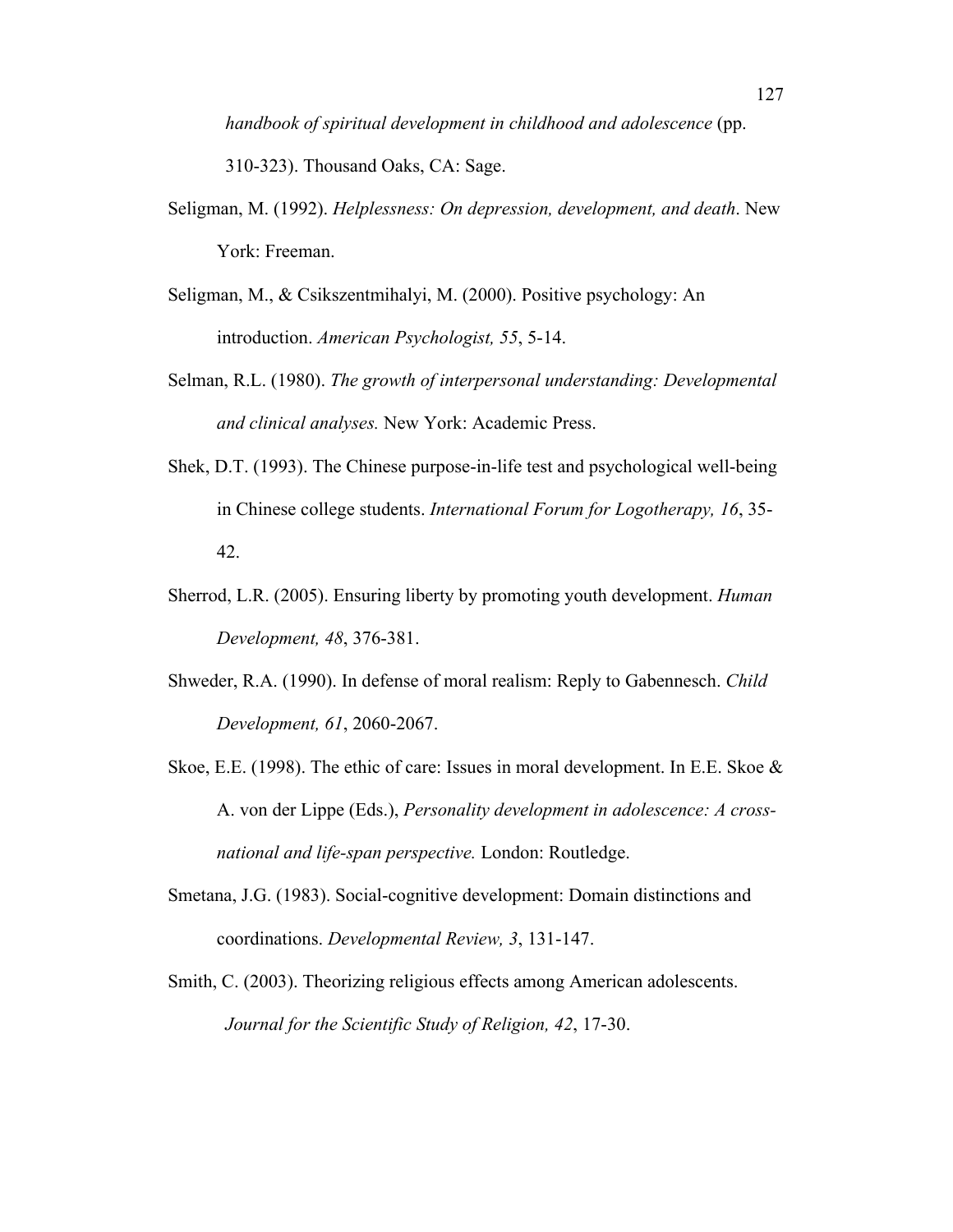- Smith, C., & Denton, M. (2005). *Soul searching: The religious and spiritual lives of American teenagers*. Oxford University Press: New York, NY.
- Staub, E. (1978). *Positive social behavior and morality: I. Social and personal influences*. Oxford, England: Academic Press.
- Steger, M.F., Frazier, P., Oishi, S., & Kaler, M. (2006). The Meaning in Life Questionnaire: Assessing the presence of a meaning in life. *Journal of Counseling Psychology, 53,* 80-93.
- Sullivan, A. (1996). From mentor to muse: Recasting the role of women in relationship with urban adolescent girls. In B.J.R. Leadbeater  $\&$  N. Way (Eds.), *Urban girls: Resisting stereotypes, creating identities* (pp. 226-246). New York, NY: New York University Press.
- Suomi, S.J. (2004). How gene-environment interactions influence emotional development in rhesus monkeys. In C. Garcia Coll, E. Bearer, & R.M. Lerner (Eds.), *Nature and nurture: The complex interplay of genetic and environmental influences on human behavior and development* (pp. 35-51). Mahwah, NJ: Erlbaum.
- Tardy, C.H. (1985). Social support measurement. *American Journal of Community Psychology, 13*, 187-202.
- Templeton, J. (2000). *Possibilities for over one hundredfold more spiritual information: The humble approach in theology and science.* West Conshohocken, PA: Templeton Foundation Press.
- Theokas, C., & Lerner, R.M. (2006). Observed ecological assets in families, schools, and neighborhoods: Conceptualization, measurement, and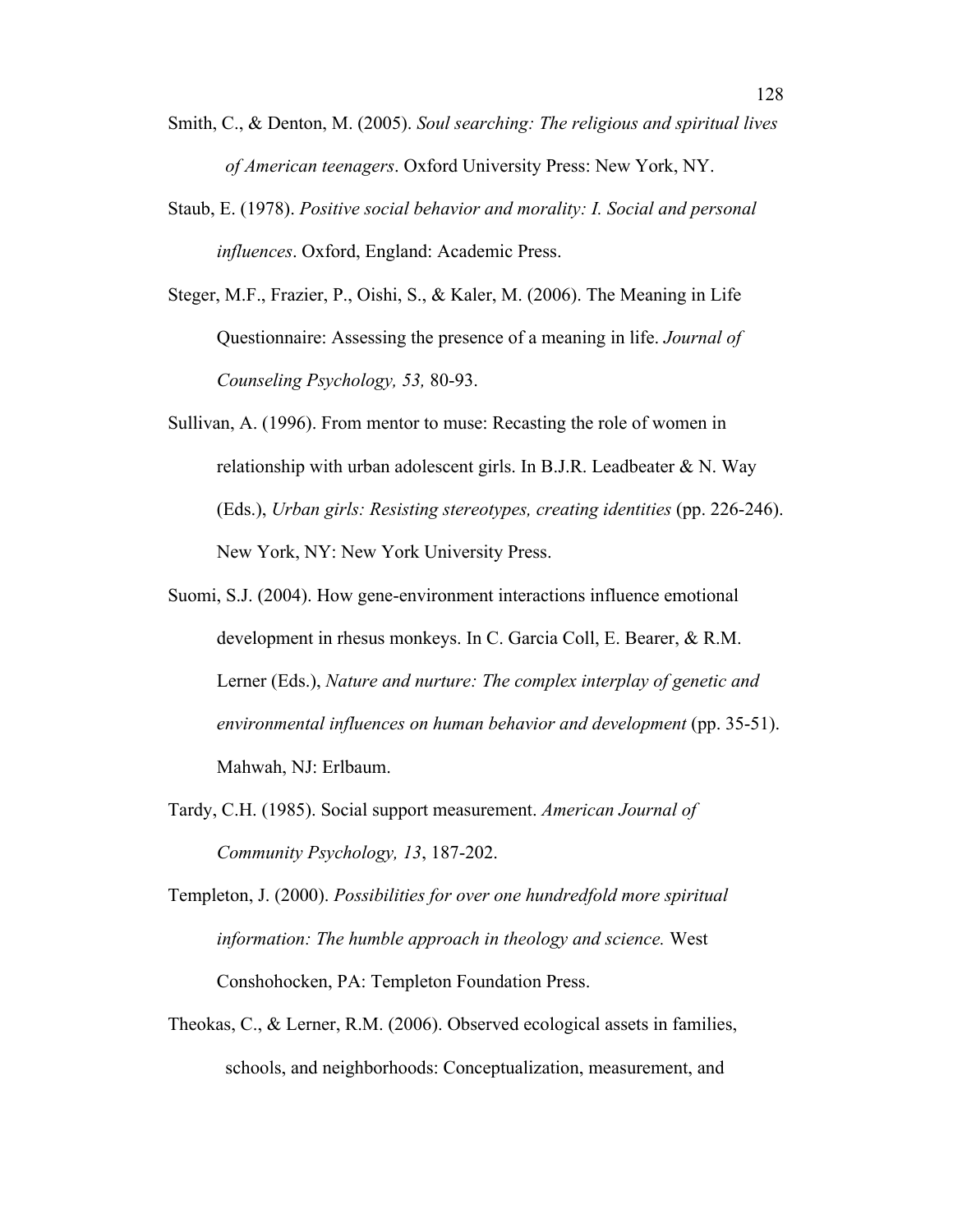relations with positive and negative developmental outcomes. *Applied Developmental Science, 10,* 61-74.

- Turiel, E. (1975). The development of social concepts: Mores, customs, and conventions. In J.M. Foley & D.J. DePalma (Eds.), *Moral development: Current theory and research.* Hillsdale, NJ: Erlbaum.
- Turiel, E. (1983). *The development of social knowledge: Morality and convention.*  Cambridge, UK: Cambridge University Press.
- Turiel, E. (2002). *The culture of morality*. Cambridge, UK: Cambridge University Press.
- Turiel, E. (2006). The development of morality. In N. Eisenberg (Ed.), *Handbook of child psychology: Vol. 3. Social, emotional, and personality development*   $(6<sup>th</sup>$  ed., pp. 789-857). Hoboken, NJ: Wiley.
- Turiel, E., Killen, M., & Helwig, C.C. (1987). Morality: Its structure, functions, and vagaries. In J. Kagan & S. Lamb (Eds.), *The emergence of morality in young children*. Chicago, IL: University of Chicago Press.
- Vasquez, K., Keltner, D., Dbenbach, D.H., & Banaszynski, T.L. (2001). Cultural variation and similarity in moral rhetorics: Voices from the Philippines and the United States. *Journal of Cross-Cultural Research, 32*, 93-120.
- Waldrip, A.M., & Jensen-Campbell, L.A. (2008). With a little help from your friends: The importance of high-quality friendships on early adolescent adjustment. *Social Development, 17*, 832-852.
- Walker, L.J. (1989). A longitudinal study of moral reasoning. *Child Development, 51*, 131-139.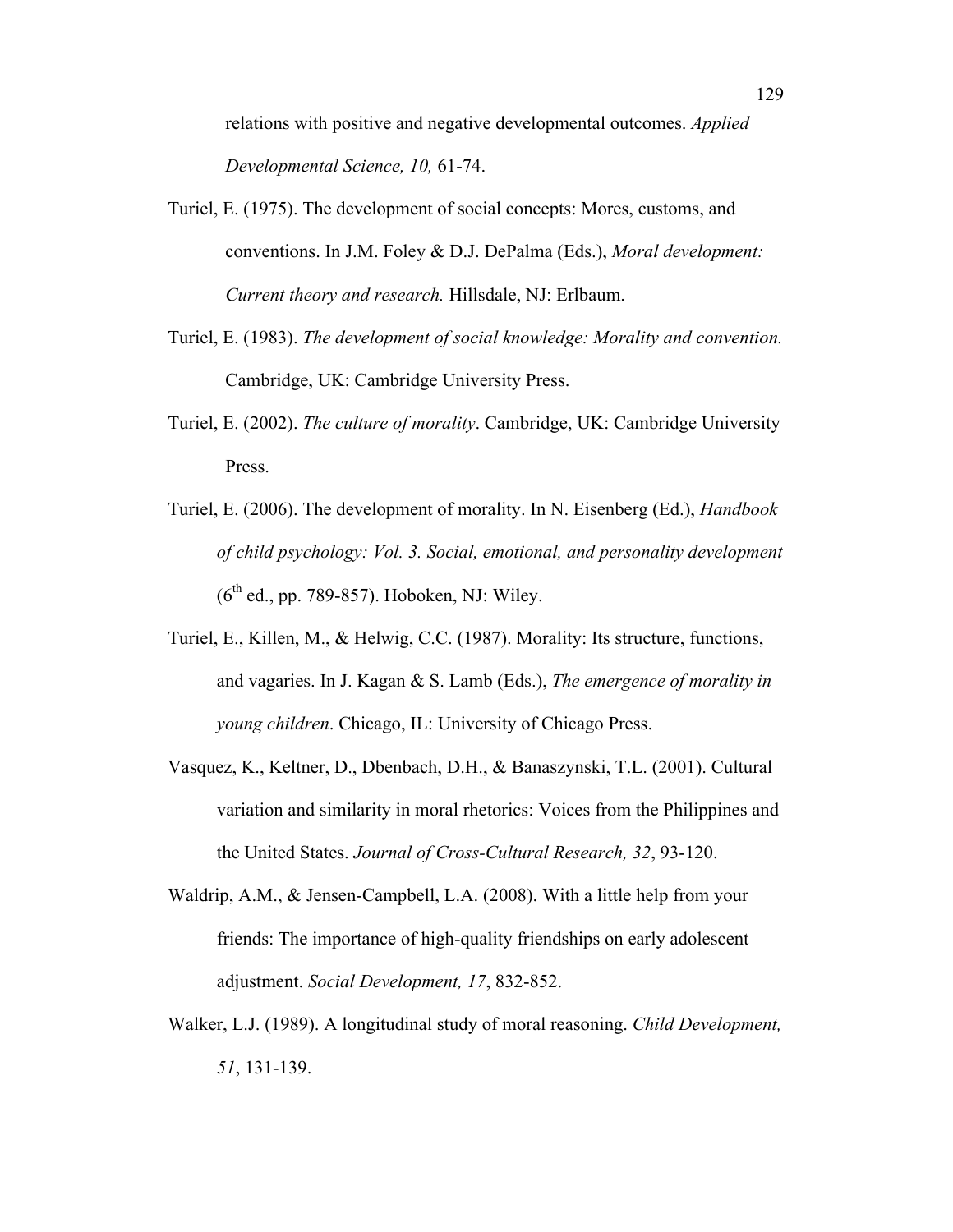- Walker, L.J. (1995). Sexism in Kohlberg's moral psychology? In W.M. Kurtines & J.L. Gewirtz (Eds.), *Moral development: An introduction* (pp. 83-107). Boston: Allyn and Bacon.
- Walker, L.J. (2006). Gender and morality. In M. Killen & J.G. Smetana (Eds.), *Handbook of moral development* (pp. 93-118). Philadelphia, PA: Erlbaum.
- Walker, L.J., Hennig, K.H., & Krettenauer, T. (2000). Parent and peer contexts for children's moral reasoning. *Child Development, 71*, 1033-1048.
- Walker, L.J., & Taylor, J. (1991). Family interactions and the development of moral reasoning. *Child Development, 62*, 264-283.
- Wark, G.R., & Krebs, D.L. (1996). Gender and dilemma differences in real-life moral judgment. *Developmental Psychology, 32*, 220-230.
- Warren, A.E.A. (2009). Strengthening human potential for great love-compassion through elaborative development. *Dissertation Abstracts International Section A: Humanities and Social Sciences, 70(1-B)*.
- Warren, H.A., Murray, J.L., & Best, M.M. (2002). The discipline and habit of theological reflection. *Journal of Religion and Health, 41*, 323-331.
- Watson, M. (2003). *Learning to trust: Transforming difficult elementary classrooms through developmental discipline.* San Francisco, CA: Jossey-Bass.
- Weisz, A.N., & Black, B.M. (2002). Gender and moral reasoning: African American youths respond to dating dilemmas. *Journal of Human Behavior in the Social Environments, 6*, 17-34.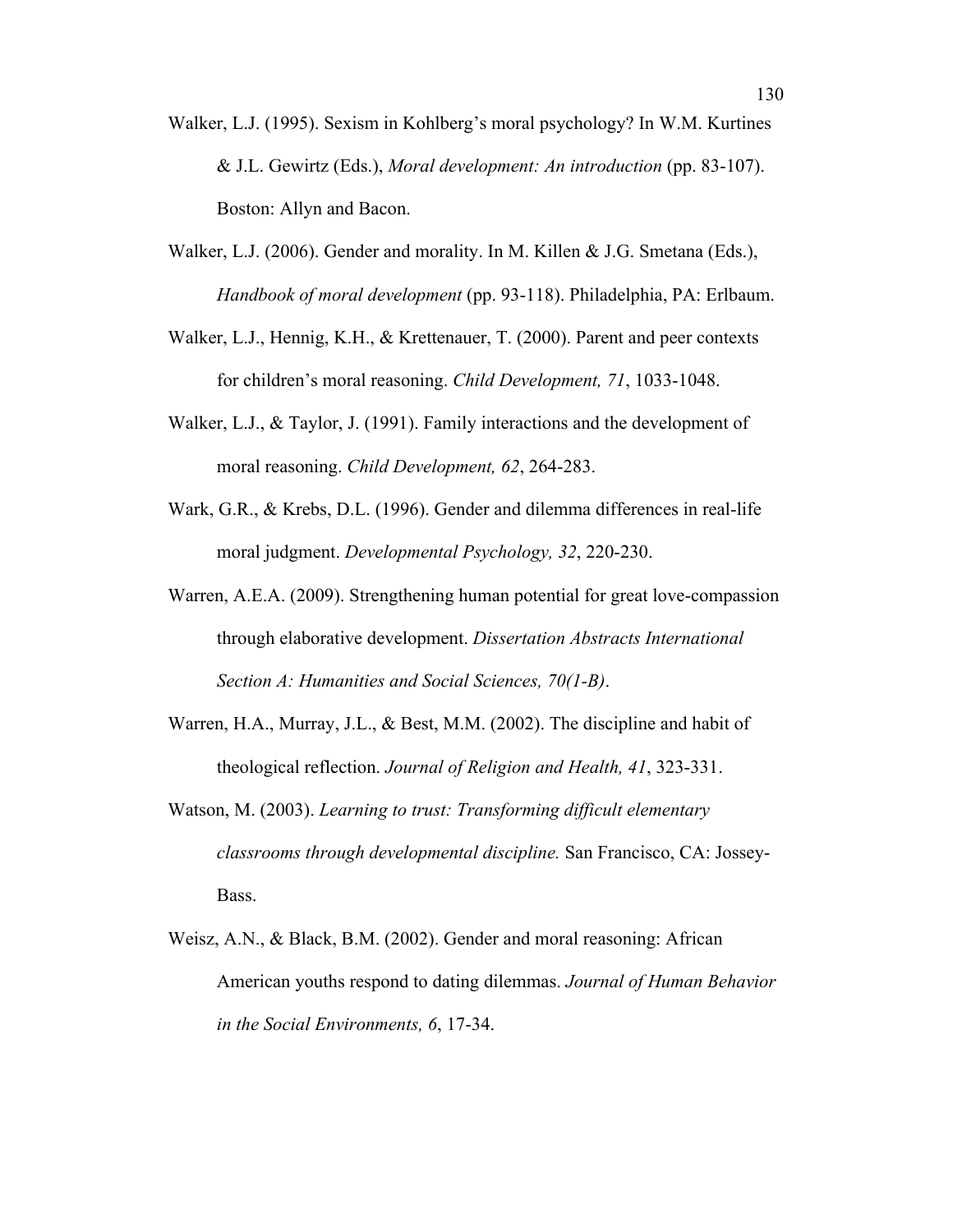- Weston, D.R., & Turiel, E. (1980). Act-rule relations: Children's concepts of social rules. *Developmental Psychology, 16*, 417-424.
- Westenberg, P. M., Treffers, P. D. A., & Drewes, M. J. (1998). A new version of the WUSCT: The sentence completion test for children and youths (SCT-Y). In J. Loevinger (Ed.), *Technical foundations for measuring ego development: The Washington University sentence completion test*. Lawrence Erlbaum Associates, Publishers: Mahwah, NJ.
- Wilson, J.Q. (1993). *The moral sense.* New York: Free Press Paperback.
- Yalom, I.D. (1980). *Existential psychotherapy.* New York: Basic Books.
- Yeager, D.S., & Bundick, M.J. (2009). The role of purposeful work goals in promoting meaning in life and in schoolwork during adolescence. *Journal of Adolescent Research, 24*, 423-452.
- Youniss, J. (1980). *Parents and peers in social development*. Chicago: University of Chicago Press.
- Youniss, J. (1987). Social construction and moral development: Update and expansion of an idea. In W.M. Kurtines & J.L. Gewirtz (Eds.), *Moral development through social interaction* (pp. 131-148). New York: John Wiley.
- Youniss, J., McLellan, J., & Yates, M. (1999). Religion, community service, and identity in American youth. *Journal of Adolescence, 22*, 243-253.
- Zaff, J., Boyd, M., Li, Y., Lerner, J. V., & Lerner R. M. (2010). Active and engaged citizenship: Multi-group and longitudinal factorial analysis of an integrated construct of civic engagement. *Journal of Youth and*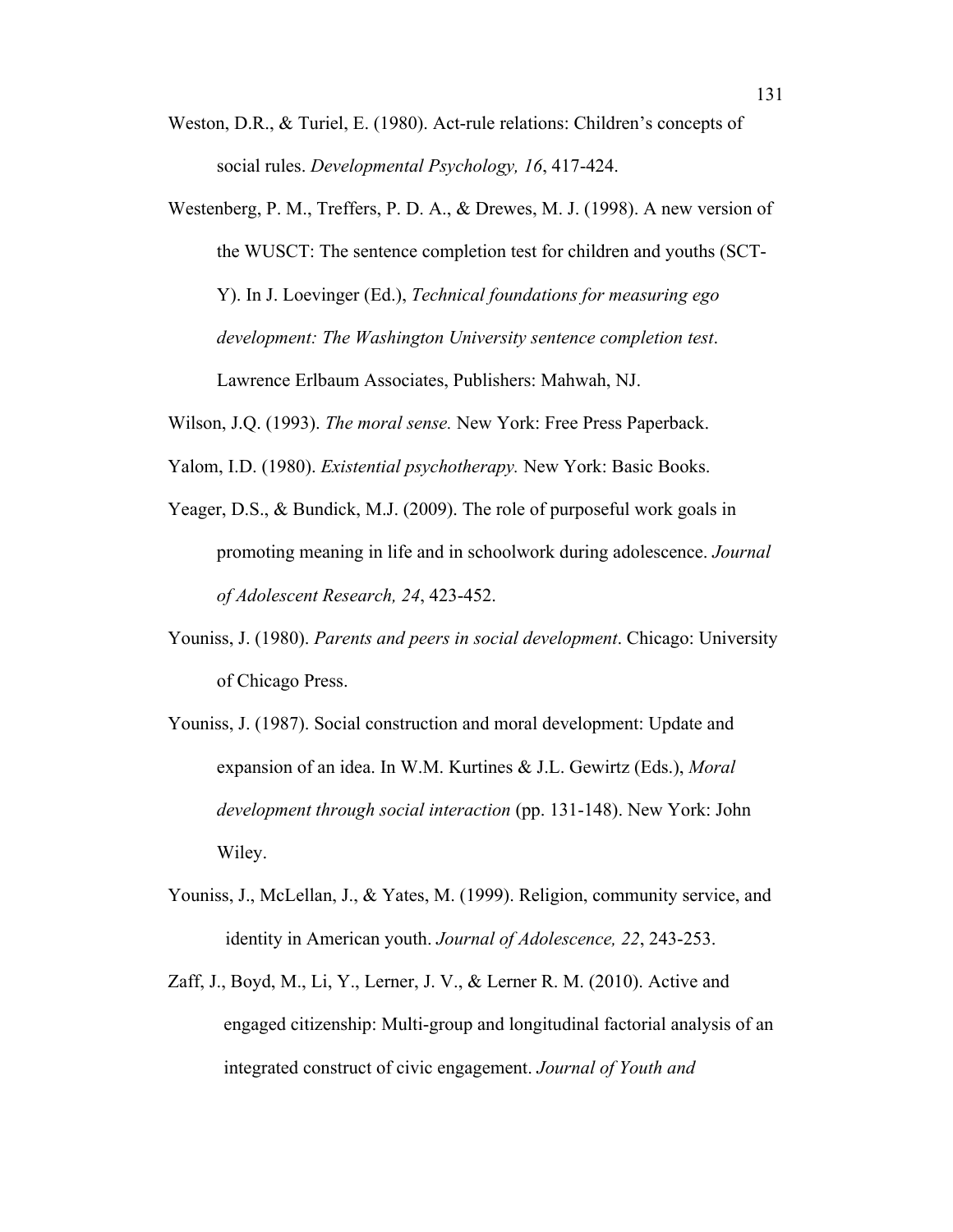*Adolescence*, *39(7),* 736-750.

- Zeldin, S., Larson, R., & Camino, L. (Eds.). (2005). Youth-adult relationships in community programs: Diverse perspectives on good practices [special issue]. *Journal of Community Psychology, 33*, 1-138.
- Zimmerman, M.A., Bingenheimer, J.B., & Notaro, P.C. (2002). Natural mentors and adolescent resiliency: A study with urban youth. *American Journal of Community Psychology, 30*, 221-243.
- Zimet, G.D., Dahlem, N.W., Zimet, S.G., & Farley, G.K. (1988). The Multidimensional Scale of Perceived Social Support. *Journal of Personality Assessment, 52*, 30-41.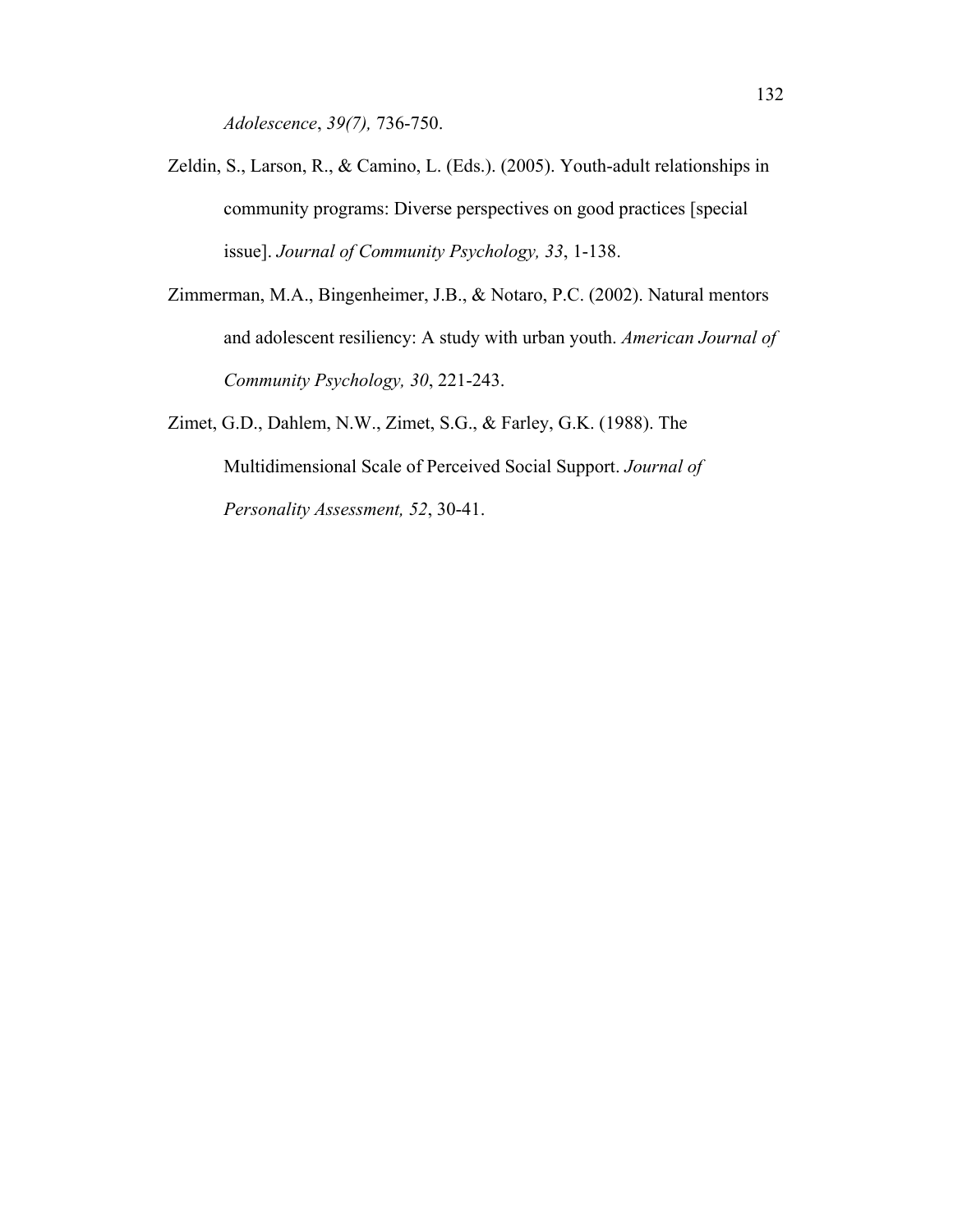## **Footnotes**

<sup>1</sup>This research was supported by a grant to Dr. Richard M. Lerner from the John Templeton Foundation.

 $2$  When data were collected between 2006 and 2007, the research using the measure of perceived social support was in press. It was subsequently published in 2008.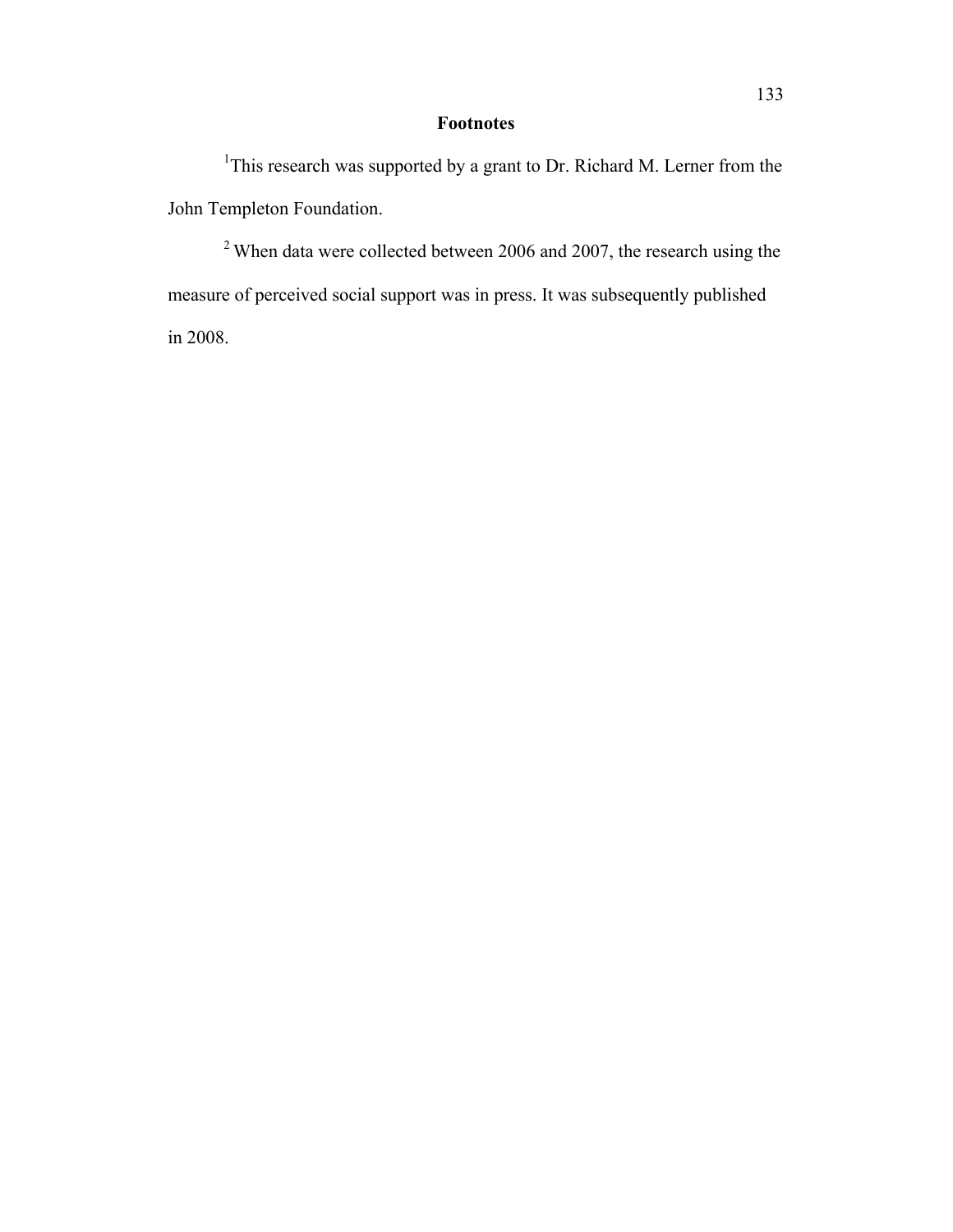*The Six Character Virtues and 24 Character Strengths as defined by Peterson and Seligman (2004)*

1. Courage

- $\triangleright$  Authenticity
- > Bravery
- > Persistence
- $\triangleright$  Zest
- 2. Humanity
	- $\triangleright$  Kindness
	- $\triangleright$  Love
	- $\triangleright$  Social intelligence
- 3. Justice
	- > Fairness
	- $\triangleright$  Leadership
	- > Teamwork
- 4. Temperance
	- $\triangleright$  Forgiveness
	- $\triangleright$  Modesty
	- > Prudence
	- $\triangleright$  Self-regulation
- 5. Transcendence
	- $\triangleright$  Appreciation of beauty and excellence
	- $\triangleright$  Gratitude
	- $\triangleright$  Hope
	- $\blacktriangleright$  Humor
	- $\triangleright$  Religiousness
- 6. Wisdom and Knowledge
	- $\triangleright$  Creativity
	- $\triangleright$  Curiosity
	- $\triangleright$  Open-mindedness
	- $\triangleright$  Love of learning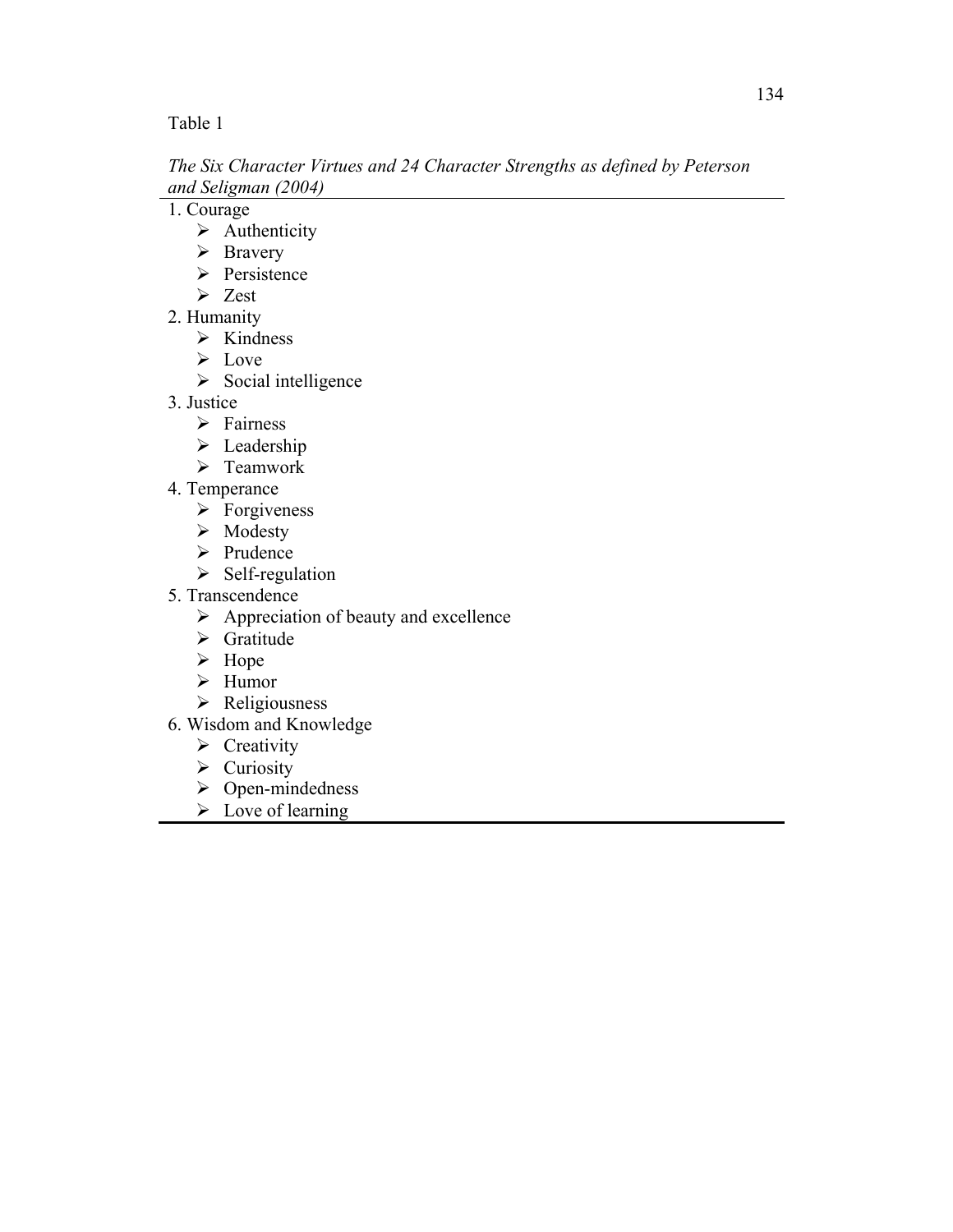*The Eleven Principles of Effective Character Education forwarded by the Character Education Partnership (CEP)*

|              | <b>An Effective Character Education program:</b>                                                                                                                                                            |
|--------------|-------------------------------------------------------------------------------------------------------------------------------------------------------------------------------------------------------------|
| Principle 1  | Promotes core ethical values and supportive performance<br>values as the foundation of good character.                                                                                                      |
| Principle 2  | Defines "character" comprehensively to include thinking,<br>feeling, and behavior.                                                                                                                          |
| Principle 3  | Uses a comprehensive, intentional, and proactive approach to<br>character development.                                                                                                                      |
| Principle 4  | Creates a caring school community.                                                                                                                                                                          |
| Principle 5  | Provides students with opportunities for moral action.                                                                                                                                                      |
| Principle 6  | Includes a meaningful and challenging academic curriculum<br>that respects all learners, develops their character, and helps<br>them to succeed.                                                            |
| Principle 7  | Strives to foster students' self motivation.                                                                                                                                                                |
| Principle 8  | Engages the school staff as a learning and moral community<br>that shares responsibility for character education and attempts<br>to adhere to the same core values that guide the education of<br>students. |
| Principle 9  | Fosters shared moral leadership and long range support of the<br>character education initiative.                                                                                                            |
| Principle 10 | Engages families and community members as partners in the<br>character-building effort.                                                                                                                     |
| Principle 11 | Evaluates the character of the school, the school staff's<br>functioning as character educators, and the extent to which<br>students manifest good character.                                               |

Note: The principles in this table have been summarized from the CEP website, www.character.org.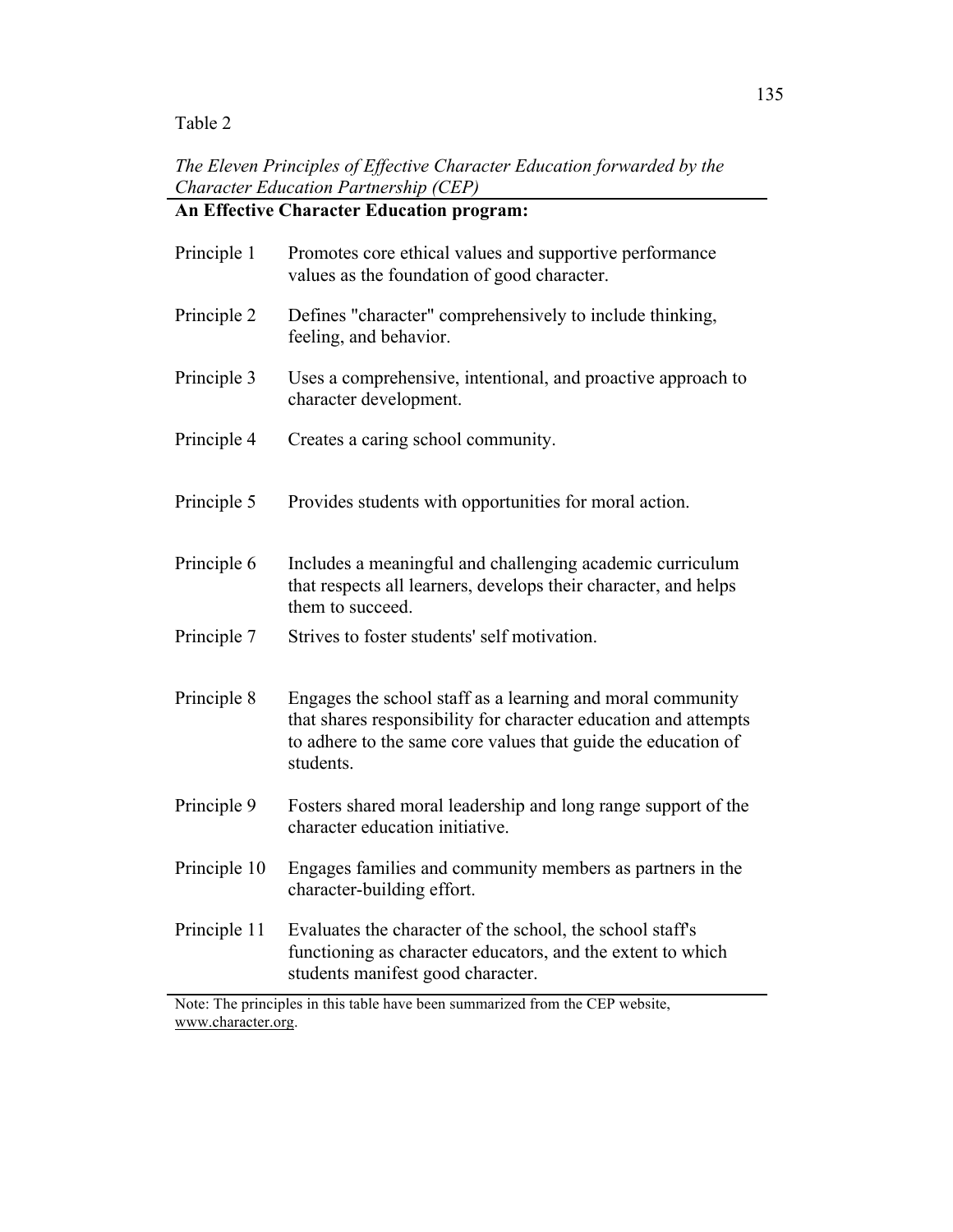*The four items judged by the author as theoretically relevant to the presence of meaning in life*

 $\mathcal{L}_\mathcal{L}$  , and the contribution of the contribution of the contribution of the contribution of the contribution of the contribution of the contribution of the contribution of the contribution of the contribution of

 $\mathcal{L}_\mathcal{L}$  , and the contribution of the contribution of the contribution of the contribution of the contribution of the contribution of the contribution of the contribution of the contribution of the contribution of

**Items** 

I believe that my life has a purpose.

I believe that there is a larger meaning to life.

I believe that there is a larger plan to life.

Do you believe life does not really have any higher meaning or purpose?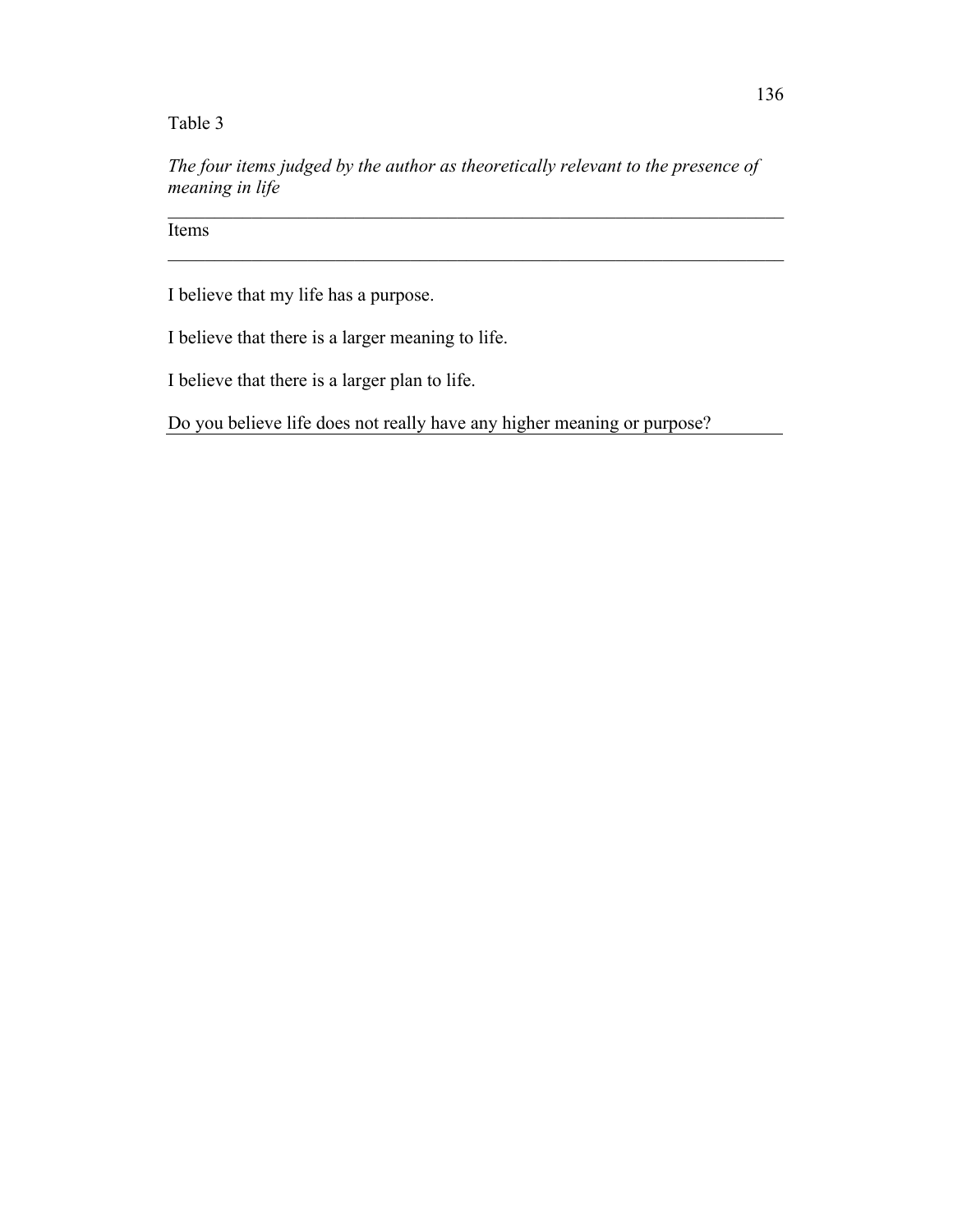*The 26 items judged by the author as theoretically irrelevant to the presence of meaning in life (i.e., distractor items)*

 $\mathcal{L}_\mathcal{L}$  , and the contribution of the contribution of the contribution of the contribution of the contribution of the contribution of the contribution of the contribution of the contribution of the contribution of

 $\mathcal{L}_\mathcal{L}$  , and the contribution of the contribution of the contribution of the contribution of the contribution of the contribution of the contribution of the contribution of the contribution of the contribution of

Items

I enjoy giving things or money to charity.

I enjoy sharing my things with other people.

*How important is each of these things to you personally…*

become a famous entertainer, athlete or performer?

make a lot of money?

find answers to life's "big questions" ("Do we have a soul?", "Is there life

after death?")?

be admired for your physical appearance or looks?

be admired by others for your accomplishments?

I consider myself a religious person.

I consider myself a spiritual person.

I consider myself spiritual, but not necessarily religious.

I feel that on a higher level all of us share a common bond.

Although individual people may be difficult, I generally feel an emotional bond with all of humanity.

I believe that all of life is interconnected.

I feel that on some level my life is intimately tied to all of humankind.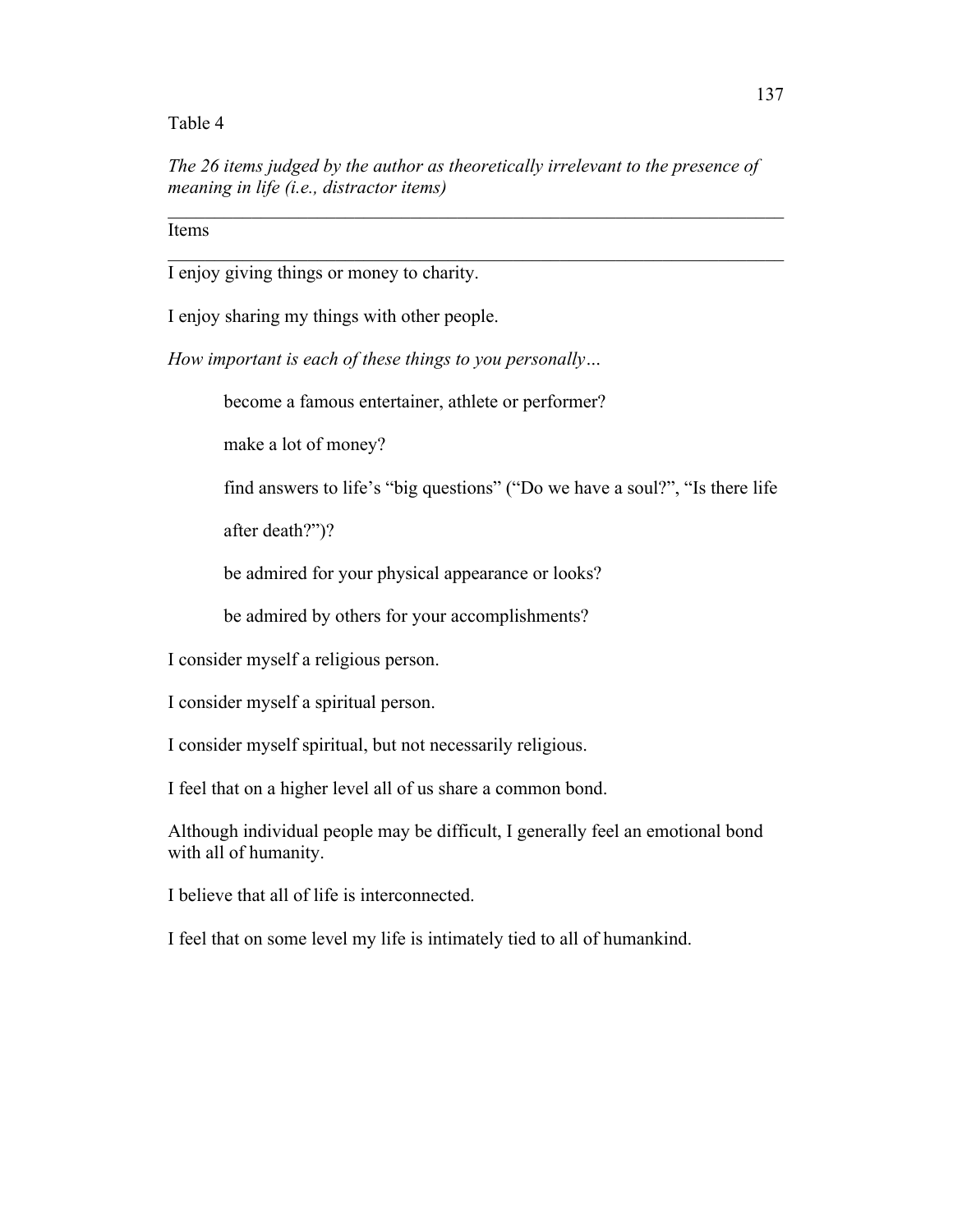*Do you believe in…*

the existence of a Universal Spirit of Universal Life?

there will be a Judgment Day when God will reward some and punish others?

God dwells within you?

we are living in the "End Times" or some other dark period in human

history?

human beings have "souls" or some spiritual essence or spiritual nature?

people as a whole are basically sinful

there is a spiritual dimension of the universe that transcends human

reason?

human beings control their own destinies?

there is a spiritual world that affects our life in this world?

people as a whole are basically good?

there is only matter and the material world; There is no "spirit" or

"spiritual world?"

helping others is an important part of your religion?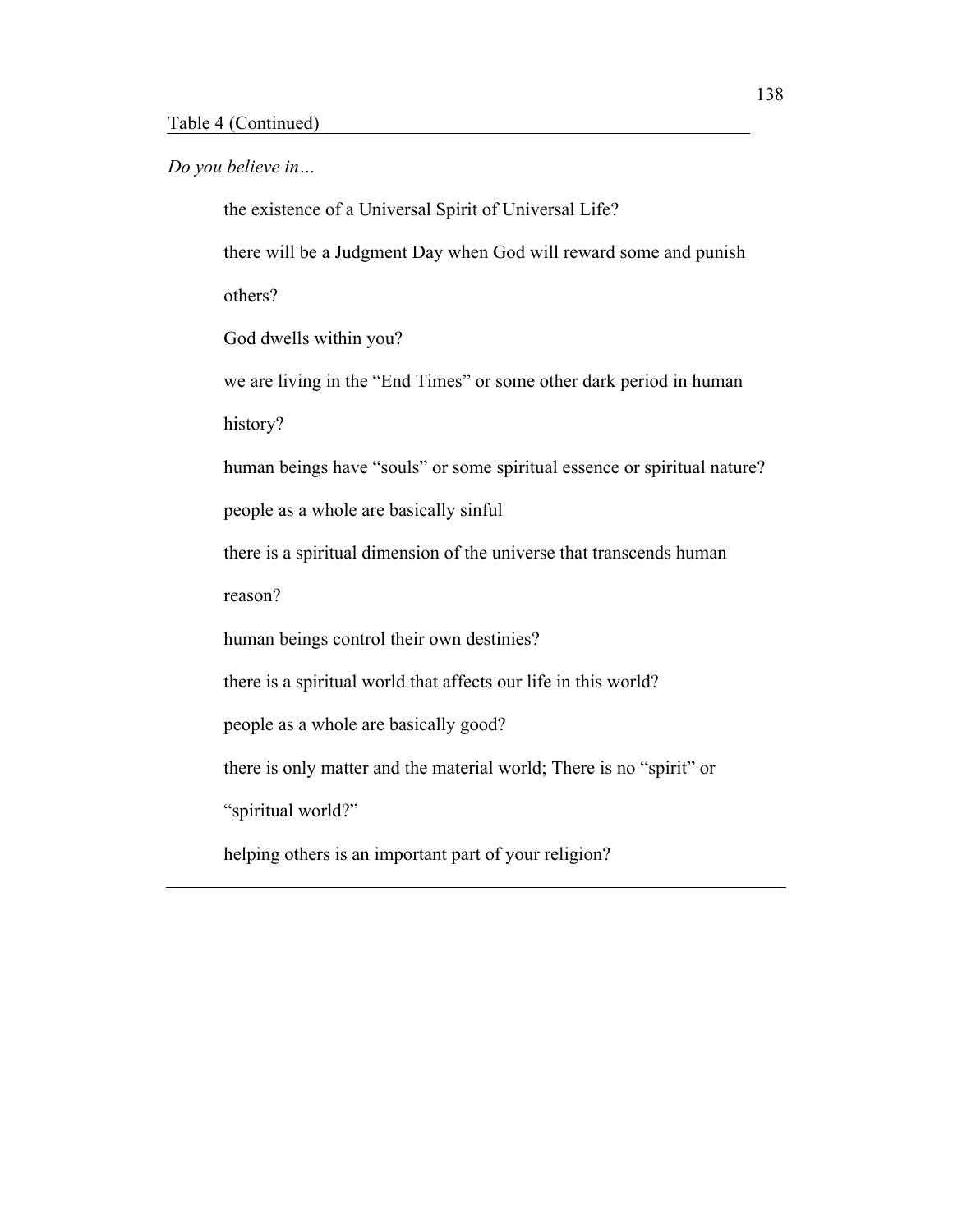*The three items judged as theoretically relevant to the presence of meaning in life by 80% or more of the expert raters as well as the one item judged as theoretically relevant by the author (that did not meet the 80% criteria) and the percent agreement among them*

| Items                                               | Agreement |
|-----------------------------------------------------|-----------|
|                                                     |           |
| I believe that my life has a purpose.               | 100%      |
| I believe that there is a larger meaning to life.   | 100%      |
| Do you believe life does not really have any higher |           |
| meaning or purpose?                                 | 90%       |
| I believe that there is a larger plan to life.      | 60%       |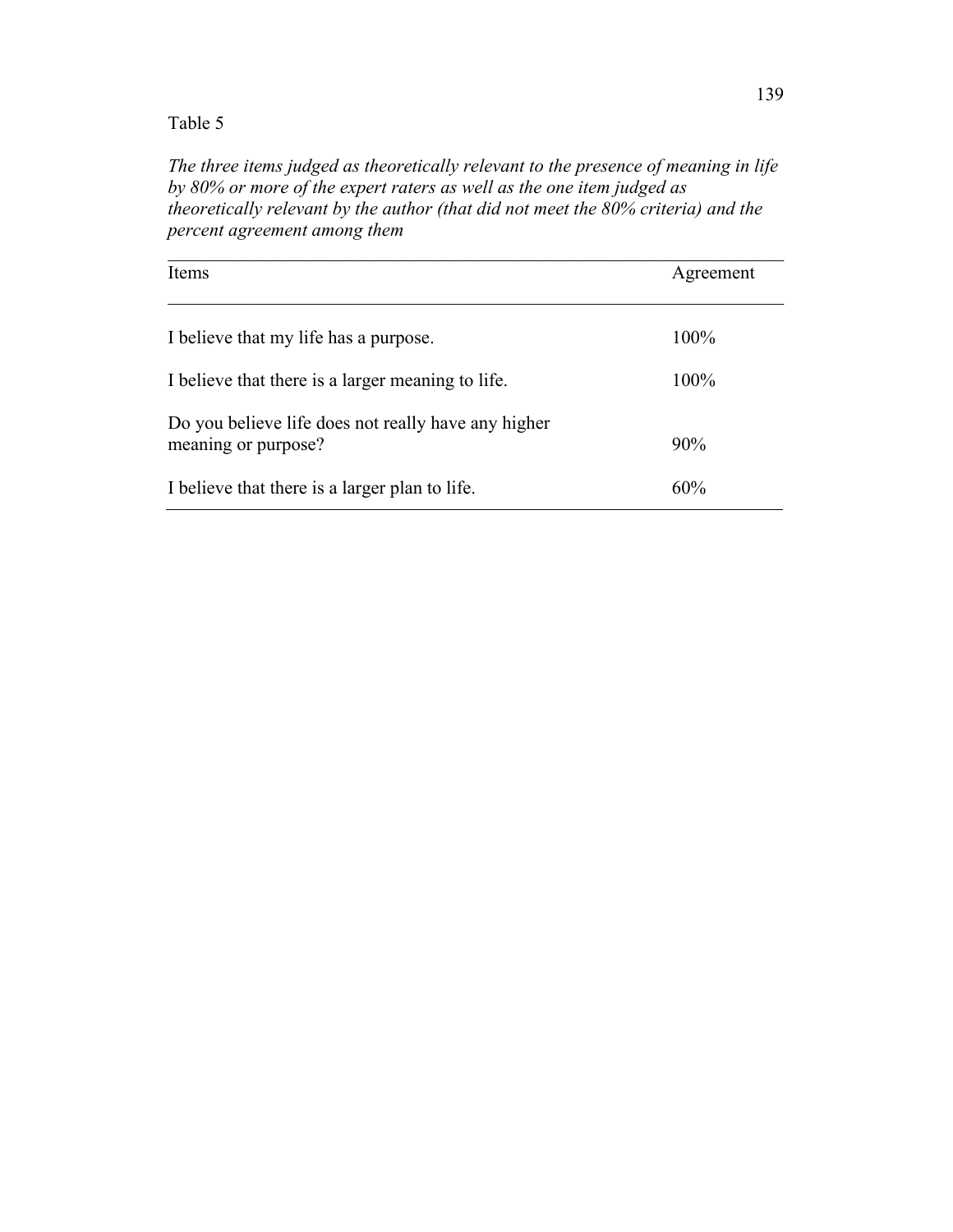| <b>Item</b>                 | <b>Original Subscale Item Name</b>                                         | Component<br>Loading           |
|-----------------------------|----------------------------------------------------------------------------|--------------------------------|
|                             |                                                                            | Presence of Meaning<br>in Life |
| 1                           | I believe that my life has a purpose.                                      | .73                            |
| $\mathcal{D}_{\mathcal{L}}$ | I believe that there is a larger meaning to<br>life.                       | .86                            |
| 3                           | Do you believe life does not really have<br>any higher meaning or purpose? | .69                            |
| $\overline{4}$              | I believe that there is a larger plan to life.                             | .83                            |

*Factor loadings based on a principal component analysis for four items related to presence of meaning in life (n = 430)*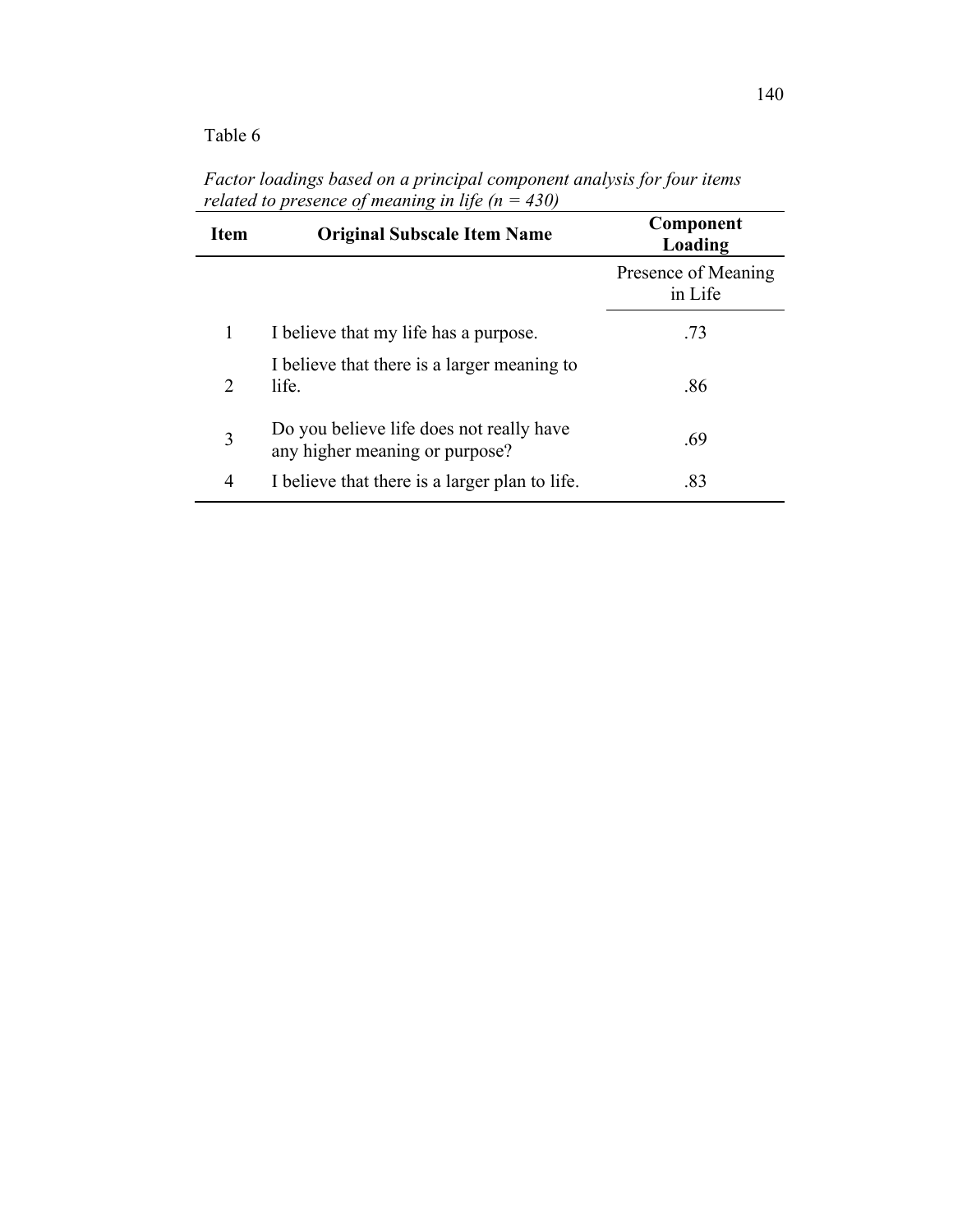|                                | % Missing Data |
|--------------------------------|----------------|
| Demographics                   |                |
| <b>Sex</b>                     | $0.00\%$       |
| Age (in years)                 | $0.00\%$       |
| Mother's Education             | 22.09%         |
| Religion                       | 3.26%          |
| <b>Social Support</b>          |                |
| <b>Familial Social Support</b> | 5.12%          |
| Peer Social Support            | 9.30%          |
| Religious Social Support       | 13.26%         |
| <b>Purpose Component</b>       |                |
| Presence of Meaning in Life    | 10.93%         |
| <b>Outcome Variable</b>        |                |
| <b>Character Status</b>        | 3.72%          |

*Percentage of variable non-response for each variable*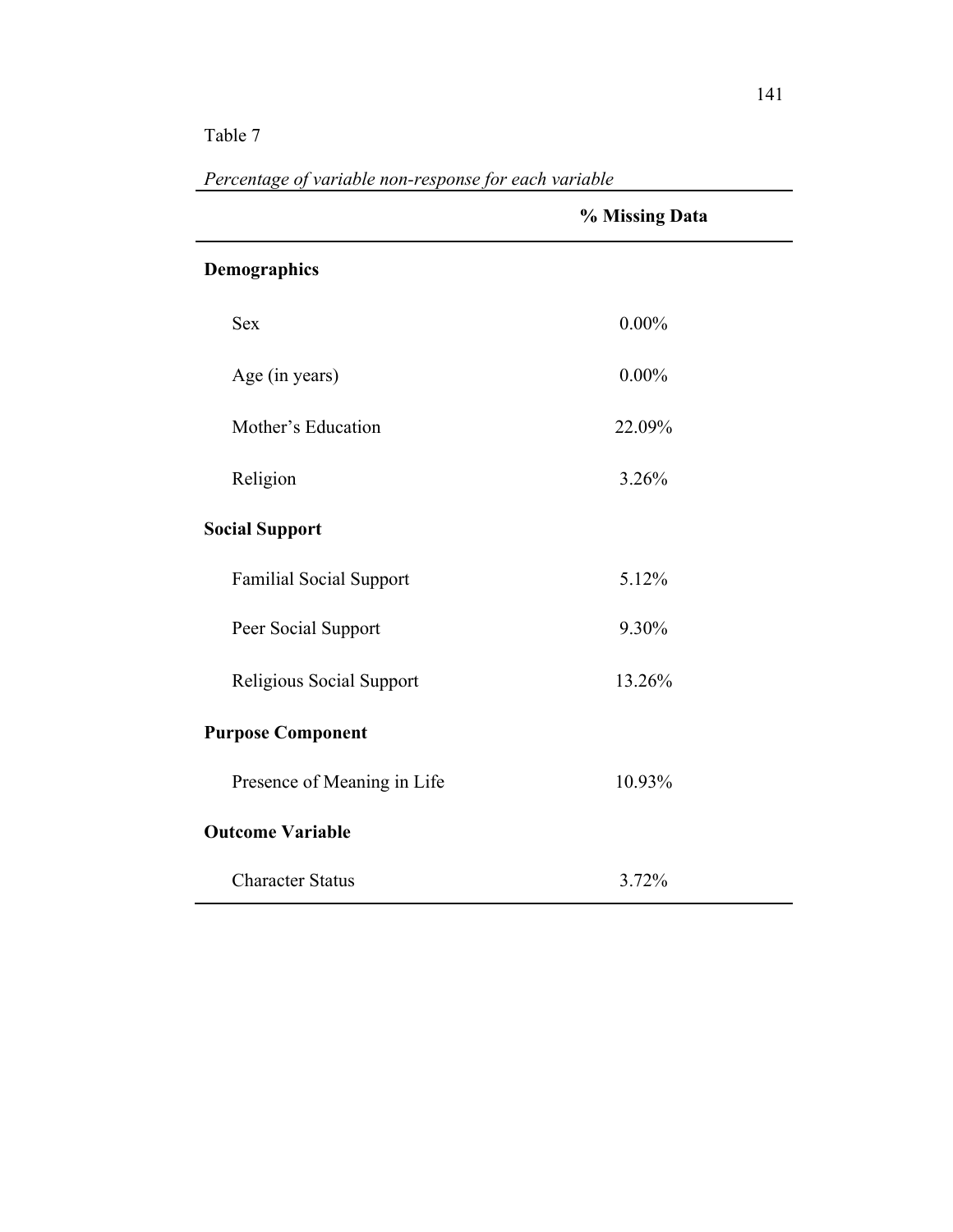| . . |  | к. |  |
|-----|--|----|--|
|-----|--|----|--|

|                            | $\mathbf{2}$ | 3        | 4        | 5                        | 6             | 7        | 8        | 9                   | 10            | 11                 | 12     | 13                  | 14                  | Mean    | <b>SD</b> |
|----------------------------|--------------|----------|----------|--------------------------|---------------|----------|----------|---------------------|---------------|--------------------|--------|---------------------|---------------------|---------|-----------|
| 1. Character               | $.47***$     | $.13***$ | .04      | $.33***$                 | $-.01$        | $.14***$ | $.20***$ | $-.07$              | .06           | .07                | .06    | .09                 | $-.11$ <sup>*</sup> | 3.43    | 0.86      |
| 2. Presence of             |              |          |          |                          |               |          |          |                     |               |                    |        |                     |                     |         |           |
| <b>Meaning</b>             | $-$          | .10      | .03      | $.40***$                 | $-.13*$       | $.10*$   | $-.07$   | .08                 | $.18***$      | .01                | .04    | $.14*$              | $-.33***$           | $-0.01$ | 0.79      |
| 3. Family                  |              |          |          |                          |               |          |          |                     |               |                    |        |                     |                     |         |           |
| <b>Support</b>             |              |          | $.18***$ | $.37***$                 | $-.03$        | $-.04$   | $-.05$   | .06                 | .05           | .09                | $-.02$ | .04                 | $-.17***$           | 3.41    | 1.45      |
| 4. Peer                    |              |          |          |                          |               |          |          |                     |               |                    |        |                     |                     |         |           |
| <b>Support</b>             |              |          |          | $.13*$                   | $-.05$        | $-.04$   | .05      | .03                 | .09           | $-.07$             | .02    | .04                 | $-.05$              | 1.46    | 0.55      |
| 5. Religious               |              |          |          |                          |               |          |          |                     |               |                    |        |                     |                     |         |           |
| <b>Support</b>             | --           |          |          | $\overline{\phantom{a}}$ | $-.17***$     | $-.08$   | $-.07$   | .08                 | $.16***$      | .09                | .07    | $.15***$            | $-.44***$           | 1.73    | 1.45      |
| <b>6. Age</b>              |              |          |          |                          | $\frac{1}{2}$ | $-.02$   | $.15***$ | $-18$ <sup>**</sup> | $-.08$        | $.12$ <sup>*</sup> | $-.02$ | $-.02$              | $.21***$            | 15.83   | 2.13      |
| ****<br>$7.$ Sex $\dot{ }$ |              |          |          |                          |               |          | .04      | $.14***$            | $-.10*$       | $-.05$             | $-.02$ | $-.07$              | $-.04$              |         |           |
| 8. Mother's                |              |          |          |                          |               |          |          |                     |               |                    |        |                     |                     |         |           |
| Education                  |              |          |          |                          |               |          |          | $-.11$              | ***<br>$-.21$ | $.22***$           | $-.05$ | $-.15$ <sup>*</sup> | $.22***$            | 7.01    | 2.22      |
| $9. R_1$                   | --           |          |          |                          |               |          |          |                     |               |                    |        |                     |                     |         |           |
| 10. $R_2$                  | $- -$        |          | --       |                          |               |          |          |                     |               | $- -$              |        |                     |                     |         |           |
| 11. $R_3$                  |              |          | --       |                          |               |          |          |                     |               | $- -$              |        |                     |                     |         |           |
| 12. R <sub>4</sub>         |              |          |          |                          |               |          |          |                     |               |                    |        |                     |                     |         |           |
| 13. $R_5$                  |              |          |          |                          |               |          |          |                     |               |                    |        |                     |                     |         |           |
| 14. $R_6$                  |              |          |          |                          |               |          |          |                     |               |                    |        |                     |                     |         |           |

*Correlations, means, and standard deviations among character status, meaning in life, social support, and demographic characteristics (n = 430)*

Note:  $R_1$  = Catholic;  $R_2$  = Christian;  $R_3$  = Jewish;  $R_4$  = Other;  $R_5$  = Multiple;  $R_6$  = Non-Religious

Key:  $p<.05$ ;  $p<.01$ ;  $p<.001$ <br>\*\*\*\*0 = Male; 1 = Female. There were 54% males in the sample.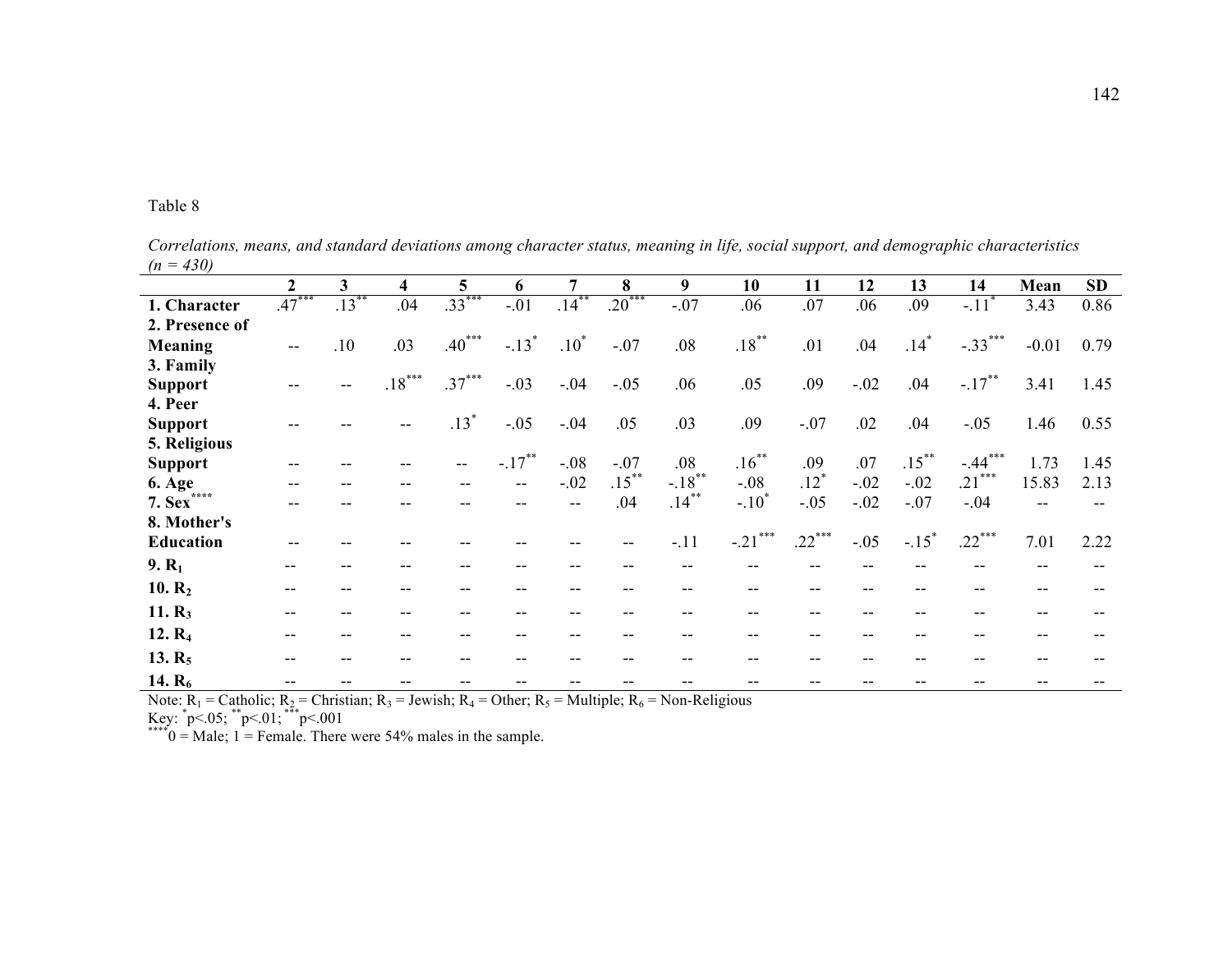| mother s education, religion, social support, and presence of meaning in life ( $n = 430$ ) |                         |                  |                        |                  |                           |  |  |  |
|---------------------------------------------------------------------------------------------|-------------------------|------------------|------------------------|------------------|---------------------------|--|--|--|
|                                                                                             | $M1$                    | M <sub>2</sub>   | M3                     | $\mathbf{M}4$    | M <sub>5</sub>            |  |  |  |
| Demography                                                                                  |                         |                  |                        |                  |                           |  |  |  |
| Intercept                                                                                   | ***<br>2.68(.40)        | ***<br>2.49(.41) | ***<br>$2.47(.42)^{*}$ | ***<br>2.37(.40) | 2.60(.37)                 |  |  |  |
| $Sex (0 = male)$                                                                            | $.23(.08)^{**}$         | $.24(.08)$ **    | $.24(.08)^*$           | $.29(.08)^{***}$ | $.18(.08)^*$              |  |  |  |
| Age (in years)                                                                              | **<br>$-.01(.02)$       | $-0.01(.02)$     | $-01(.02)$             | .00(.02)         | .01(.02)                  |  |  |  |
| <b>Mother's Education</b>                                                                   | $.07(.02)^{**}$         | $.07(.02)$ **    | $.07(.02)$ **          | $.07(.02)$ **    | $.07(.02)$ <sup>***</sup> |  |  |  |
| Catholic                                                                                    | .22(.14)                | .17(.14)         | .17(.14)               | $-.09(.14)$      | $-.22(.13)$               |  |  |  |
| Christian                                                                                   | .43(.14)                | .38(.14)         | .38(.14)               | .10(.15)         | $-11(.14)$                |  |  |  |
| <b>Jewish</b>                                                                               | $.44(.22)$ <sup>*</sup> | .36(.22)         | .37(.22)               | .05(.22)         | $-.04(.20)$               |  |  |  |
| Other                                                                                       | $.46(.19)^*$            | $.43(.19)^*$     | $.42(.19)^*$           | .15(.19)         | $-.03(.18)$               |  |  |  |
| <b>Multiple</b>                                                                             | $.55(.26)^*$            | $.52(.25)^*$     | $.53(.26)^*$           | .30(.26)         | .32(.23)                  |  |  |  |
| Social Support                                                                              |                         |                  |                        |                  |                           |  |  |  |
| <b>Family Support</b>                                                                       |                         | $.07(.03)^*$     | $.07(.03)^*$           | .02(.03)         | .03(.03)                  |  |  |  |
| <b>Peer Support</b>                                                                         |                         |                  | .02(.08)               | $-.02(.08)$      | .01(.07)                  |  |  |  |
| <b>Religious Support</b>                                                                    |                         |                  |                        | .18(.03)         | $.11(.03)$ <sup>**</sup>  |  |  |  |
| Purpose                                                                                     |                         |                  |                        |                  |                           |  |  |  |
| <b>Presence of Meaning</b>                                                                  |                         |                  |                        |                  | .44(.06)                  |  |  |  |
| $R^2$                                                                                       | 0.08                    | 0.10             | 0.10                   | 0.16             | 0.29                      |  |  |  |

*Parameter estimates with corresponding standard errors, approximate p-values, and R2 statistics for hierarchical regression models of the relationship between character status and age, sex, mother's education, religion, social support, and presence of meaning in life (n = 430)*

Key: \* p<.05; \*\*p<.01; \*\*\*p<.001